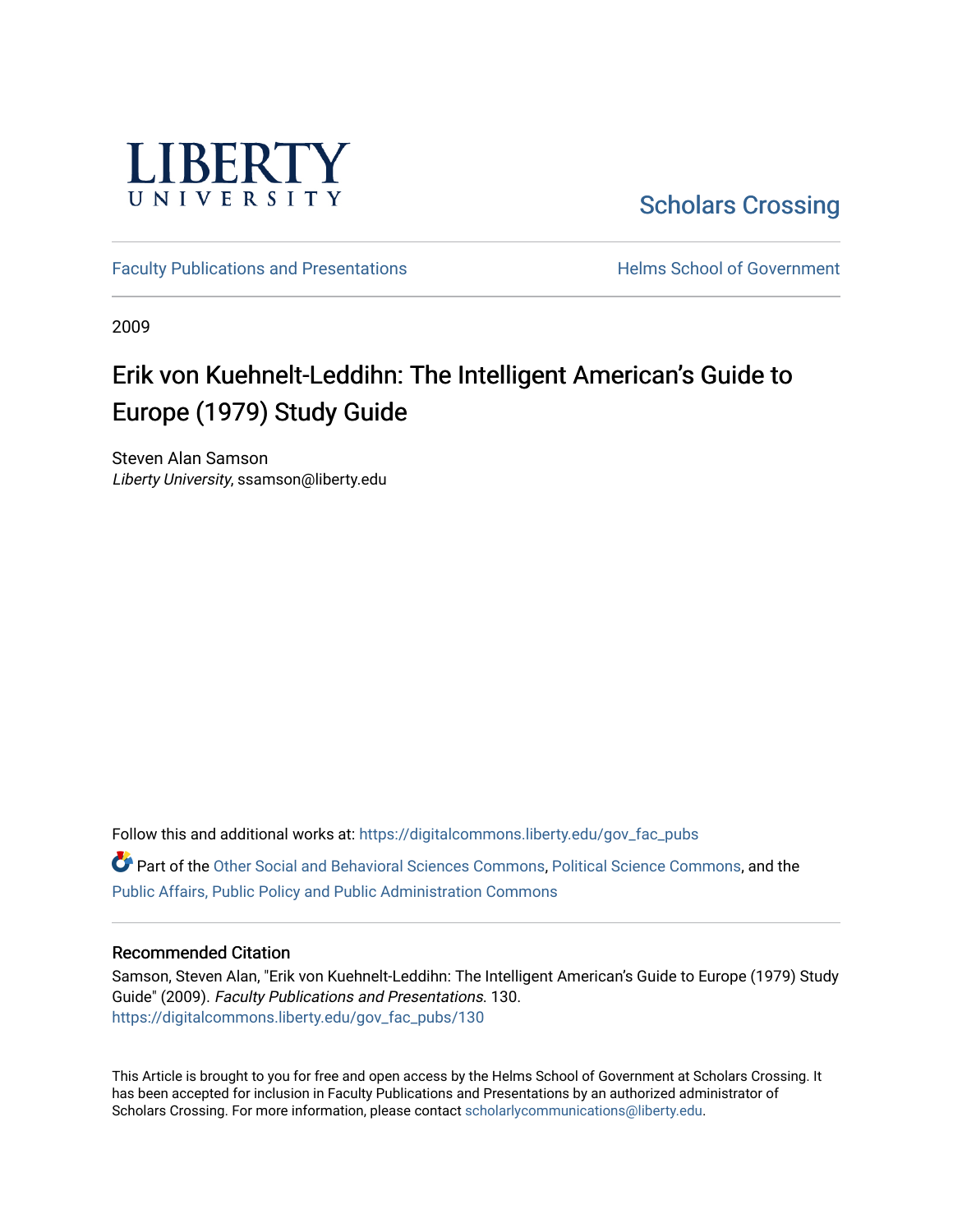## **ERIK VON KUEHNELT-LEDDIHN: THE INTELLIGENT AMERICAN'S GUIDE TO EUROPE (1979) STUDY GUIDE, 2002-2014 Steven Alan Samson**

# **INTRODUCTION**

## **Outline and Study Questions**

- 1. What is the great "**crease**" that divides western civilization, and why? [Other major creases include the great divide between the Catholic and Eastern Orthodox parts of Europe and the northernmost frontiers of the ancient Roman Empire]. Why is it so difficult for the average American to know and understand the outside world? **Lingua franca** means "free tongue," implying a common language. Why do geography and history suffer neglect in Anglo-American **higher education**? (9-10)
- 2. What are some sources and some consequences of the typical misunderstanding between Anglo-Saxons and Continentals? Why did the seeds of American and British foreign policy (toward Mexico and others) nearly always bear evil fruit? (10-13)
- 3. Why did the author write this book? What does he reveal about his own character? What was so significant about 1917 (when the author was eight years of age)? (13)

#### **Review**

what converted the First World War into an ideological struggle

# **PART I: EUROPE IN THE ROUND**

# **CHAPTER 1: GEOGRAPHY**

- 1. Western Peninsula of Eurasia: A **diversity** of peninsulas, inland seas, variegated cultures; only the Sarmatian Plain (roughly between the Vistula and Volga rivers) is a natural setting for a huge land empire.
- 2. Size: Fifth-largest of six continents excluding Antarctica, which is larger. It is much smaller than Russia and only slightly larger than China.
- 3. **Disunity**: Russia, Caucasus. But the growing European Union promises to be one of the big stories of the 21st century, along with the growing power of East Asia.
- 4. Europe's **Northernness**: Calgary, Alberta is further south than London; Portland, Oregon is at the same latitude as Milan and Venice; Lynchburg is farther south than Athens, Greece, or any other European capital, but Anchorage, Alaska is further north than any.
- 5. Atmospheric Coloring: Darker blue in the southern latitudes.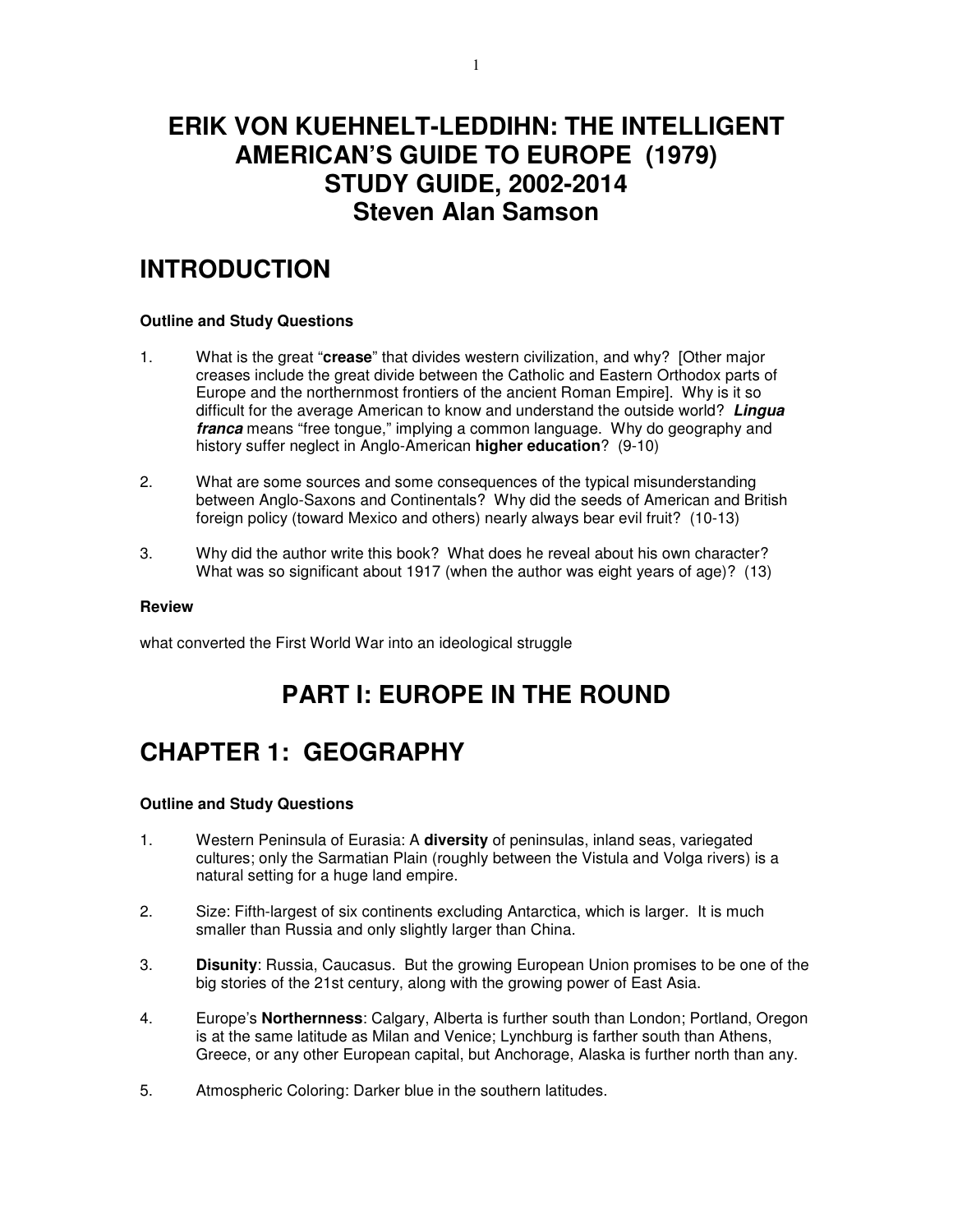- 6. **Gulf Stream** and the **Sirocco Winds** from the Sahara.
- 7. Coastal vs. Continental Climate: Palm trees grow in Ireland.
- 8. United States Climate: East of the Cascades and the Sierras, it is similar to East Asia (east of the Rockies, Canada is similar to Siberia).
- 9. Duration of Dawn and Twilight: White nights of the summer solstice.
- 10. Flora and Fauna: The **Great Biological Exchange** that began with Columbus became even more marked in the nineteenth century with the development of global markets for exotic products. Potatoes are not Irish but American, like tobacco. But citrus fruits were introduced to Florida ultimately from Asia. It would have been impossible for an Italian to enjoy "Neapolitan" ice cream before this exchange began. Similarly but earlier, cotton, coffee, and sugar cane were introduced into Europe from Arabia and other parts of Asia.
- 11. **Nature**: Tamer in Europe, grander in North America.

geographical diversity **Sarmatian Plain** Gulf Stream

# **CHAPTER 2: RACES, ETHNIC UNITS, NATIONS**

- 1. **Race**: Illustrate how differences of classes and estates often coincide with successive waves of conquerors.
- 2. Mental Implications of Racial and Cultural Differences.
- 3. Intelligence: Role of maternal love and contacts with adults in child development.
- 4. **Nationality** (Ethnicity): Dual allegiances and divided consciences. Prior to the French Revolution, to whom or what was allegiance owed? Why does **democracy** militate against national differences?
- 5. Nationalism: The archconservative Austrian **Prince Metternich** persecuted German as well as Italian nationalists (as opposed to patriots). What do nationalists typically seek to do with their ethnic rivals?
- 6. The Multinational State Harmonizes Very Badly with Parliamentary Democracy: What was the advantage to the traditional monarch of Christian Europe to be of mixed if not foreign ancestry? He was also regarded as **pater patriae** (father of his country), making him something like a founder. [Even as a young Illinois politician, Abraham Lincoln's Lyceum Address shows that he understood that powerful leaders would seek to carve out their own place alongside that of the founding generation. This appears to be the prerogative of great presidents as well as kings]. Thought questions: Does the great diversity of this country harmonize with democracy? And does democracy harmonize with liberty? Alexis de Tocqueville raised these questions in the 1830s.
- 7. Sometimes Nationality Is Identified with Religion or Class: How have these differences been modified?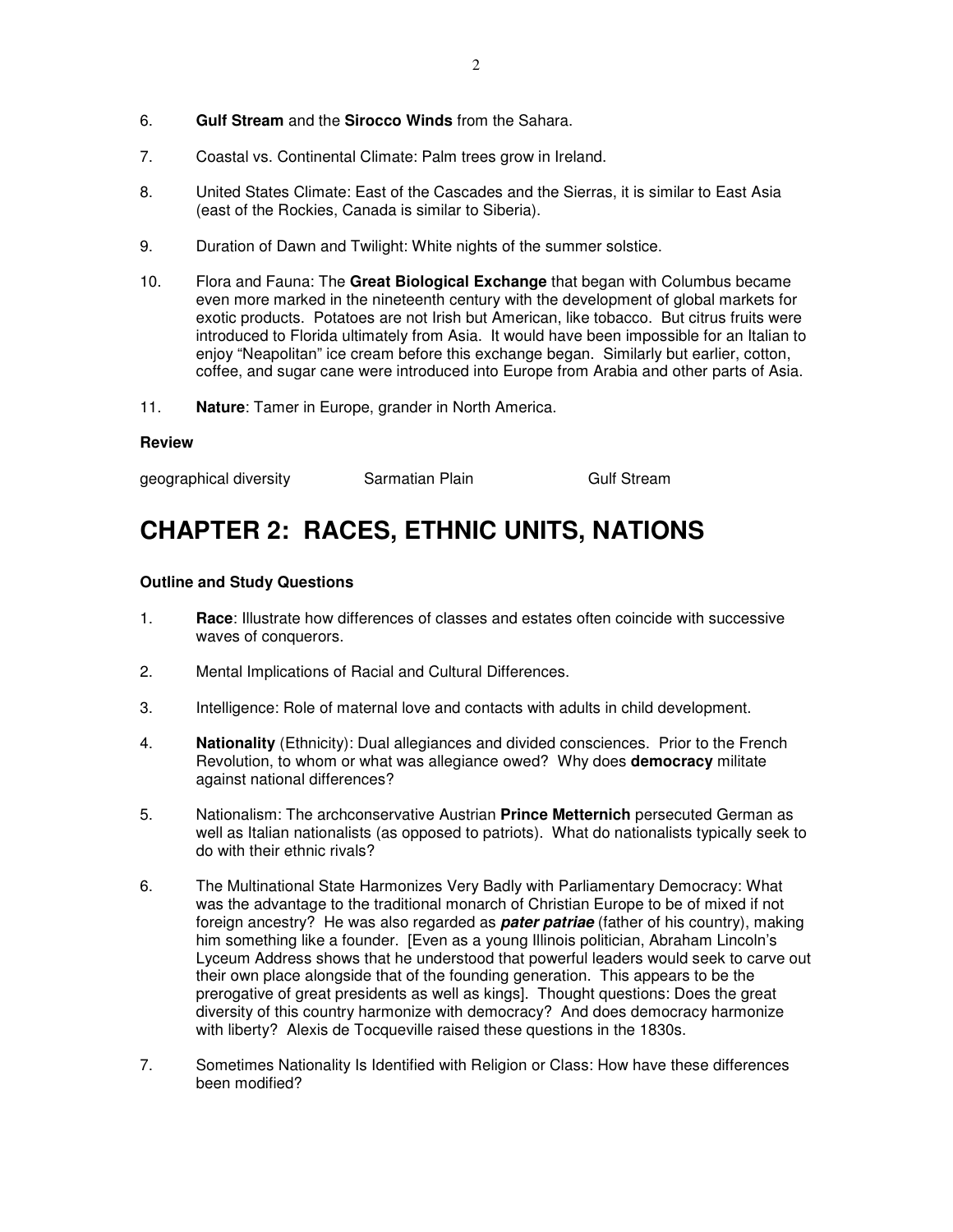- a. Examples: In Slovakia the nobility was almost wholly Magyar (or magyarized); in Slovenia it was German-Austrian.
- 8. **Citizenship**: Wars and treaties have changed citizenships overnight (as with the Alsatians). The typical pattern of citizenship is **ius sanguinis** (law of blood) rather than the **ius soli** (law of territoriality or soil) that is the basis of American citizenship. What was significant about the **Lex Primo de Rivera**?

pater patriae ius sanguinis ius soli ius soli dual citizenship Lex Primo de Rivera

nationality **nationality** democracy **Prince Metternich** 

# **CHAPTER 3: CLASSES AND ESTATES**

- 1. Differences Between Class and Estate: The traditional estates of France were the clergy, the nobility, and the bourgeois, but class differences are more hazy today. [An important subplot of the movie "Chariots of Fire" depicted social expectations and class differences in very revealing ways, especially with respect to the two outsiders (neither one a member of the gentry or the established faith), but also how insignificant these distinctions are in the context of eternity].
- 2. Differences Between High and Low Culture Are Attributable to Human Factors
- 3. Europe's **Demotic** (Common People) Societies: Social mobility is greater in Europe than in America [the author considers the founding generation to have been aristocratic]; ennoblement was a means of fostering mobility.
- 4. **Aristocrats** prefer a republic or a weak monarchy, but in the absence of social mobility, they are in danger of becoming a caste based on money.
- 5. Comparisons (26-28)
	- a. American high society is more exclusive than European; social status, not money, is the driving force in American life.
	- b. In Britain, an aristocrat need not be a member of the titled nobility.
	- c. In Imperial Russia, princes, teachers, noblemen, and small employees formed a totally mixed society.
	- d. Polish and Hungarian society were the most aristocratic; Poland and Hungary never had feudalism. Poland's downfall was its **elective monarchy** (following the end of the Jagellon dynasty in 1572), which strengthened the powers of the nobility but diminished central authority (each member of the Diet held a veto).
	- e. Spain and Portugal never knew serfdom; every peasant aspired to be taken for an **hidalgo** (a nobleman).
	- f. [Like England's Magna Carta (1215), Hungary's Golden Bull (1222) established constitutional government; similarly, Alphonse IX, king of León, granted the Carta Magna Leonesa (1188) and later founded the University of Salamanca, a great center of learning].
	- g. **Constitutional government** began with the resistance of the nobility against royal prerogatives; volunteers who served in the American War for Independence included many members of the European nobility, such as Tadeusz Kośćiuszko, Kazimierz Pulaski, the Baron von Steuben, the Comte de Rochambeau, the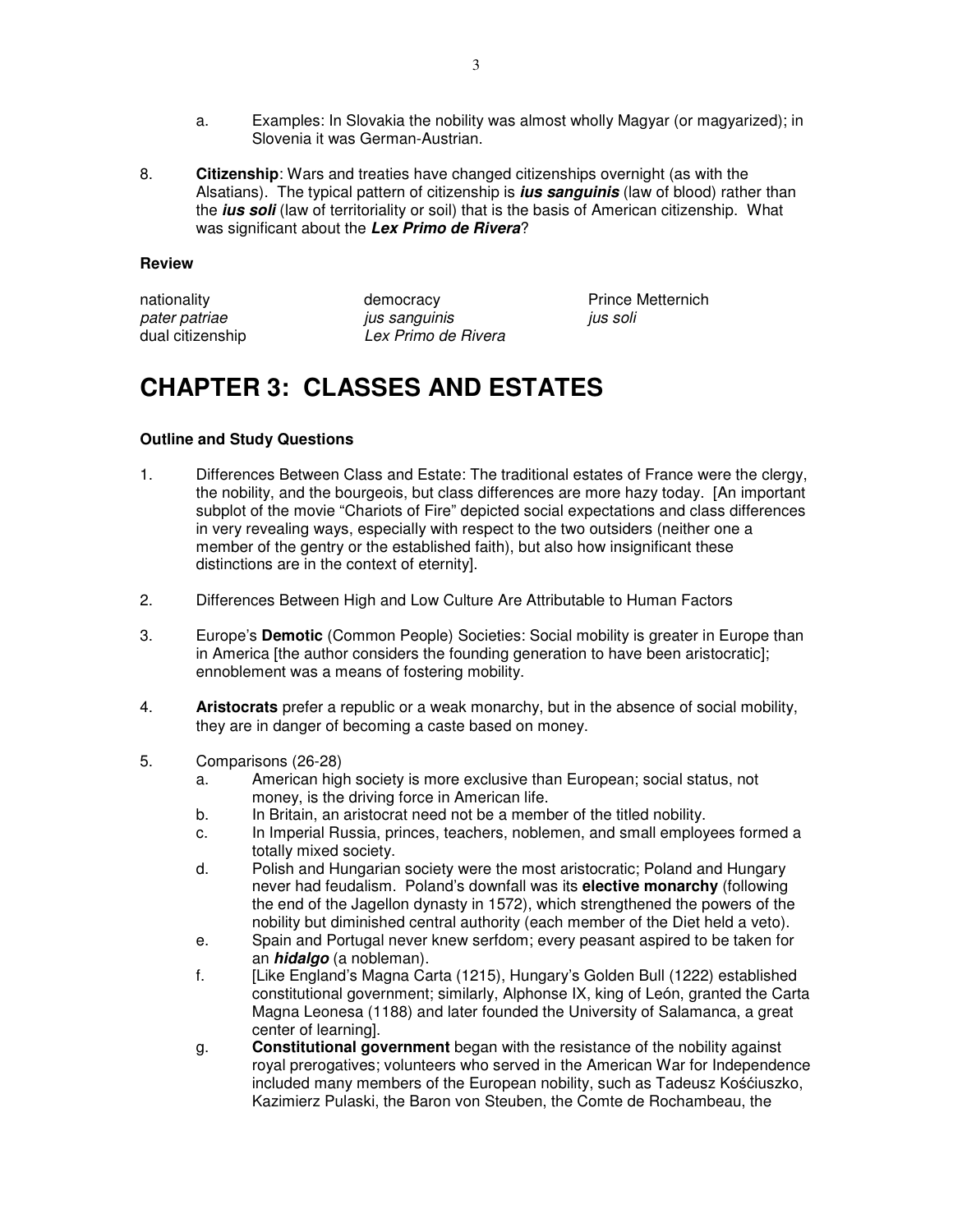Marquis de Lafayette, and "Colonel Armand," the Marquis de la Rouërie, who was a tragic victim of the French Revolution.

- h. The nobility is also well-represented in radical leftism, socialism, and Communism.
- 6. **Burgher Class**: Urban aristocracy without titles.
- 7. **Social Distances**: A paternal-patriarchal attitude takes the rough edges off social differences. (28-29)
	- a. **France**: During the French Revolution, the titles Monsieur and Madame were replaced by Citoyen (Citizen) in an effort to root out the manners and social distances of the Old Regime.
	- b. **Imperial Russia**: Like members of the family servants called their masters by their first name and patronymic.
	- c. **Spain**: An aristocratic egalitarianism is displayed in addressing others as Don or Doña (a Caballero is a gentleman or knight).
- 8. Distinct Hierarchies: Wherever European bureaucracy is apolitical and enjoys tenure it is usually characterized by an aristocratic flexibility. In Sweden, the old aristocracy was converted into a civil service, according to Roland Huntford's The New Totalitarians.
- 9. **Upward Mobility**: European history abounds in tales of men of lowly birth who rose to exalted positions.
- 10. **Envy**: Internal politics and, up to a point, even foreign relations in Europe can be largely explained as the clever mobilization of the envy of the many against the few (envy, which is one of the seven deadly sins, is a form of mimetic desire).

#### **Review**

ennoblement social status in America role of envy in revolution political contributions of the European nobility origin of constitutional government

# **CHAPTER 4: EDUCATION AND INSTRUCTION**

- 1. Education (reserved to parents and private boarding schools) vs. Instruction
- 2. Curriculum: Elementary school, three types of "middle schools" for university-bound students (classic, semi-classic, and scientific).
- 3. Regimen: the eight or nine years in the intermediary school (Gymnasium or lycée) are often a daily battle for survival.
- 4. Universities: These are graduate schools; they are also generally located in the big cities, unlike American universities which are usually not located in the largest city or the state capital. Polytechnic schools are engineering schools with university status; France's **les écoles** are super-graduate schools that prepare the intellectual and administration elites.
- 5. School Life: European universities are not highly subsidized and can afford few frills.
- 6. University System of Studies: Seminars, public examinations, academic freedom, lectures.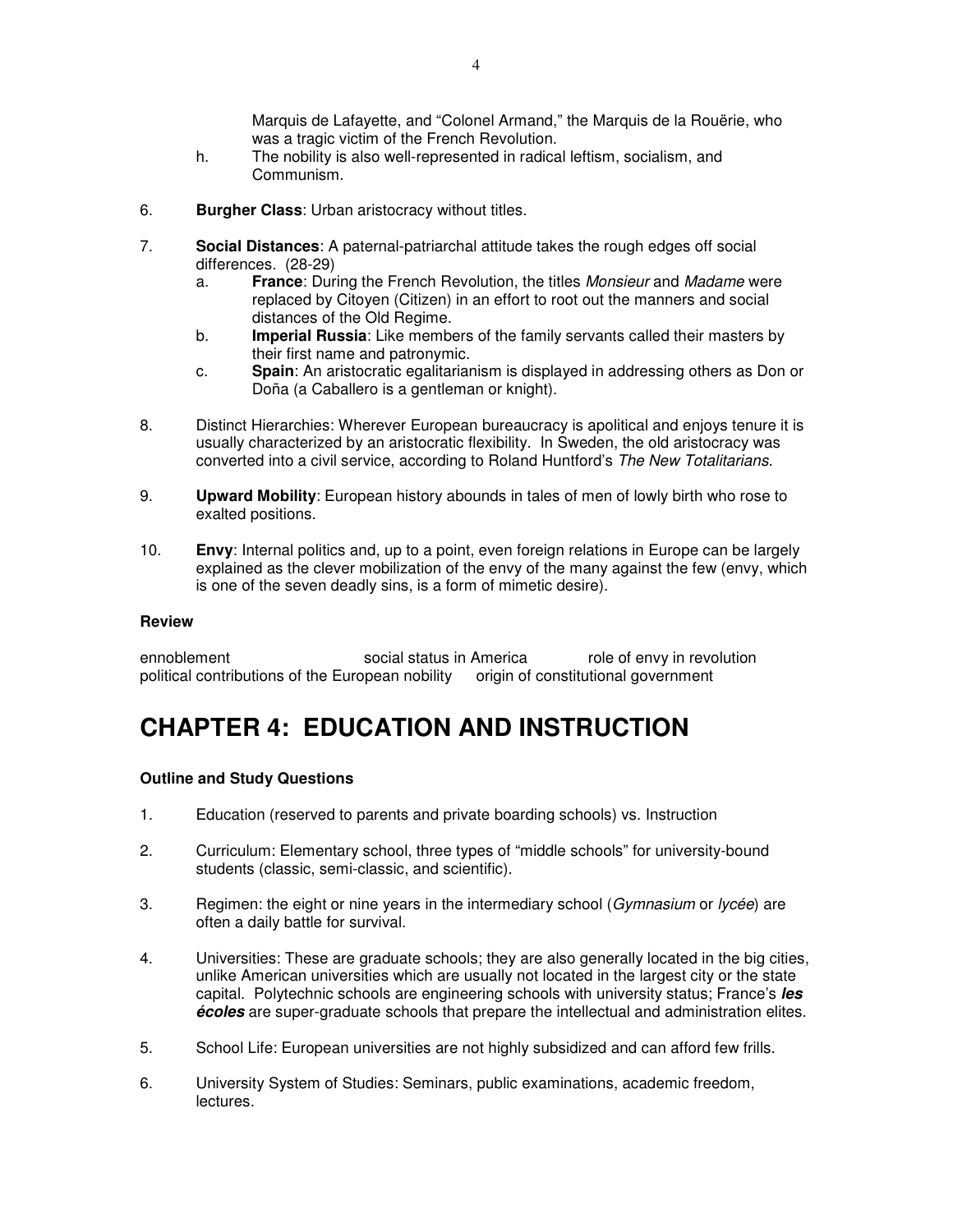- 7. Academic Rankings: Universities are **autonomous** bodies, often with **extraterritorial** powers; academic legion; rector. [Traditionally, British professors were enfranchised both where they resided at school and in their home district].
- 8. Democratization of the University: Students revolt; intellectuals are not as uniformly leftist as they are in America.
- 9. Elitism vs. the Relaxation of Standards
- 10. Late Vocations
- 11. Studies and Social Life: Poverty is not a bar to university attendance; alumni associations are nonexistent; students' associations, some of which engage in group dueling.
- 12. British System: Grammar schools (public) and **public schools** (private); in loco parentis (in the place of parents) and dress codes. (35-37)
	- a. Public Schools: private boarding schools, originally established for the poor nobility and gentry; Dr. Thomas Arnold of Rugby (the headmaster in the 1857 classic Tom Brown's School Days by Thomas Hughes); public schools were a decisive element in building the empire.
- 13. American System: Follows the British pattern with graduate school modeled after the German universities.
- 14. Oxbridge (Oxford/Cambridge): Professors lecture; tutors (dons) teach and test the students.
- 15. Higher Education for Women: Effects of coeducation.
- 16. Prestige of the Teaching Profession: In Europe it is still largely a profession for men and is highly respected; the greatest prestige is attached to university professorships.
- 17. Hierarchy and Rank: **Polymaths** like Gen. Charles de Gaulle, Gen. Helmut von Moltke, Gabriel Marcel, Eugene Delacroix, Johann von Goethe, Pope Leo XIII, and Richard Wagner were once the glory of European capitals; the **salon** (the Lyceum movement in nineteenth century America sought to fill that niche).

les écoles de la provincie de la lycées de la provincie de la partie de la partie de la partie de la partie de polytechnic schools **European universities** salon

## **CHAPTER 5: WOMEN IN EUROPE**

- 1. Women's Liberation Movement: Simone de Beauvoir's The Second Sex.
- 2. **Common Qualities** of Women: Maternal instinct, intuition; le dolorisme (suffering, aching, doleful); cruelty, eagerness to please; deceitfulness; and a strong sense for details.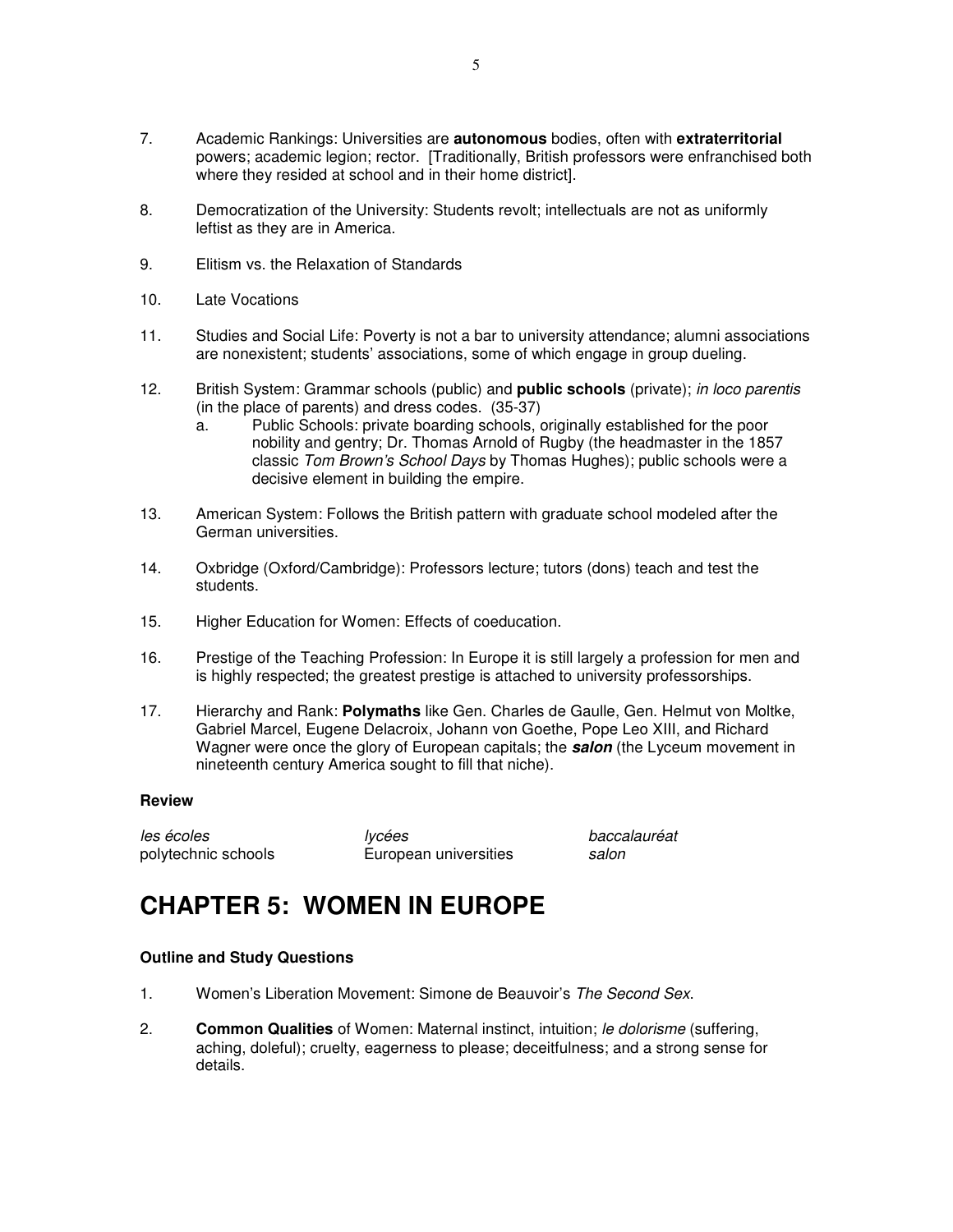- 3. Northwest Europe and Scandinavia: A psychological entity where the position of women resembles that in the United States (where religion is marked by puritanical influences).
- 4. Intermediate Zone (predominantly Catholic) and Deep South (where Islamic influences are felt): Religion is strongly **mother-oriented**.
- 5. Switzerland and France: Women's suffrage obtained only after the Second World War.
- 6. Whether Men Love Women in General: **Friendships** between men and women are most frequent in the intermediate (largely Catholic) zone; the salon can only be brought to life by a woman. (41-43)
	- a. Examples of friendships and Platonic loves<br>h In the Islamic world, as well as in antiquity,
	- In the Islamic world, as well as in antiquity, any intimate nonsexual relation between the sexes is (or was) unthinkable. As a result, the danger of homoerotic and homosexual ties was always present.
- 7. Position of Women on the Continent: The extraordinary position of French women declined with the full flowering of the bourgeois age (likewise to some degree in America where the influence of an Abigail Adams or a Mercy Otis Warren was evident in the founding era: see Ann Douglas's The Feminization of American Culture on the mid- to late-nineteenth century).
- 8. Effects of Equality
- 9. **Middle-Class Atmosphere** vs. the Higher Social Circles: Middle class women were financially indentured to their husbands; but a the higher circles, ruling queens and empresses were accepted without difficulty (although this fact astonished Muslim rulers).
- 10. Social Courtesies
- 11. Dating
- 12. Dances
- 13. Engagement: The **dowry** plays an important role was a means to safeguard the material security of women.

Platonic loves and friendships role of women in French intellectual life

# **CHAPTER 6: RELIGION**

- 1. **Christianity**: Battered, ridiculed, persecuted in places, diluted, or denied, it is still a constituent element of Europe; Rousseau, Kant, and Marx could be called Christian **heretics**.
- 2. **Psychological and Intellectual Elements**: Missing in non-Christian civilizations are such notions as the transcendence of man, his unique personality and independent destiny, his dominion over nature, the concept of free will, and man's responsibility for his fate on earth and in the hereafter.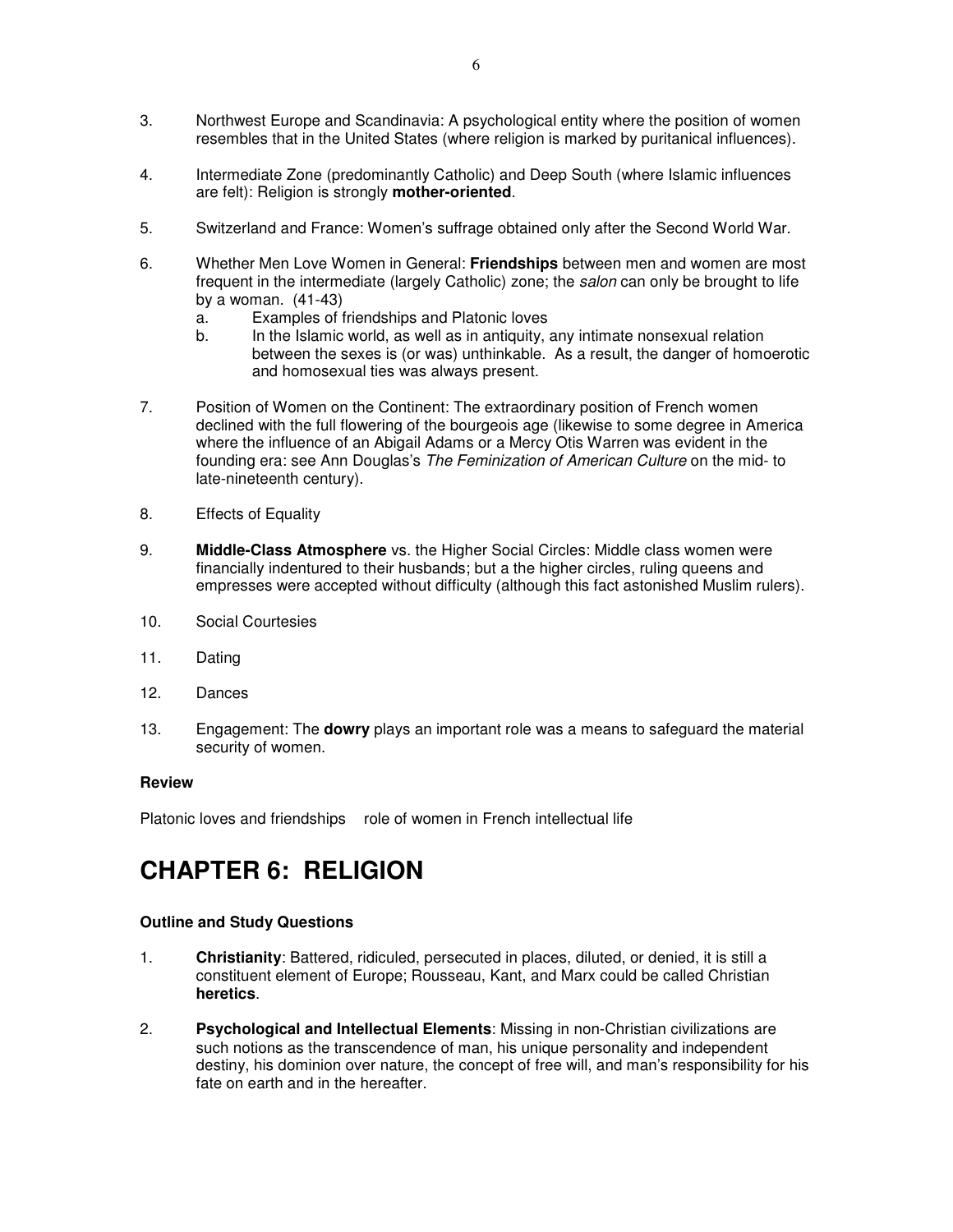- 3. Challenge of **Islam** (46)
	- a. Civilization broke down throughout Europe (except in the Byzantine Empire) following the fall of the Roman Empire to the Germanic hordes. Ibn Fadlhan's account of the Vikings is merged with the Beowulf legend in Michael Crichton's Eaters of the Dead, which was made into a film called The Thirteenth Warrior. Dynasties like the Merovingians (the seventh and eighth century Frankish kings) were brutal autocracies that took many generations of Christian leavening to change.
	- b. The Arabs of that same period rapidly assimilated much of the culture of antiquity and learned much from the eastern civilizations. The author attributes the later Arab decline in part to discrimination against women.
- 4. Survival of Christianized Greek Culture and Civilization in the Byzantine Empire: **Schism** with Western Christendom came to a head in 867 under Photis and was finalized in 1054. Nearly a thousand years later the Pope has been prevented by the Orthodox hierarchy from visiting Russia.
- 5. **Manichean Tendency of Eastern Church**: Body and intellect are undervalued; wisdom is prized over knowledge (as with Platonists); iconoclasm flourished (icon painting follows certain strictures); the **filioque clause** (that the Holy Spirit proceeds from the Father and the Son) of the creeds has been rejected; Eastern asceticism often goes beyond the taming of the flesh to killing it (the prevalent idea of **kenosis** is that Christ emptied himself of all divine powers and that the Christian life should be characterized by selfabasement, poverty, and non-resistance).
- 6. **Antimaterialism** (47-48)
	- a. It has tainted a large part of Eastern Christianity and is evident in severe sexual segregation of some monasteries (cf. Islam)
	- b. **Bolshevism** is typical of an antinomian (anti-law) reaction of a grossly materialist character.
	- c. Comparison of the mentality of Eastern Church nations with that of Catholics.
- 7. Persistence of Psychological Patterns Associated with Religious Traditions: An atheistic Catalonian anarchist will still be a psychological Catholic.
- 8. Schisms: First between West and East, then within these two main communions.
- 9. **Martin Luther** and the **Protestant Reformation**: Luther was not a revolutionary or a forerunner of the French Revolution; instead, he revolted against Humanism and the Renaissance. (48-51)
	- a. Luther's visit to Rome, 1510-11
	- b. The medieval tradition has been better preserved in the Protestant world than in Roman Catholicism; survival of the Gothic style [a South American intellectual, Claudio Véliz, contrasts the "Baroque hedgehog" of Latin America with the "Gothic fox" of the United States].
	- c. Once the new faith established itself, a great shift of hearts and minds took place (as in Knox's Scotland and Calvin's Geneva).
	- d. Irish Catholicism is still medieval in character because it never experienced the Renaissance or the Baroque.
	- e. Origin of the term "Protestant" (properly Evangelical).
- 10. Direction of the Protestant Churches (51-53)
	- a. Lutheranism did not spread much outside the Teutonic orbit (Finland, Estonia, and Latvia are exceptions).
	- b. **John Calvin** was the arch-Reformer.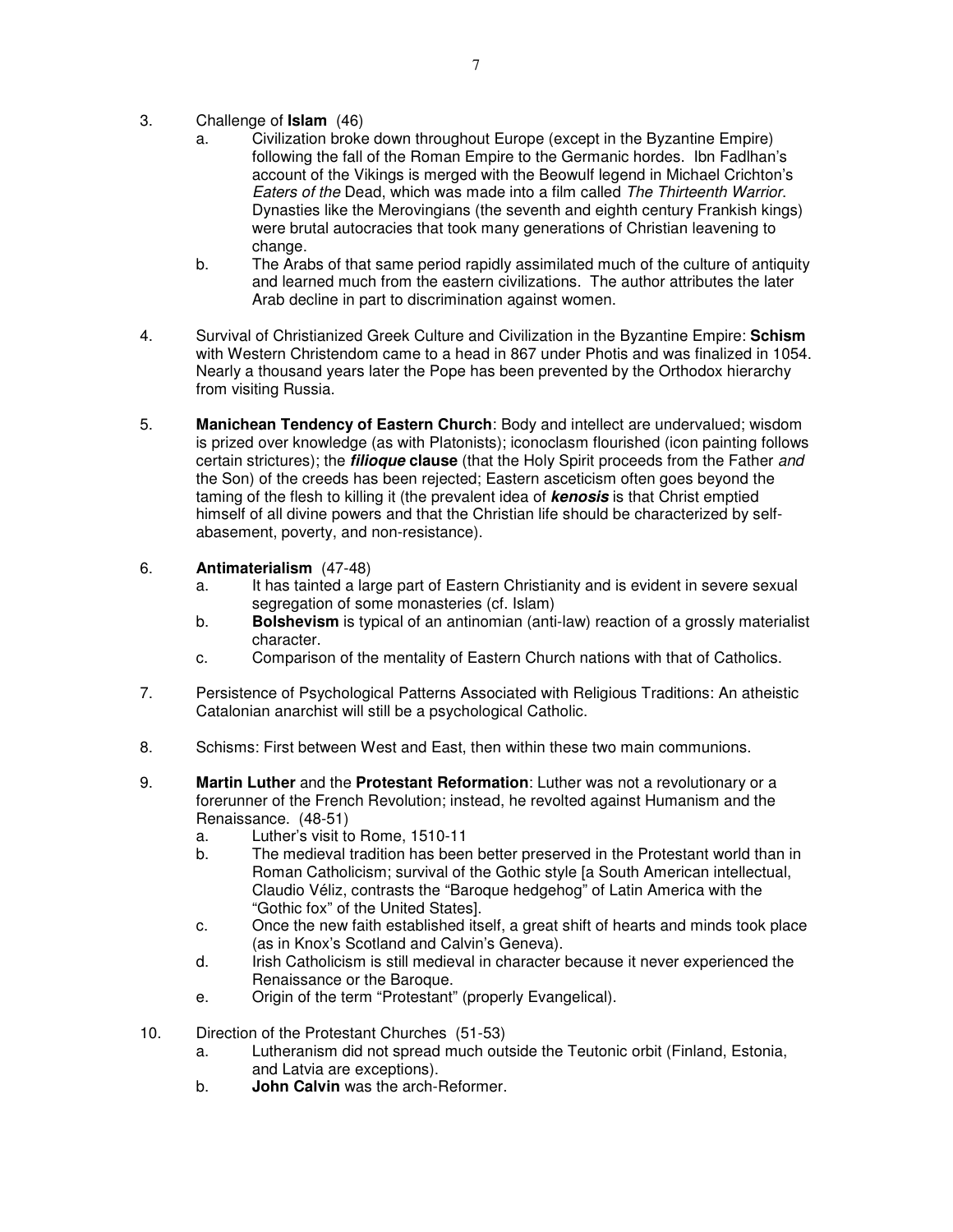- c. Reformed (Calvinist) churches retained their intellectual vigor for well over two centuries but faltered in the face of the rationalism and skepticism of the **Enlightenment** [eighteenth-century European secular intellectual movement] to which the Catholic Church was nearly impervious because of its **magisterium** [its authoritative church hierarchy].
- d. America has divorced itself increasingly from one John of Geneva, Calvin, only to fall into the arms of the other John of Geneva, **Rousseau**, partly because of the inroads of democracy.
- 11. Comparing the Catholic and Evangelical Minds (53-54)
	- a. **Protestants**: More progressive, have a greater civic sense, better equipped to establish an industrial civilization, place more emphasis on general education, more team spirited, emphasize good works.
	- b. Catholics: Strongly personalist.
	- c. Anarchism is more prevalent in Catholic lands.
- 12. **Clericalism**: It developed in the absence of aristocracies, as in French Canada, Ireland, Slovenia, and Slovakia, combining the functions of the first two estates; it is more apt to develop in a democratic state or where the Church is very powerful.
- 13. Clergy: It is an Irish, not a Catholic, custom to call ordinary priests "father;" only members of religious orders, such a monasteries, are so designated; the Reformation was a socialization of the monastery; Evangelicals are far more disciplined than Catholics.

#### 14. Differences of **Theological Anthropology** (55-56)

- a. For Catholics, man has not become entirely wretched through original sin; the glory of man is an indispensable part of Catholic theology and is crowned by the glory of the saints.
- b. Four elements that embellish life on earth: Religion, love, art, and nature
- c. The fine arts suffered a severe setback with the Reformation.
- d. Symbolism of Catholic liberty.
- 15. The Evangelical Nations Visibly Eclipsed the Catholic Ones in the Areas of Industry and Commerce, the Science and Military Proficiency (56-57)
	- a. Capitalism was born in northern Italy (contrary to Max Weber) but it took off through Calvinist influence; Puritanism favored the accumulation of wealth; abolition of Catholic holidays left more time for industry; emphasis on the work ethic.
	- b. Free enterprise, a game with definite rules, does not appeal to the Catholic temperament; notions of "fair play" and dispassionate sportsmanship fare badly in an atmosphere of "absolutism."
- 16. **Secularism**: It initiated a second stage of development in the Protestant world that sparked a new dynamism that eventually sealed the Protestant ascendancy over the Catholic world.
- 17. **Moslems**: Since the publication of this book in 1979, Islam has become a rapidly growing religion in France, England, and other parts of Europe; with the end of the Stalinist state in Albania, Islam is once again openly practiced there. In Yugoslavia, the Muslims were descendants of Bogomils, Gnostics who adhered to Manichaeanism and Adoptionism. Islam is now spreading through widespread immigration from North Africa, Turkey, and the Middle East. The first new mosque in more than half a millennium was dedicated in Spain in the summer of 2003.
- 18. **Jews**: In European history they played a disproportionate role in commerce, intellectual life, politics, and the arts (58-62).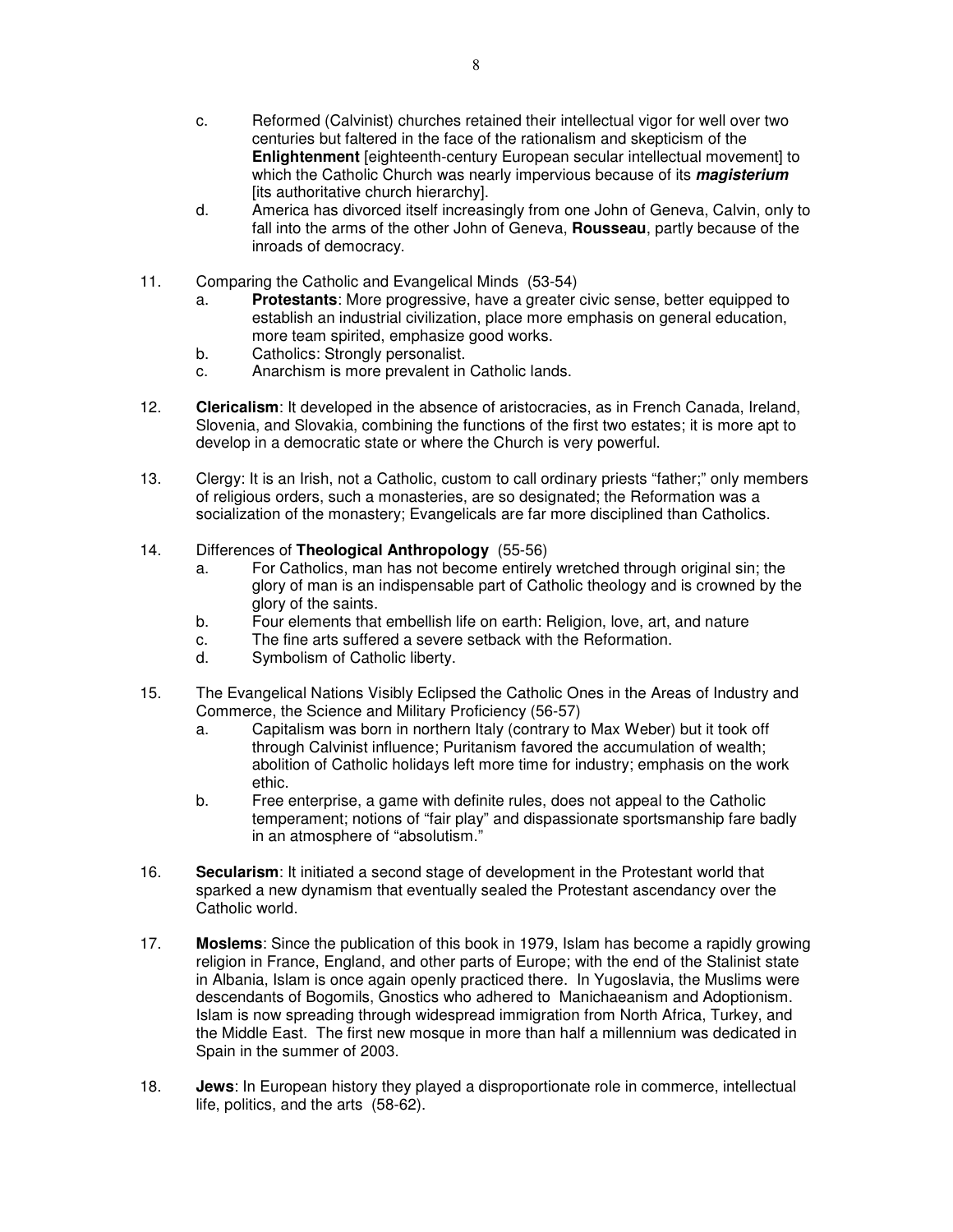- a. The synagogue was considered the Mother of the Church.
- b. **Diaspora** (dispersion) expanded over most of what used to be the Roman Empire.
- c. The **Khazars** were a large Turco-tartar tribe that converted at the beginning of the Middle Ages.
- d. They developed two distinct local dialects: Yiddish (a form of German) and Ladino (a modified older form of Spanish). These two communities, the **Ashkenazim** (North European Jews) and the **Sephardim** (Spanish Jews), formed separate cultural entities with different traditions.
- e. **Anti-Judaism** (anti-Semitism): Religious factors include a misinterpretation of the New Testament; a discussion of historical, sociological, and economic factors; exodus from Spain; conversions.
- f. Medieval **Ghetto**: The condition of Jews worsened in the late Middle Ages; cultural, religious, and legal autonomy; enforcement of court decisions.
- g. **Enlightenment**: Discussion of the contributions of Christians of Jewish birth; some like Henri Bergson (French philosopher of the élan vital), Franz Werfel (German novelist, author of The Song of Bernadette), and Simone Weil (French philosopher) did receive baptism.
- h. Social Segregation vs. Integration
- i. Nazi Persecution: Resulted from the mobilization of the German masses against their elites; Jews were becoming an aristocracy of merit (highly successful minorities have suffered persecution by the envious throughout the world and down through history – note Thomas Sowell's series of studies on minorities).
- j. Any alien minority will be profoundly critical of its environment: the author notes that this is frequently true of Christian thinkers.
- k. **Leftism**: Jewish individualism does not harmonize well with collectivism; much of the migration to Israel after the Second World War came from the East; "anti-Semitism" was always rife in socialist parties; Karl Marx's attitudes toward Jews.
- l. Geographical Distribution of Jews Today: Poland, Russia, Germany, Austria, Spain.
- 19. Organization of Religion: observance and non-observance, church taxes, salaries of clergy, civil functions of clergy.
- 20. **Church-State Relations**: Cooperation is the norm; a radical separation exists only in France and Portugal (but does not go as far as does the United States); even so, these countries have diplomatic ties with the Vatican.
- 21. **Established Churches**: The head of state is the head of the Church in the case of Protestant churches; this gives rise to numerous anomalies, particularly in the area of education.
- 22. Religious Outlook (64-65)
	- a. The top is primarily to blame for the upheaval in the Catholic Church, resulting in a new kind of anticlericalism.
	- b. The crisis is more apparent in countries where the Catholic Church, as a minority, exercised greater discipline
	- c. Present-day period of prosperous practical materialism will come to an end, with a return to spiritual values anticipated.

Influence of Christian thought patterns and emotional traits Arabic cultural influence<br>
anti-materialism's influence Gothic style **Baroque and Rococo** sty relativist liberalism **Enlightenment** Khazars Sephardim **Ashkenazim** 

Gothic style **anti-mater contains in the Baroque and Rococo styles**<br>
Enlightenment **Exercise Style Style Style Styles**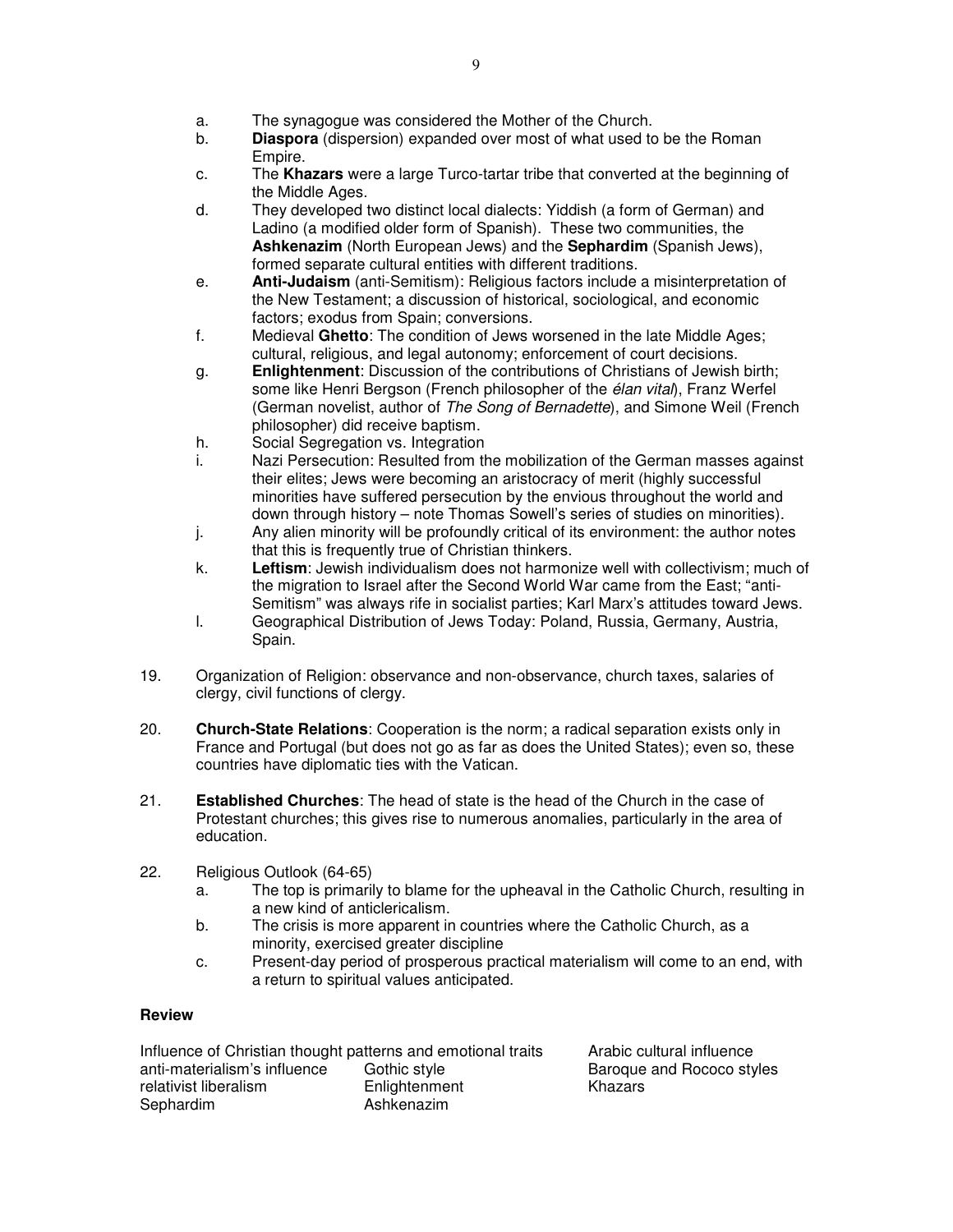# **CHAPTER 7: POLITICAL STRUCTURES**

- 1. **Regimen Mixtum** (mixed regime): Standard form of European government draws upon the influence of Plato, Aristotle, and Aquinas.
- 2. **Democracy**: One of the oldest and most primitive forms of government; representative democracy is a form of oligarchy, with a time limit.
- 3. Representation: Parliamentary institutions; Britain's Magna Carta (1215) and Hungary's Golden Bull (1222) were the fountainheads of the only two aristocratic regimes without a written constitution in Europe; U. S. Senate is the most powerful "aristocratic" body.
- 4. Power of the Aristocracy and the Patricians (67)
	- a. During the Middle Ages royal power was severely restricted; the king was **under law**; a period of royal absolutism followed the Reformation, but mediating structures (what Tocqueville called the **corps intermédiaires**) continued to act as buffers between the crown and the people (principle of reciprocity) through the church, local institutions (such as the **cortes**, **parlements**, and **Landtage**), city councils and guilds, etc. The Spanish grandees showed a spirit of resistance against royal orders.
	- b. On the whole, aristocratic periods combined political freedom with a certain amount of anarchy; royalty in alliance with the bourgeoisie was eager to maintain order and discipline.
	- c. These two elements fostered the rise of bureaucracy.
- 5. Human Side of the Monarchs: Spain's Philip II
- 6. Monarch as **Parens Patriae** (Father of the Country): He is the "private property" of his subjects; the nation is conceived as one big family [cf. Don Corleone].
- 7. Professional Training and Regimen of the Monarch: Franz Joseph; modern monarchs were habitually the protector of the people and unpopular minorities; when the Austrian throne was vacated after the First World War, the fate of German Jews was sealed.
- 8. Monarchy as an International Institution (69-70)
	- a. **Intermarriage** among the Catholic royal families, on the one hand, and the Anglican, Reformed, Lutheran, and Eastern Orthodox ones, on the other [Britain's Prince Philip is Greek as is Sofia, the queen of Spain; Czar Nicholas II, Kaiser Wilhelm II, and King George V were all grandsons of Queen Victoria].
	- b. **Dynasties**: International and interracial
	- c. Cabinet wars were fought with non-doctrinated, very expensive armies of mercenary soldiers; not until the French Revolution were huge conscript armies dragooned into service and taught to hate the enemy, leading to total war.
	- d. **Conscription** was gradually adopted by monarchies throughout the nineteenth and early twentieth century [as late as 1913, the U.S. attorney general argued that conscription could not constitutionally be used to raise an army to send into foreign combat]. Conscription was reintroduced in America in 1917 despite this.
- 9. Intellectual and Moral Superiority of Monarchs: They compare favorably with many of the leaders who followed them in the transition to republicanism.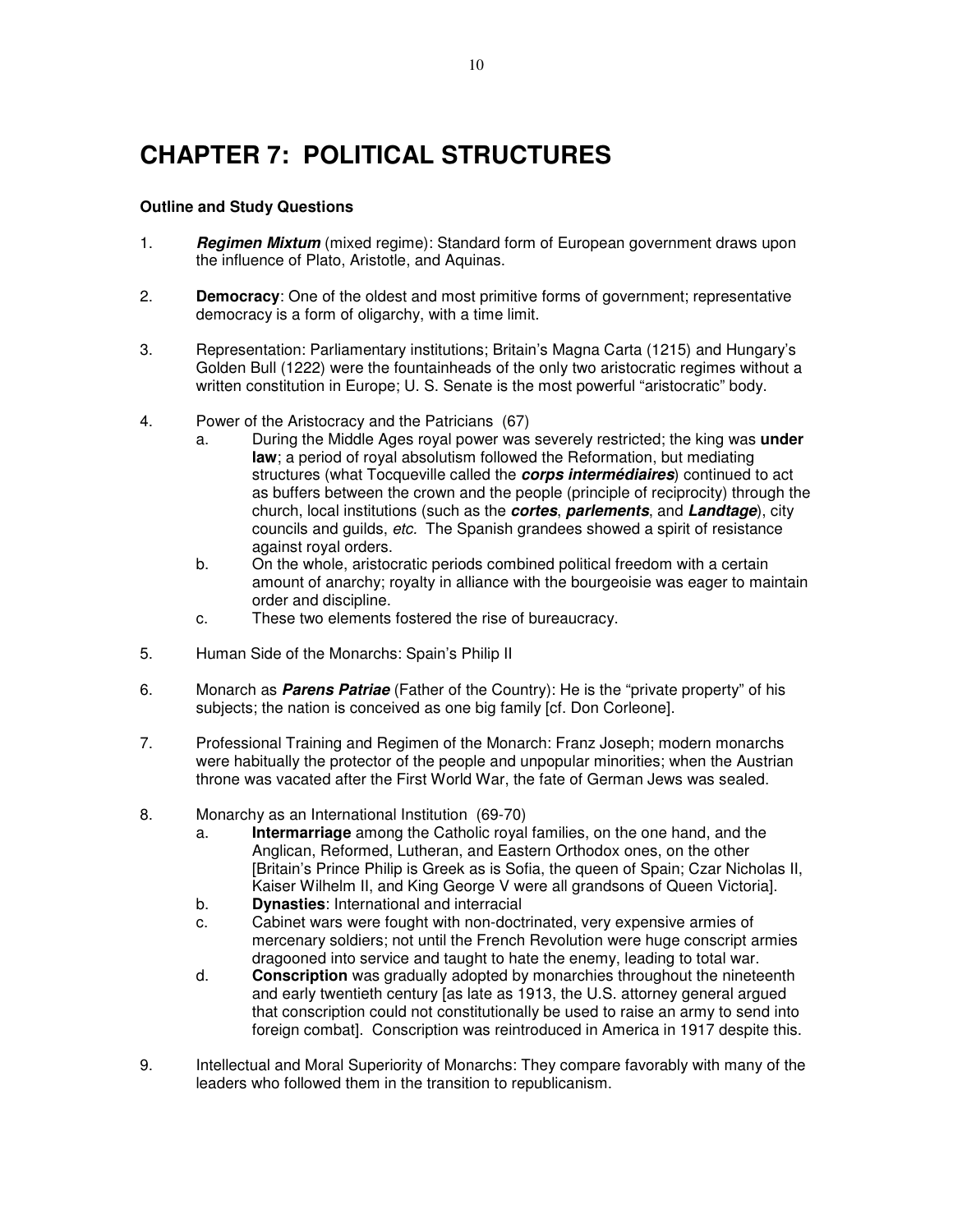- 10. **Early Republics**: Italian city-states, Hanseatic cities, imperial cities of the Holy Roman Empire, Republic of Novgorod, United Provinces of the Netherlands, the Polish republiccommonwealth; the Allies insisted on republican governments, considered weak because of factional quarrels, for their former enemies in 1918-1919.
- 11. **Constitutional Monarchies**: By 1860 mixed governments (constitutional monarchies) were in power practically everywhere in Europe (including imperial France) with parliaments taking the place of the estates of old; in 1910 there were only three republics worth noting (France, Switzerland, and Portugal). (71-72)
	- a. Prisons: in the old patriarchal order, jail and punishment often had a "familistic" character; punishment of Gavrilo Princeps.
- 12. Postwar Republics and Monarchies: Only Greece and Albania switched from republic to monarchy (the Greek military overthrew to monarch in the 1960s}; there are only eight notable monarchies today: Spain, United Kingdom, Netherlands, Belgium, Luxembourg, Denmark, Norway, Sweden (Monaco and Liechtenstein are microstates), but the current (2003) prime minister of Bulgaria, Simeon Borisov Sakskoburgotski (Simeon, son of Boris Saxe-Coburg), is its former king, **Simeon II** (1943-46). (72-73)
	- a. Constitutional monarchies (e.g., Spain) vs. parliamentary monarchies (The British House of Lords has now lost its veto and the number of hereditary peers has been greatly reduced).
	- b. Psychological monarchies
- 13. Majority of Republics Came into Being as a Legacy of Defeat
	- a. Downfall of a monarchy frequently has an erotic aspect: The case of Leopold III of Belgium, who married a Fleming following the death of Queen Astrid.
- 14. Democratic Republics (73-74)
	- a. The earliest parliaments were forums for discussion; only at a later stage did they become legislative bodies.
	- b. **Harold Laski** believed a two-party system and a common public philosophy are necessary for a successful representative government.
	- c. Most governments on the Continent are coalitions of several parties.
- 15. Ubiquity of Democracies: The nineteenth-century historian **François Guizot** noted that the idea of democracy is so popular that virtually every system claims it as its own, but the idea of the *Rechtstaat* or *stato di diritto* is better expressed in English as "rule of law."
- 16. What Is Democracy? (74-75)
	- a. Definition: "A majority of politically equal citizens, either in person or through their representatives."
	- b. Two principles: Political **equality** and **majority** rule.
	- c. The Founders opposed democracy; Andrew Jackson introduced it to the White House along with the spoils system.
- 17. Liberalism: The political use of the term "liberal" began in Spain in 1812 and is both misunderstood and misused in America today.
- 18. Democracy and Liberalism: The predominant form of government in Western Europe is **liberal democracy.** It took the introduction of parliaments for a variety of coercive measures, such as Prohibition, conscription, and the 1040 Form, to be introduced.
- 19. Equality
	- a. **Alexis de Tocqueville** noted that it invites totalitarianism, which requires statism.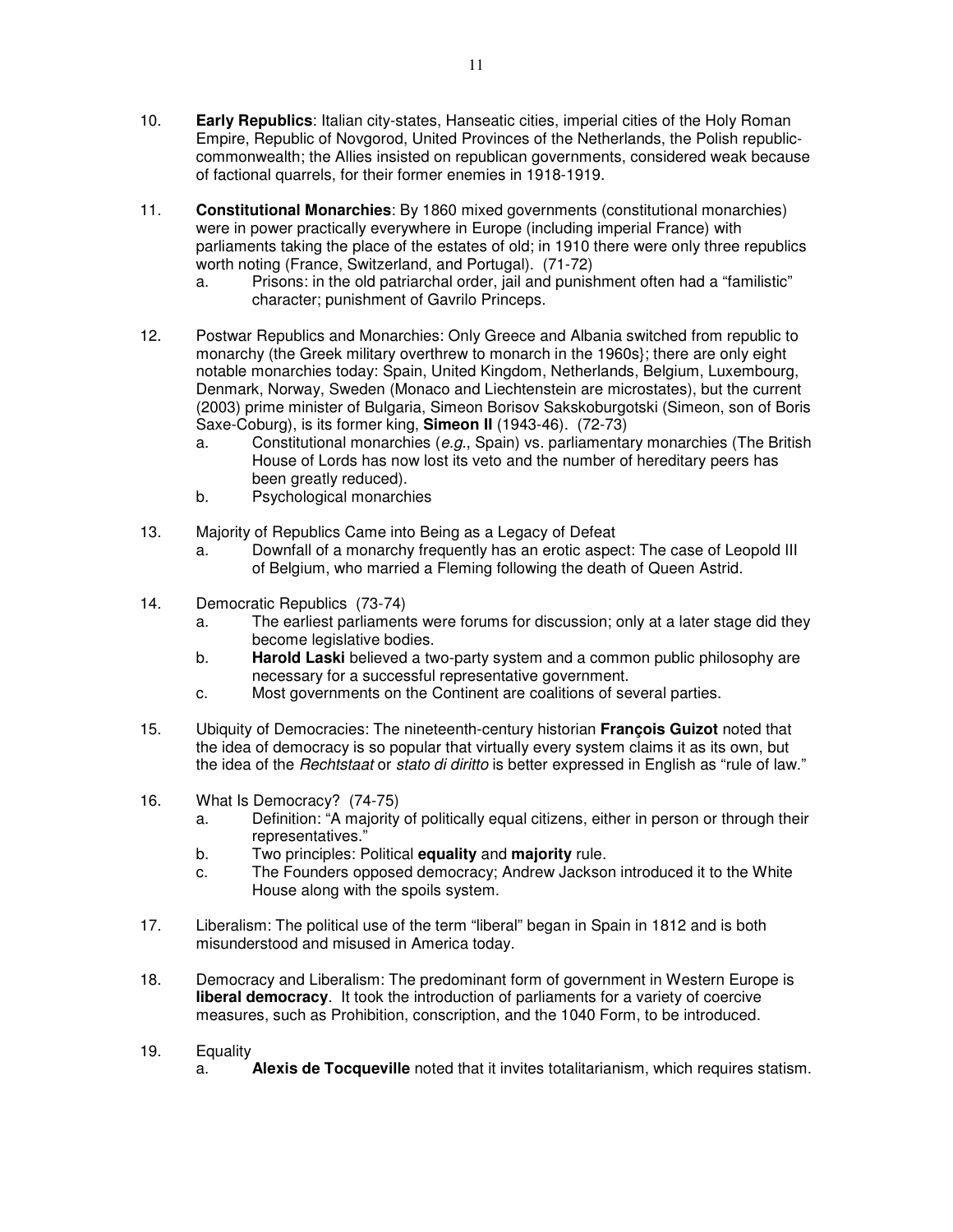- b. The successful **mobilization of envy** of the many against the privileged few has become the key to success within the framework of our present-day democracies. [René Girard's concept of "mimetic desire" suggests why].
- 20. Rule of Majorities (76-77)
	- a. Democracy is not self-rule but merely the rule of majorities over minorities
	- b. Political amateurism is built into democracy. The abyss between the **scita** [factual knowledge of voters and their representatives] and the **scienda** [background necessary to pass rational judgments] is ever increasing.
	- c. Voters are guided partly by party promises and partly by the erotic appeal of party leaders.
	- d. Knowledge and wisdom play an ever lessening role in this game; **technocracy**, (rule by the experts), not necessarily liberal, looms on the horizon.
- 21. French Revolution: Its progeny always adopt "**identitarian**" (group identity) formulas.
- 22. Restoration of Liberal Democracy: Artificial restorations rarely last
- 23. Effects of Democracy (78)
	- a. It provides a well-lit stage for ideologically determined parties to operate.
	- b. It can lend an air of legitimacy to the *peaceful* transformation of a free country into a totalitarian tyranny.
- 24. Democracy's Essence Is Faith
- 25. Eduard von Hartmann's Critique: Europe suffers from a profound crisis of the imagination

Intermediary bodies (mediating structures) international character of royal dynasties Harold Laski on representative government Alexis de Tocqueville on equality François Guizot on democracy Eduard von Hartmann on parliamentarism

# **CHAPTER 8: EUROPEAN POLITICAL PARTIES**

- 1. Political Spectrum (79-80)
	- a. **Leftism** is the very negative "identitarian" tendency toward collectivism and centralism, the omnipotent state, totalitarianism, materialism.
	- b. **Rightism** is pluralistic and "diversitarian," spiritual, freedom-loving, and hostile to what Friedrich Hayek calls the "constructivist rationalism" of the Left.
- 2. Extremes Never Meet: Communism and National Socialism might be described as birds of the same feather; both are left-wing.
- 3. There has been some mingling of Left and Right in Franco's Falangism and the Frankfurt School associated with Adorno and Horkheimer.
- 4. The crystallization of parties in Europe followed the earlier British political pattern: Whigs (gentry) vs. Tories (court-centered aristocracy). **Primus inter pares** = first among equals.
- 5. Continental **conservatives** (agrarian background, paternalistic, socially conscious) vs.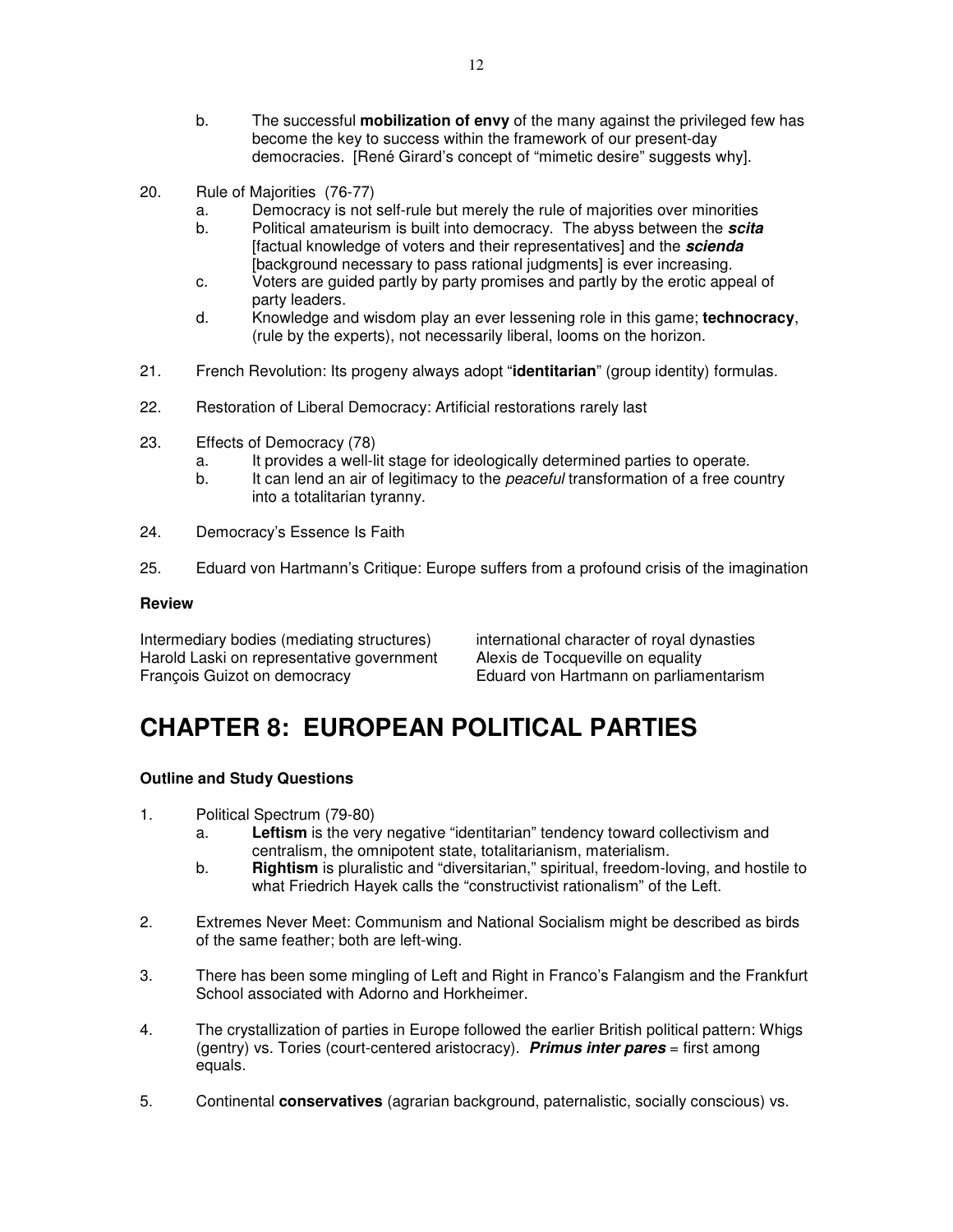**liberals** (bourgeois intellectuals, industrialists, and bankers).

- 6. Extension of suffrage to poorest layer of the laboring classes hurt middle class liberals.
- 7. Nineteenth-Century Liberal Adaptations: **Anticlericalism** (e.g., Bismarck's Kulturkampf (culture struggle against Roman Catholic influence) and **nationalism** (e,g., Italy's Risorgimento).
- 8. Four Kinds of Liberalism (82-83)
	- a. Pre-Liberals (Adam Smith, Edmund Burke, Robert Southey)
	- b. Early Liberals (Alexis de Tocqueville, Frederic Bastiat, Lord Acton)
	- c. Old Liberals (early J. S. Mill, Richard Cobden, Ludwig von Mises, Friedrich Hayek)
	- d. New Liberals or Neo-Liberals (Wilhelm Roepke)
- 9. Dangerous Forms of Liberalism: Including what today passes for liberalism in America.
- 10. Continental liberal parties have survived chiefly in the north; avowedly conservative parties survive only in Scandinavia and Britain.
- 11. Christian Parties (84-86)
	- a. **Origin**: They arose in response to the challenge from the "old liberalism," anticlericalism, and socialism.
	- b. Risks for the Church: effort to be non-partisan yet engaged with the issues.
	- c. Specifically Catholic parties appeal to all social classes.
	- d. Inherent problems of Christian Democratic parties: Legacy of the French Revolution, anticlericalism, majoritarian rule.
	- e. Christian Democratic Union/Christian Social Union in Germany are ecumenical.
- 12. **Socialism** (Marxist in origin) and **Anarchism** (Russia and Spain) (86-87)
	- a. **Karl Marx**: a frustrated artist and poet who held real workers in contempt.
	- b. Socialist parties: revisionists rejected Marx's dictatorship of the proletariat.
- 13. Marxism as an Ideology: Contradictions in its theory of **historical inevitability** (87-89)
	- a. Bolsheviks called themselves Communists after the Revolution of 1917.
	- b. The enmity between Socialists and Communists is that of rivals who lay claim to the "true faith."
	- c. There is a radical leftward trend among the younger generation of Socialists and Social Democrats.
	- d. Both Socialists and Social Democrats have right and left wings.
	- e. Both the Communists and the Social Democrats are a threat to freedom.
- 14. **Fascism** (89-90)
	- a. Benito Mussolini was the son of an intellectual anarchist; he was influenced by Czech national socialists inspired by the medieval Taborites.
	- b. Spanish Falangists and the Romanian Iron Guard bore only limited resemblance.
- 15. **National Socialism** (90-92)
	- a. National Socialism was a virus carried by the masses, a "horizontal" mass movement far move consistently totalitarian than "vertical" Italian Fascism.
	- b. Origins: Taborites and the Czech national socialists; Moravians founded what evolved into the German National Socialist Workers' Party in 1918.
	- c. Its program was nationalist and racist from the start; it became territorially divided as a result of the breakup of the Habsburg monarchy; Hitler took over one splinter group.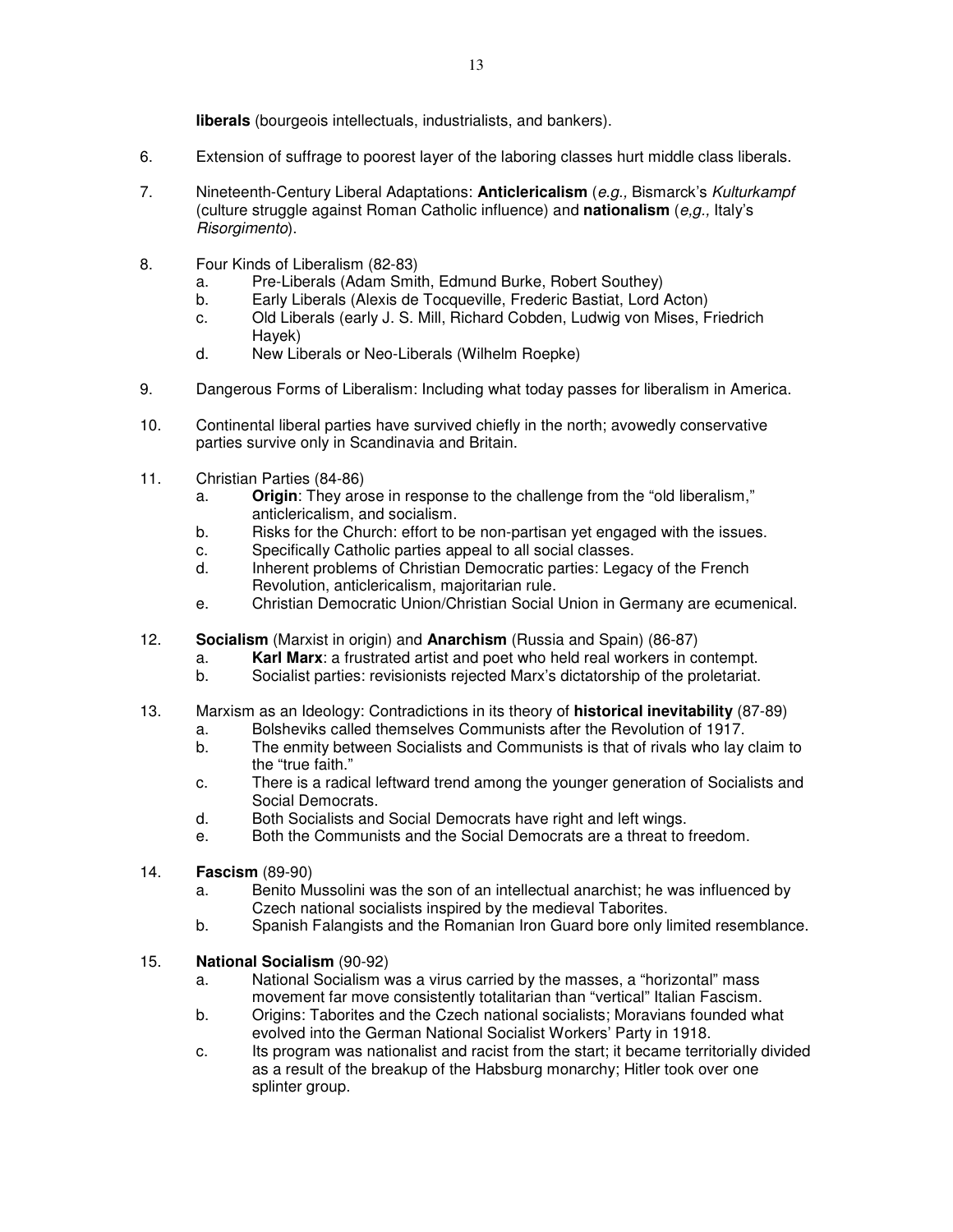d. What made the triumph of National Socialism possible was simply the democratic process; it represented a synthesis of two "identitarian" forces, one deriving from ancient tribalism and the other representing a modern "herdist" heresy.

#### **Review**

origin of Christian parties important anarchist parties Socialist and Communist goals totalitarian character of National Socialism

## **CHAPTER 9: THE ECONOMIC SCENE**

- 1. Economics Is Not Decisive
	- a. Sidney Fay and Giuseppe Mazzini denied that economic problems are root causes of either war or revolution.
- 2. History and Meaning: History of every man is the history of a failure (Sartre)
- 3. Modernity and Progress: The European North burst ahead at the dawn of the modern age; but England's industrial revolution also produced a discontented urban proletariat.
- 4. Declining Living Standards: Medieval living standards were fairly high in Europe.
- 5. Costs of Industrialization: It can not be accomplished without an initial period of belttightening.
- 6. Early manufacturers: Early factory owners usually led frugal lives; their profits were largely reinvested.
- 7. Parsimony: Generations of **frugal living** made the prosperity of the present working class possible.
- 8. Perspective of Preceding Centuries: What we call "living standards compatible with human dignity" have even recently existed only in isolated areas.
- 9. Science and Industry: All of this was made possible only by their combination.
- 10. Role of **Trade Unions**: Their pressures have forced the entrepreneurs to rationalize and economize more and more, but on the negative side they can unmake an economy.
- 11. Raw Materials: Living standards and industrial growth rarely depend on these; overseas colonies were primarily a drag on the economy of the mother country.
- 12. Crime of **Decolonization**: The frivolous manner in which the Europeans gave up their expensive colonies was an evasion of responsibilities; dispossessed European farmers and entrepreneurs in these colonies are not well disposed toward the United States.
- 13. America's Anti-Colonial Complex (98-99)
	- a. It is based on a fatal misunderstanding of the term "colony," which takes many forms; ancient Greek colonies, like the Thirteen in America, were ethnic, cultural, even religious and legal extensions of the **metropolis** [mother city].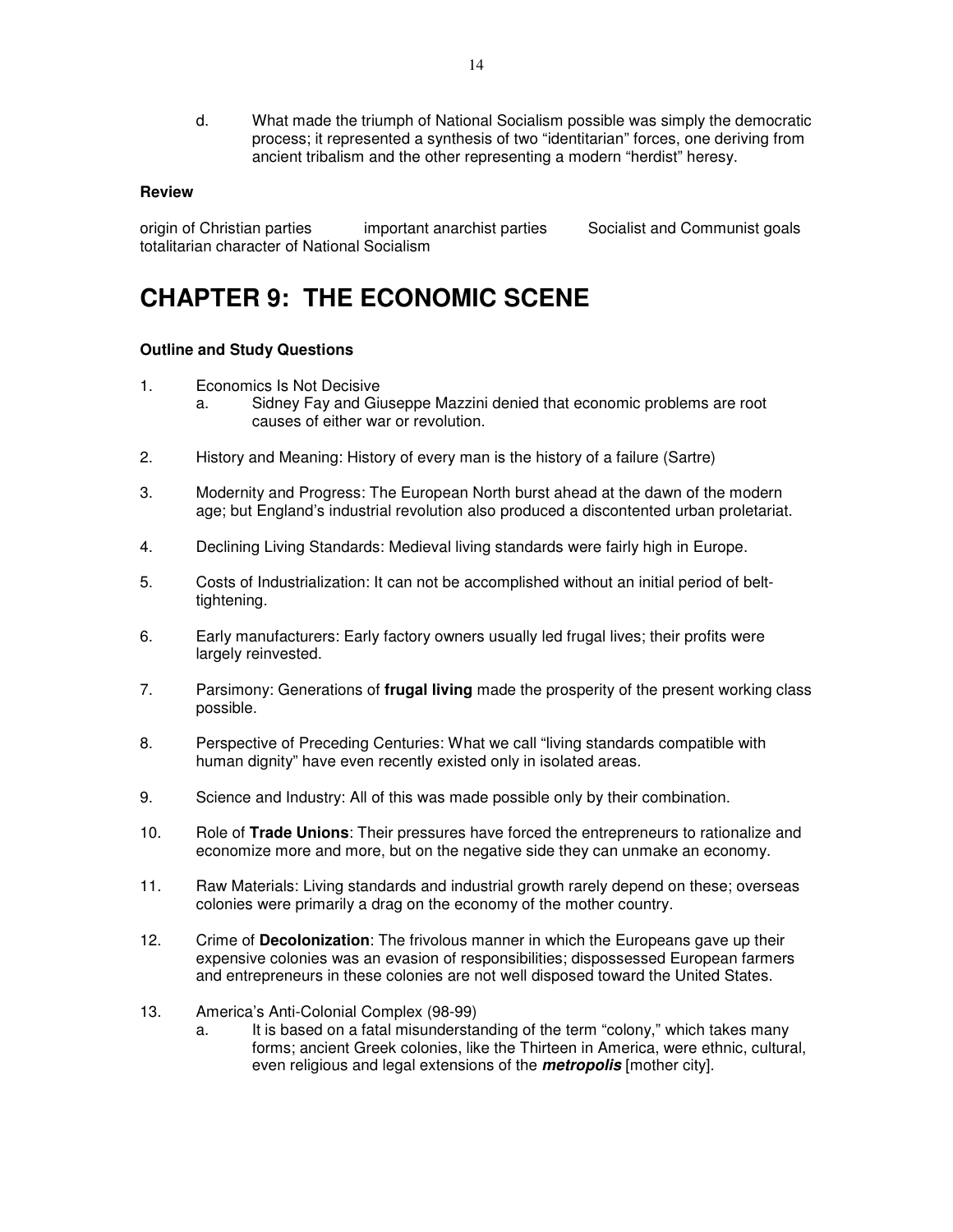- b. "Colonialism" is a newly coined term with negative political connotations; modern European colonization filled a power vacuum and sprang from a mixture of secular, religious, patriotic, military, and economic motives.
- c. On the whole, despite its seamy side  $(e.g.,$  the Belgian Congo), the European colonial record was not shameful; natives were generally less humane in dealing with other natives. [On the other hand, René Girard maintains that the West has set a much higher standard of behavior, due to the influence of the Bible, which may intensify both the harm done by its shortcomings and its resulting guilt].
- 14. State Interference in Economics
	- a. The **provider state** rests on the conviction that people can become politically but not economically mature, with some reason due to worldwide governmental manipulation of the currency.
	- b. A socialist state concentrates the means off production in "public" hands.
- 15. Socialization as a One-Way Street (99-100)
	- a. Once an industry is nationalized, a succeeding non-socialist government will have the greatest difficulties in auctioning it off. [In the 1980s, Margaret Thatcher

promoted greater privatization in England and François Mitterand reversed his policy of nationalizing French industry in 1984].

- 16. Co-Management
- 17. Speculation and Spending Habits
- 18. European Unification: The European Economic Community [now the European Union] has expanded beyond the ten members at the time of writing (1979). **The Pan-Europe Union**, founded by Count Richard Coudenhove-Kalergi, was at the time of writing headed by Otto von Habsburg (who also has served in the European Parliament), with whom the author was closely associated.
- 19. All-European Organizations: They include the Organization for Economic Cooperation and Development (OECD); NATO; and the European Free Trade Association (EFTA), which is now down to four members (Iceland, Liechtenstein, Norway, and Switzerland) that are not members of the European Union (EU).

#### **Review**

origin of colonies costs of industrialization

## **CHAPTER 10: NATIONALITIES AND LANGUAGES**

- 1. Ethnic Nationality: For the sake of simplicity, the author equates it with language.
- 2. **Indo-European** Languages and Their Branches: The chief western branches are the Germanic (Teutonic), Celtic, Romance (Italic), Slavic (Slavonic), Baltic, Hellenic (Greek), and Thraco-Illyrian (Albanian is the last remnant). The eastern branches include Armenian, Persian, and Indic (derived from Sanskrit).
- 3. Variations (104-05)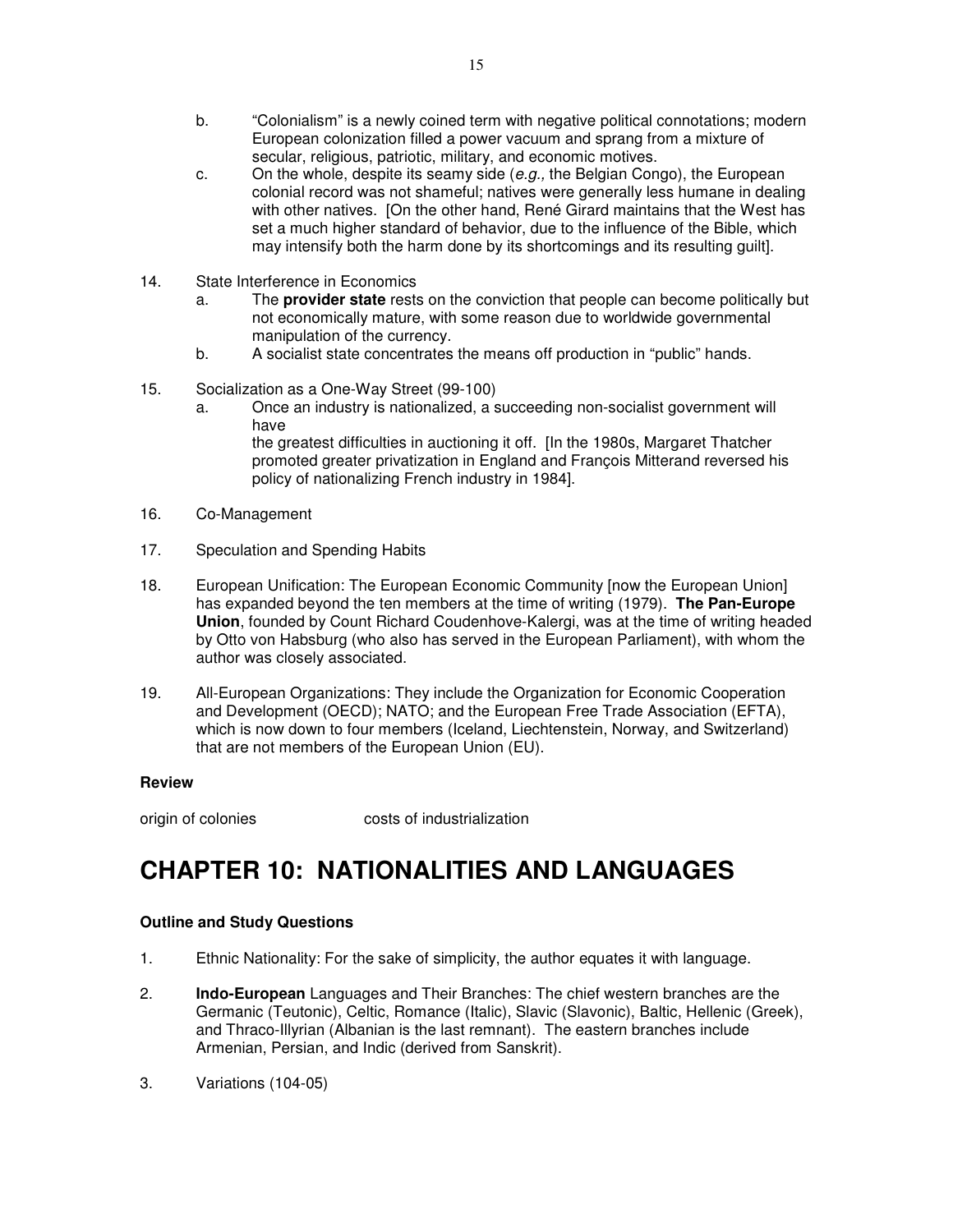- a. Considered an ethnic unit in Europe, but the average French Jew is culturally French; **Yiddish** is a medieval form of German; Balkan Jews speak Ladino, a late medieval Spanish dialect.
- b. Lapps are linguistically but not ethnically related to the Finns.
- c. The Irish are linguistically but not ethnically English.
- 4. Omissions: Moldavian (Moldovan) is a Rumanian dialect written in Cyrillic script.
- 5. Dialects: These are usually tribal and often political in character.
- 6. Sub-Dialect Variations: The German-speaking parts of the Austrian and Italian Tyrol boasts 145 dialects.
- 7. Literary Languages: Literary German is the German of Luther's translation of the Bible; Italian is the **Tuscan** dialect of Dante; Spanish is essentially **Castilian**; Dutch [a form of Low German] is an idiom of North and South Holland (two of the dozen provinces of the Nertherlands); French is the language of the Paris region (Íle de France).
- 8. Ambling Commentary on Several Languages (106-07)
	- a. French has been a prestigious international language since the seventeenth century; variants include Provençal (Languedoc) and Walloon.
	- b. Galician and Ladino
	- c. Portuguese
	- d. Dutch and German
	- e. Swedish
	- f. Hebrew: Part of the **Semitic** family, which includes Arabic, Ethiopian, and Maltese.
- 9. **Romance** Languages: French, Italian, Spanish, Catalan, Galician, Portuguese, Rumanian. Spanish, like other European languages, incorporated numerous Arabic words, such as alcohol (al-quhl), algebra, and alcalde (al-qadi = mayor).
- 10. Latin Traits: Kuehnelt-Leddihn found some evidence of a distinctive Latin mind or culture [Francis Lieber traced this notion to Napoleon III, an Anglophobe who wished to claim hegemony over the Mediterranean lands and who set up an emperor in Mexico].
- 11. Effects of Transplantation: Ethnic groups may be transformed from the original stock but Latin traits are often misunderstood.
- 12. Rumanians and Aromunians: East Europeans who are linguistically Latin.
- 13. High German: Thuringian-Saxon
- 14. Low German: The three literary languages are Dutch, Frisian (the Frisian Islands belong to the Netherlands; surnames typically end in -stra), and English. (109)
	- a. **English** dropped the great complexities (such as the declension of adjectives and nouns) of Low German grammar; words of Germanic and Latin origin are treated differently.
- 15. Scandinavian Languages: Common root is **Old Norse**; Finns are culturally but not linguistically or ethnically Scandinavians.
- 16. Germanic Generalities: Common linguistic denominator of Icelanders and the Tyroleans of Austria.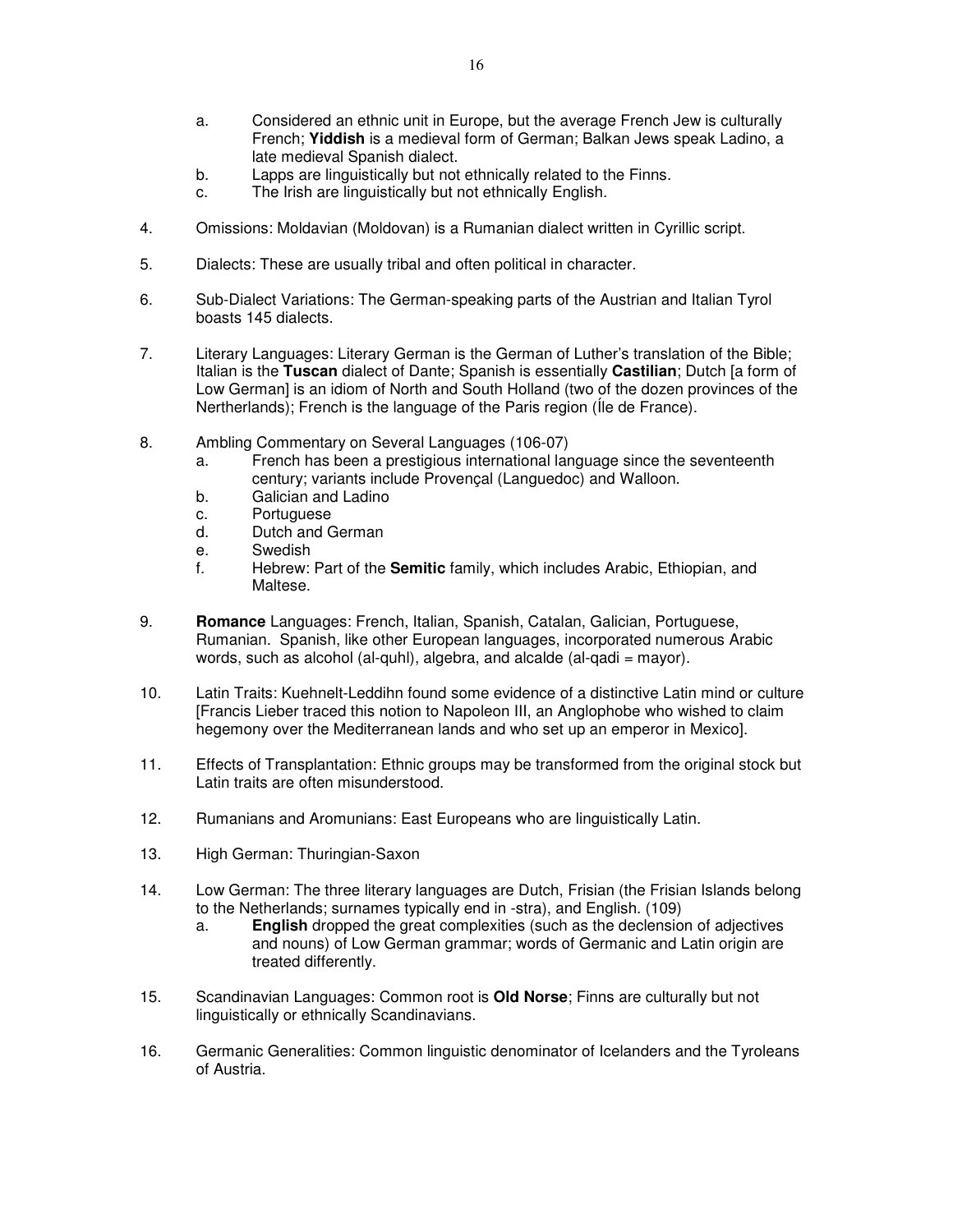- 17. Slavic Languages: Russian, Polish, Czech, and many others. **Cyrillic** (derived from the Greek) alphabet is only a minor problem for foreign students, but the western branches use the Latin script.
- 18. Slavic Origins: **Slavs** were originally a rural people who followed in the train of German migration.
- 19. Cultural Differences: Culturally, but not linguistically, Slovenes are Austrians; Croats and Serbs speak almost the same language, but the Catholic Croats are Central European Slavs who use a Latin script while the Orthodox Serbs are East European Slavs who use a modified Cyrillic script; the Bosnian Muslims are Croats by descent and language; Dalmatian Croats have been influenced by Venetian culture (and were once part of the Venetian Empire); there has been a long intermingling of Hungarians and Slovaks.
- 20. Bulgars: **Old Slavonic** is the original language of the region; Macedonian is a variant.
- 21. **Celtic** Languages: Only Irish Gaelic (Erse), Scottish Gaelic, Welsh (Cymric), and Breton survive.
- 22. **Baltic** Languages: Latvian and Lithuanian.
- 23. Albanian: A family of language dialects distinct from Greek.
- 24. Greek: Dimotiki (demotic, "the people's language") and Katharevousa.
- 25. In the Caucasus, Ossetians and Armenians round out the Indo-European speakers; N. Y. Marr's theory linking **Georgian** with Basque and Etruscan has been discredited.
- 26. **Basque** (Euskara): The Basques are the only remnant of the original Iberians.
- 27. Uralic-Altaic (113)
	- a. **Finno-Ugrian**: Finnish, Lappish. Estonian, Magyar (Hungarian).
	- b. **Turkish-Tartar** group: Turkish, Tartar, Uzbek, Kyrgyz
- 28. Alphabets (113-14)
	- a. The majority of European languages use Latin letters, but the languages that are richer in sounds make use of diacritical signs; only English and Dutch use the pure Latin alphabet without using any modifying additions.
	- b. Cyrillic letters are more practical for this purpose.
	- c. The German **Gothic** alphabet survives in isolated instances.
	- d. Greek, Hebrew, and Arabic are the other scripts used in Europe; Turkish has shed its Arabic alphabet in favor of a modified Latin alphabet.
	- e. Runic and Ogam scripts have long since disappeared.
- 29. Music and the Arts: **Culture** (such as folk music and folk art) vs. **civilization** (opera arias).
- 30. Foods: Gastronomic Epicureanism of all classes in Southern Europe.
- 31. Boundaries: Political boundaries do not correspond to the national ones.

be able to identify representative Germanic, Romance, Celtic, and Slavic languages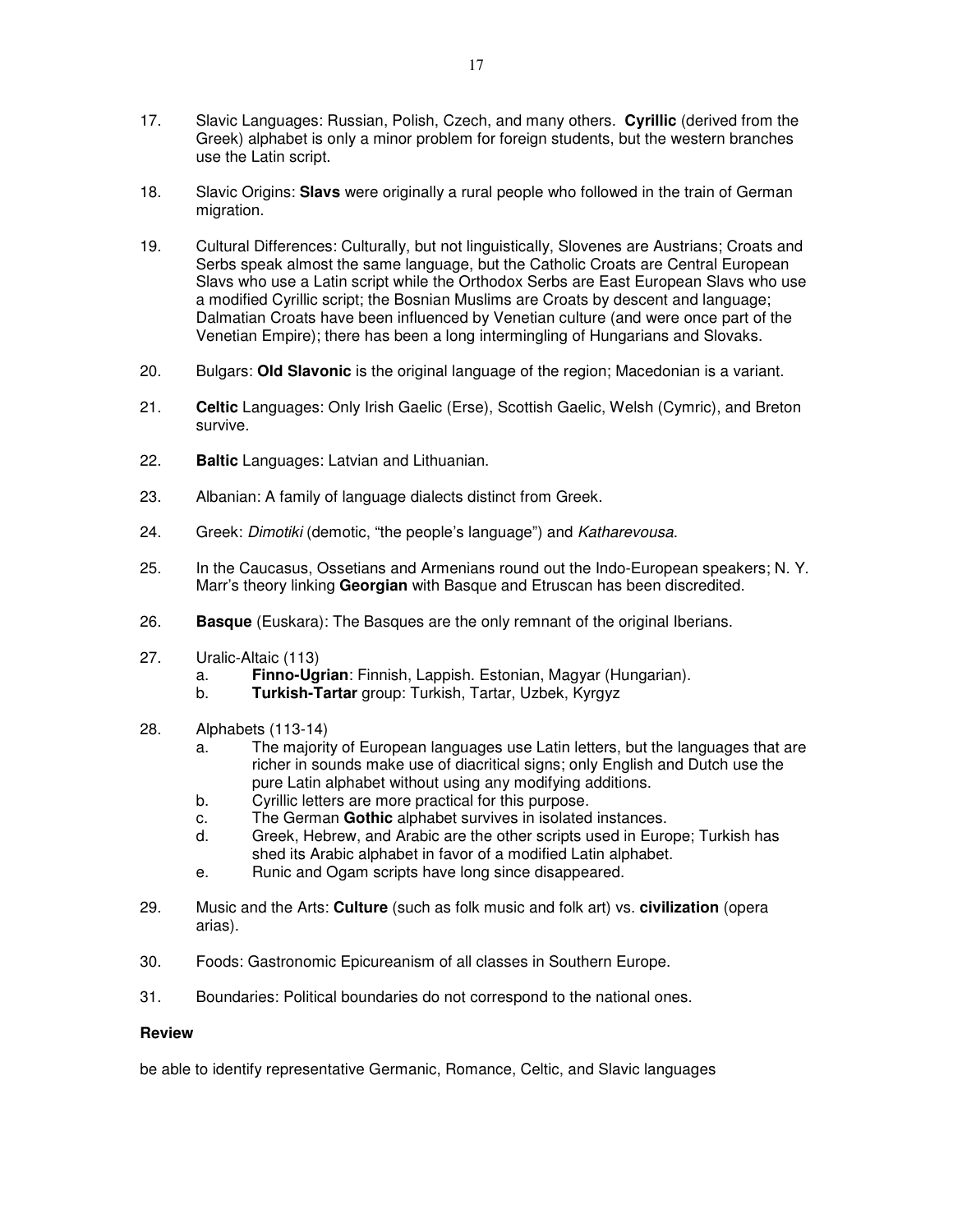# **PART II: THE NATION-STATES OF EUROPE**

# **CHAPTER 11: GREAT BRITAIN**

#### **Outline and Study Questions**

1. Peaceful Evolution: Checkered racial background. What happened to the Norman ruling class? What replaced it? How did it compare with the European **burghers**? NOTE: A good source on Britain's ethnic diversity is David Hackett Fischer's Albion's Seed, who identifies four British folkways that shaped early America: Puritans from East Anglia to Massachusetts, Cavaliers and indentured servants from the South of England to Virginia, Quakers from the North Midlands to the Delaware Valley, and Scotch-Irish and other emigrants the North to the Backcountry of America. Invasions, crystallization of classes, rise of the burgher class [middle class]. NOTE: The Labour Party was eclipsed for a time under Margaret Thatcher, but the "rule of the working classes" (or their universityeducated representatives) still prevails.

BIOGRAPHICAL NOTE: Kuehnelt-Leddihn, whose stepfather was English, spoke English with a British accent (French, the lingua franca of the aristocracy, was his first language). He learned Japanese, I believe, under a military attaché in Austria around 1930, who Became Gen. Yamashita (and whose innocence of war crimes K-L stoutly maintained). During his decade of exile in the United States, K-L taught at four colleges, including Japanese at Fordham during WWII. Another European aristocrat who has lived in Britain most of his life is Count Nikolai Tolstoy, whose stepfather was the novelist Patrick O'Brian.

- 2. History of **Emancipations**: The nobility (1215-1688), Catholics (1788-1829), middle Class and Jews (1830-1860); working classes and women (after WWI). Two chief historical forms of government: aristocratic oligarchy and rule of the working classes (which may prove to be as short-lived as royal absolutism under the Tudors and Stuarts).
- 3. Geographic Expansion: English monarch also held title of King of France. Welsh, Scottish, and Irish nationalism have led to "**devolution**" despite relative loss of native Languages.
	- a. **English Hegemony**: The British established a rule of law and order, with justice and a certain amount of fairness, wherever they were in command, the glaring [but not the only] exception being Ireland. Britain's ability to maintain its Commonwealth of Nations does testify to the relative success of its colonial enterprise.
- 4. Plasticity of Nations: The overwhelming influence of the Normans during the centuries of their rule could hardly been matched or repeatedly anywhere today; the spirit of heroic resistance survived in the Jacobites [supporters of the ousted James II and his successors] and the Lollards [contemporaries of Wyclif]. As to the loss of heroic resistance, see Lee Harris's The Suicide of Reason on the generation that fought WWII.
- 5. Richness of the English Heritage: Prodigious **vocabulary** derived from Latin and Teutonic sources; ethnic variety[see David Hackett Fischer's Albion's Seed.
- 6. **Anglomania** on the Continent: See David Landes's The Wealth and Poverty of Nations. But the England of the democrats, liberals, and industrialists was also the England that gave refuge, aid, and comfort to destructive minds and movements from the Continent. It was everything to all men. The Anglomania remark is also passing nod to Holland's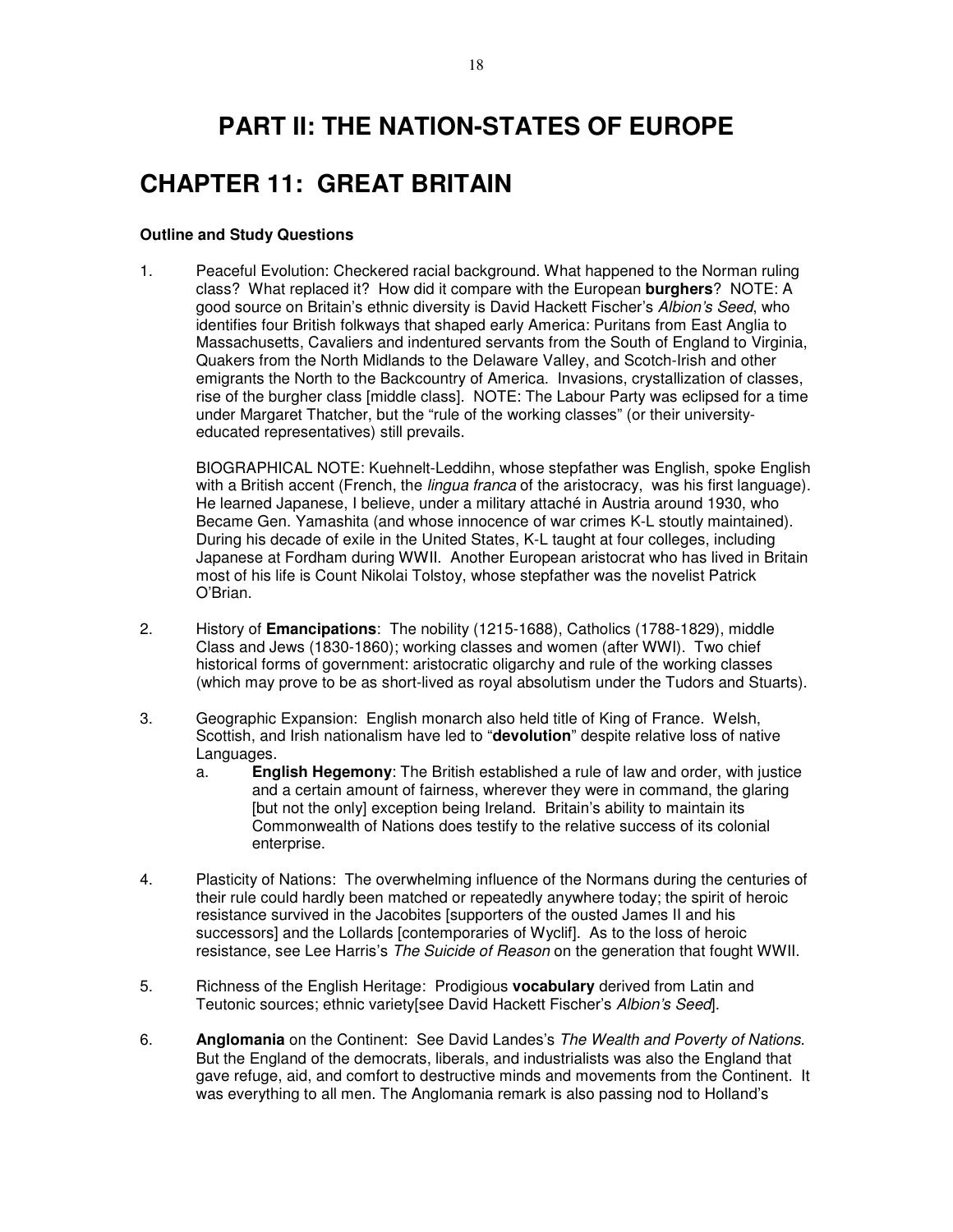earlier Tulipomania. (122-24)

- a. Reasons for the Fading of Anglomania: Disestablishment of the Empire, Britain's financial plight, the presence of British troops all over the Continent.
- b. British Tourists: NOTE: Soccer hooliganism is a serious problem, but a recent poll placed French tourists at the bottom of the list.
- 7. **Reasons for Britain's Decline**: A "brain drain" associated with democratization; free public education favored upward mobility and "deprived the lower layers of their talents." NOTE: The phenomenon of the "brain drain" is more extensive than usually understood. In his autobiography, Gentle Regrets, Roger Scruton speaks of his trade unionist father's adamant opposition to his pursuit of a Cambridge education.
	- a. Decline of Energy: Weakened work ethic
	- b. Organized Labor: Sullenness, threat to British survival, ideological socialism
	- c. Fool's Paradise of British Labor: Destruction of export markets, ruin of currency, strikes. NOTE: "The British disease" was the common European taunt in the 1970s. Margaret Thatcher (1979-1990) broke a major strike intended to topple her government and finally brought the unions to heel. PM Tony Blair promoted a Clintonesque New Labour model.
	- c. **New Egalitarianism**: Hearkening back to Wat Tyler (Peasants' Revolt of 1381) and the Levelers, the Diggers, and Fifth Monarchy Men of the English Civil War (1640s). The illusion of money left the working classes close to bankruptcy. NOTE: The international credit crisis of 2008 is largely a consequence of widespread financial irresponsibility.
	- d. Ire of the Masses: Turning against the middle classes
	- e. Franz Zweig noted a high degree of hopelessness and anomia. NOTE: The cynical world-weariness depicted here is difficult to square with vibrant selfgovernment. The increasing concentration of power in an increasingly bureaucracy-ridden European Union seems to track a growing demoralization. Political apathy and cynicism represent an existential threat to national independence and a people's capacity to govern themselves. As for guestworkers: Since 1979 when this book was published, the guest-worker population has changed dramatically. Italy is now a leading economic power. Southern Europeans have been largely replaced by citizens of the former colonies, including Muslims from South Asia, and East Europeans.
- 8. Nearness of the Continent: Opposition to the Common Market among the TUC and some Conservatives. Canterbury (where **Thomas à Becket** was martyred in The Murder in the Cathedral) was once a major place of pilgrimage and Britain was an integral part of Europe.
	- a. Reformation: Abyss created between England and the Continent. (127)
	- b. Latitudinarianism of the Anglicans: The threefold division is now (2009) further complicated by African bishops who are now overseeing traditional Anglican churches in America.
	- c. Uneasiness over the Continent: Lack of Einfühlungsvermörgen
- 9. Catholics and Anti-Catholic Attitudes: Labour PM Tony Blair (1997-2007) converted to Roman Catholicism not long after he stepped down as PM. He has been seeking the presidency of the European Union under the proposed Treaty Constitution.
- 10. Fear of the Continent: The Chunnel was finally built between 1988 and 1994. K-L notes that self-conscious means opposite things for the English and the Germans. He also senses a **communitarianism** that can easily fall into [often chauvinistic] identitarianism. This is one of the hazards of what David Riesman (The Lonely Crowd) called the "otherdirected" personality. The Victorian political commentator **Walter Bagehot** (who wrote The English Constitution) believed that this sort of conformism (along with stupidity) was a necessary element of political democracy.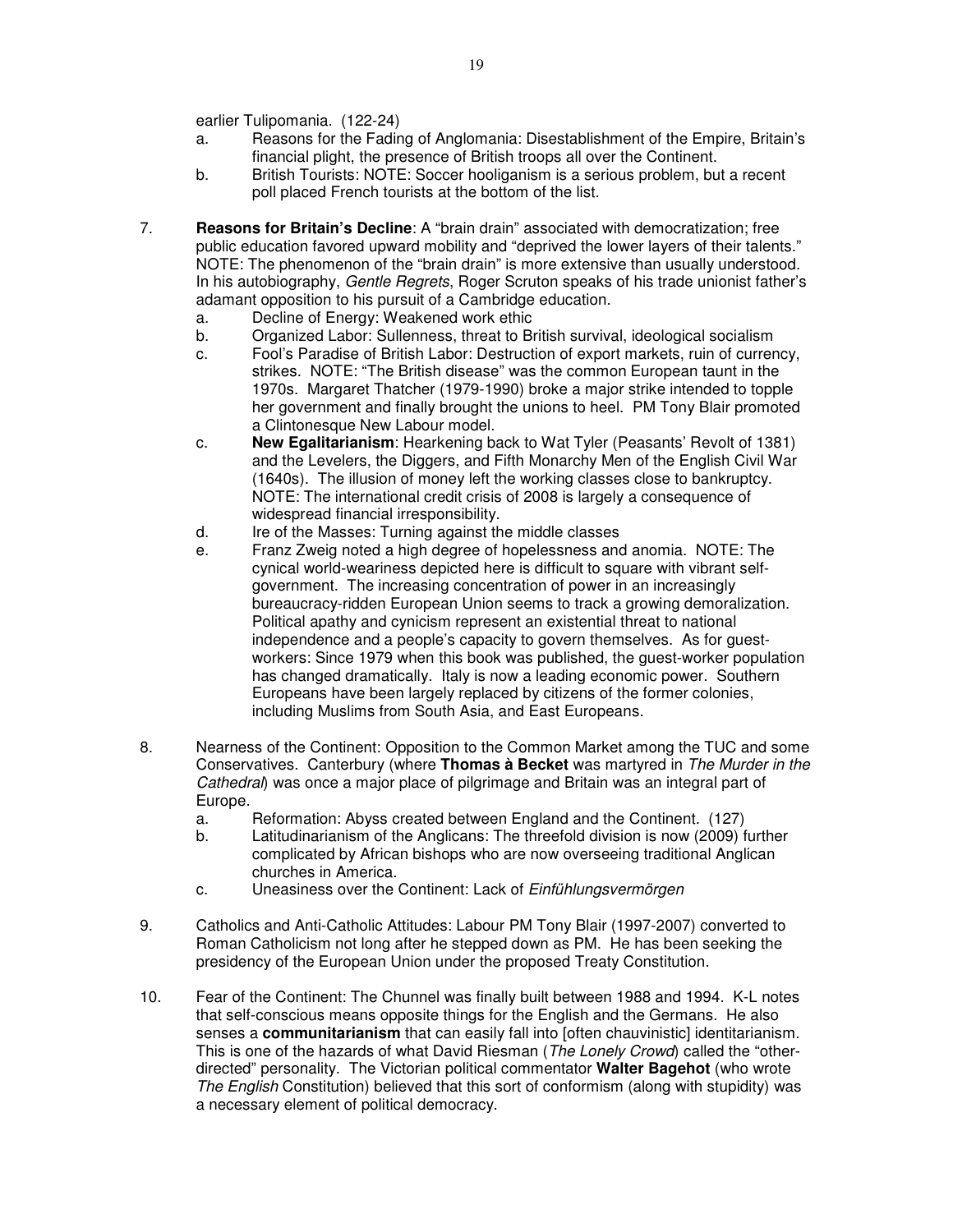11. Problems Faced by Britain:

#### **Review**

| Normans         | Middle Ages                   | bι |
|-----------------|-------------------------------|----|
| emancipations   | devolution                    | v  |
| Anglomania      | reasons for Britain's decline | n  |
| Thomas à Becket | communitarianism              | w  |

urgher class ocabulary ew egalitarianism Valter Bagehot

# **CHAPTER 12: IRELAND**

- 1. Racial Background and Early History: Milesians (mentioned in Irish mythology, see p. 119), Celts, Vikings and Danes, Norman English established the **Pale** (An Pháil Shasanach) bin the 12C. Cromwellian genocide c. 1649-50 [the extent of civilian casualties is disputed; the massacre of Protestants with thousands of casualties during the Irish Rebellion in 1641 is not mentioned]. Irish Catholic support of the Stuart line. Irish Defeat: **Battle of the Boyne**, 1690. Irish monasteries in the 5-7C were centers of Christian faith and civilization during the so-called Dark Ages. Abolition of the Irish parliament, 1801.
- 2. Post-Cromwell Changes: English and Scotch-Irish plantations, the Ascendancy [Maria Edgeworth, an older contemporary of Jane Austen, depicted his class in Castle Rackrentl. Roman Catholic Church forced underground. Proletarianization of the Irish masses. Poverty, ignorance, and clericalism translated into a vehement anti-aristocratic tradition.
	- a. The **Ascendancy**: Early Irish nationalism was led by Protestants like Wolfe Tone. Contributions to politics and the arts by Swift, Shaw, Wilde, and others.
- 3. Ireland under British Rule: **Potato Blight of 1845** caused a famine that last until 1848. Unmilled corn was sent by the British government to replace the potatoes but compounded the tragedy. Ireland lost a quarter of its population: about a million to starvation and another million to emigration.
- 4. British Prime Minister **William Gladstone**'s proposal for Irish **Home Rule** late in the 19C might have solved the Irish problem and avoided the subsequent Troubles.
- 5. The narrowness and Manichean-Jansenist tendencies of Irish Catholicism.
- 6. Prod defiance of an attempt to introduce Home Rule in 1914 delayed implementation until the outbreak of the First World War scrubbed the plan. The **Easter Rebellion** of 1916 was brutally suppressed. The Irish troubles continued until a compromise was reached in 1921. Discrimination against and the ghettoization of Catholics remained a serious problem at the time the book was published. Political unrest from 1968-1994 created a second time of troubles. Although the bulk of the population supports union with Britain, most Protestants regard themselves as British and most Catholics call themselves Irish.
- 7. Catholic resistance to British rule: Social Democratic Party, IRA Officials, IRA Provisionals (Provos). The author was not optimistic about a solution to the strife, given the fanaticism he witnessed on both sides of the conflict. The Prods reminded him of the pieds noirs (black feet), the French residents of Algeria who fought savagely in the 1950s to keep Algeria as a part of France.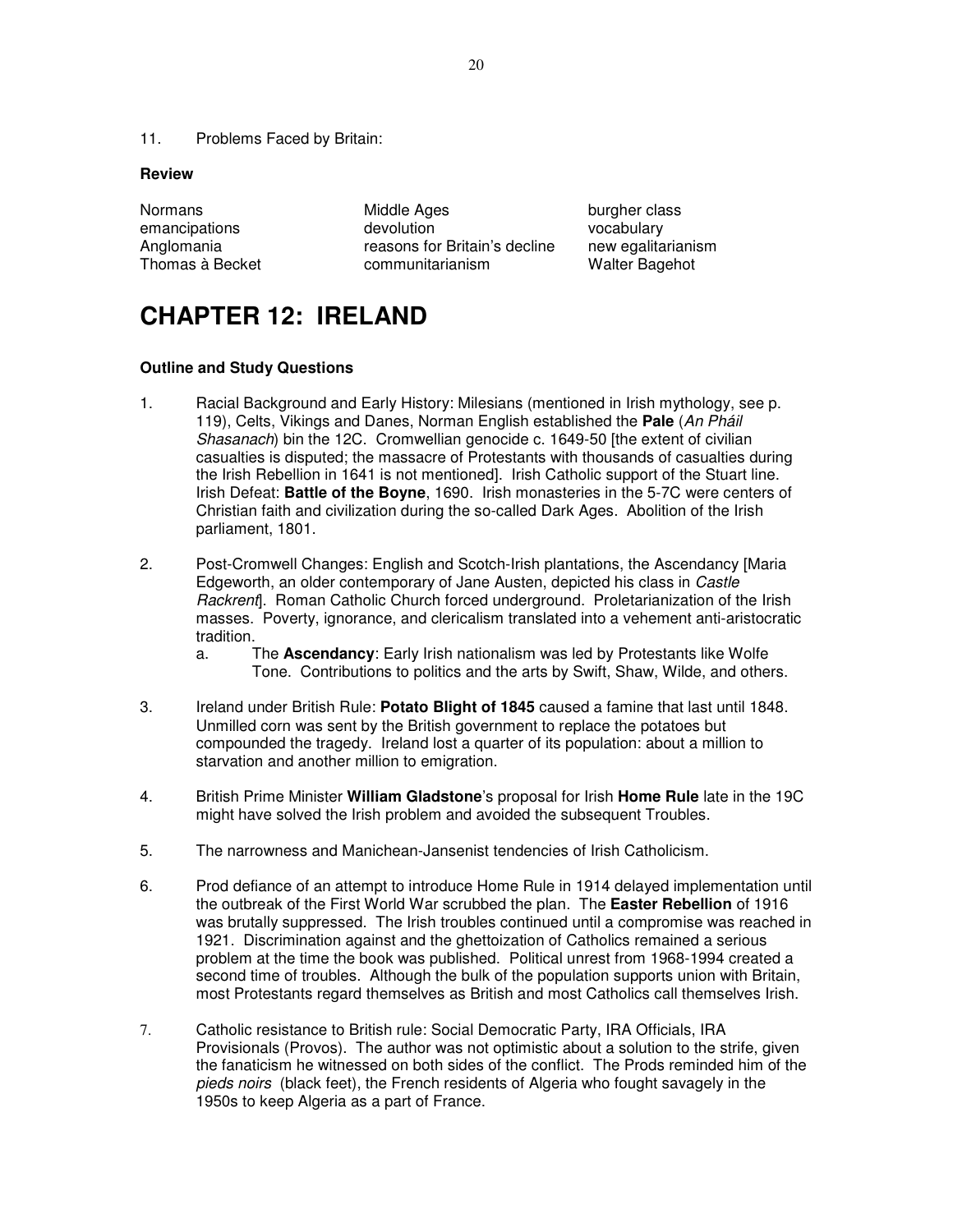William Gladstone **Easter Rebellion** 

Pale Battle of the Boyne Ascendancy

# **CHAPTER 13: THE NETHERLANDS**

## **Outline**

- 1. Lowlands
	- a. Holy Roman Empire
	- b. **Philip II** [persecuted the Calvinists]
- 2. Spanish Netherlands
	- a. Flemish [Dutch] and Walloon [French] provinces
- 3. Republican Regime
	- a. North and South Holland
	- b. Hereditary Stadhouder from the Oranje-Nassau family
	- c. Dietsch

## 4. **Peace of Westphalia**

- a. Swiss and Dutch independence
- b. Animosity against the Germans shared with Norway [although the exiled Kaiser took up residence in the Netherlands]
- 5. Colonial Empire Was Largely Wrested from Portugal
	- a. South Africa, Ceylon, Malayan Archipelago [East Indies], parts of the Americas; the Dutch discovered New Zealand
	- b. Japan
		- 1) Capt. Kokenbaker
		- 2) Conquest of Shimabara
		- 3) Trade monopoly at Dashima in Nagasaki harbor<br>4) Rangaku
		- 4) **Rangaku**
- 6. Standoffishness
	- a. Ceylon
	- b. Portuguese *fados* in Sumatra
	- c. Miscegenation
		- 1) Coloreds (Kleurde) in South Africa
	- d. Jews
	- e. Going Dutch
	- f. Pennsylvania "Dutch" [actually Deutsch: Germans]
- 7. Colonial Remnants
	- a. Ambon [home of cloves]
	- b. Batavia
	- c. Curaçao
- 8. Arts and Reclamation
	- a. Refined tastes
	- b. Architectural modernism
	- c. Painting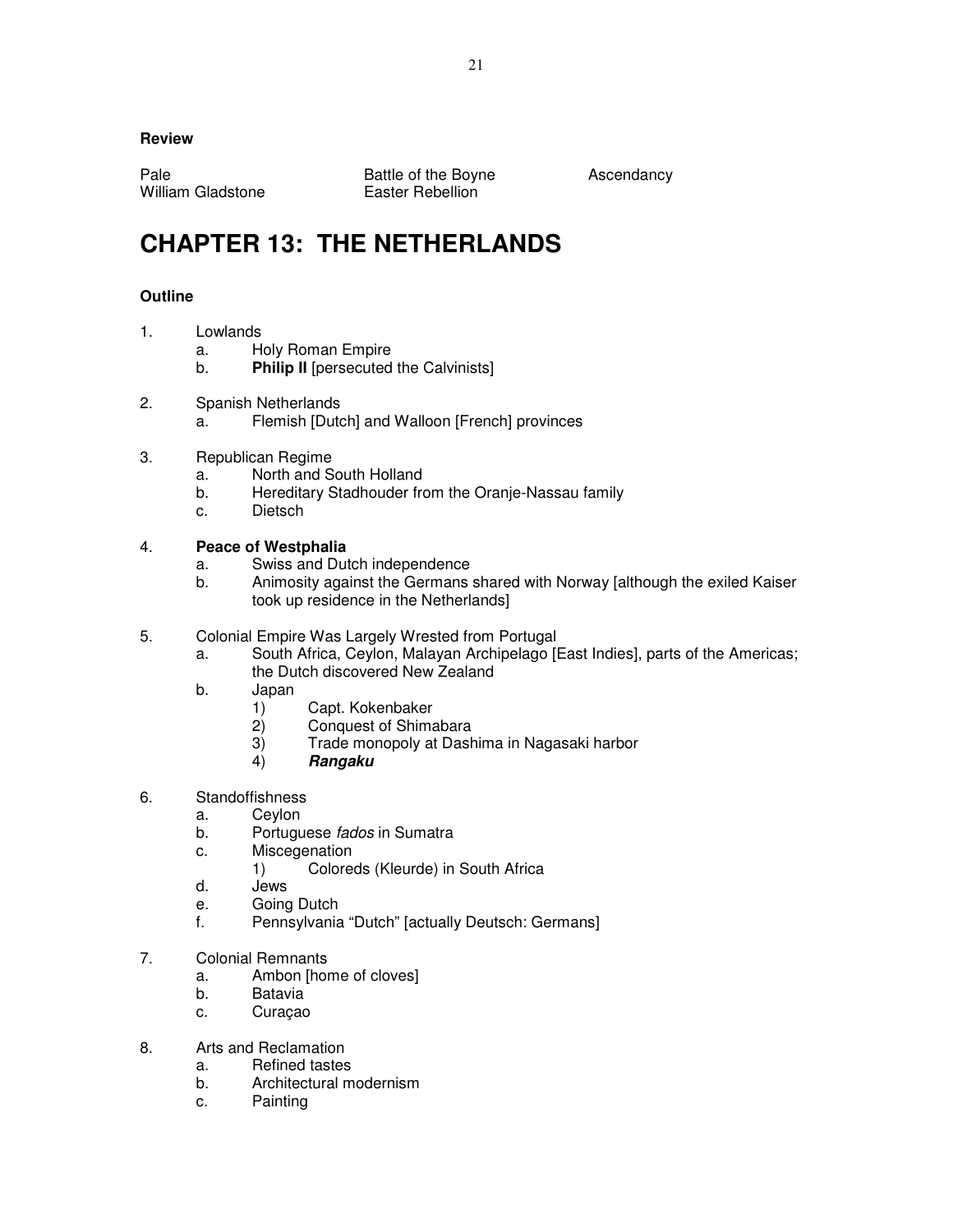- d. Maritime Floods
	- 1) Regaining lost land [reclamation, polders]<br>2) Zuider Zee
	- 2) Zuider Zee
- 9. Hinterland
	- a. Southeastward migration
	- b. Spanish-Austrian Netherlands
- 10. Catholics
	- a. "Lower" element socially
	- b. New Zealand
- 11. Character Differences
	- a. Hertogenbosch
	- b. Limburg
	- c. Maastricht
		- 1) Carnival
- 12. Beleaguered Catholics
	- a. **Schuilkerken**
	- b. Church fine
	- c. Kingdom of the Netherlands
	- d. **Jansenist** [Catholic schism] Inroads
	- e. Schism
		- 1) Old Catholic bishop
- 13. Catholic Organizations
	- a. The church survived by virtue of strong discipline
	- b. Catholic nobility
	- c. Clericalism
		- 1) Abundance of Dutch priests
	- d. Catholic school system
- 14. Ghetto Mentality
- 15. Post-Vatican II Crisis
	- a. Religion was overorganized
	- b. Few cross-secterism friendships
	- c. Disciplinarian faith
- 16. Calvinists
	- a. The unchurched
	- b. Two major churches
		- 1) Hervormde Kerk
		- 2) Gereformeerde Kerk
	- c. **Abraham Kuyper**: leader of the Anti-Revolutionary party, founder of the Free University of Amsterdam, prime minister
- 17. Catholic-Calvinist Relations
- 18. Calvinist Political Group
	- a. Marchand
	- b. Hilaire Belloc
- 19. Beastly Earnestness
	- a. Seriously mindedness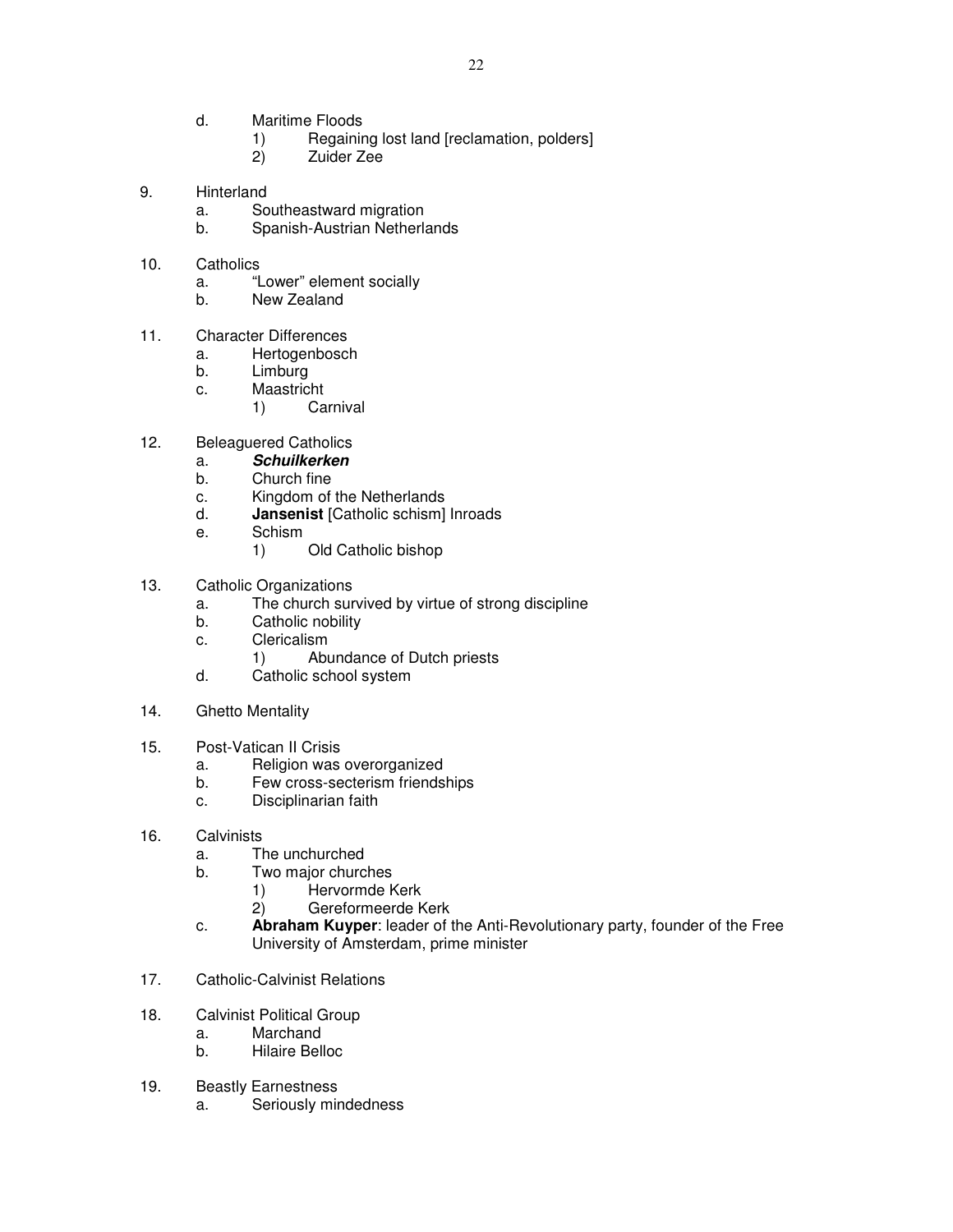#### b. **Freedom of expression**

- c. Jewish and other refugees
	- 1) Spinoza<br>2) Marranos
	- **Marranos**
- d. Affluence
- e. Bicycles
- 20. Social Classes
	- a. Jan Hagel
	- b. Lack of social polish
	- c. Jordaan
	- d. Marginalization
- 21. German Occupation
	- a. Dutch national socialists
		- 1) Mussert
	- b. Epuration
	- c. Imprisonment of German war criminals
	- d. War casualties from Allied warfare
	- e. Starvation dictating unconditional-surrender policy
- 22. Social Crisis
	- a. Appearance of hippies
	- b. Klabauterman Party
	- c. Discipline gave way
- 23. Colonies
	- a. Surinam
	- b. Urbanization
	- c. Spaniards
		- 1) Sinterklaas and Swarte Pieter
	- d. Large-scale emigration led to immigration from Europe's South[and North Africa]
- 24. Worldwide enterprises and parochialism
- 25. Burnt-out Crater

#### **Review**

Philip II **Peace of Westphalia** Rangaku Schuilkerken **Jansenism** Jansenism Abraham Kuyper freedom of expression

# **CHAPTER 14: BELGIUM**

## **Outline**

- 1. Origin
	- a. Burgundy
	- b. Calvinist iconoclasm
	- c. Belgian Baroque
	- d. Forced conversions of the counter-reformation
- 2. Eastern Algerians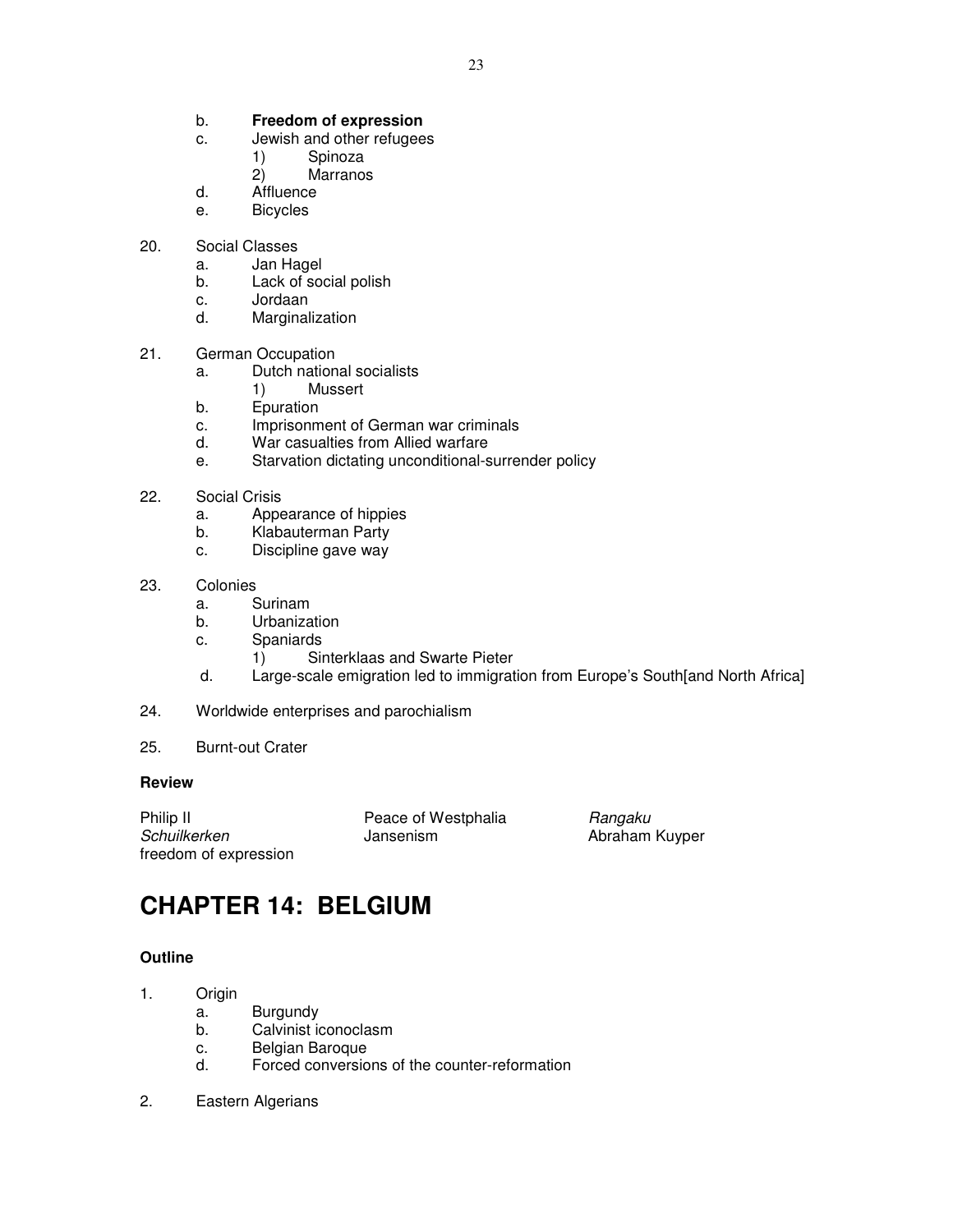- 3. Kingdom of the Netherlands
	- a. **Flemings**
	- b. **Walloons** (French: Wallonia)
- 4. **Revolutions of 1830**
	- a. Long separation between Dutch and Belgians
	- b. New borders
	- c. Leopold I of Saxe-Coburg-Gotha
- 5. Persistent Problems
	- a. Neutrality treaties
	- b. Catholics vs. Liberals (inc. freemasons)
	- c. System of **proportional rule**
- 6. Language Question
	- a. Flemish upper crust
	- b. Flemings are more pious Catholics
- 7. Ethnic Division
	- a. **Language wars**
		- **Zones**
- 8. Use of Vernacular in the Liturgy
	- a. Division of the Catholic University of Louvain
- 9. Belgian Character
	- a. Flemings
		- b. Walloons
		- c. Flemish cities
- 10. Flanders
	- a. Grand-bourgeois patrician culture
	- b. Rubens
	- c. Rembrandt
- 11. Dreary Landscape
	- a. Industry in Wallonia
	- b. Brussels
		- 1) Communist Manifesto
	- c. Ensor and Wiertz
	- d. Borinage
		- 1) Vincent Van Gogh
- 12. World War II
	- a. General von Falkenhausen
	- b. Alleged atrocities came true
- 13. Collaboration
- 14. Royal Family
- 15. Loss of the Congo
	- a. Brilliantly administered
	- b. 1959 riots
	- c. Anticolonial Washington-Moscow Axis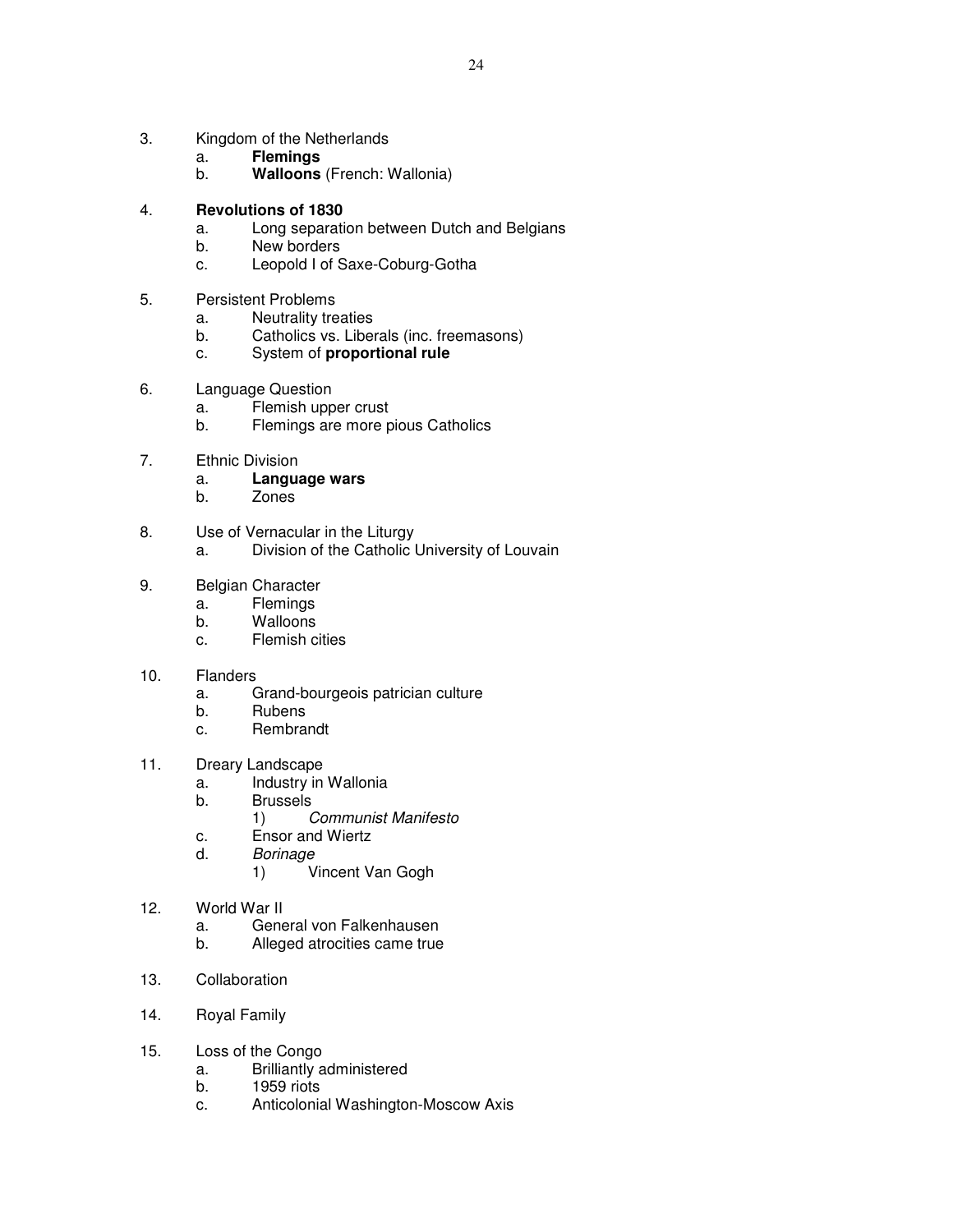- d. Army revolt and Katanga breakaway
- e. Seeds of Anti-Americanism
- 16. Relations with the Netherlands

| <b>Flemings</b>    | Walloons      |
|--------------------|---------------|
| proportional rules | language wars |

Revolutions of 1830

# **CHAPTER 15: LUXEMBOURG**

## **Outline**

- 1. Survival of the Italy Roman Empire a. Language
- 2. Royal family
	- a. Nassau-Oranje
	- b. Loss of Dutch Limburg
	- c. **Salic Law**
		- 1. Adolf of Nassau
- 3. German Occupation
- 4. Economy
- 5. Foreign Relations
- 6. National Feeling a. Argument for decentralization

## **Review**

Salic Law

# **CHAPTER 16: THE GERMANYS**

## **Outline**

- 1. Descriptions
- 2. Many Tribes a. **Stämme**: Tribes
- 3. Oversimplifications
	- a. Nazi vote
	- b. Masurians [Masovians: Lutheran Poles, many of whom were reclassified as Germans after WWII and deported]
- 4. Myths
	- a. Deutsche Treue [German Loyalty or Fidelity]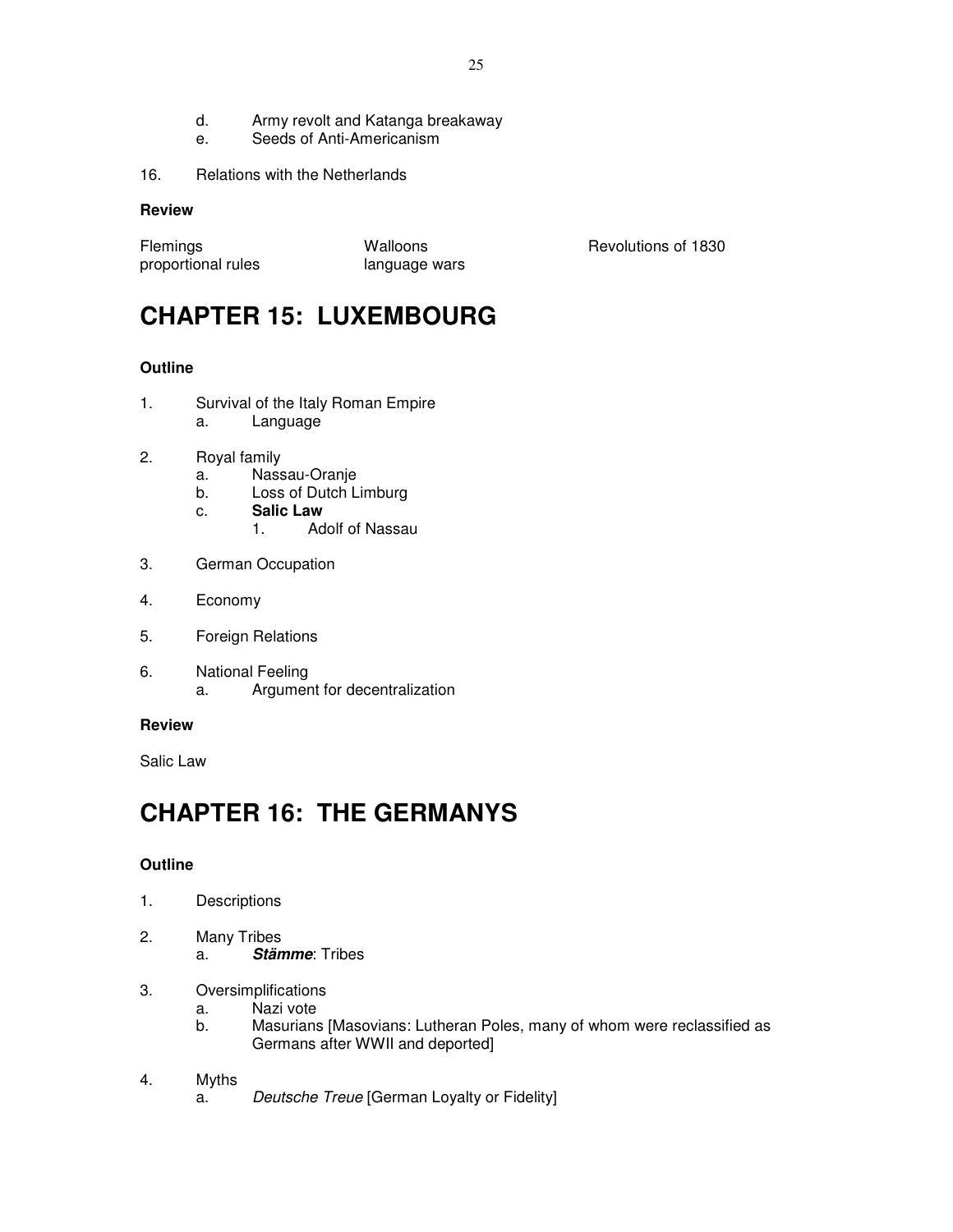- b. Discipline
- 5. Family of Tribes, Not a Nation
	- a. Bavarians
	- b. German Swiss
	- c. Austrians
	- d. Alsatians
	- e. Prussians
- 6. Displacement of Celts
	- a. Place names
	- b. Germanic migration
	- c. Slavs
- 7. Migration
	- a. Receded from France
	- b. **Teutonic Order**
	- c. Colonization of the East [Drang nach Osten = drive to the east]
	- d. Annihilation
	- e. Volga-Germans
	- f. Alemannic-Swabian group
- 8. North and East
	- a. Franks
	- b. Upper Saxons
	- c. Low Germans
	- d. Polish refugees from Soviet-annexed East Poland
- 9. Deutschland
	- a. **Charlemagne**

## 1) **Holy Roman Emperor**

- 10. Two Emperors [East and West]
	- a. Conscious continuation of the Roman tradition
	- b. **Constantine**
	- c. **Imperial double eagle**
- 11. Three-way Partition of Charlemagne's Empire
	- a. **Treaty of Verdun**
	- b. Charles [the Bald] and Louis [the German]'s **Oath of Strasbourg**
	- c. Lothar's middle kingdom partitioned
	- d. Election of the emperor
	- e. Prayers for the emperor
	- f. King of the Romans [Holy Roman Emperor or Emperor-elect of the Romans]
		- 1) **Prince-Electors**: Three spiritual (the Archbishop of Mainz, the Archbishop of Trier, and the Archbishop of Cologne) and four lay electors (the King of Bohemia, the Count Palatine of the Rhine, the Duke of Saxony, and the Margrave of Brandenburg). In the 17C, the Duke of Bavaria replaced the Count Palatine and the Elector of Hanover (three were kings of England) was added. Charles V was the last to be crowned as Holy Roman Emperor by the pope. Later emperors were merely emperors-elect.
	- g. Habsburg dynasty
	- h. Three points
		- 1) Pride in overlord and the glory of his universality
			- a) Reich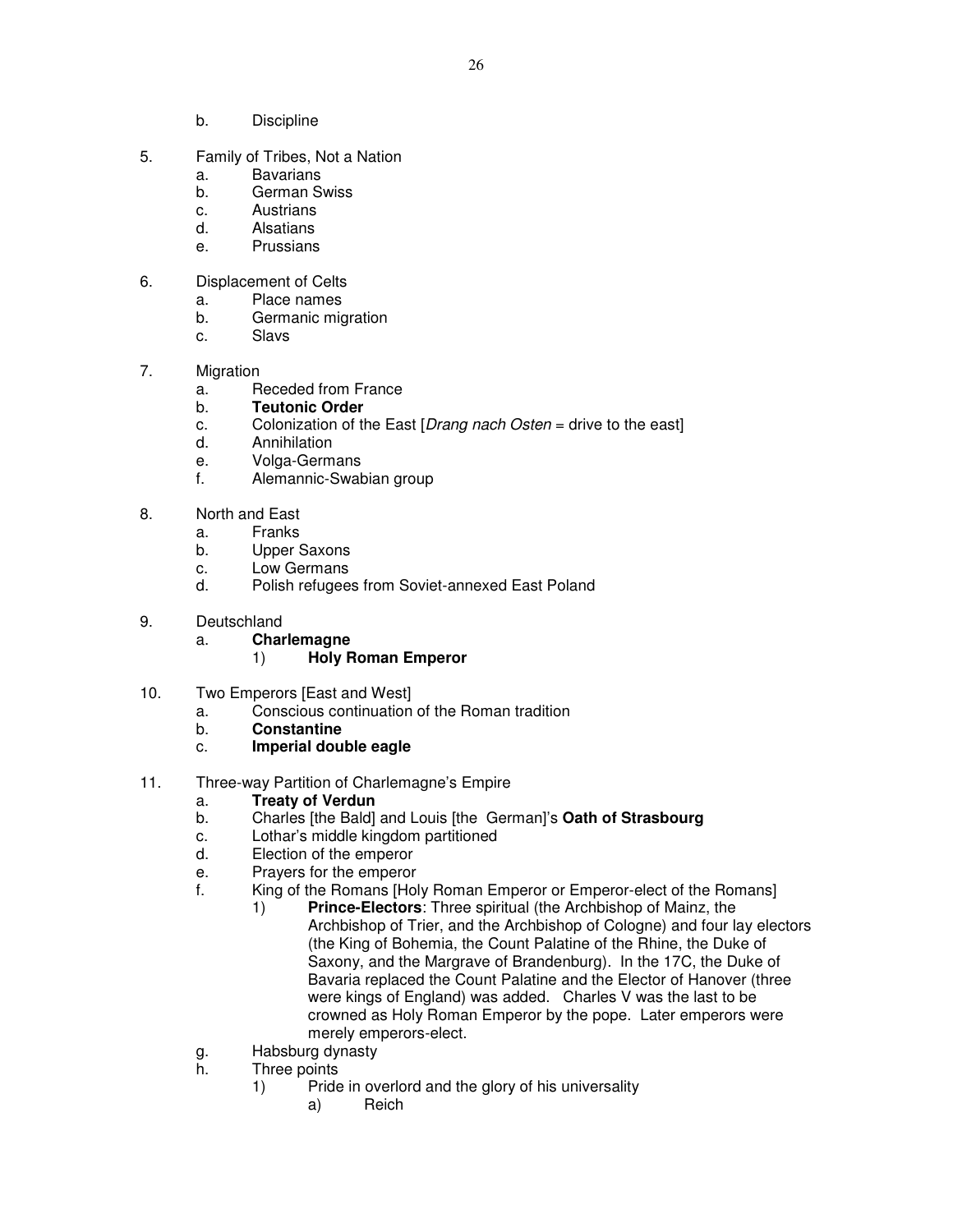- 2) Multiple centers of local power
	- a) Variety and disunity
- 3) Delay of nationalism
	- a) Degeneration from national democracy to national socialism and racism
	- b) Morbid centralism
- 12. Consequences of the Reformation
	- a. German prices
		- 1) Exceptions
			- a) Austrian Habsburg and Bavarian Wittelsbach
			- b) Lutheran **Landeskirchen** [state church]
			- c) Cuius regio, eius religio [whoever reigns, his the religion]
- 13. Political Fragmentation
	- a. More than 100 principalities before 1900
	- b. German League, 1850: 39 principalities in the Diet
	- c. **Thirty Years War**
	- d. Polarization
- 14. Duel between Prussia and the Emperor
- 15. Origins of Prussia
	- a. Pruzzi
		- b. Teutonic Knights
	- c. Conversion of the Grand Master, a Hohenzollern price
	- d. Elector of Brandenburg
	- e. Frederick I
	- f. **Frederick II**, King of Prussia
	- g. Partition of Poland
	- h. The several titles of the emperor
- 16. Evolution of the Kingdom of Prussia
	- a. Electorate of **Brandenburg** [One Margrave of Brandenburg rejected Johann Sebastian Bach's application for a court musical appointment]
	- b. Colonized part of the Germanys
		- 1) Slavic middle and lower classes
		- 2) Ancient language was low German
	- c. Calvinist imprint
		- 1) **Edict of Potsdam**: Invitation to French Calvinists (Huguenots) who went Into exile as a result of Louis XIV's revocation of the Edict of Nantes
		- 2) Huguenot refugees
- 17. Réfugiés
- 18. French-Prussian Ties
	- a. Anti-Habsburg, anti-Austrian policy of Cardinal Richelieu
		- 1) Emperor bestowed the title of king [of Prussia] on the Elector
	- b. War of the Austrian Succession
	- c. **Silesia**
	- d. Unintended consequence: Expulsion of the reduced German population after WWII
	- e. Prussian politics was directed against the Holy Roman Emperor
- 19. Frederick II, the Great
	- a. Change of alliance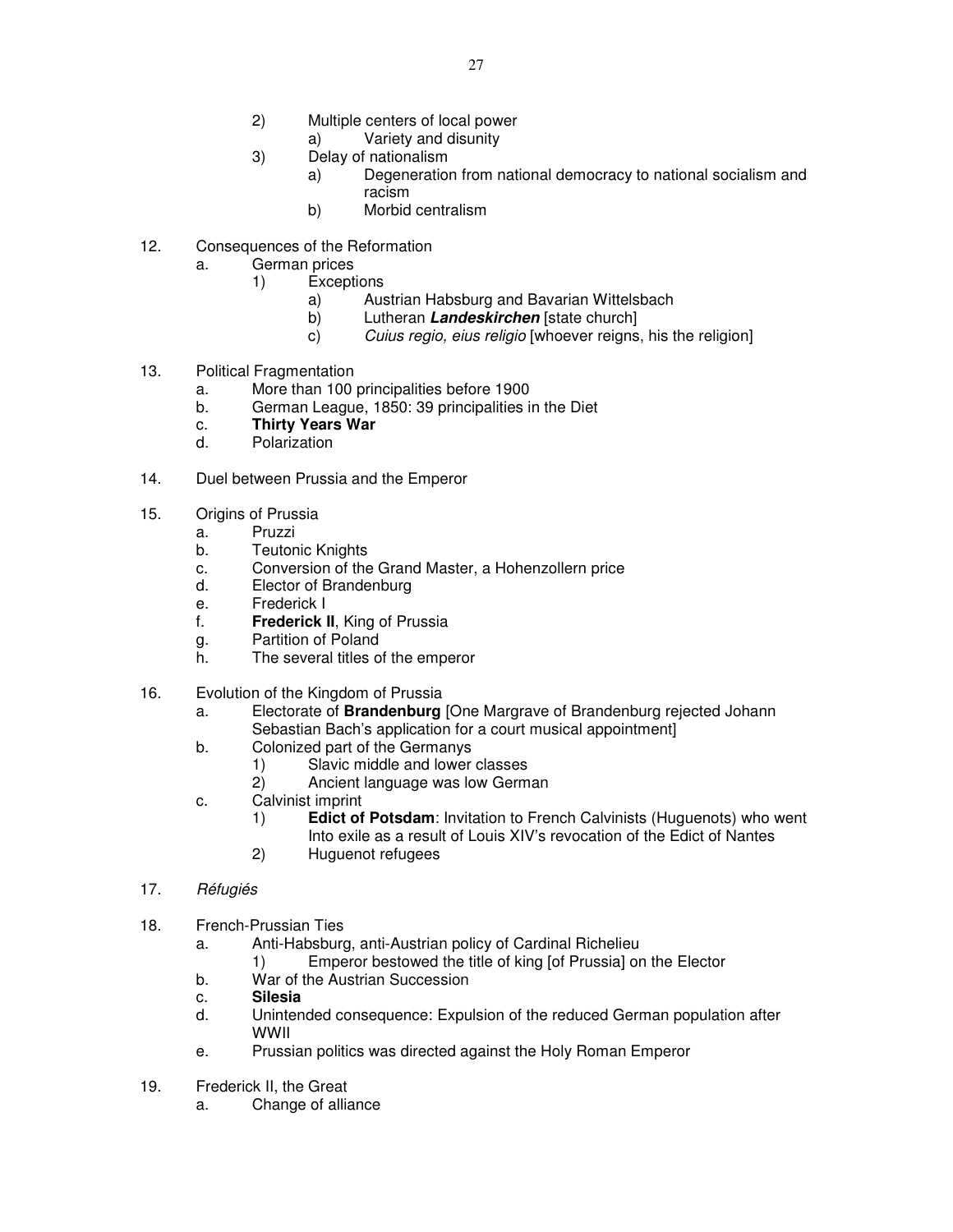- b. Berlin and Bucharest: Outposts of French culture in the East
- 20. Napoleonic Wars
	- a. Enhanced Prussian role
	- b. Emperor of Austria (Österreich)
	- c. German League
		- 1) Frankfurt
			- 2) Junker **Otto von Bismarck**
- 21. Lapse of the Sacrum Imperium Romanum
	- a. Delegations to the league<br>1) Non-German repre
		- 1) Non-German representation
- 22. Polish Partitions and Other Events
	- a. Division of Poland: Original sin of Europe
		- 1) Central Poland given to Russia in 1815
- 23. Nationalism
	- a. **Kleindeutsche** [supporters of a Little Germany, excluding Austria]
	- b. Conservative **Junkers** [jung Herren (New Gentlemen): aristocracy of the eastern marches, notably Prussia]
	- c. **Friedrich Wilhelm IV** refuses the imperial crown
	- d. All the imperial traditions went to Austria
- 24. Inner-German War, 1866
	- a. Bismarck's secret alliance with Italy
		- 1) Italy's acquisition of **Venice** from Austria
		- 2) Federal execution
	- b. Catastrophe of the first order
	- c. Breech-loader needle gun
	- d. Consequences of the Austrian loss
- 25. Evangelical Victory in the Heart of Europe
	- a. Austrian decline
	- b. New Germany born out of the Franco-Prussian War
		- 1) Bismarck's **purge of ruling families**: **"**The ruling families of Hohenzollern-Hechingen and Hohenzollern-Sigmaringen were accorded the dynastic rights of a cadet branch of the Royal House of Prussia after yielding sovereignty to their royal kinsman. The exiled heirs to Hanover and Nassau regained sovereignty by being allowed to inherit, eventually, the crowns of Brunswick (1914) and Luxembourg (1890)."
	- c. Bismarck as revolutionary
	- d. Deutsches Reich created in a spirit of pan-German opposition to France
		- 1) Versailles
		- 2) **Battle of Sedan** and Napoleon's surrender [end of France's Second Empire]
- 26. German Reich Was Not Centralized
	- a. Subjects of "Germany" lived only in the colonies
	- b. Different systems of law
	- c. Third Reich sought to erase the memory of its predecessors
- 27. Several Prussians
	- a. Junkers
	- b. Provider state
	- c. **Rechtsstaat** [state ruled by law]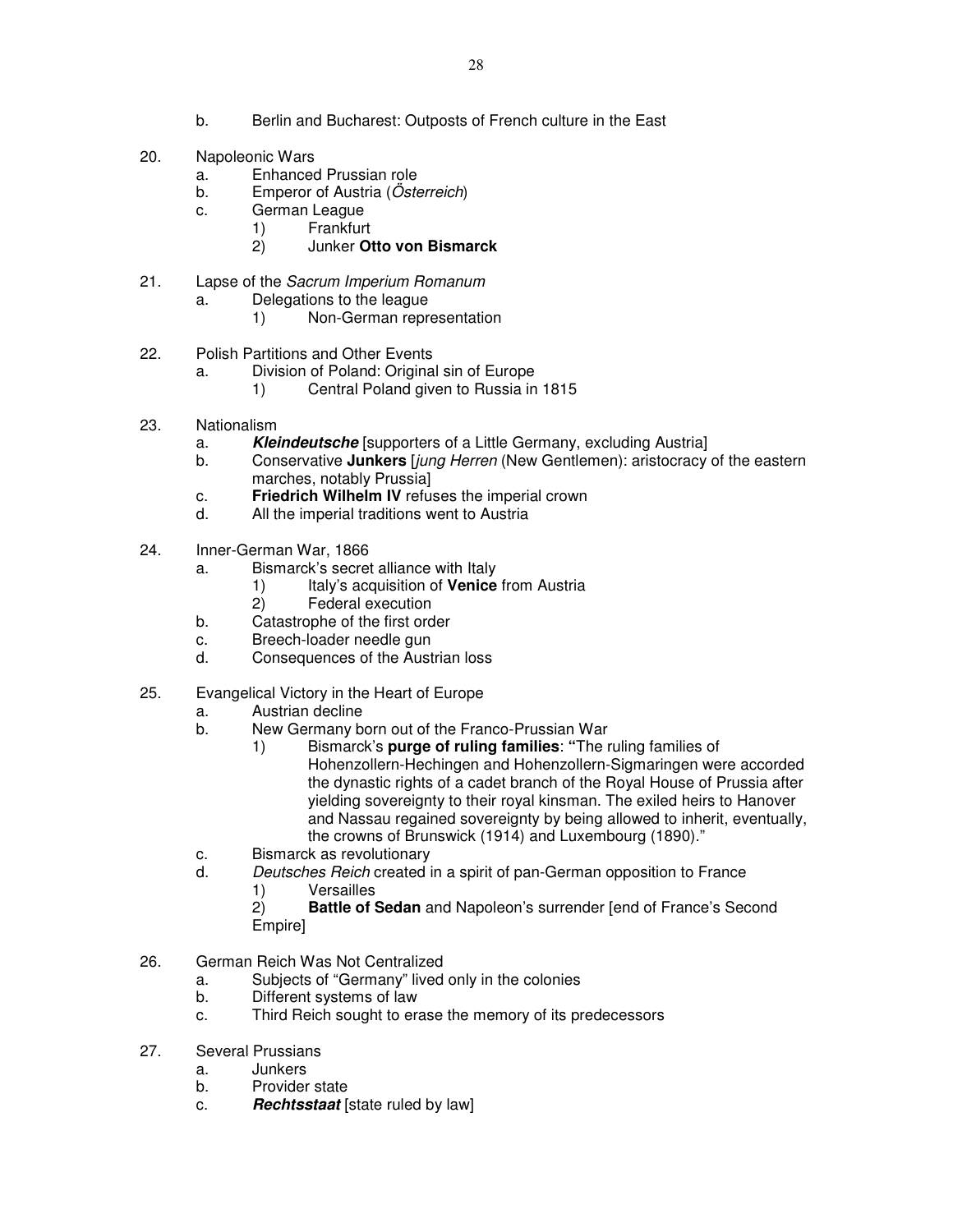- 28. Rising Middle Class
	- a. Universities
	- b. Berlin metropolis
		- 1) Huguenots and emancipated Jews
- 29. Servility and Courage in Prussia
	- a. Nazi support in southern East Prussia
	- b. Königsberg
- 30. **Kulturkampf** [culture struggle]
	- a. German Jesuits banned
	- b. Center Party
- 31. Leaders
	- a. Bismarck and Lassalle
	- b. **Wilhelm II**
	- c. Walter Rathenau
- 32. World War I
	- a. War guilt
	- b. **Russian mobilization** [Grand Duke Nicholas Nicholayevitch also played a key role, according to Baron Wrangell-Rakassowsky, p. 216 of his book]
	- c. **Willy-Nicky telegrams**
	- d. American intervention
	- e. Hunger blockade
- 33. Myths of the Back-Stab [Dolchstoss]
	- a. Gen. **Erich Ludendorff**'s shipment of the Bolsheviks to Russia
- 34. World War I through German Eyes
	- a. Defense of cultural values
	- b, Honoring Charles Péguy [French Catholic thinker killed early in the war]
	- c. Chivalry
	- d. Murder at Sarajevo: In German eyes, the Allies sided with the murderers
- 35. Territorial Stipulations of Versailles
	- a. What was lost: Parts of Prussia, Alsace-Lorraine, the Pomerelia, and northern **Schleswig**
	- b. Polish Corridor
- 36. Other Stipulations
	- a. Article 231: War-Guilt Clause
	- b. John Maynard Keynes
	- c. **Reparations**
		- 1) Inflation and impoverishment of the middle class
	- d. Aid to the Führer: A leader rather than a ruler, a Big Brother rather than a Father
	- e. Winston Churchill
	- f. Scapegoating of Jews followed loss of their royal protectors
- 37. Debunking **German Atrocity Tales** [Attributed to British Propaganda]
	- a. Central Powers had not spread similar tales
	- b. Fear of the Russian steamroller
	- c. No possibility of repealing Article 231
	- d. Gentleman's agreement no longer possible
	- e. New Precedent: Failure to invoke the Trinity [Contrast with the Treaty of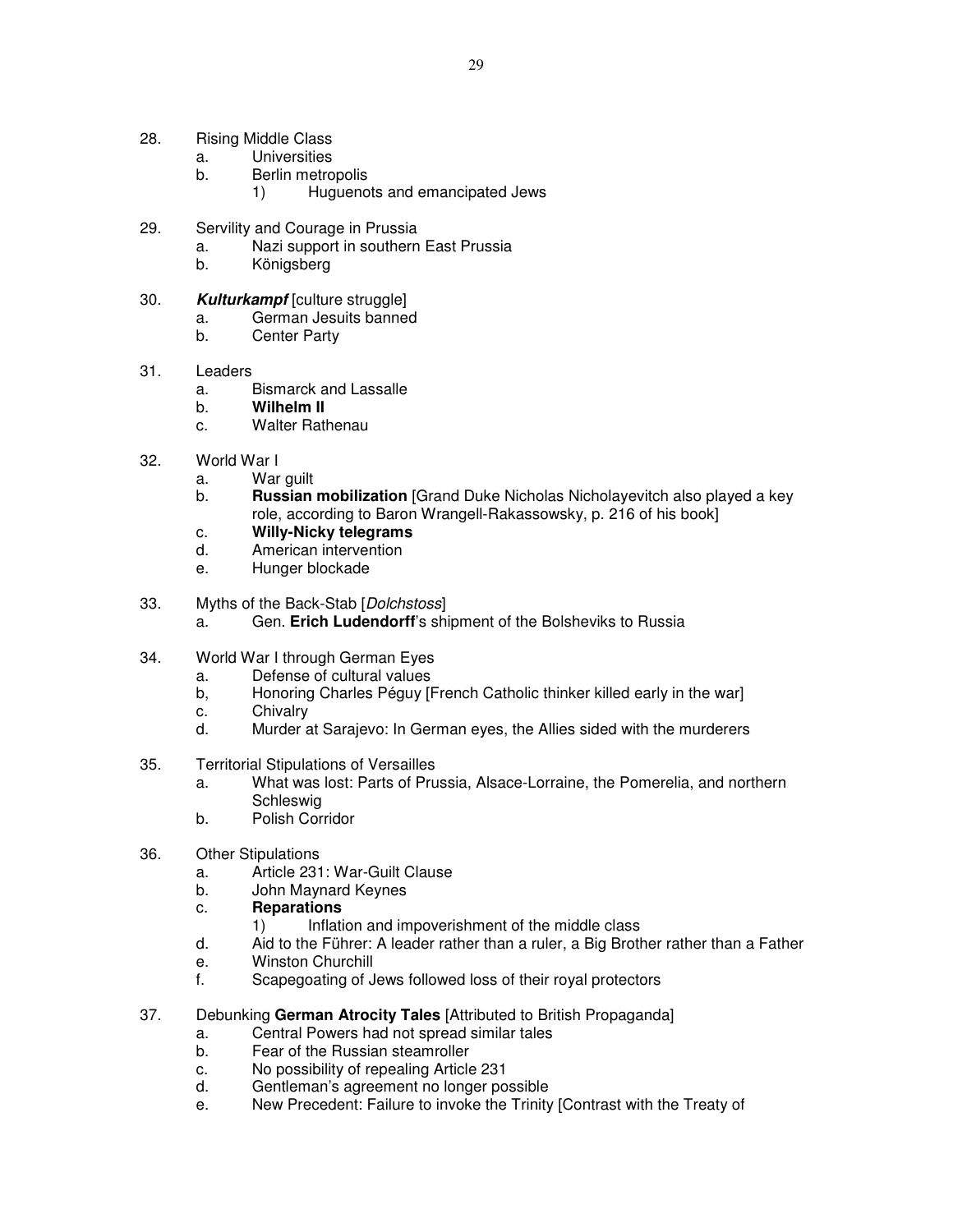Westphalia; it was a symbolic end of Christendom]

- 38. Weimar Republic
	- a. French occupation of the Ruhr
	- b. **Beer Hall Putsch**: Hitler had the support of Ludendorff, who had earlier helped Lenin]
	- c. Great Depression
	- d. Hitler's strategy
	- e. Heinrich Brüning
	- f. Conservative defeat
	- g. Germany's naïve north bewitched by southerners
- 39. Myths about the Nazis
	- a. Munich
		- 1) Resistance came from the Catholic South
	- b. **Klaus von Stauffenberg** 
		- 1) Conspiracy included 53 of the nobility [Helmuth James von Moltke's Kreisau Circle should also be noted]
	- c. Decline of the Democratic Party
- 40. Who Became Nazis?
- 41. Resistance to the Regime
	- a. Concentration Camps
	- b. Lack of a common public philosophy (civil society)
	- c. Indoctrination
- 42. Dissent
	- a. Admiral Canaris
	- b. **Ernst Jünger** [novelist who wrote of the Nazis in On the Marble Cliffs; his Storm of Steel was one of the great WWI novels]
	- c. Anti-Nazi literature
	- d. Historical novels
	- e. Fritz Reck-Malleczewen
	- f. Albrecht Haushofer
	- g. Absence of a Nazi literature: Radical leftism feeds on hatred and envy
- 43. Absence of a Common German Character
	- a. Bavarian peasant
	- b. Schleswig-Holstein: Descendants of the Angles
- 44. German Mind
	- a. Painters
	- b. Delay of literary development
- 45. Limits of Hitler's Grip
	- a. His annexation of historically German areas enjoyed popular support
	- b. **Allied blunders**
		- 1) Air warfare
		- 2) Nuremberg Trials
- 46. "Spinalist" Absolutism [Extremism]
	- a. Note: "The methodical extermination of 'unwanted life' was the logical consequence of a strictly materialistic viewpoint. In World War II most Germans were religiously still living on the whiff of an empty bottle."
	- b. Paul Valéry on duty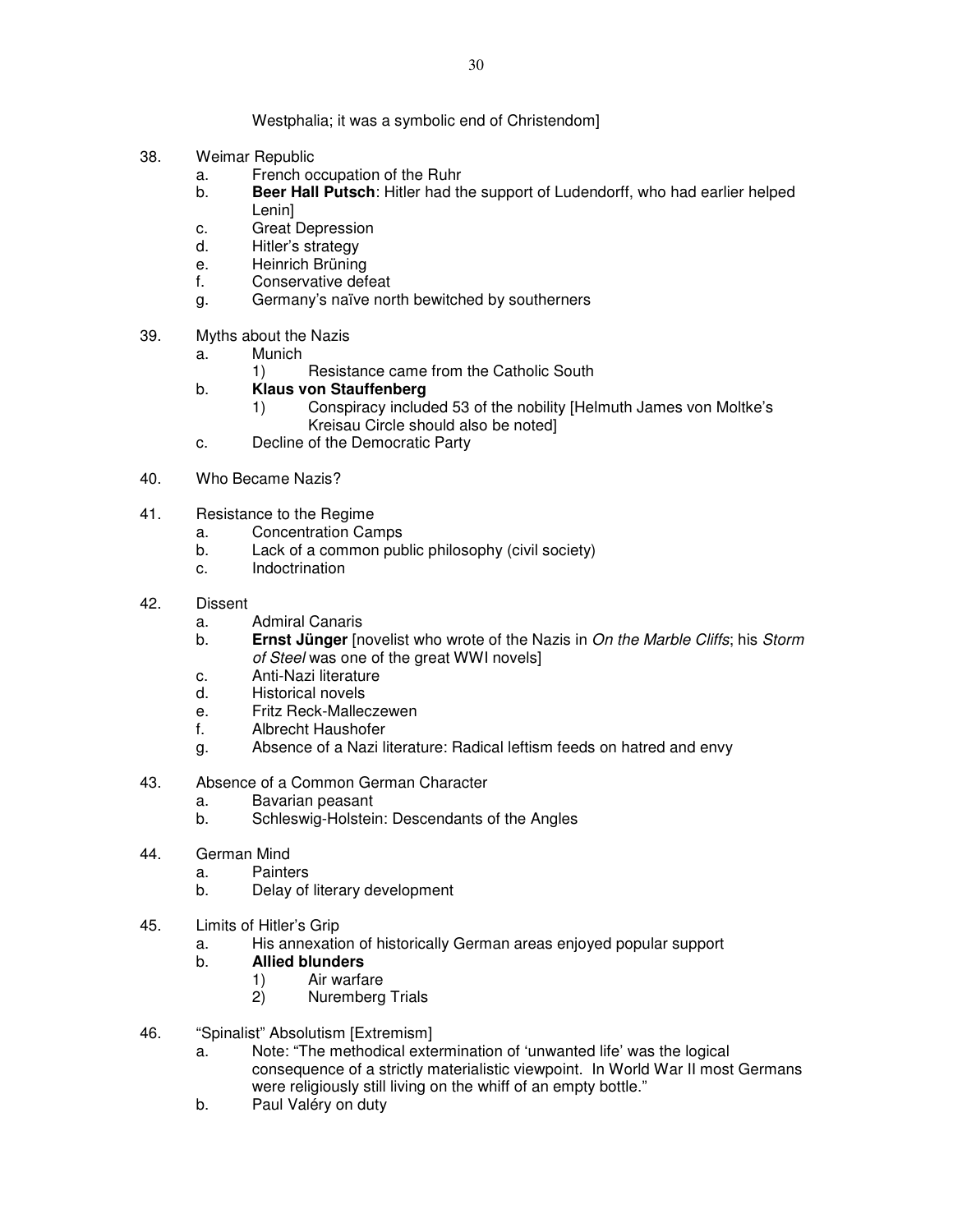- 47. German Humor
	- a. Tierischer Ernst [beastly earnestness]
	- b. Adenauer's humor
	- c. Friedrich August III
- 48. Disappearance of Humor
	- a. Weakening of religion
- 49. Cult of **Treue** (Fidelity) and **Pflicht** (Duty)
	- a. Loyalty
		- b. Invalid oaths
		- c. Juan de Mariana: It is just to kill a tyrant
- 50. Partition of Germany
	- a. Länder
		- 1) Only three have a historic past
	- b. West Germany
		- 1) In many ways a revival of the Weimar Republic
- 51. Favorable Aspects of the Federal Republic
	- a. Jusos (junior Social Democrats)
	- b. Judos (junior Free Democrats
	- c. Social Democrats (SDU)
		- 1) **Bad Godesberg** program, 1959 [Willy Brandt]
	- d. Christian Democrats (CDU)
	- e. Christian Social Union (CSU)
	- f. Union Parties
	- g. **Wilhelm Röpke** and Ludwig Erhard [chancellor after Konrad Adenauer]
	- h. Socializing temptations
- 52. Educational Policies
	- a. Tools of ideology
	- b. Leftism in the universities
- 53. Hitler Legend
	- a. No revival
	- b. Rolf Dahrendorf on modernity
	- c. Nazism was a revolution of the youth
	- d. Occupation policies
	- e. Impact on publishing
- 54. Deutsche Bundesrepublik (BRD): Federal Republic of Germany
	- a. Exclusion of "colonial Germany" [former East Prussia]
		- b. Cowardice in political discussions
		- c. Confused loyalties
		- d. Trust is a thing of the past
- 55. Jolt to German Virtues
- 56. Weakening of Independence of Thought
	- a. Work ethic weakened
	- b. **Guest workers** [Gästarbeitern]
- 57. Plasticity
	- a. Madame de Staël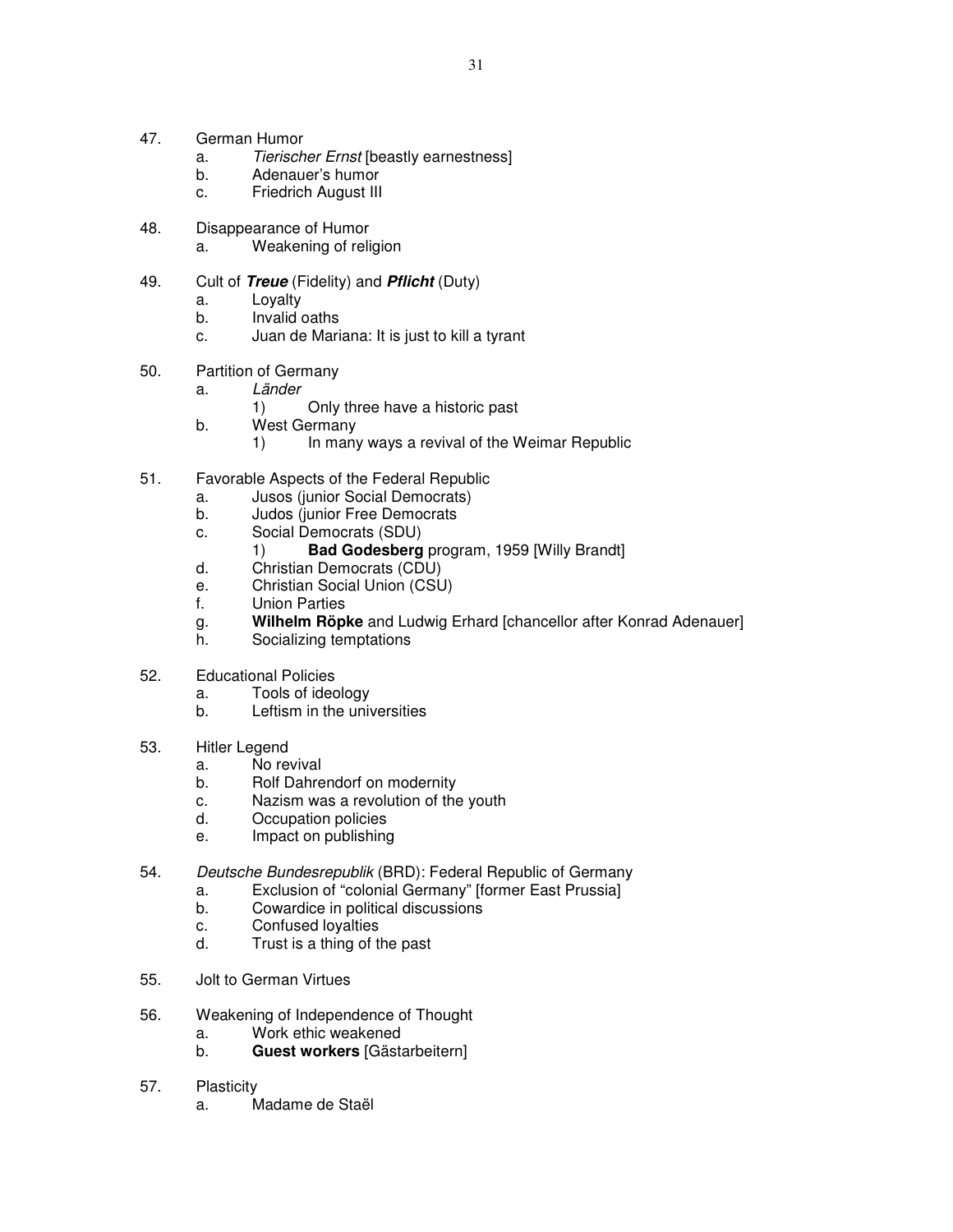- 58. West Berlin
	- a. Tragic curiosity
	- b. Soviet Zone
- 59. East Germany (DDR)
	- a. Oswald Spengler: Prussianism and socialism
	- b. Rebellion of 1953: German freedom of thought survives behind the mask of discipline
	- c. Ideological mission
	- d. BRD vegetates
- 60. Werra River Border
	- a. Yalta Agreement
	- b. Berlin could have been taken by Eisenhower
- 61. Separation
	- a. **Inevitable reunion** will create problems
	- b. Genuine purgatory vs. a fake paradise
- 62. East Berlin
	- a. **German displacement** [traumatic expulsion of more than nine million Germans]
- 63. Constant Motion in the West
	- a. "Americanization"
	- b. Hermann Keyserling
- 64. The West as a Fragment
	- a. Edgar Jung
		- 1) Danger of one-sided development
- 64. **Economic Miracle** [Wirtschaftswunder]

Holy Roman Emperor **Constantine** imperial double eagle Treaty of Verdun **Cath of Strasbourg** Prince-Electors Landeskirchen Thirty Years War Frederick II, the Great Silesia Otto von Bismarck Kleindeutsche Junkers Friedrich Wilhelm IV Venice purge of ruling families and Battle of Sedan and Bachtsstaat Rechtsstaat Controllering Russian mot<br>Final Russian motography of the Mulhelm II Kulturkampf **Wilhelm II** Russian mobilization Willy-Nicky telegrams Gen. Erich Ludendorff reparations Ernst Jünger **Allied blunders** Treue Pflicht **Bad Godesberg** Wilhelm Röpke guest workers inevitable reunion German displacement Economic Miracle

Stämme Teutonic Order Charlemagne

German atrocity tales **Beer Hall putsch** Klaus von Stauffenberg

# **CHAPTER 17: SWITZERLAND**

## **Outline**

1. Tourism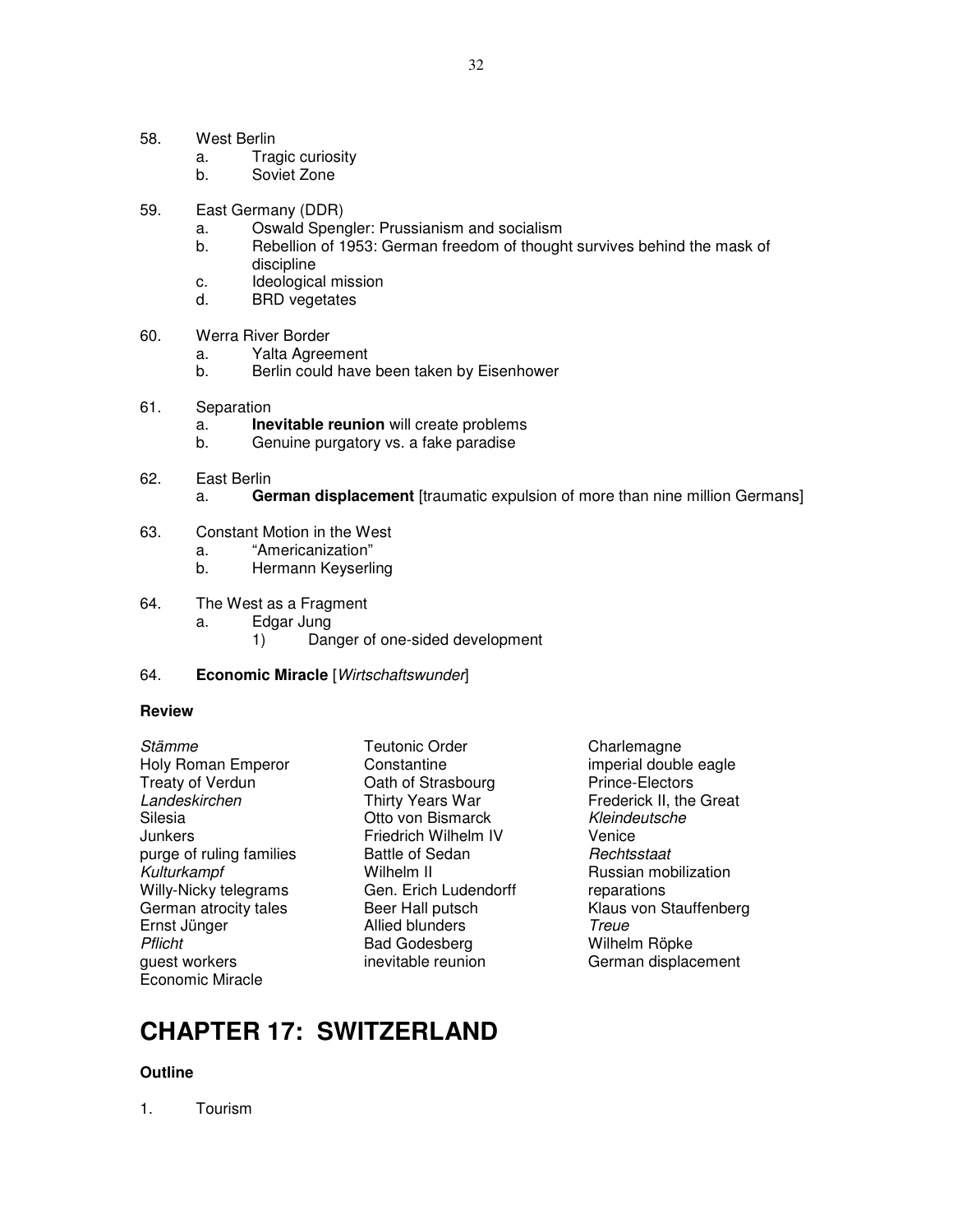- 2. Intellectual Powerhouse
	- a. Two Johns of Geneva: Jean Calvin and Jean-Jacques Rousseau
	- b. Theologians: Reformed (Barth, Brunner) and Catholic (Balthasar, Küng)
	- c. Scholars and Cultural Thinkers: Bluntschli, two Burckhardts, Vinet, Jung)
	- d. Critique of democracy
- 3. Direct Democracy
	- a. **Scita** and **Scienda** [common knowledge vs. necessary knowledge for solving problems]
	- b. **Landsgemeinde**: representative assemblies in the cantons
	- c. Bational Council and Federal Council
	- d. Military democracy
	- e. Virtually a fortress
		- 1. Defenses
			- 2. Si vis pacem para bellum
- 4. Swiss Guards
	- a. Storming of the Tuileries
		- 1) "Dying Lion" monument
- 5. Banking [the "gnomes of Zurich"] and Tourism
	-
	- a. Hard work<br>b. **Strong civ Strong civic sense**
- 5. Cultural Differences
	- a. Most exclusive upper class
	- b. Aristocracy without a nobility
	- c. heraldry
- 6. Linguistic Cleavages
	- a. Schwyzertütsch
	- b. French
	- c. Italian
	- d. **Romantsch**: Languages of the original cantons
	- e. **The Grisons** [or Graubünden = Grey Leagues]
		- Most of the area was originally part of the Roman province of Raetia
		- 1) Binding together of three confederations: House of God, Grey League, House of Ten Places
	- f. Religious crazy-quilt
- 7. Religion
	- a. Ulrich Zwingli
	- b. Reformed church: Calvinist
	- c. Catholics
	- d. Jesuits
- 8. No Irreligion
	- a. Basically conservative country
- 9. Contradictions
	- a. Civil war, 1847: North vs. South
	- b. Calvin's **Geneva**
		- 1) Harbored Leftist revolutionaries: Herzen, Bakunin, Lenin
	- c. Habsburgs
	- d. Eye in the storm of European History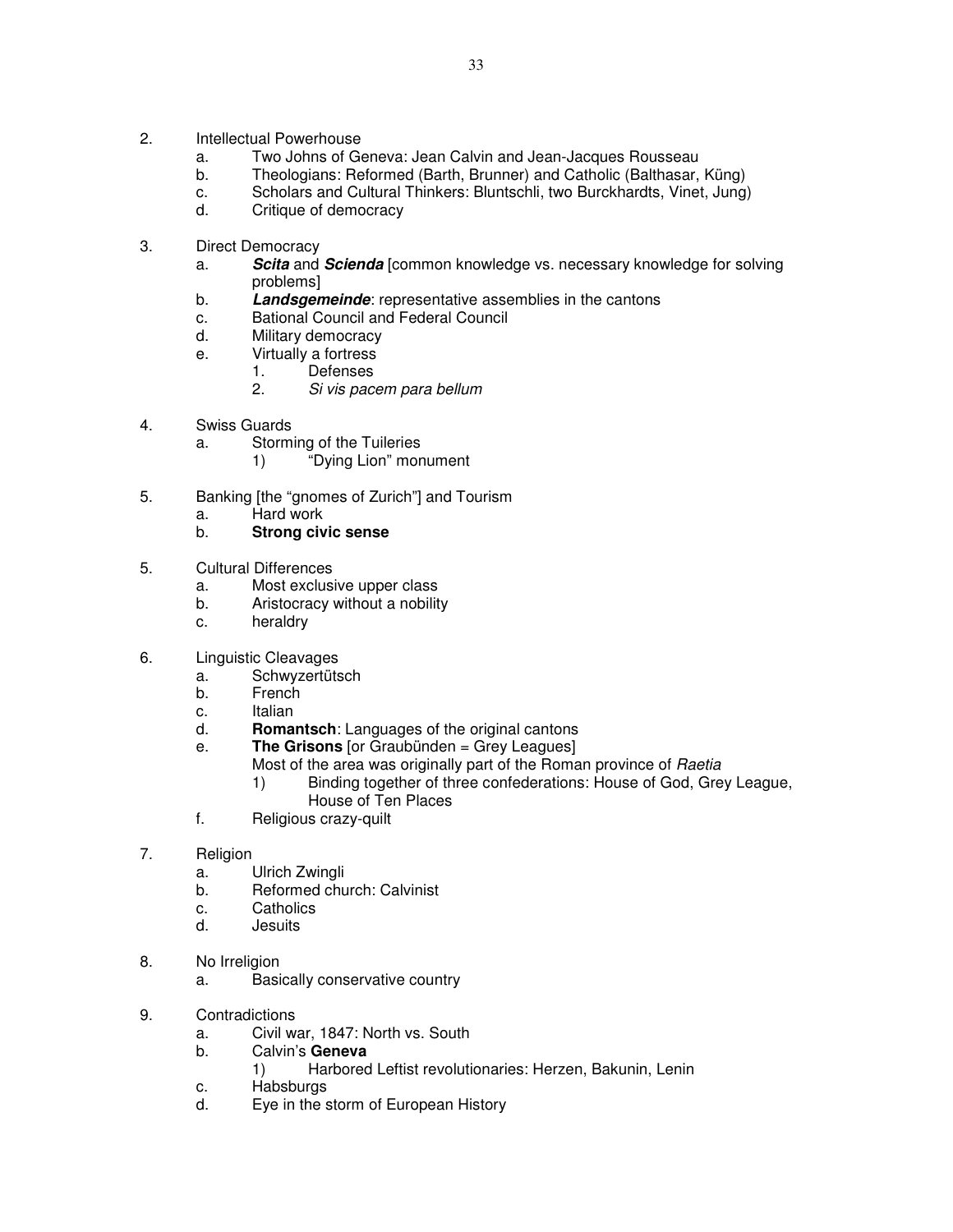- e. ETH
- f. Progressive country as regards technology
- g. Politics
- h. Coalitions
- 10. Industry and Commerce
	- a. Highly qualified workmanship
		- 1) Leader in chocolates

## 12. **Guest Workers**

a. Phenomenon of all Europe since the 1950s: Lower birth rates in the North, mass immigration from the South

## **Review**

Scita and Scienda **interest and andsgemeinde** strong civic sense Romantsch The Grisons Geneva guest workers

# **CHAPTER 18: LIECHTENSTEIN**

## **Outline**

- 1. Wealth
	- a. Remnant of the **Holy Roman Empire**
	- b. Austrian origin
	- c. Vaduz
- 2. Ethnicity
- 3. Ruling Family
	- a. [Prince Hans-Adam II is the current ruler]
	- b. Constitutional monarchy
- 4. Two parts

## **Review**

Holy Roman Empire

# **CHAPTER 19: DENMARK**

## **Outline**

- 1. History
	- a. **Canute** the Great: Denmark, Iceland, England
	- b. Loss of Norway and Schleswig-Holstein
	- c. Iceland
	- d. Faeroe Islands
	- e. Greenland
	- f. War of 1864
	- g. 1940 German invasion
	- h. Christian X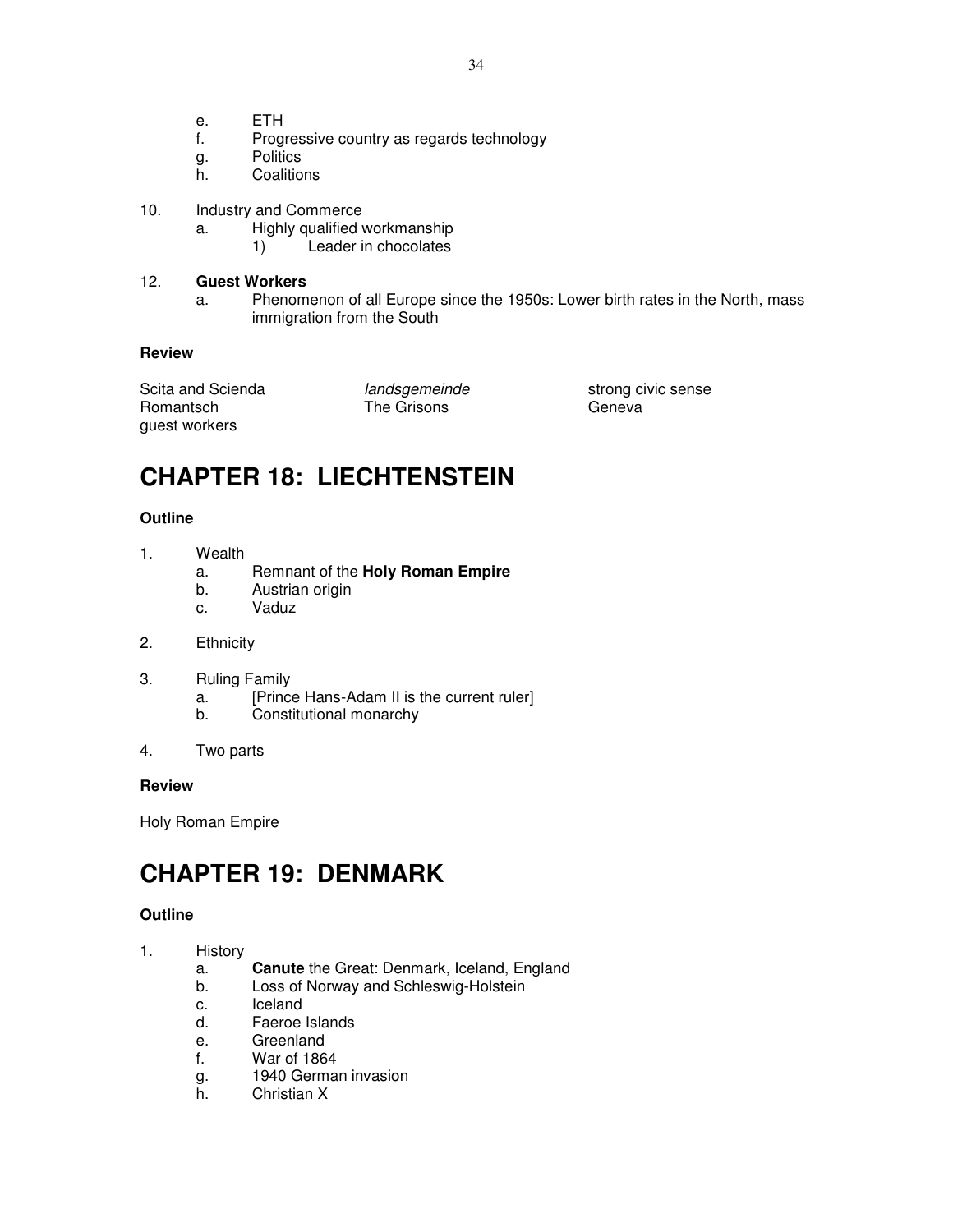- 2. Sexual Disintegration
- a. Karin Michaelis
	- b. Per Jens Jacobsen
	- c. Georg Brandes
- 3. Arts

a. **Søren Kierkegaard**

- b. Nikolai Grundtvig
- 4. People
	- a. Winters
	- b. Once dominant sea power
- 5. Parties a. Social Democratic Party
	- b. Toleration
- 6. Royalty

#### **Review**

Canute **Søren Kierkegaard** 

# **CHAPTER 20: NORWAY**

## **Outline**

- 1. Danish Influence
- 2. Geography
- 3. History
	- a. Union of Kalmar
	- b. Secession of Sweden and Finland 1521
	- c. Personal union with Sweden
- 4. Temperament
	- a. **Normans**
- 5. Differences with Sweden
	- a. WWI
	- b. WWII
- 6. Collaborators
	- a. Knut Hamsun and Vidkun Quisling
	- b. Resistance
- 7. Politics and Religion a. Norwegian Labor Party
- 8. Eminent Norwegians a. Edvard Grieg, Henrik Ibsen, Edvard Munch, Sigrid Undset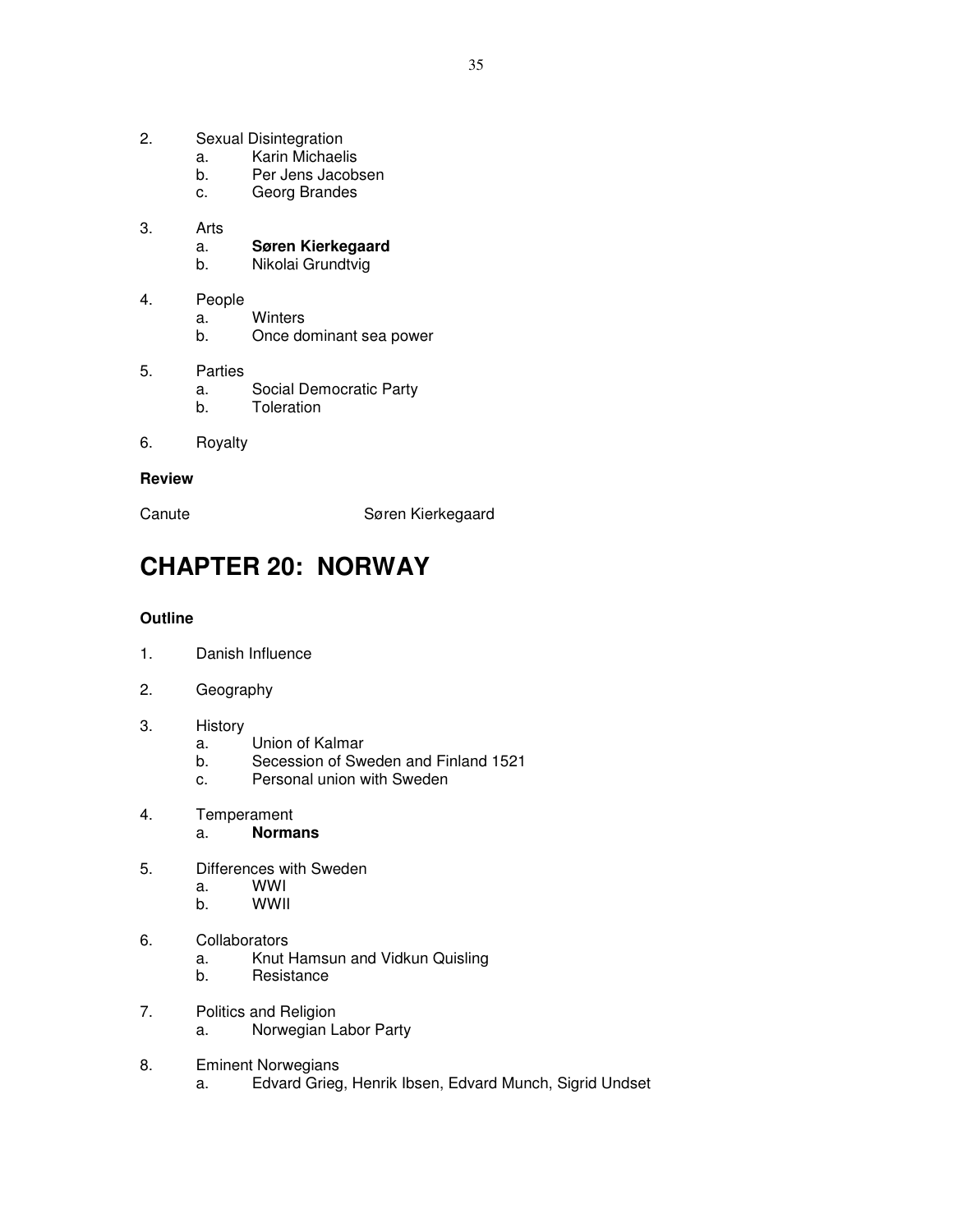- 9. Middle Class Country
- 10. Demography
	- a. Hammerfest
	- b. North Cape
	- c. Finnmark
- 11. Northern Latitudes
- 11. Tourism a. Skiing
- 12. Enthusiasms

Normans

# **CHAPTER 21: ICELAND**

- 1. Uniqueness a. Gulf Stream
- 2. Racial Background
- 3. Settlement
	- a. Christianization
	- b. Jón Arasón
	- c. Moorish slave raids
	- d. Depopulation
- 4. Democracy
	- a. **Althing**
	- Independence
	- c. Xenophobic<br>d. Acute historie
	- Acute historical memory
- 5. Leftism a. Halldor Laxness
- 6. Patronymics
- 7. Religion a. Spiritualism
- 8. Language and Reading
- 9. Customs
- 10. Geography
	- a. Reykjavik
	- b. Hot springs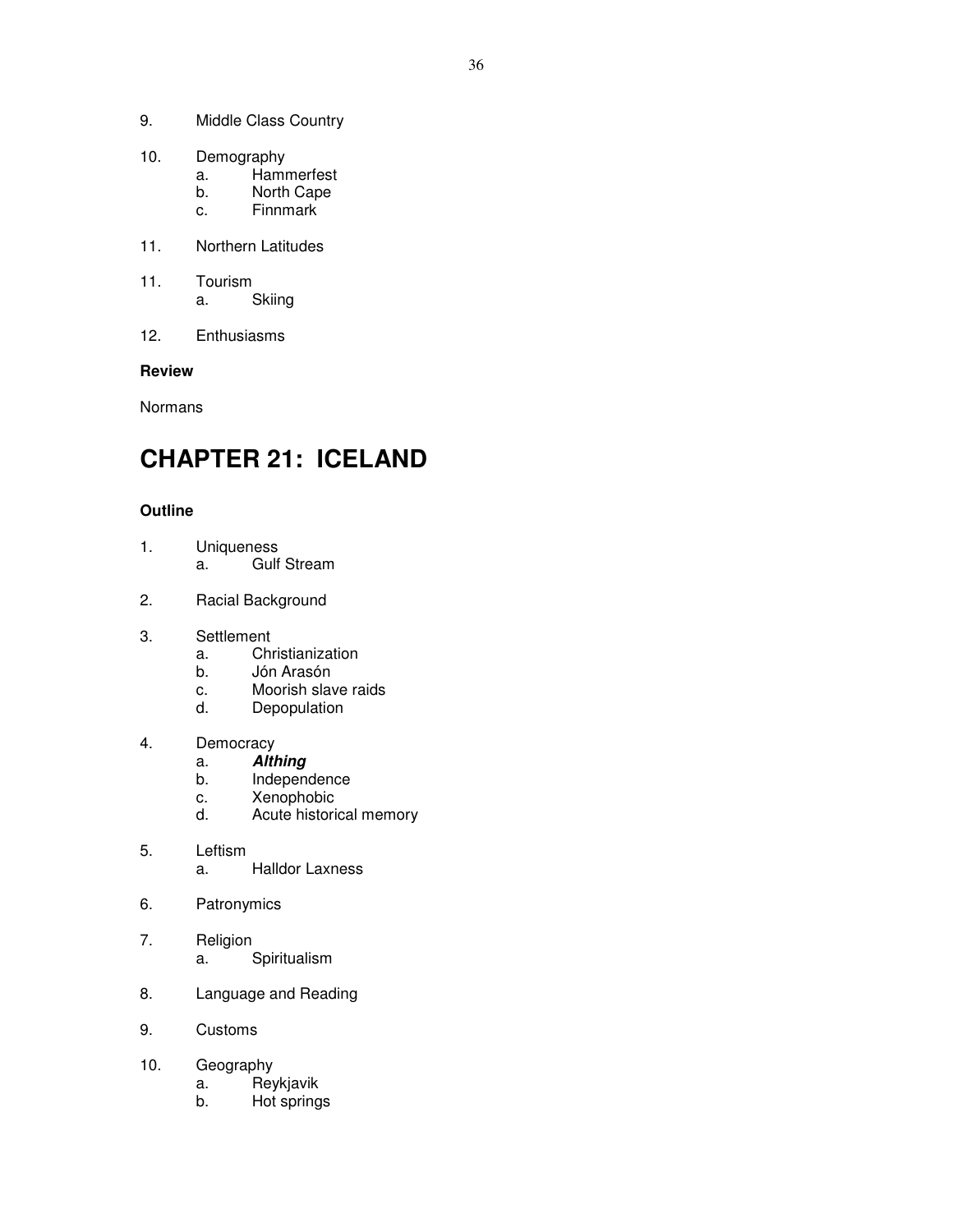- c. Wool
- 11. Tourism a. Conversation
- 12. Houses
- 13. Literature

**Althing** 

## **CHAPTER 22: SWEDEN**

- 1. Size a. Battle of Poltava
- 2. Eastward Expansion
	- a. Ingria
	- b. Trauma of defeat
- 3. Six Major Periods a. Origins
- 4. Christianity
	- a. Uppsala
	- b. Reformation
	- c. Episcopacy preserved
- 5. Vasas a. **Gustavus Adolphus**
- 6. Loss of Finland
- 7. Provider State
- 8. Taxation a. Need for uncertainty and risk
- 9. Melancholy
- 10. Faith a. August Strindberg<br>b. Catholics **Catholics**
- 11. Theologians
- 12. Architecture
- 13. WWII
	- a. Social Democratic cooperation with Nazi Germany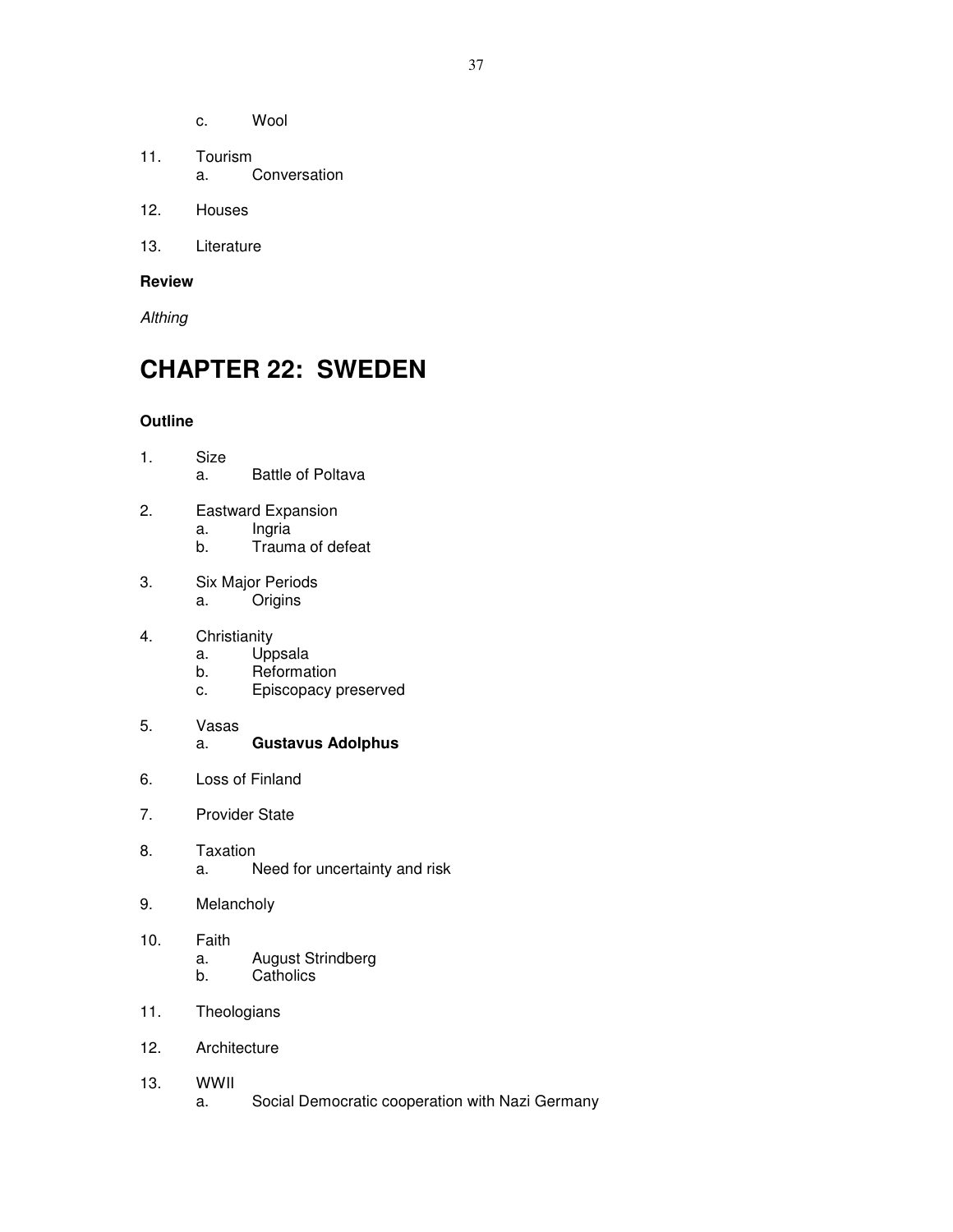- 1) Ore from Swedish Lappland
- b. Refugees were well treated
- c. Overreaction after the collapse of the Nazis
- d. Roundup of Baltic refugees as the British and Americans did with the **Vlasovtsy**  [The American roundup of expatriated Russians was designated Operation **Keelhaull**
- 14. Social Democratic Rule
- 15. Monarchy
- 16. Social Manners

Gustavus Adolphus **Vlasovtsy** 

## **CHAPTER 23: FINLAND**

- 1. Finns
	- a. Independence in 1918
	- b. Early Swedish rule
	- c. Language: Finno-Ugrian family of the Ural-Altaic group
	- d. Resistance against **russification**
- 2. **Finlanders**
	- a. Language differences
- 3. Resistance
	- a. East Karelians assimilated
	- b. Ingria and **Karelia** lost to Russia, 1721
		- 1) Russian conquest of Finland, 1809
	- c. Grand duchy
	- d. Russification under Alexander III and Nicholas II
- 4. Westernized Outlook
	- a. Emancipation of women, 1906
- 5. World War I
	- a. Volunteers went to Germany
	- b. Rebellious Finnish and Russian soldiers formed a Red Army
	- c. Finlander Baron **Gustav Mannerheim**'s White Army
	- d. Finnish Republic, 1918
	- e. Corridor to the Arctic: **Petsamo** region
- 6. Soviet Attack in the Winter of 1939
	- a. Lottas
	- b. Finnish Communists were Finns first
- 7. Winter War
	- a. Western Karelia ceded
	- b. Neutrality in June 1941 followed by an appeal to Germany for aid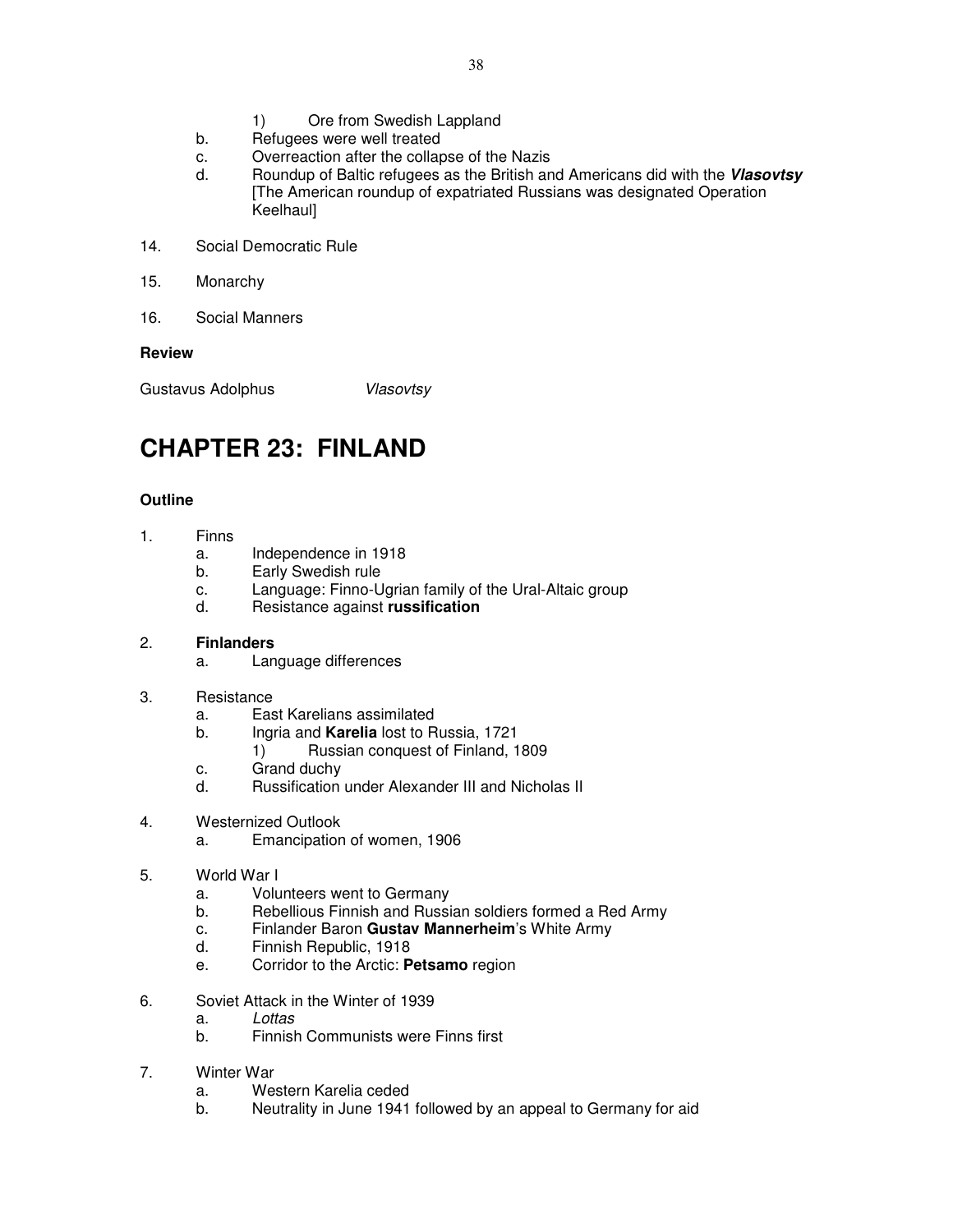- c. Väinö Tanner
- 8. End of World War II
	- a. Gen. von Mannerheim
	- b. Loss of Petsamo
	- c. German scorched earth retreat
- 9. **Reparations** Paid Off [Finns paid reparations for both world wars] a. European Free Trade Association (EFTA)
- 10. Population
	- a. Nobility is almost entirely Swedish<br>b. Finnish place names
	- Finnish place names
- 11. Real Finns
	- a. **Architects**: e.g., Eero Saarinen and Alvar Aalto
	- b. Granitic character
- 12. Intermarriage of Swedes and Finns
	- a. Swedish conquest<br>b. Honesty
	- **Honesty**
- 13. Character
	- a. Earlier polytheistic religion
	- b. Artistry
	- c. Cruelty
- 14. Religion
	- a. Lutheran state church
	- b. Catholics
	- c. **Puritan strain**
	- d. Literacy
	- e. Impressive intellectual life
	- f. Language
- 15. Deeply Wounded Country
	- a. Climate
	- b. Sauna
	- b.  $Sisu = zest$  for life and toughness
- 16. **Lapps** [Sami]
	- a. Language akin to Finnish
	- b. Nomadic
	- c. Witchcraft
	- d. Vague citizenship
	- e. Lack of political organization
- 17. Gypsies [Roma]

| <b>Russification</b> | <b>Finlanders</b> | Karelia     |
|----------------------|-------------------|-------------|
| Gustav Mannerheim    | Petsamo           | reparations |
| architects           | puritan strain    | Lapps       |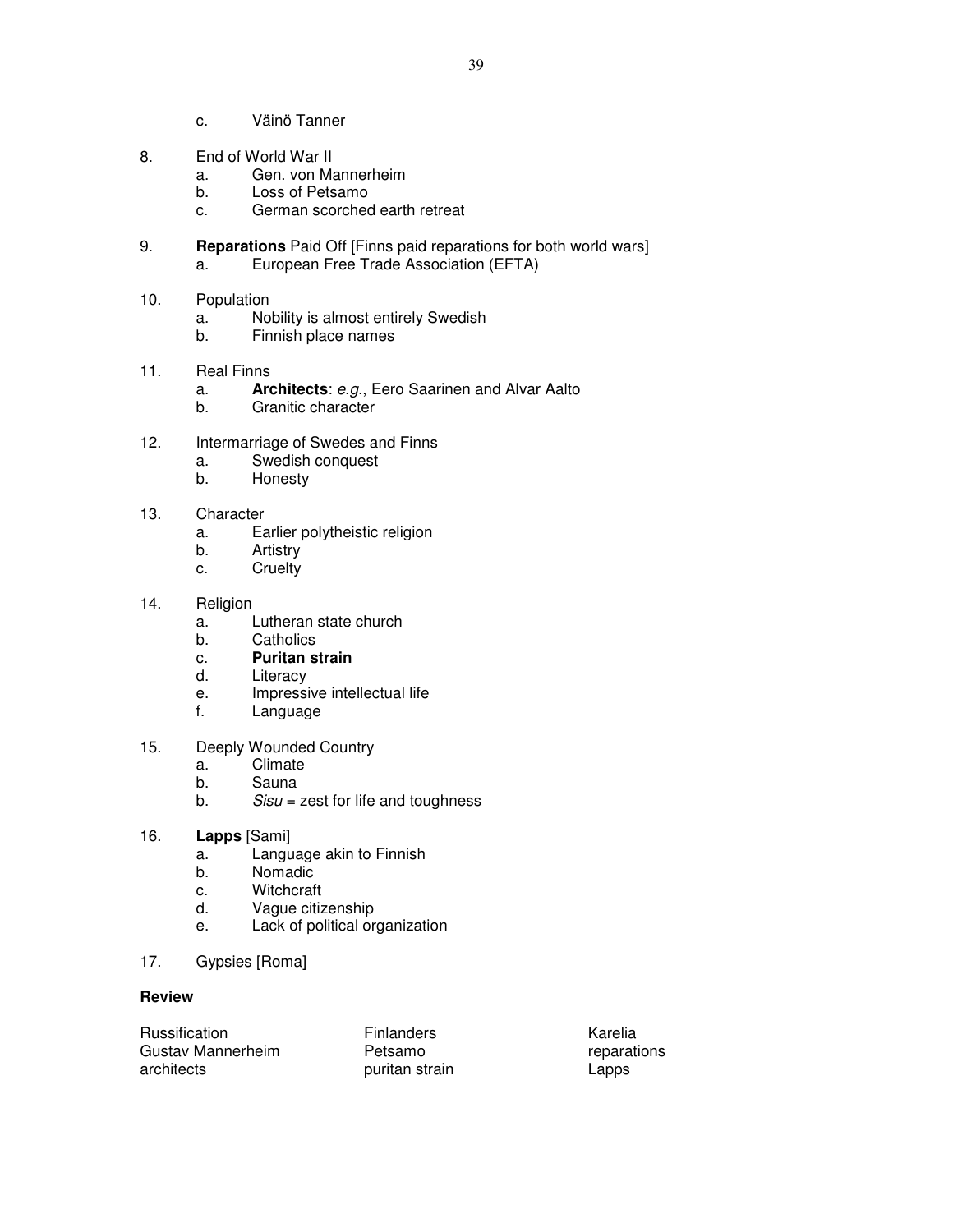# **CHAPTER 24: THE BALTIC REPUBLICS**

## **Outline**

- A. INTRODUCTORY NOTE (216-17)
- 1. Forcible Incorporation into the Soviet Union
- 2. Ethnic and Historical Dimensions
- 3. Victims of Russian Expansion
- 4. Occupation and Annexation
	- a. Molotov speech on the **German-Soviet agreement** [Molotov-Ribbentrop Pact] of August 1939
	- b. Western protests against the occupation subsided once the USSR became an ally [but the West did not recognize the Soviet annexation] See Andres Küng, Communism and Crimes against Humanity in the Baltic States
- B. ESTONIA (217-221)
- 1. **Russification**
	- a. Deportation of Estonians and importation of Russians [China has done the same in Tibet and Xinjiang Province]
- 2. Non-historic Nation
	- a. Close relative of the Finns
	- b. Letts pushed the Estonians northward
		- 1) e.g., name of the village of Ikškilis is derived from the Estonian Ükskülä
	- c. Danish colonization followed by Teutonic knights, Swedes, Poles, Russians, then independence
	- d. Abortive putsch, 1924: See An Attempted Communist Coup on 1 December 1924
	- e. Annexation, liberation and reconquest
- 3. Culture
	- a. German influences
	- b. **Baltic barons** and the **Literaten** [German burghers]

## 4. **Teutonic Knights**

- a. Hospital of St. Mary
- b. Three Orders of Hospitalers during the Crusades
	- 1) Monastic vows
- c. Achievement of sovereignty
- d. Fall of the Templars [denounced and decimated by Philip the Fair of France]
- e. Knights of St. John [Knights of Malta]
- 5. German Immigrants
	- a. Granted land for fighting against the Cumans and pagan Prussians
	- b. Knights of the Sword
	- c. East Baltic Provinces
	- d. Serfdom imposed on the natives
	- e. Architecture similar to the Hanseatic cities
- 6. German Upper Crust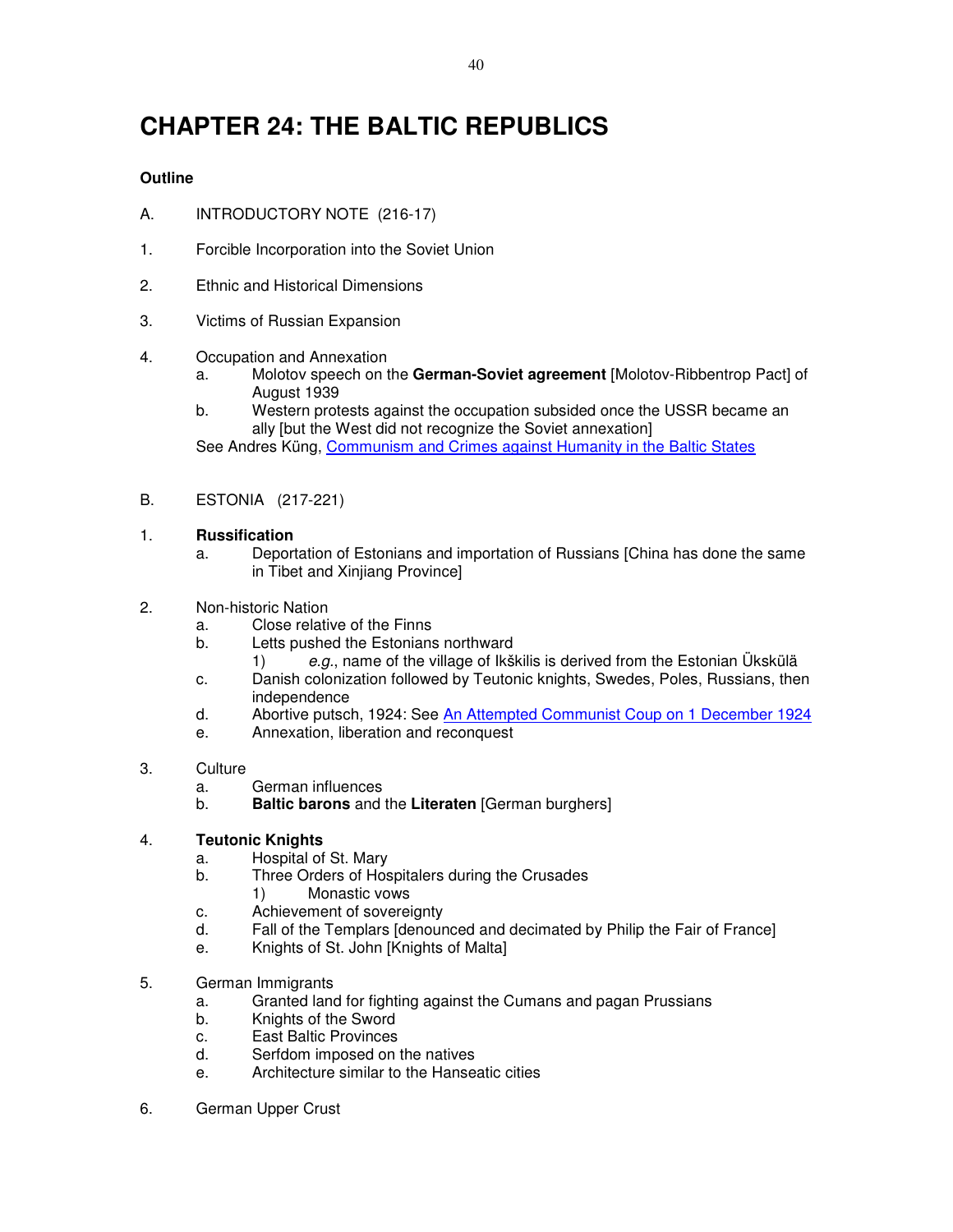- a. Harsh rule
- b. Divided allegiances under Russia
	- 1) Divided loyalties affected families
	- 2) 1905 uprising
- 7. Severe Agrarian Reforms after WWI
	- a. Losers were the barons
	- b. Hitler-Stalin Pact was an even deadlier blow against the German Balts
	- c. German evacuation to "Greater Germany"
- 8. Western Orientation
	- a. Estland and Northern Livonia
	- b. Authoritarian regimes because of constant Soviet pressure and Communist infiltration
	- c. Success stories after WWI
- 9. Betrayal
	- a. They did not feel the impending doom
	- b. Dishonor of the "civilized world"
	- c. Heart-rending messages from **Estonian Freedom Fighters**, 1944: Forest Brothers [see the film: The Singing Revolution]
- 10. Losses
	- a. Low birthrate
	- b. Crisis in procreation in all of Europe
- C. LATVIA (221-222)
- 1. Historic Units
	- a. Courland and Semgallia
	- b. Southern Livonia
	- c. **Latgallia**
		- 1) Polish middle and upper class
- 2. Character
	- a. Brutality and toughness
	- b. Not deeply Christianized
	- c. Atrocities against Lutheran ministers
- 3. Struggle for Independence
	- a. Generals Johan Laidoner (who died in a Soviet prisoner in 1953) and Janis Balodis (exiled to Siberia but allowed to return to Latvia late in life)
- 4. Dislocation of Middle and Upper Class
	- a. Russian immigration
	- b. Suppression of religion
	- c. Northernmost point of uninterrupted Catholic territory
	- d. Struggle to preserve personality against totalitarian flatness
- D. LITHUANIA (223-227)
- 1. Historical Nation
- 2. Christianity
	- a. Conversion, 1386: marriage of **Jogaila** [Władysław II Jagiełło], Duke of Lithuania, and **Jadwiga** [Hedwig]; Jogaila was also legally adopted by his mother-in-law so he could retain the crown in the event of Jadwiga's death, which occurred later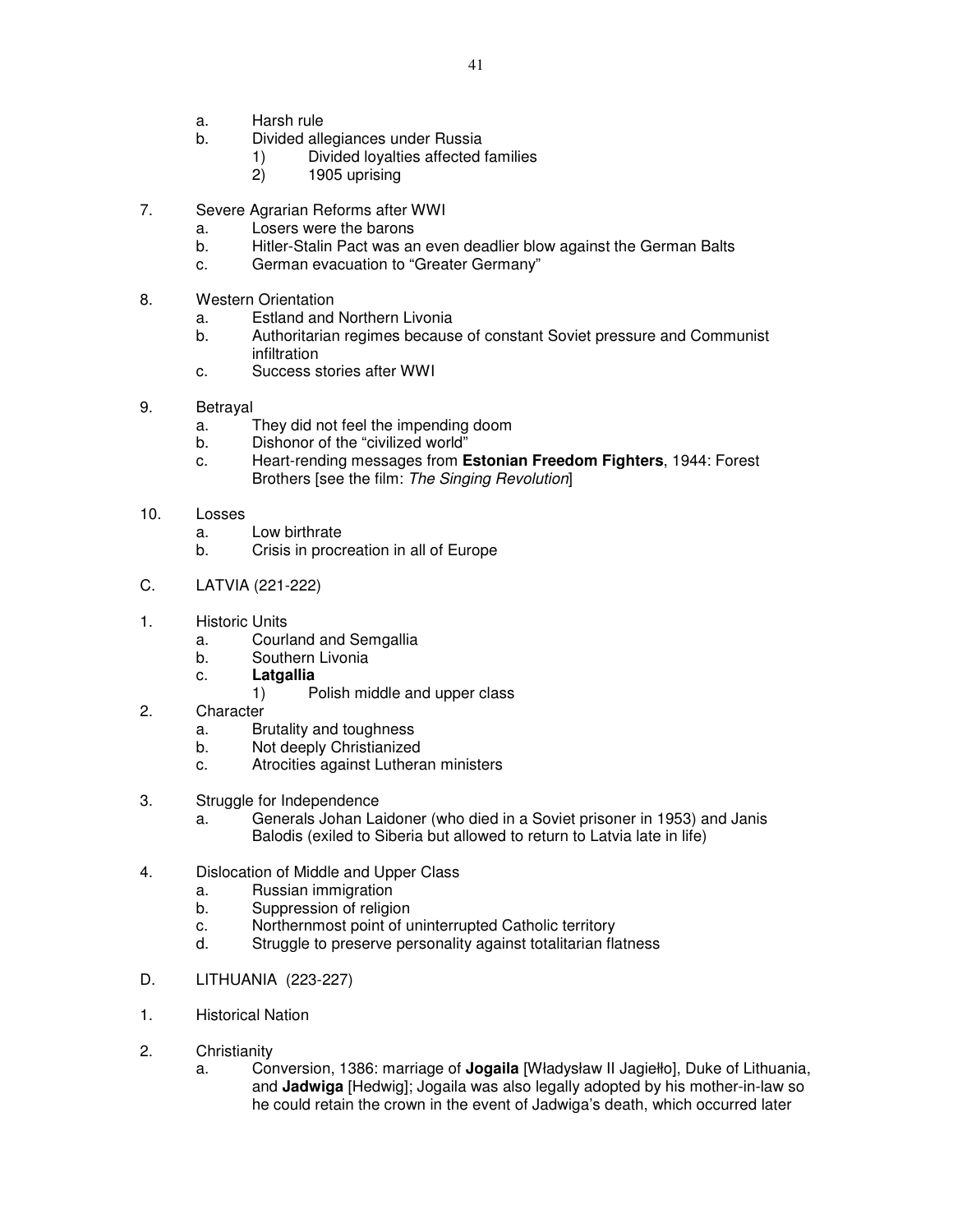b. Union with Poland, 1569: Polish-Lithuanian Commonwealth

### 3. **Gedymin**

- a. Resistance against Teutonic Knights
- b. Little Lithuanians
	- 1) Lutherans
- 4. Gedymin's Realm
	- a. **Bialorus** (Belarus): inhabited by a preponderance of Slavs
	- b. Ukraine
	- c. Jagiełło

## 5. **Polish-Lithuanian Commonwealth**

- a. **Polonization** of the upper layers
- 6. Partition of 1795
	- a. Russian takeover
	- b. Polish Lithuanians (analogy with the Ascendancy in Ireland)
- 7. Division of Noble Families into Branches a. Radziwiłł family
- 8. Revival of Lithuanian Language a. Oldest living Indo-European language
- 9. Post WWI Independence
	- a. Clash with newly arising Poland
	- b. Polish claim to **Vilnius**
	- c. Coup by Gen. Zeligowski
	- d. **Józef Piłsudski**
- 10. Tensions with Poland
	- a. Soviets gave Vilnius back to Lithuania
	- b. Lithuania was originally to have been awarded to Germany
	- c. Soviet takeover
- 11. Depopulation
	- a. Flight and deportation
	- b. High birthrate
- 12. Industry
- 13. **Memel** 
	- a. Autonomous area after WWI
	- b. Annexation
	- c. East Prussia
- 14. Future

#### **Review**

| German-Soviet agreement   | F  |
|---------------------------|----|
| <b>Baltic barons</b>      | Н  |
| Estonian Freedom Fighters | L. |
| Lithuania                 | J۱ |
| <b>Bialorus</b>           |    |

Estonia **Estonia** russification iteraten **Euse Literaten Euse Literaten Euse Literaten** Teutonic Knights Estonian Freedom Fighters Latvia Latgallia ogaila and Jagwiga **Olish-Lithuanian Commonwealth**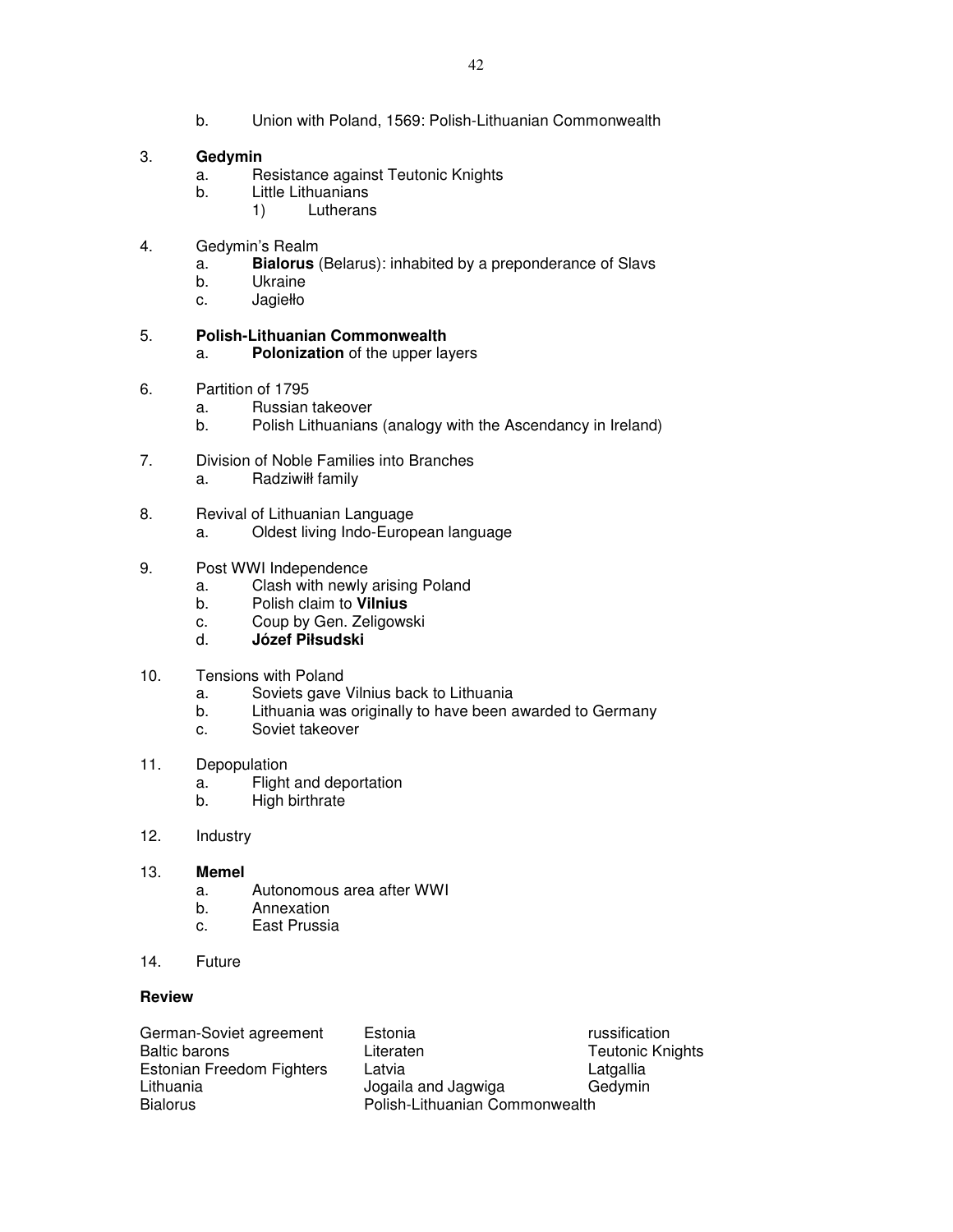polonization Józef Piłsudski Memel

# **CHAPTER 25: POLAND**

- 1. Interwoven with Lithuanian History
	- a. Boleslaw Chrobry
	- 1) Piest dynasty<br>b. Władysław Lokietek
	- Władysław Lokietek
	- c. **Casimir the Great**: Introduction of German and Jewish settlers
	- d. Jadwiga
		- 1) Jagiełło<br>2) Universi
		- University of Cracow
	- e. Defeat of Teutonic Knights
	- f. **Danzig**: Hanseatic city made a Polish free city
- 2. Elective Monarchy, 1572 a. Result: Weak monarchs and a nationalist character
- 3. Nobility (Szlachta)
- 4. Patriotism and Truculence
- 5. Fractional Tendencies
	- a. Large, undisciplined nobility
	- b. Republican Empire
- 6. Jews
	- a. State within a state
	- b. Reformation
	- c. Counter Reformation
	- d. Polonization of Germans
- 7. Impossible Political Structure
	- a. Partitions of 1772
	- b. Second partition, 1793
		- 1) **Tadeusz Ko**ś**ciuszko**
			- Potocki family
- 8. Napoleon
- 9. Polish Organizational Efforts
	- a. Prussia
	- b. Austria
	- c. Polish Club
	- d. Russian advance into Europe
- 10. World War I
	- a. Gen. **Erich Ludendorff**
	- b. Brest-Litovsk
	- c. **Józef Piłsudski**
- 11. Piłsudski's Goal: Creation of a New Polish State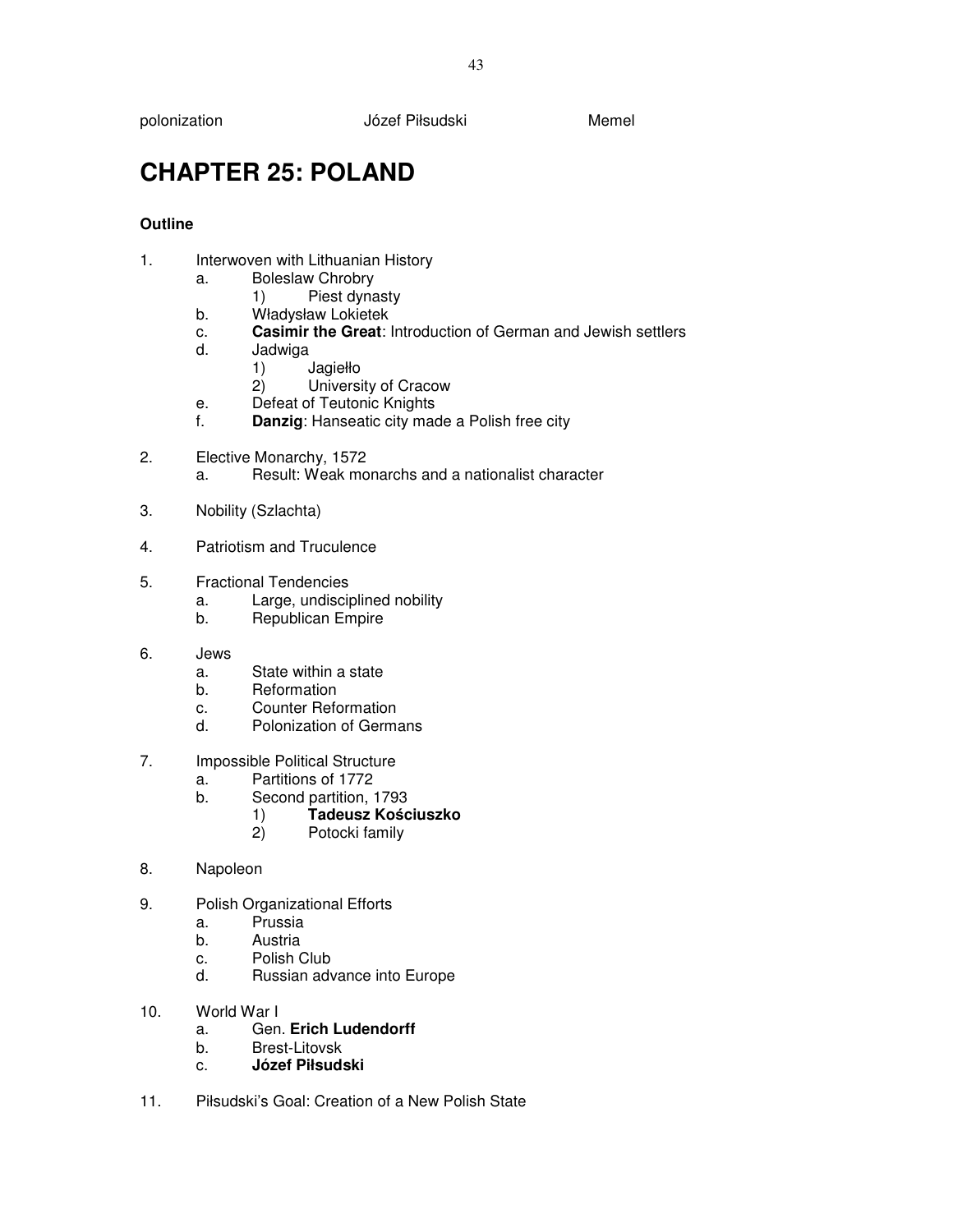- 12. Partition by Plebiscite
	- a. Danzig
	- b. Plebiscites
	- c. Furor in Germany
	- d. Danzig Problem
	- e. German anti-Polish propaganda
- 13. Poland's eastern border
	- a. West Ukrainian designs
- 14. Polish-Ukrainian Alliance
	- a. Gen. **Symon Petlyura**: appeal to Poland for aid [subsequently assassinated in Paris]
	- b. Marshal Mikhail Tukhachévsky [executed during Stalin's purges]
	- c. **Curzon Line**
	- d. Red Army defeat
- 15. Difficulties of Building a United Poland
	- a. Jozef Piłsudski
	- b. PPS
	- c. Nazi takeover
- 16. Resistance
- 17. Loss of the Eastern Sector
- 18. Reverse Mass Exodus Caused by Churchill
- 19. Sense of Insecurity a. Reconstruction of German cities
- 20. Continued Resistance
	- a. **Stefan Cardinal Wyszy**ń**ski**
	- b. Polish martyrs
	- c. Father Kolbe
- 21. Relative Freedom a. **Jan III Sobieski**

| Casimir the Great | Danzig                    | Tadeusz Kościuszko |
|-------------------|---------------------------|--------------------|
| Erich Ludendorff  | Jozef Piłsudski           | Symon Petlyura     |
| Curzon Line       | Stefan Cardinal Wyszyński | Jan III Sobieski   |

## **CHAPTER 26: THE RUSSIANS AND THE SOVIET UNION**

## **Outline and Study Questions**

- A. RUSSIA: ORIGINS AND EMPIRE (238-41)
- 1. Russification of national minorities taking place even as the Russians become the largest minority.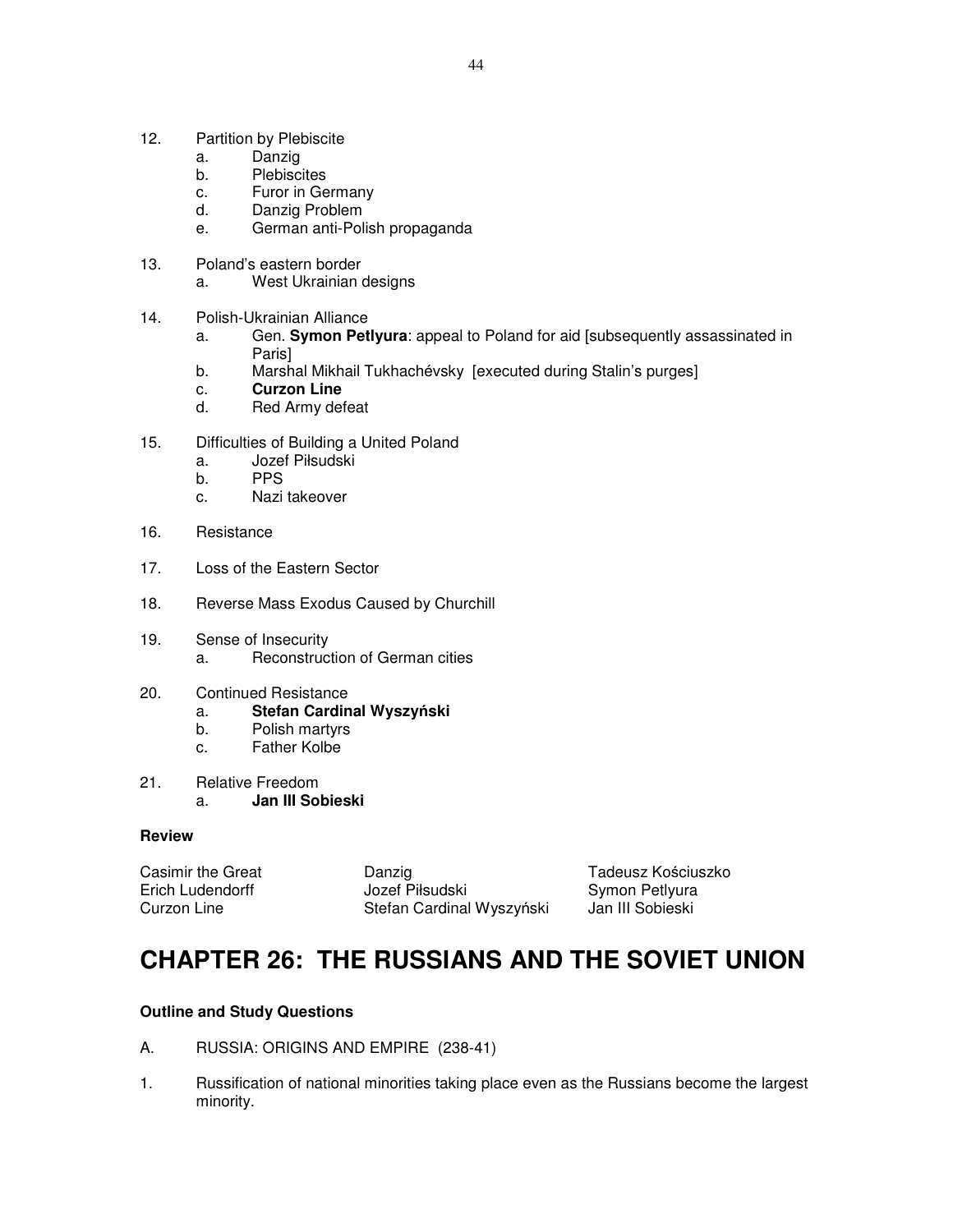- a. Great Russians, who have low birth rate, are being imported into the republics. NOTE: Many of those Russians have migrated back to Russia following national independence for fourteen of these republics. Kazakhstan has moved its capital northward to assert its effective claim to the entirely of this largest of the breakaway republics. In 2014 Moscow continued to try to draw Ukraine and other former republics into a closer relationship.
- 2. Kiev and Kievan Rus
	- a. Rus is probably of Viking (Varangian) origin. In the 9C **Ryurik** or Rurik the Red founded a Scandinavian nobility that ruled over a Slavic people. Scandinavian rule was established along the big rivers. In Note 664, K-L notes that the academic career of Andrei Amalrik [later author of Will the Soviet Union Survive until 1984?] was ruined for adhering to the Scandinavian theory of origins.
	- b. Cultural development started in the south through Byzantine influences, so that Russia fell into the Greek Orthodox rather than the Roman Catholic orbit.
	- c. **Tatars** (Mongol invaders) destroyed the Kievan realm in the 13C.
	- d. Delivery from Tatar rule came from the north: The commercial republic of Novgorod and the grand duchy of Muscovy (Moscow), which eventually absorbed Novgorod.
	- e. By the 17C Cossacks reached the Pacific coast.

## 3. **Romanov Dynasty**

- a. Death of Ivan Grozny (Ivan the Dread), the last Ryurik ruler.
- b. Michael Romanov, a kinsman of Ivan's wife, was elevated from the boyar class.
- c. **Peter the Great**: Split in the Church, beards and caftans forbidden (much as Atatürk did in 20C Turkey), and westernized the country with great brutality. He called himself Imperator Augustus rather than Tsar.
- d. Russia (Moscow) had already been called the Third Rome and a coat of arms with the imperial double-eagle gradually became more "westernized."
- 4. Westernization
	- a. Holstein-Gottorps Dynasty (beginning with Peter III, whose mother was Peter the Great's daughter and who was overthrown by his wife, Catherine the Great). Nevertheless, the royal house was considered Romanov until Nicholas II and his family were murdered in 1918 by the Bolsheviks.
	- b. **Revolution of 1905** coinciding with Russia's defeat in the Russo-Japanese War.
	- c. Decembrist Uprising, 1825. Note 668: The author discusses the legend that Alexander I became a starets or wandering holy man, Feodor Kuzmich, who entered the annals of history in 1836 and, after his death, was elevated to sainthood. The motive according to tradition is that Alexander, who had been disappointed in the loss of his daughter and his attempts to make things better for his people, chose to disappear late in 1825 and do penance for the death of his father. He had been present when his father was assassinated in 1801.
	- d. Serfdom: Some were professional people; some became rich
	- e. Workers
	- f. Labor unions were often organized by police to prevent exploitation. Forced labor (kátorga) in Siberia.
	- g. Fyodor Dostoevsky's The House of the Dead
	- h. Siberia
		- 1) Vladimir Lenin's comfortable exile
- 5. Comparisons
	- a. Russia is a part of Christian civilization
	- b. Miguel de Cervantes' Don Quixote strikes a chord with Russians and Dostoevsky does with Spaniards
	- c. Despotism of Ivan IV and Henry VIII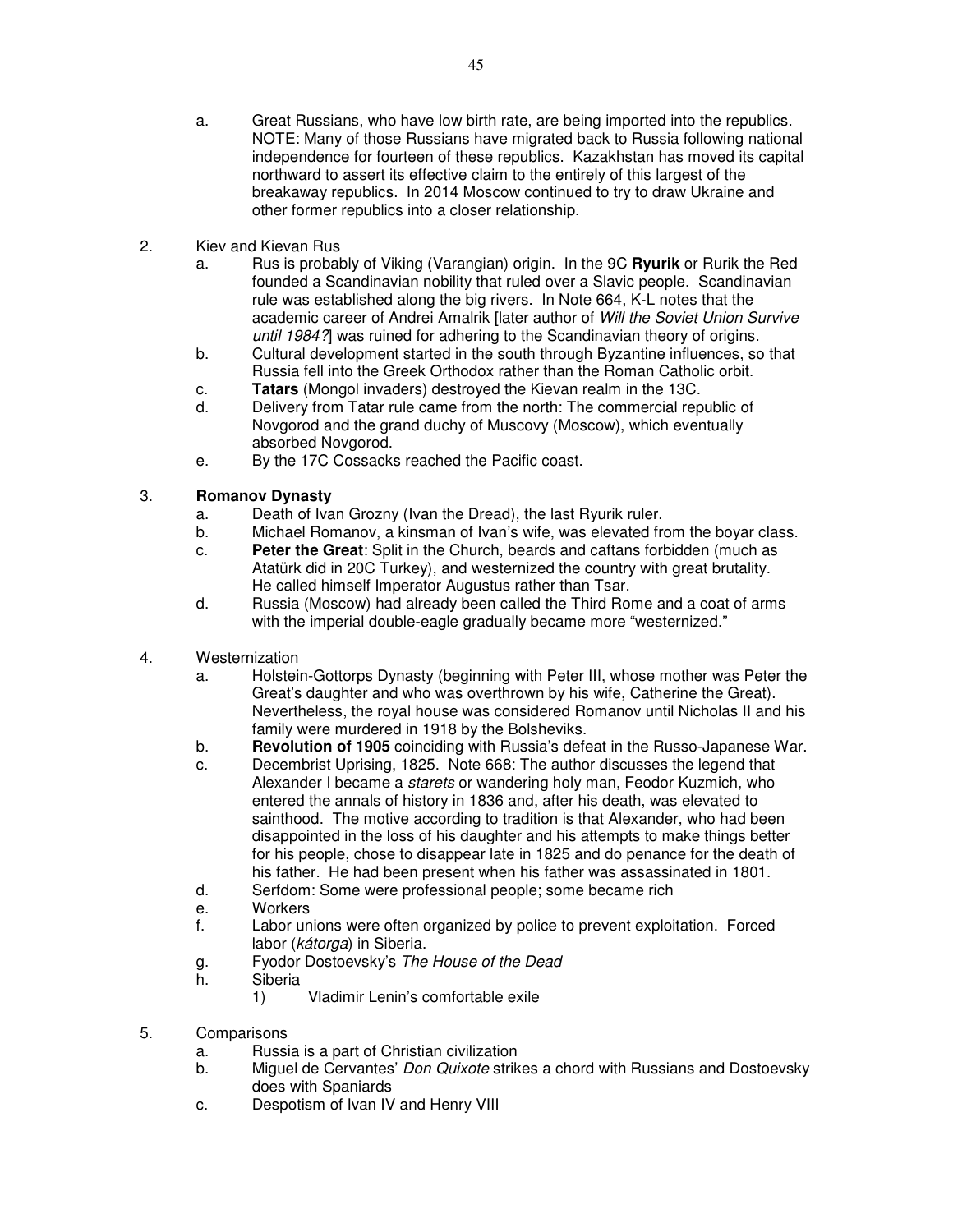- d. Peter the Great and Oliver Cromwell as brutal reformers
- e. Forced labor and repression

## 6. **Pyotr Stolypin**'s Reforms

- a. Dissolution of the **mir** [comparable to the 16C enclosure of the English commons]
- b. Big landowners actually controlled a far greater percentage of English property
- 7. Industry
	- a. Fear of the "Russian steam roller:" considered the America of the East [cf. the end of Book One of Alexis de Tocqueville's Democracy in America]; new class of entrepreneurs.
- B. REVOLUTIONS AND THE USSR (241-50)
- 1. Liberalization after the Revolution of 1905
	- a. Press and religious freedoms
	- b. Pravda
- 2. Imperial Jails
	- a. Leon Trotski
	- b. Ilya Ehrenburg
- 3. The Great Life
	- a. Not a single Bolshevik was executed until after the Bolshevik Revolution. Note 686: All those that had been executed were anarchists [which presumably included Lenin's brother].
- 4. Bolshevism
	- a. Russia's development probably would have been evolutionary except for the intervention of the First World War.
	- b. Three factors favored the Bolshevik Revolution of 1917 [the February Revolution was liberal; the October Revolution was radical]
		- 1) Immense stupidity of some liberal democrats and Mensheviks. K-L adds in Note 677: "It is more or less the thesis of George Karkov that the moderate Left made a revolution without being certain that they could actually control it. . . . The [subsequent] dream of pious Western liberals that a post-Communist Russia will emerge in the form of a tame, pluralistic democracy will never come true."
		- 2) Gen. **Erich Ludendorff**'s assistance [Lenin shipped to the Finland Station in St. Petersburg in a sealed boxcar]
		- 3) The role of **Vladimir Lenin**: A "Pugachev of the university" was used to describe the Russian Nihilists [Pugachev led a rebellion, 1773-74].
	- c. Bolsheviks won the support a "disintegrating army and navy" of marauders with nothing to lose.
- 5. Weaknesses of the Old Regime
	- a. **Corruption**. Note 680: "Eastern 'corruption' has two sources: the frequently miserable salaries of civil servants and the desire to make (if possible generous) recompense for any services rendered."
	- b. Ethnic and religious discrimination
- 6. Discrimination against Jews
	- a. Integration of baptized Jews, like the musical Rubinstein brothers [Anton was Tchaikovsky's teacher; his famous Piano Trio was a memorial to Nikolai]
	- b. The **Pale of Settlement** and the ghettoes [after the It. borghetto]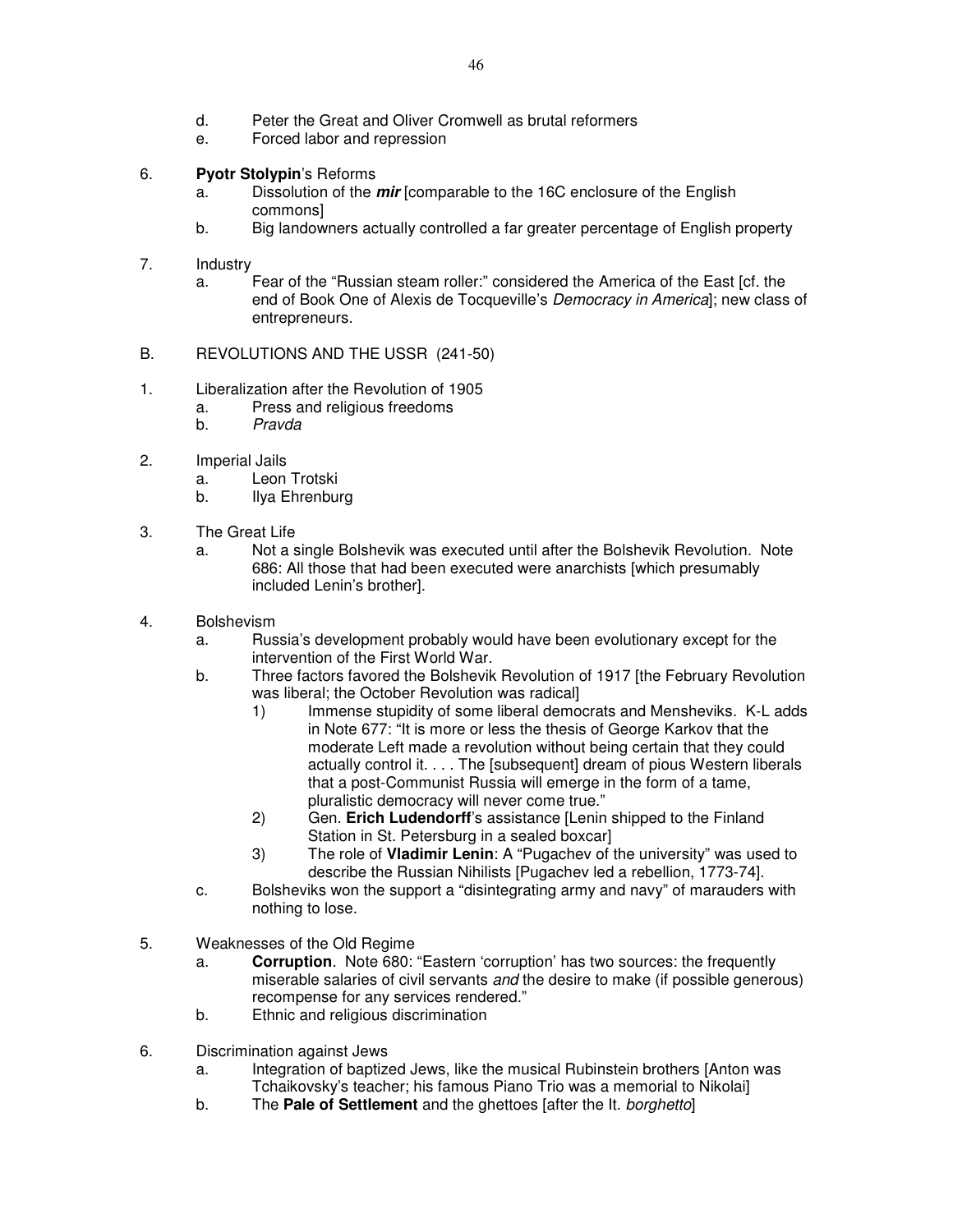- c. **Pogroms**. Note 682: "The main reason for the pogrom was not hatred, but simple envy and rapacity."
- d. Arts, crafts, and professions
- e. Farmers
- f. University quotas [cf. California's Asian quotas]
- 7. Role of Moderate Leftists
	- a. The February Revolution turned the war into a fight for world democracy
	- b. Fight against the Bolsheviks was continued by anarchists and monarchists [the White Army also received aid from the Allies after the German defeat]
- 8. The Russian as an **Extreme Personalist** [K-L regarded Russians as far more individualistic than Americans]
	- a. A natural anarchist rather than a statist
	- b. Comparison with the Spaniard [note James Billington's similar comparison]
	- c. Edward Crankshaw: Uncompromising and mentally free
	- d. Thirst for the absolute [cf. the Muscovite ideology]
- 9. Harmful Effects of **Western Ideas** 
	- a. Misunderstanding and perversion of these ideas
		- 1) Parliamentary democracy [note Yeltsin's armed assault on the Duma]
		- 2) Marxism transformed by Leninism
	- b. Analogy with the wild growth of exotic plants
- 10. Dmitry Merezhkovski (Russian Symbolist) on Bolshevism
	- a. Shape of the Soviet mind
	- b. Russia is an extremely gifted nation
- 11. [Second] Russian Revolution of 1917
	- a. A **soulless bureaucracy** was a creation of part of the **intelligentsia**
	- b. Totalitarian rule of the ubiquitous monopolistic state
	- c. Illegality of non-state activities
- 12. Books
	- a. High literacy
	- b. Classics
	- c. Vladimir Soloviev [who wrote a story of the Antichrist] and Nicolas Berdyaev [I read The Origins of Russian Communism under Edward Rozek and later added other works]
	- d. Fyodor Dostoevsky
	- e. Secret catalogues in libraries
	- f. **Samizdat**
	- g. Secretive side of the Russian character
- 13. Attacks on Communism
	- a. **Viktor Nekrasov** [Note 692 discusses his revelation that the Red Army held back and let the Nazis wipe out the 1944 uprising in Warsaw. K-L notes that Nekrasov's report from Italy (published in Novy Mir, vol. XXXIV, no. 7 and 8) "is marred by an account of the 'crimes' committed by the Jesuits (part 2, p. 127). Nekrasov admitted to me that he had copied this nonsense almost verbatim from the Great Soviet Encyclopedia."]
	- b. Vera Panova
- 14. Literary Periodicals
- 15. Religion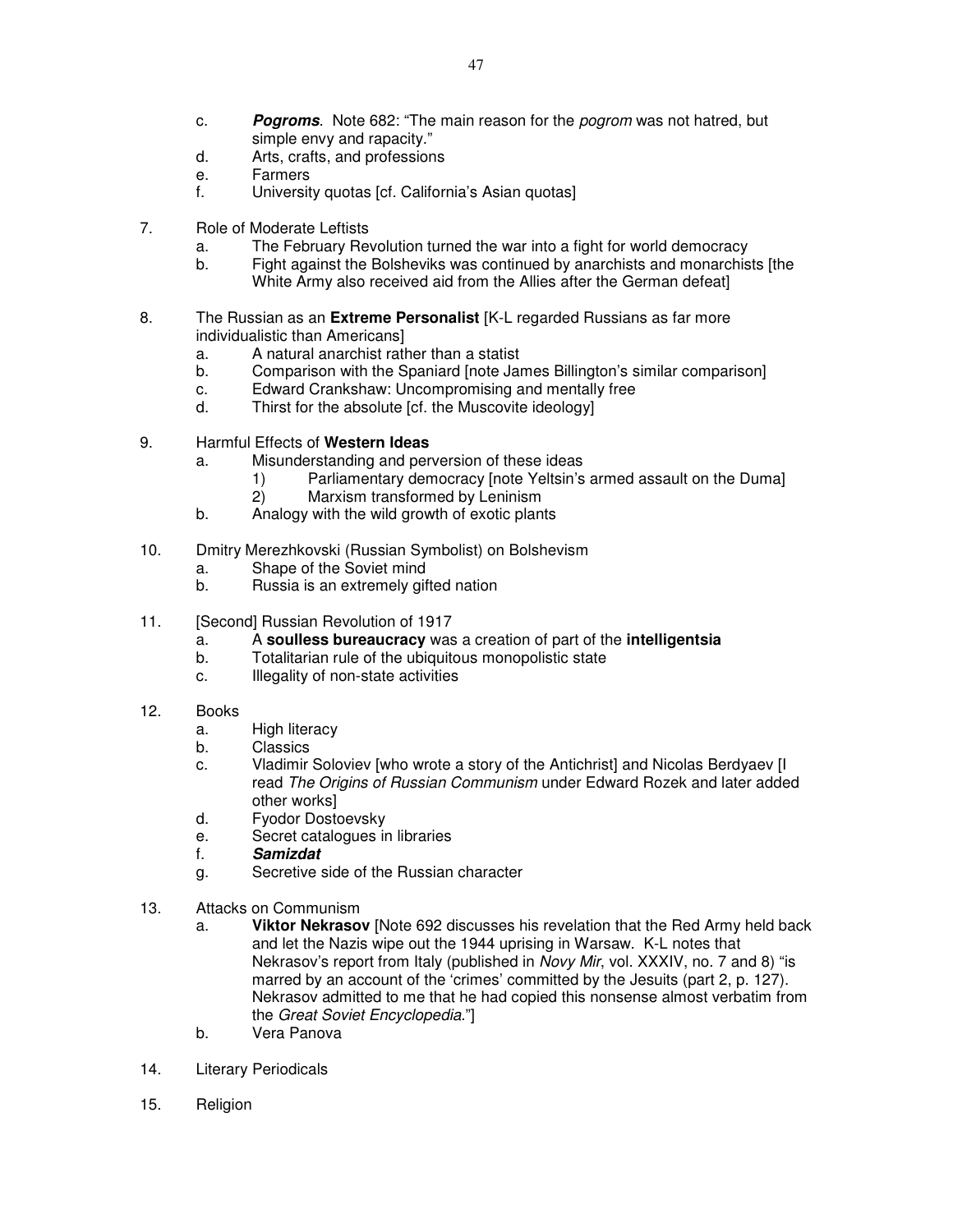- a. Revival in 1942
- b. 1958 crackdown
- c. Closure of churches: catechism forbidden
- d. Elderly parishioners [but K-L had observed the same decades earlier]
- e. Religious samizdat literature

#### 16. **Persecution**

- a. Unofficial Baptists
- b. Eastern Rite (Uniate) Catholics
- c. World Council of Churches (WCC) [a Communist front] offers no protection
- d. "Westerners cannot measure the despair of those who nevertheless cling to their faith, and practice it in secrecy."
- e. A totalitarian state cannot tolerate the idea of a church
- 17. The New Society [dominated by what Milovan Diilas called The New Class]
	- a. Simultaneously egalitarian and hierarchical
	- b. **Alexander Solzhenitsyn**: Women given the dirtiest jobs
		- 1) **Low birth rate**
- 18. University Professors [this applies also to the Nomenklatura generally]
	- a. Academy of Sciences
	- b. High salary is a bribe
	- c. Communist student is "a parrot without feathers"
- 19. Upper Echelons of the **Nomenklatura** [a feudal patron-client system through which the Communist Party governed appointments]
	- a. Absence of hereditable property ownership
	- b. Lack of savings
	- c. Big earners
	- d. Alcoholism
- 20. Life Hidden from Tourists
	- a. Rents are cheap per family
- 21. Crime
	- a. Lack of statistical data
	- b. **Criminal syndicates**.Note 698: "One of the worst aspects of the life of the 'politicals' is their symbiosis with criminals."
- 22. Monotony and Penury
	- a. Collectivized peasantry
	- b. Farms cannot feed the country
	- c. The grey market

## 23. **Convergence Theory**

- a. Two fallacies
	- 1) That economics is the decisive factor in life. "Communism, very much like democracy, is an irrational secular religion. Not one of the tenets of either system can be proved, whether rationally or scientifically; they are creeds pure and simple."
	- 2) That the USSR is on the road to free enterprise. K-L calls this childish and adds: "It might apply to the Chinese, who are pragmatists. But the Russian never was a pragmatist. He is a religionist and will die for his conviction. Bolshevism is a **messianism**. Hence its dynamic—abroad, that is." Edward Rozek occasionally taunted the Leftist true believers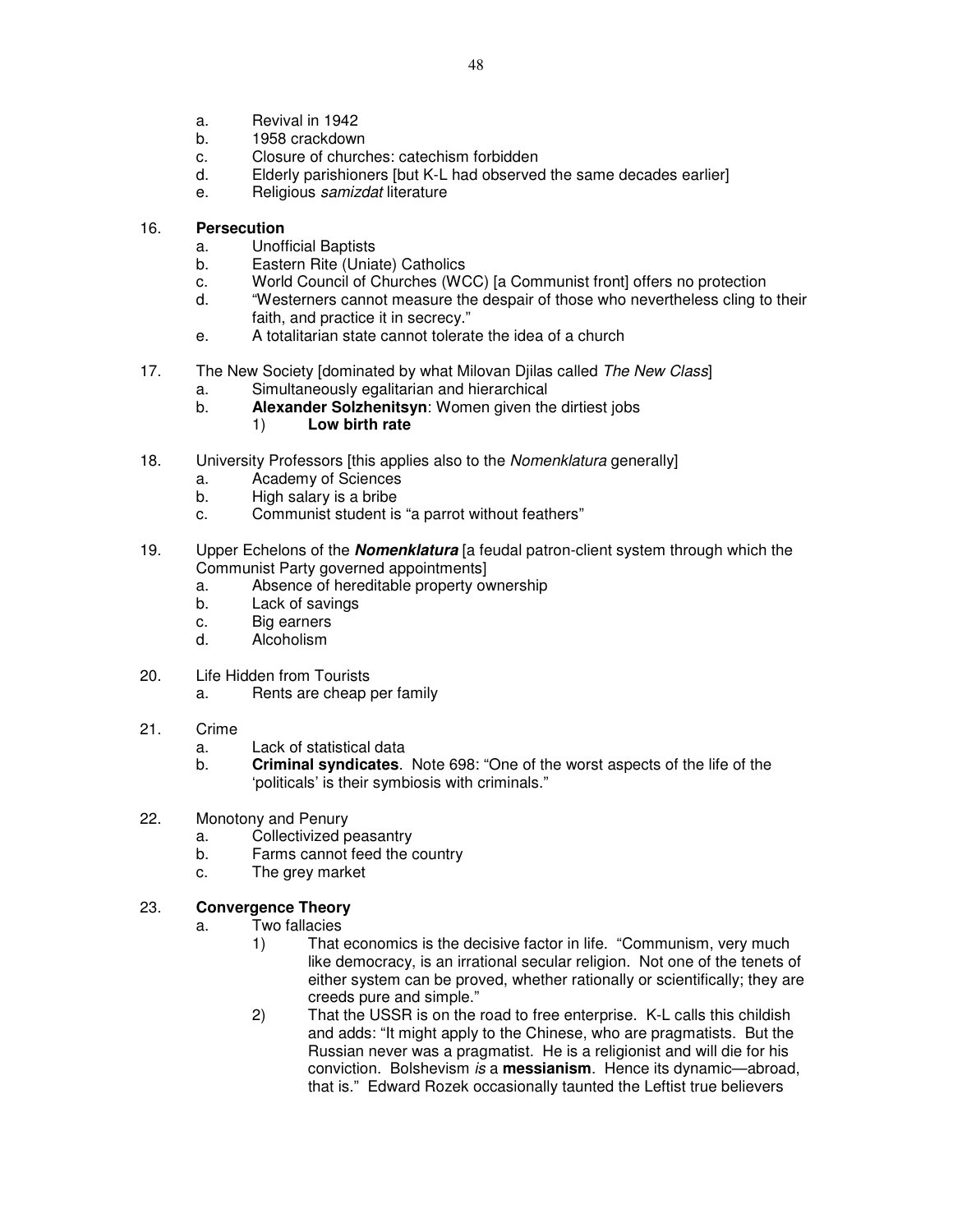who opposed him in class, saying: "I appreciate the courage of your confusions."

- 24. Socialism: A Clear but False Idea
	- a. Its advantage: It is easy to explain
	- b. Most Soviet citizens recognize the system is fundamentally wrong
- 25. German Invasion
	- a. The people welcomed them, but then stalled and fought back. "Germany could have had Russia on a platter—but not Germany under Hitler. One socialism cannot defeat another one."
- 26. Prospects for the End
	- a. A Third World War
	- b. Revolution is more likely to end Communism than evolution, but not a wellprepared and well-organized revolution
	- c. Worst uprising took place at Novocherkassk in 1962 [26 died in food riots when machine-gunned by Soviet troops]
	- d. Horror of a peasant uprising
		- 1) The Chinese would break into the political void left by the USSR
	- e. Churches would be filled.
	- f. But liberal democracy is not in Russia's future
- C. THE WHITE RUTHENIANS, UKRAINIANS, GEORGIANS, AND ARMENIANS (250-52)

#### 1. **White Ruthenians** (there were also Black and Red Ruthenians)

- a. Byelorussia [Belarus]
- b. Influence of the Polish-Lithuanian Commonwealth
- c. Emerging nation

#### 2. **Ukrainians**

- a. Source of resistance and self-assertion is in Eastern Galicia [in western Ukraine]
- b. Eastern Rite Catholics (**Uniates**)
- c. The desire to separate from Imperial Russia spread also to the East Ukraine
- d. Brief period of independence
- e. **Treaty of Brest-Litovsk** [voided by the German defeat]
- 3. Cultural Differences
	- a. Moscow's ascendancy in Russia was a result of the Tatar occupation of **Kiev**
	- b. Kiev is far more culturally western
- 4. German Occupation and Subsequently
	- a. People enjoyed greater freedom under German administration
	- b. Pitched battles were fought in the mid-1960s between Ukrainians and Russians
	- c. Soviet authorities closed off some areas due to nationalism [later, Chernobyl rendered a sizeable area uninhabitable]
- 5. Efforts to Denationalize the Ukrainians [similar to other captive peoples]
	- a. Russians and Jews imported into Kiev
	- b. Prospect of independence

#### 6. **Caucasus**

- a. Various small tribes
- b. Well-developed religious sentiments
- c. World's greatest hodge-podge of tribes, faiths, and languages
- d. Oldest ties with Russia were aristocratic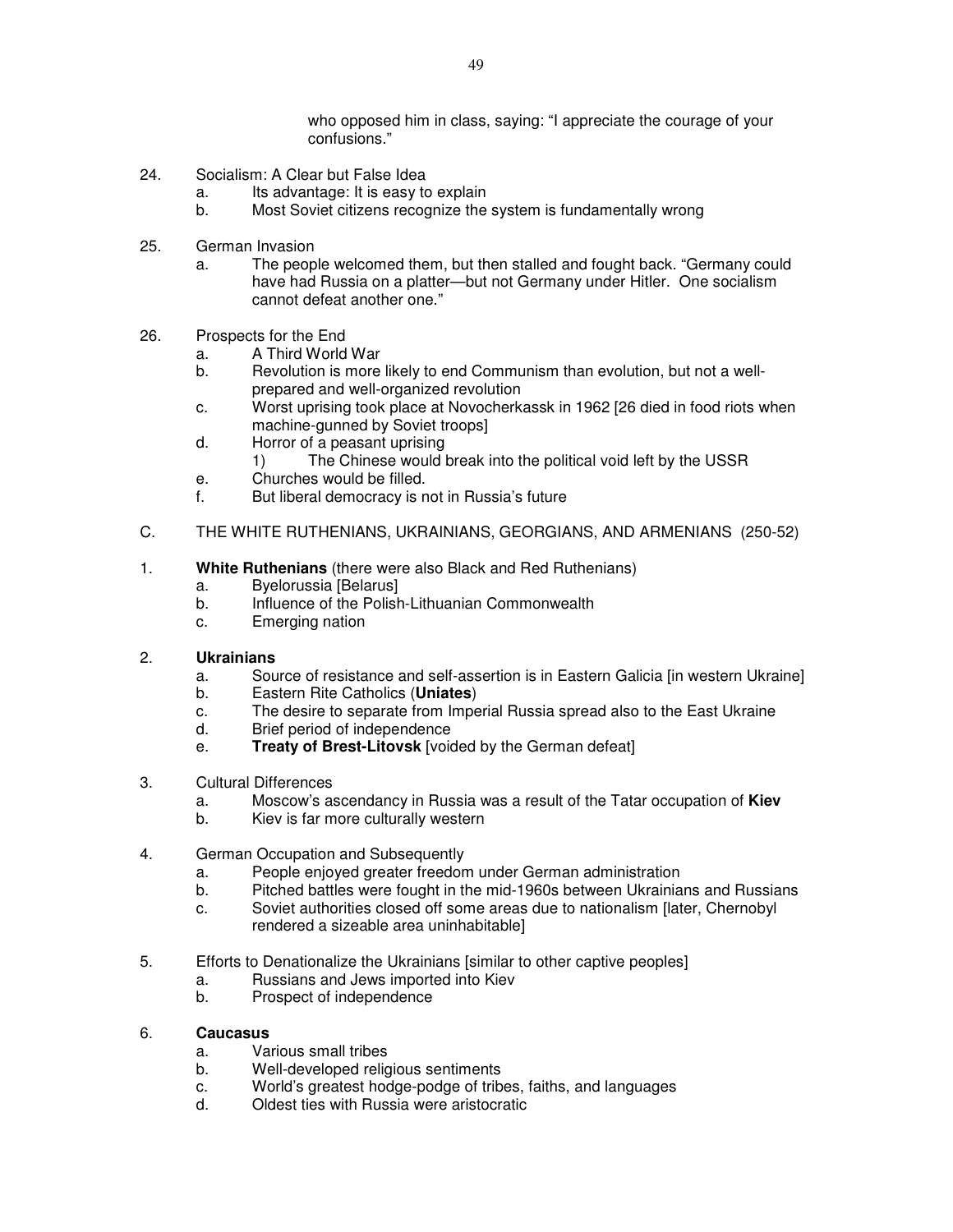e. Armenia and Georgia have ancient roots

#### **Review**

- Ryurik Tatars Tatars Romanov Dynasty **Caucasus**
- Peter the Great **Revolution of 1905** Pyotr Stolypin mir Erich Ludendorff Vladimir Lenin corruption **Pale of Settlement** *pogroms* extreme personalist extreme western ideas soulless bureaucracy intelligentsia **samizdat** Samizdat Viktor Nekrasov persecution **Alexander Solzhenitsyn** low birth-rate<br>
Nomenklatura criminal syndicates convergence criminal syndicates convergence theory messianism **White Ruthenians** Ukrainians Uniates **Treaty of Brest-Litovsk** Kiev

# **CHAPTER 27: THE LATE HABSBURG MONARCHY**

- A. HABSBURG DYNASTY (252-59)
- 1. Alsatian-Swiss Dynasty
	- a. Rudolf's inheritance
	- b. Tyrol
	- c. **Maximilian I** 
		- 1) **Burgundy** (the domain of Charlemagne's grandson including the Netherlands) received as a dowry (it was originally part of Lothair's middle portion of the Carolingian empire)
	- d. Charles V
	- e. Louis II
		- 1) **Double marriage contract** [Ferdinand and Anna, Louis and Mary]
		- 2) **Battle of Mohács**: Louis died without issue
	- f. Wars against the Turks [Suleiman reached the Gates of Vienna in 1529]
	- g. Arnold Toynbee
- 2. Duel with Prussia
	- a. Francis II, Emperor of Austria
	- b. German League
	- c. Battle of Königgrätz
	- d. Proclamation of German emperor at Versailles
	- e. Austria and Hungary
- 3. Size
- 4. Western Disregard
	- a. Raymond Aron: Second War of the Austrian succession
	- b. Prejudice against the Habsburgs
	- c. Note: George D. Herron promoted the break up
- 5. Nationalities
	- a. Shortcomings of the Dual Monarchy
	- b. **Multinational empire** that did not include the Serbs and Rumanians
	- c. Insiders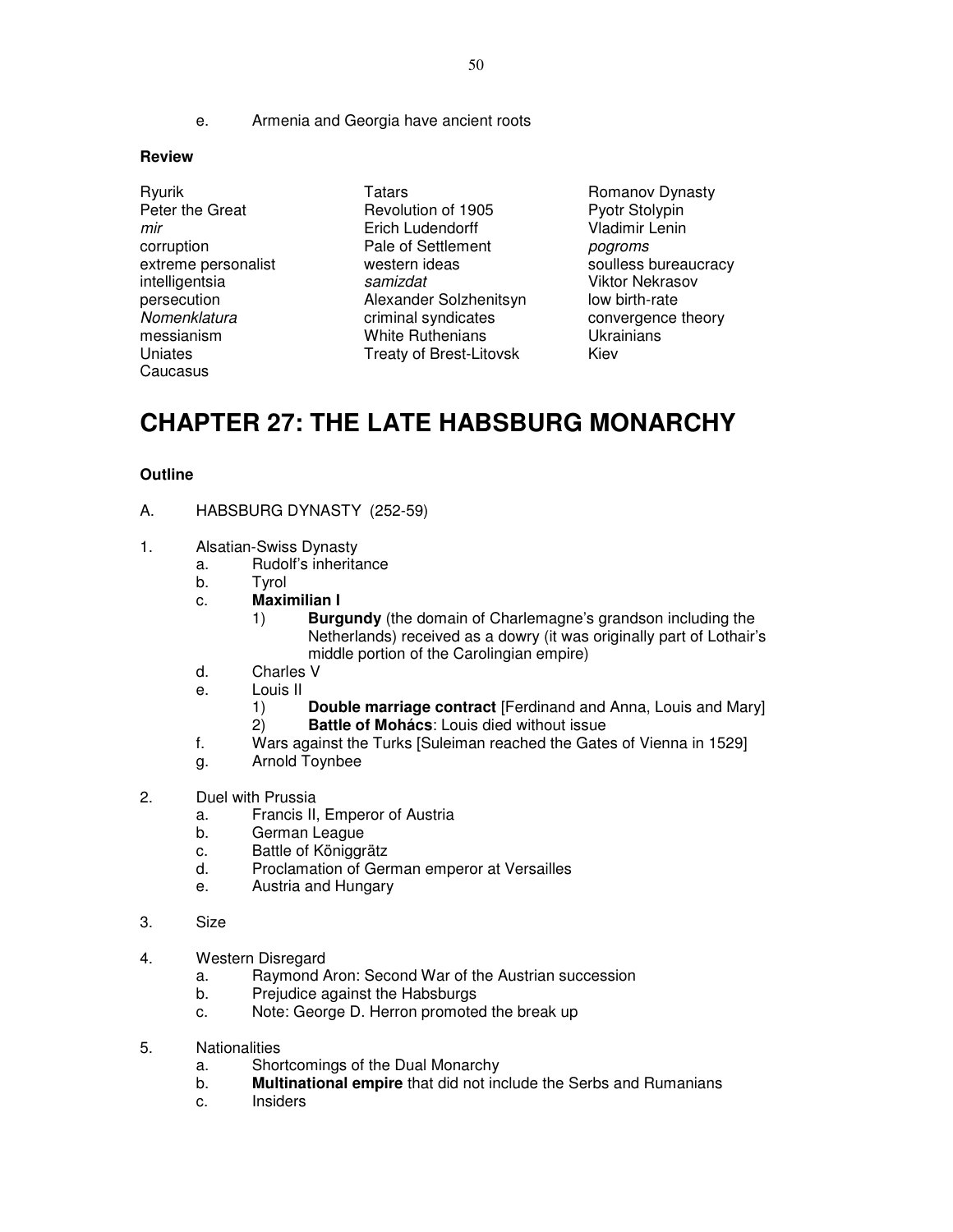- 6. Historic Identity
	- a. There was never a Slovenian or Slovak state until the early 1990s
- 7. Vertical vs. Horizontal Loyalties
	- a. **French Revolution** and **Romanticism** [particularly the "cult" of Prometheus]
		- 1) Earlier attachments were between individuals: rulers and ruled
		- 2) Now came the spread of collectivist, horizontal, democratic ideas
	- b. **National awakening**: Impossibility of drawing satisfactory borders because of the intermingling of peoples
- 8. Psychological Errors of the German Austrians (who ruled the Czechs and Slovenes) and the Magyar Hungarians (who ruled the Slovaks, Croats, and Transylvanians)
	- a. Arrogance
	- b. Acquisition of language and culture
	- c. Publishing and translations [K-L was fluent in Hungarian and eight other languages, having obtained his doctorate from the University of Hungary)
	- d. Aristocrats knew other languages
	- e. Gap between Polish and English languages
- 9. Empire's Lack of Regard for Historic Rights
	- a. German nationalists scorned the Crown of St. Wenceslaus
	- b. Hungarian nationalists had little regard for Croatia [Duchies of Pannonia and Dalmatia existed in the early 9C]
	- c. **Franz Ferdinand**
		- 1) Proposed federation
- 10. Middle Class Nationalism
	- a. Healthy imperial "skeleton"
	- b. State machinery
	- c. Collapse
- 11. Dual Monarchy
	- a. Only the Czechs succeed in creating something like a democracy
	- b. Life was free and easy
	- c. Suffrage [one-man, one-vote system in 1907] and a free press
- 12. Dismemberment of the Monarchy
	- a. Galicia and Silesia
	- b. Rumania
	- c. Italy
	- d. Austria
- 13. New Countries
	- a. Poland
	- b. Rumania
	- c. **Czechoslovakia** and **Yugoslavia**
	- d. French goal
		- 1) Impossible to achieve with new, synthetic phantom states
	- e. Czechoslovakia
	- f. Yugoslavia
	- g. Absurdity of France's alliance with the Little Entente
		- 1) Romania
		- Prevention of a return of the Habsburg
		- 3) **Eduard Beneš**
- 14. German Geo-Political Victory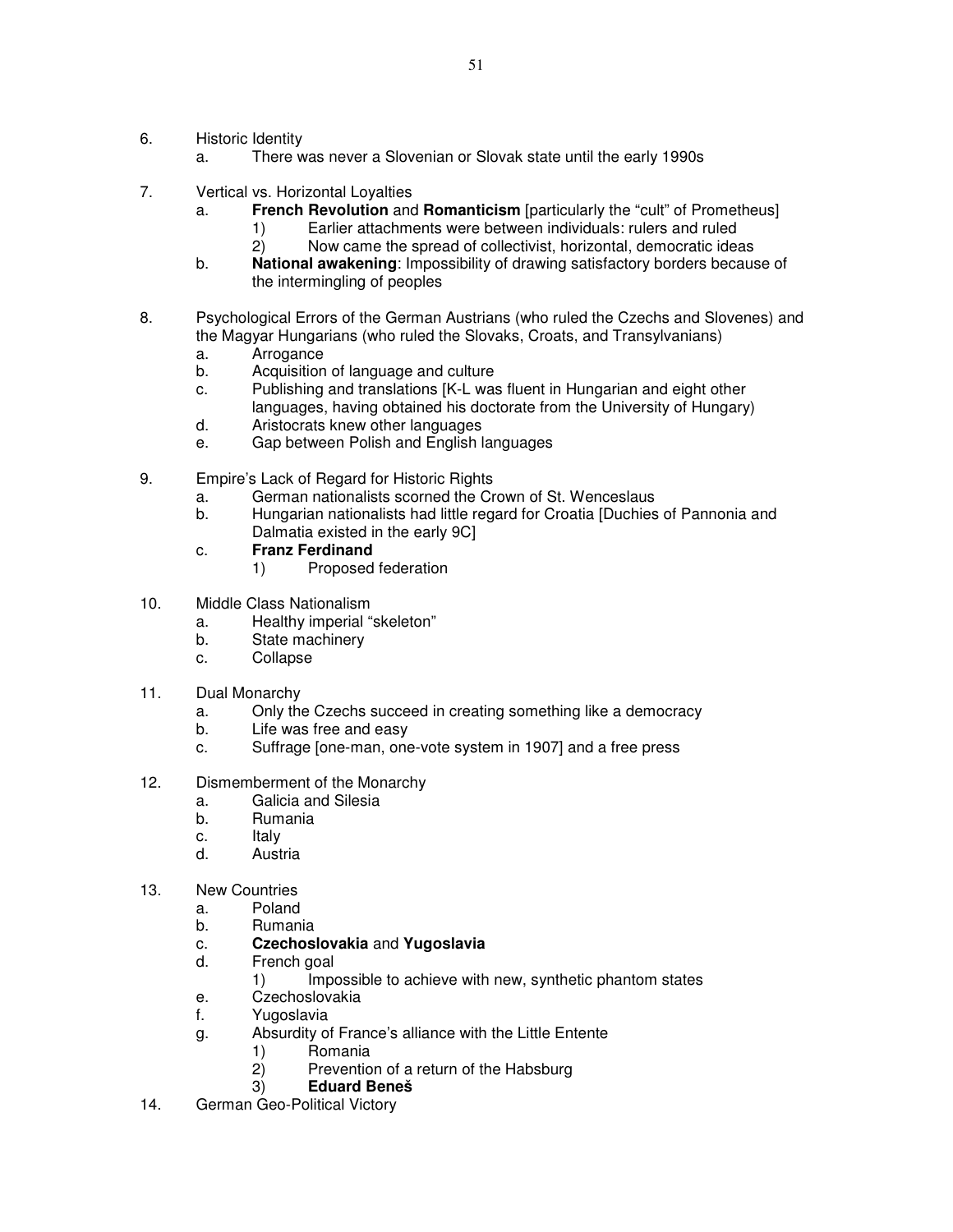- a. France's **Maginot mentality** (contrary to Capt. Charles de Gaulle) [The Germans simply bypassed the Maginot Line of fortresses when they invaded in 1940]
- 15. **Balkanization** (Fragmentation or Atomization)
	- a. Ernst Kornemann
	- b. Fragile mosaic
	- c. Zwischeneuropa
	- d. Prison of nations: The USSR inherited the position of jailer
	- e. Short-sightedness of political leadership
- 16. Third War of the Austrian Succession (WWII)
	- a. Sinister role played by **George D. Herron**
- B. AUSTRIA (260-71)
- 1. Federal Republic
	- a. Industrialization
	- b. Vienna
- 2. Problematic Country: Deeply Divided
	- a. Autonomy of the Nine **Länder**
	- b. Viennese music
	- c. Dark cultural themes
- 3. Racial Character
	- a. Bavarian "colonialism"
	- b. Intermingling of Germans and Slovenes
- 4. Slavic background
	- a. Demotic (populist) temper
		- 1) Battery and assault are frequent crimes
- 5. Länder (regions)
	- a. Salzburg acquired in 1815: Originally an Imperial bishopric
	- b. Italian-speaking Trieste was acquired in the 14C
	- c. Tyrol
		- 1) Innsbruck's cultural ties with Bavaria [K-L lived at nearby Lans]
	- d. **South Tyrol**
- 6. Vorarlberg
	- a. Swabian-Alemannic and Roman Catholic
	- b. Switzerland
- 7. Ethnic identity
- 8. Nationality
	- a. Different self-identifications
	- b. Attitudes about the **Anschluss**
	- c. Habsburg dynasty
	- d. SDP support
		- 1) Karl Renner
	- e. **Adolf Hitler** as a native son
	- f. Österreich and Ostmark
	- g. Anti-historical policy
- 9. German Austria
	- a. An **Anschluss** in 1919 might have prevented the Nazi rise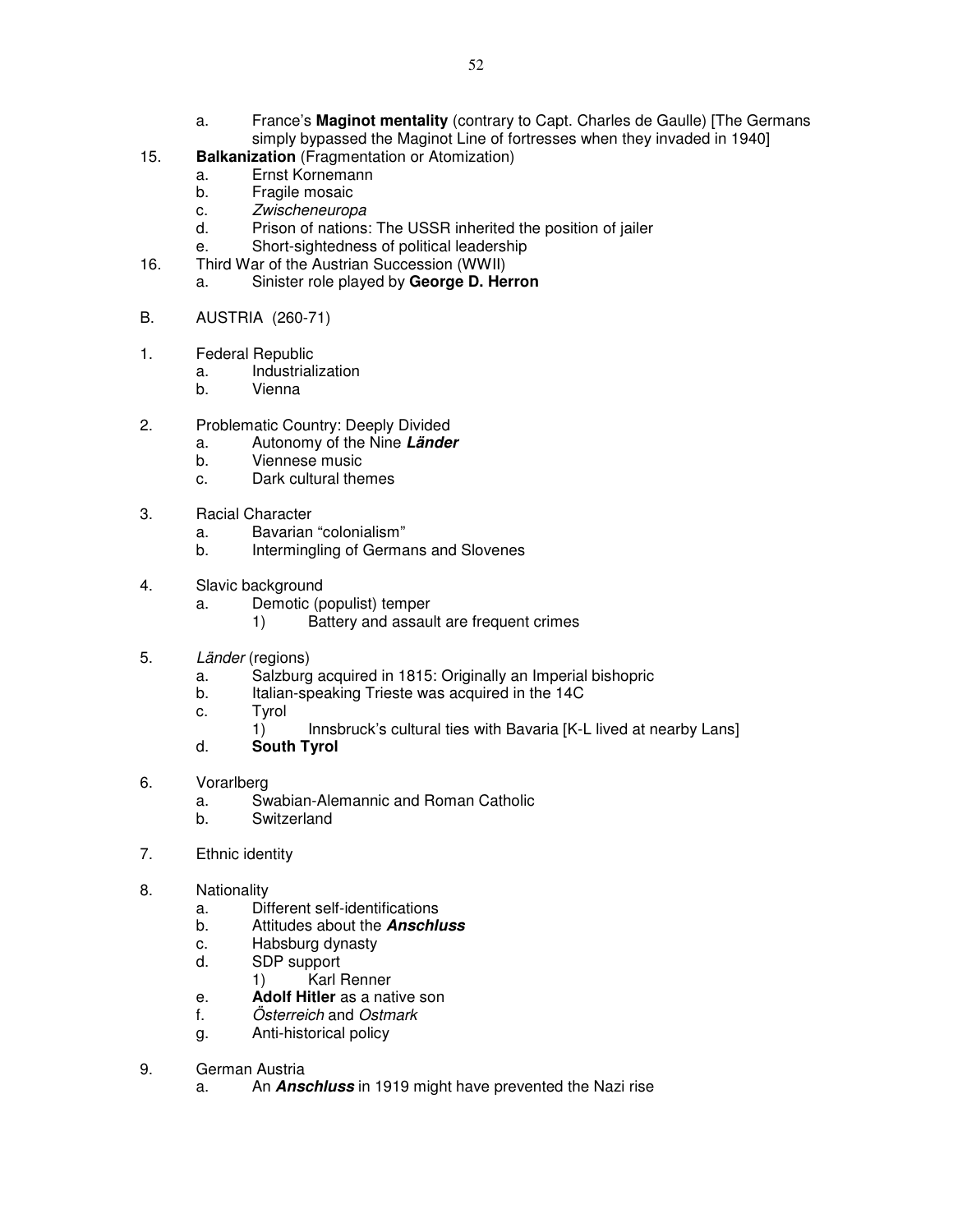- 10. Crises
	- a. Inflation
	- b. Republikanischer Schutzbund [republican defense alliance]
	- c. **Engelbert Dollfuss**
		- 1) Heimwehr
- 11. Civil War
	- a. Parliamentary Deadlock
	- b. Cabinet government
	- c. General strike
	- d. Nazi murder of Dollfuss
	- e. **Benito Mussolini** thwarts Hitler
	- f. Christian corporate state
	- g. **Kurt von Schuschnigg**

### 12. **Stresa Conference**, 1935

- a. Topic: Integrity of Austria
- b. Risk to **Czechoslovakia**
- c. Mussolini's intention: Invasion of Ethiopia
- d. Western objections
- e. Hoare and Laval attempted a compromise
- f. Anthony Eden pushed sanctions
	- 1) Mussolini became the bogeyman
- g. Mussolini driven into the arms of the Germans

### 13. **Western Dithering** over Austria

a. Concessions to Hitler

#### 14. **Anschluss**

- a. Plebiscite
- b. Note: Lord Halifax spearheaded the appeasement policy
- 15. Conquest of Austria
	- a. Soviet attitude
	- b. Resistance
	- c. British
	- d. Arrest of those who had resisted the Communists
		- 1) Deportation of Vlásovtsky and Domobranci
	- e. Rapes by Soviet troops

#### 16. Occupation

- a. Vienna surrounded by Soviet-controlled territory
- b. Four sectors

#### 17. **Austrian Miracle**

a. Reunification

#### 18. **Soviet Motives**

- a. Neutralization to create a political vacuum
- b. Demoralization of the occupying Soviet forces
- c. Interruption of the direct land bridge between Germany and Italy, forcing a detour in the shipment of NATO troops and war matériel
- 19. Socialism
- 20. Abortion law: The Lutheran bishop protested more than the Catholic bishops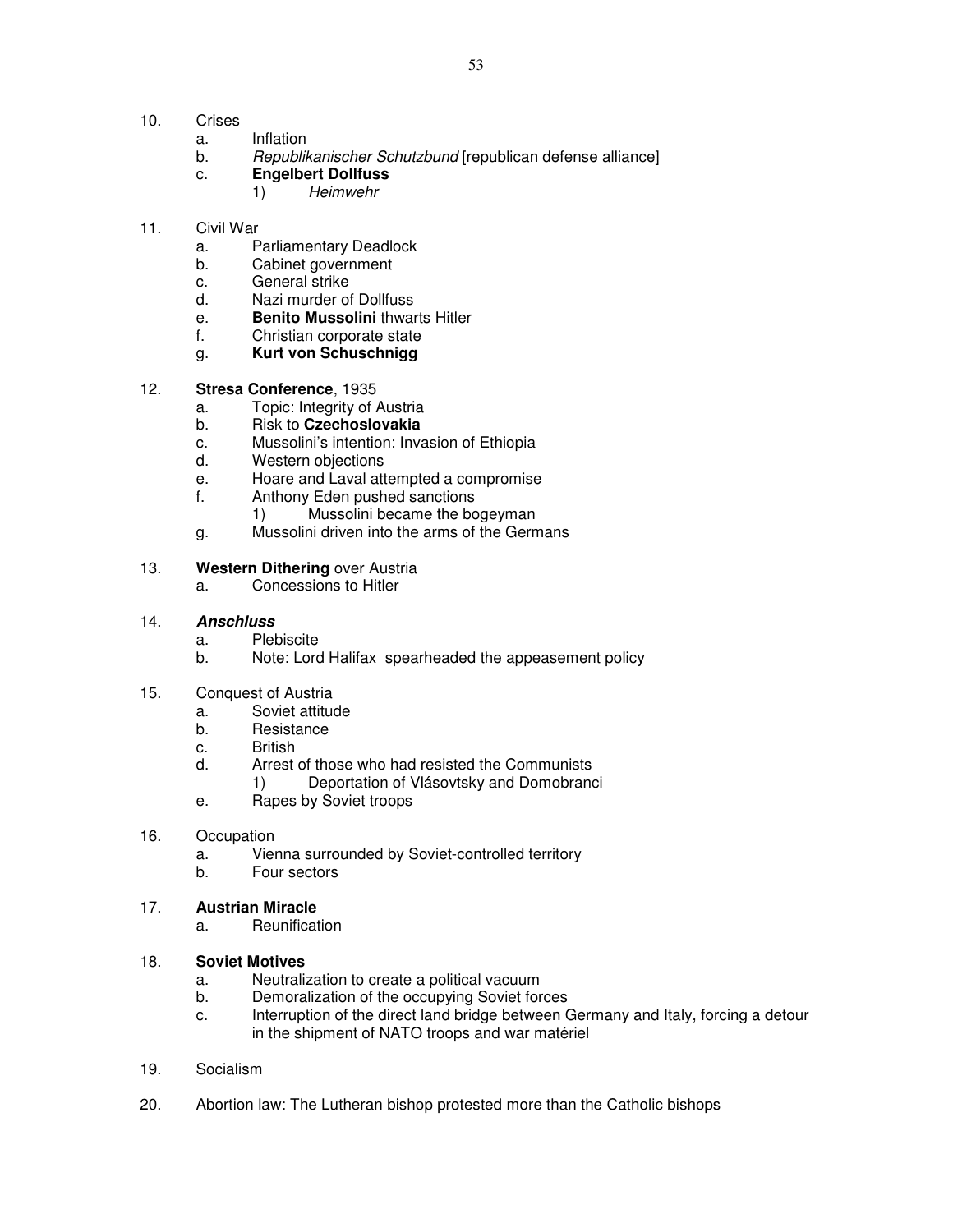- 21. Conformity
	- a. Envy
	- b. Herr Karl
	- c. Dr. Karl Renner
- 22. Austrian character
- 23. Intellect
- 24. The Misfortunes of **Franz Joseph**: Brother of Emperor Maximilian of Mexico and father of Rudolf, who probably committed suicide at Mayerling]
- C. CZECHOSLOVAKIA (271-283)
- 1. New Country
- 2. Czechs
	- a. **Moravians**: Christianized by St. Cyril and St. Methodius
	- b. Bavarian monks of the Latin Rite then converted Bohemia and Moravia
	- c. Elector of **Bohemia**
	- d. **P**ř**emyslid** dynasty
	- e. Winter King: Elector Frederick of the Palatinate, son-in-law of James I
	- f. **St. Wenceslaus** (Václav = Victorious), posthumously declared King Wenceslaus I (10C) by the Emperor [a legend holds that the army of Wenceslaus sleeps inside Blanik, a mountain, until summoned. Bedrich Smetana included Blanik in his tone poem cycle Ma Vlast
	- g. Charles IV founded Carolina University
	- h. Murder of St. John Nepomuk by aides to **Wenceslaus IV**, King of the Romans, who had earlier tried but failed to heal the Great Schism in the Church and who was eventually forced to abdicate but not as king of Bohemia.[The Hussite Wars broke out after his death in 1419, which shortly followed the First Defenestration of Prague, the murder of seven city council members—out of the thirteen who were thrown out the window by the radical Hussites]
- 3. The Boii (Bohemia and Bavaria Have the Same Root)
	- a. Slavs
	- b. Backflow of Germans into the cities and agriculturally less fertile hills
	- c. Prague: Predominantly German city during the Middle Ages
- 4. Charles IV
	- a. Inherited Silesia
- 5. **John Hus**: Rector of Prague University
	- a. Emperor Sigismund I [brother of Wenceslaus IV] broke his promise of safe conduct to the Council of Constance. [Following his burning, a series of Crusades were sent against his followers
	- b. Hussite Wars
		- 1) Utraquists
		- 2) Taborites [also memorialized in Smetana's Ma Vlast]
- 6. Hussite Legacy
	- a. Defeat of Taborites
	- b. Adamites
	- c. Moravian Brethren
		- 1) **Amos Comenius**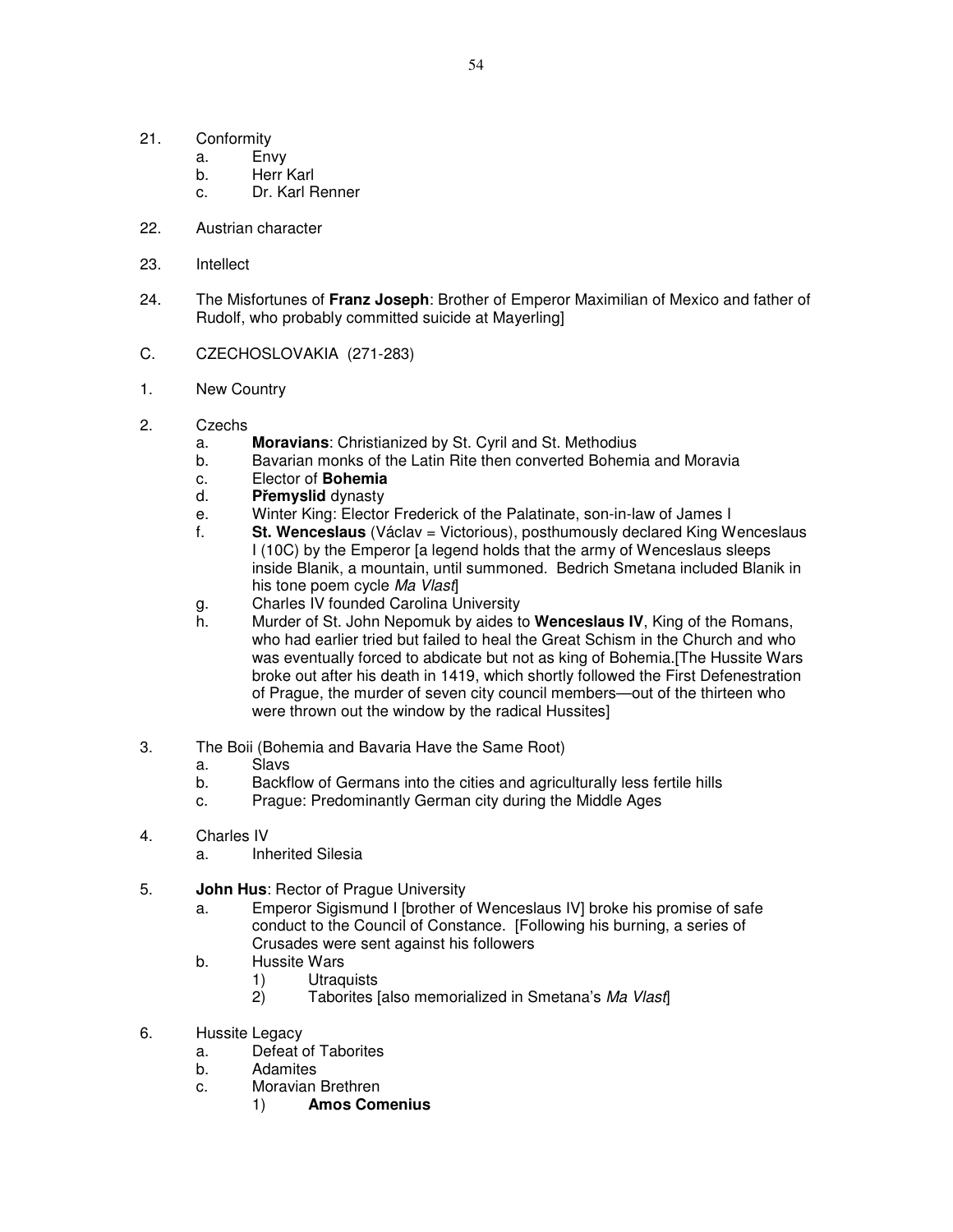- 7. Habsburgs
	- a. Silver Age under Emperor Rudolf II
		- 1) Rabbi Loew and the Golem
- 8. Thirty Years War
	- a. Ferdinand II routed the Winter King
	- b. Alleged dispossession of the nobility
- 9. Nationalism
	- a. The nobility was immune
- 10. Ethnicity
	- a. Field Marshal Josef Radetzky
	- b. Wittgenstein family [Ludwig's brother was a left-handed concert pianist]
	- c. Silesia
	- d. Pillaging of Jewish shops in the 1897 riots in Prague
- 11. World War One
	- a. **Eduard Beneš**
	- b. **Thomas Garrigue Masaryk**
	- c. Jan Masaryk: later foreign minister who was defenestrated by the Soviets
	- d. Republic of Czechoslovakia willfully ignored the principle of self-determination
- 12. Birth of Czechoslovakia
	- a. Czech army in Russia
	- b. Jaroslav Hašek's Good Soldier Švejk [Schweik]
- 13. Pittsburgh Declaration
- 14. Differences between Czechs and Slovaks
	- a. German/Czech symbiosis
	- b. **Slovak/Magyar tie**
	- c. Loss of nobility through denationalization
	- d. Ethnic differences
	- e. Coast of arms
	- f. Pressburg (Bratislava)
	- g. Vojtěch Tuka
- 15. Democracy
	- a. Gerrymandering to create a Czech majority
	- b. Germans were forcibly incorporated
	- c. Slovaks
	- d. Magyars declined to a small minority in their former capital, Pressburg
- 16. Economic Crisis
	- a. Dissatisfaction with the Czech state
	- b. Beneš tried to negotiate with Hitler
	- c. Country stillborn

#### 17. **Munich Agreement**

- a. Czech army was overwhelmingly non-Czech
- b. Britain and France could never have gone to war to defeat the principle of selfdetermination
- c. France was barely armed; Britain totally unarmed
- d. Russia could/would not have helped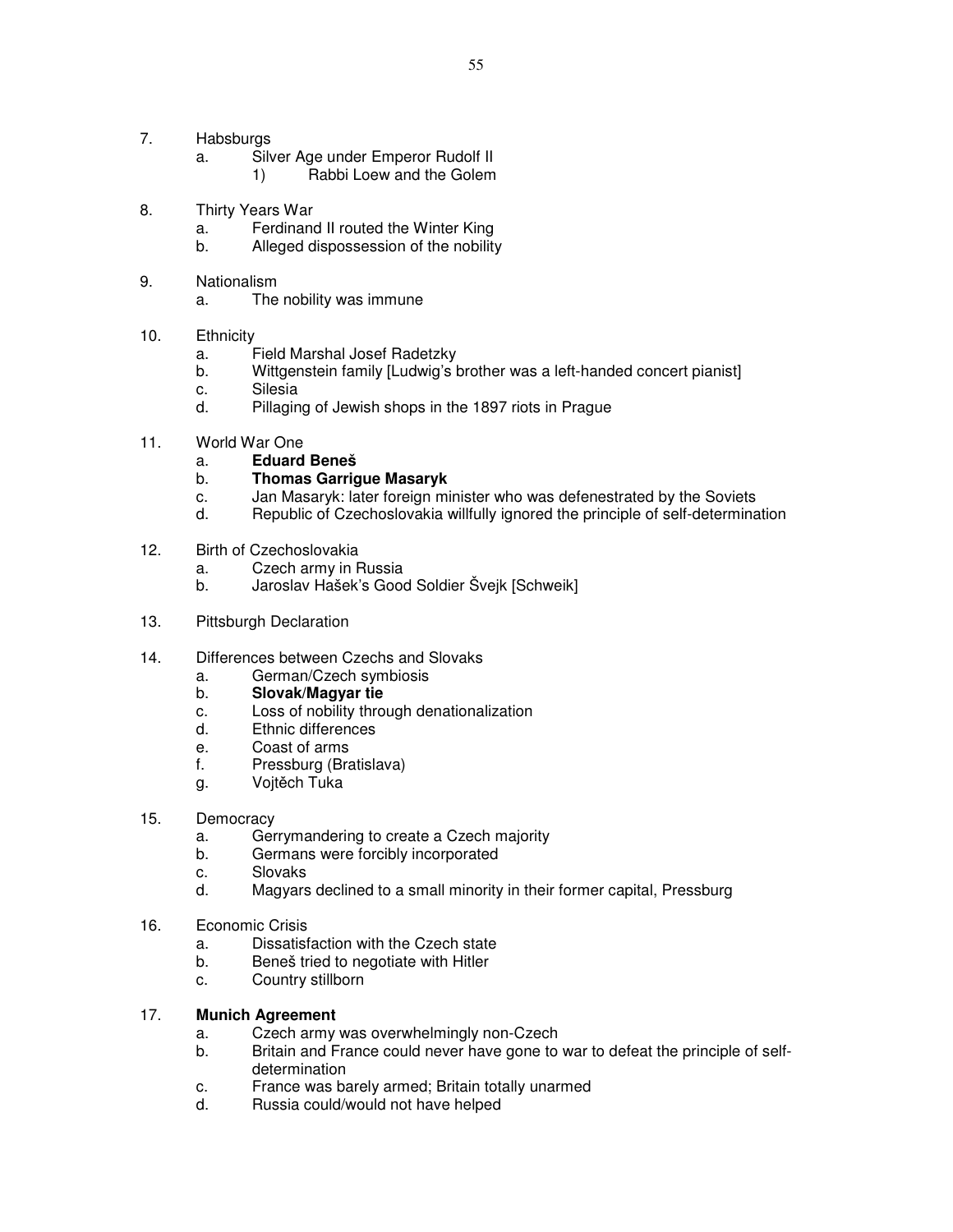- e. Czechs enjoyed a preferred position as a result of Munich
- f. Munich Pact was hailed by most democratic leaders in the West
- 18. Halder-Beck Conspirators Wanted War
	- a. Hitler felt himself cheated of a war at that time
	- b. Plot to arrest Hitler
- 19. Occupation of Prague
	- a. Secession of Slovakia
- 20. World War Two
	- a. Czech war production
	- b. **Reinhard Heydrich**
	- c. **Lidice** [the Nazis observed the "Lamech Principle"]
	- d. Czech uprising when the Russians invaded Bohemia
		- 1) Mass expulsion of three million Germans
	- e. Massacre at the Elbe bridge in Aussig (Ustí) [the Brno death march had taken place about two months earlier]
- 21. Forced Population Transfers a. Inevitable tragedy
- 22. Post War Period a. Prague Spring
- 23. Injustice Injuries
- 24. Earlier Periods of Greatness
- 25. Rivers
- D. HUNGARY (283-290)
- 1. Old Hungary
- 2. Background a. Árpád
- 3. Pagan Nomads
	- a. Defeated by the Germans in two bloody battles
	- b. **St. Stephen**
		- 1) Golden crown received from Pope Sylvester II

## 4. **House of Árpád**

- a. Saints
- b. Benedictine monasteries
- c. Defeat of Cumans and Pechenegs
- 5. Middle Ages
	- a. Tragedies
		- 1) 1241 Mongol invasion
- 6. Rebuilding
	- a. **Golden Bull**, 1222
	- b. **Matthius Corvinus Hunyadi**, Jagiełłonian king
	- c. **Double marriage**: Habsburg-Jagiełłonian families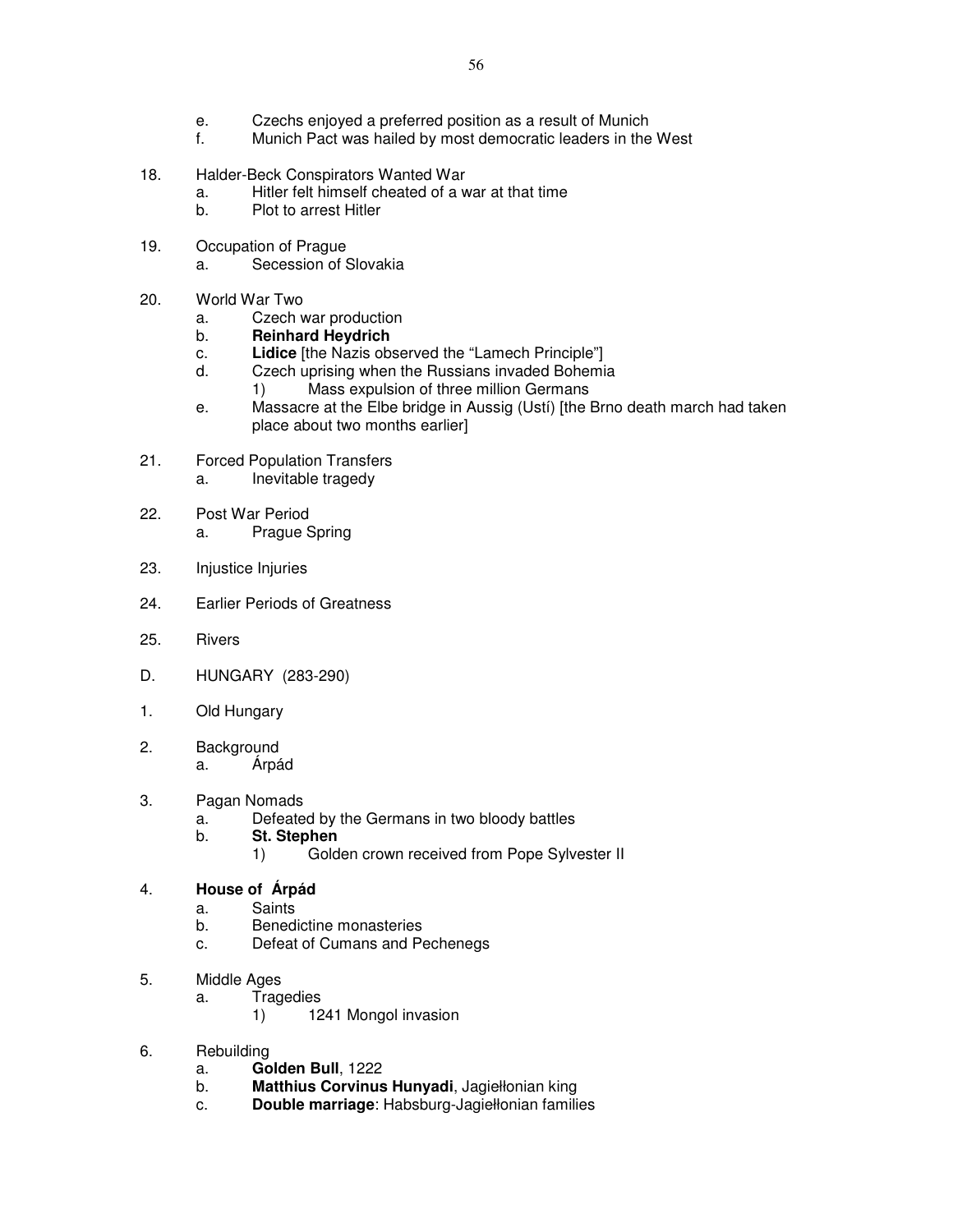- d. Turkish invasion
- 7. Habsburg Dynasty
- 8. Religious Partition
- 9. Turkish Calvinist Cooperation a. Division
- 10. 1848-1849 a. Austro-Hungarian monarchy
- 11. Nationalities a. Official language
- 12. Nobility
- 13. Post-World War One
	- a. **Louis Kossuth**
	- b. Béla Kun's Communist Regime, 1919
	- c. **Treaty of Trianon**, 1920
	- d. Elisée Reclus on Hungary's natural boundaries
- 14. Truncation
- 15. Elections
- 16. Adm. Horthy (285-286)
- 17. German Ultimatum a. Count Paul Paul Teleki, geography and one of K-L's teachers
- 18. Soviet Takeover
	- a. 1956 revolution
	- b. Suez crisis
	- c. Cardinal Mindszenty
- 19. Melancholia
	- a. Csárdás
	- b. Kama River
	- c. Turanian Society
- 20. Today's Culture
	- a. Religion
	- b. Letters
	- c. **Petöfi Körök** (Petöfi Circle)
		- 1) [Imre Nagy was brought out of forced retirement, became prime minister, declared the withdrawal Hungary from the Warsaw Pact, and two years after being ousted a second time, was tried and executed on Khrushchev's orders]
- 21. Gifts
	- a. Jews
- 22. Prospects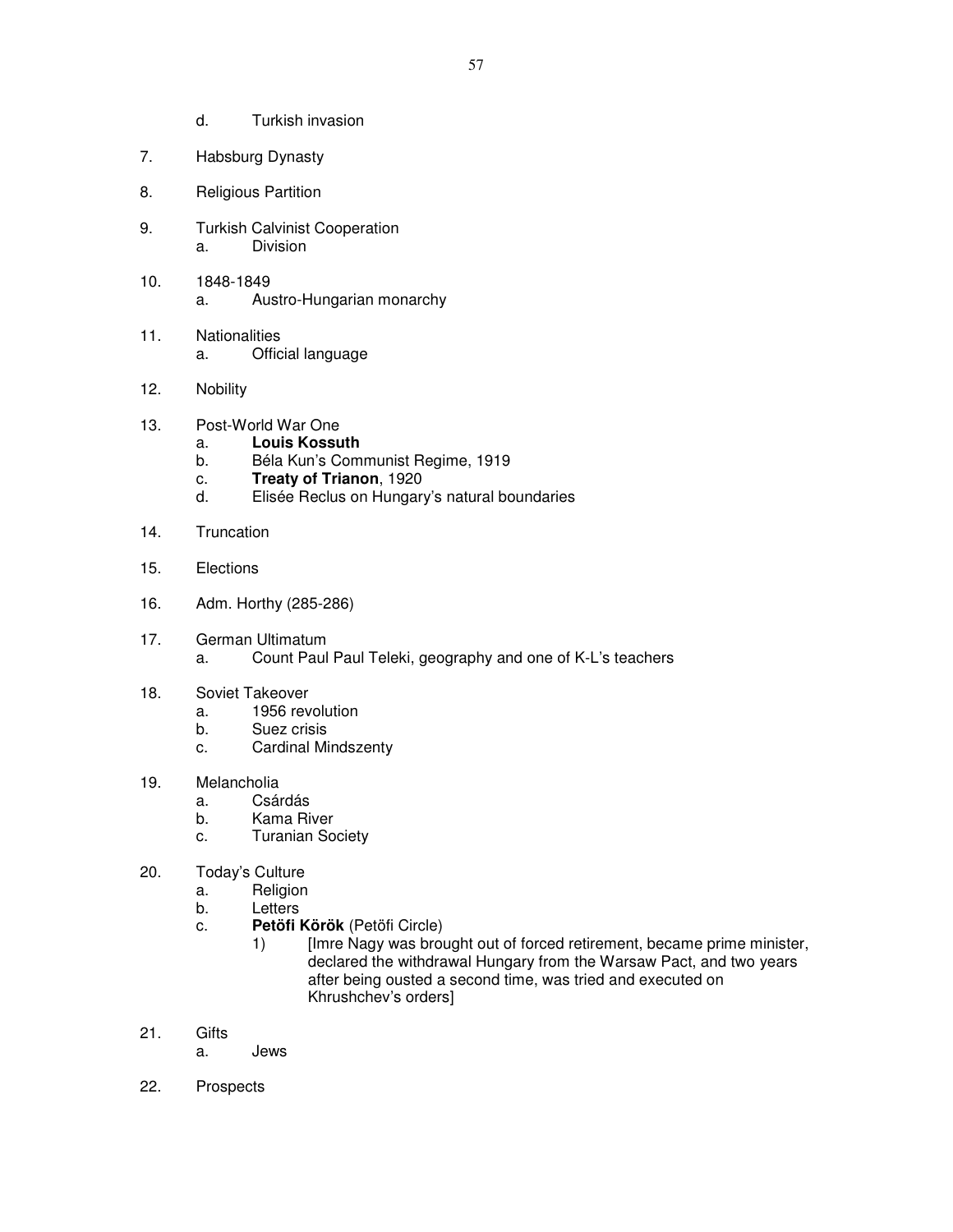Maximilian I Burgundy double marriage contract<br>
Battle of Mohács extint in multinational empire extract French Revolution Battle of Mohács multinational empire national awakening Franz Ferdinand Czechoslovakia Yugoslavia **Eduard Beneš** Maginot mentality balkanization George D. Herron Länder South Tyrol **Anschluss** Anschluss **Anschluss** Adolf Hitler Engelbert Dollfuss **Benito Mussolini** Kurt von Schussnigg<br>Stresa Conference **Britter Western dithering** Austrian miracle Stresa Conference Soviet motives Franz Joseph Moravians Bohemians Přemyslid dynasty<br>Wenceslaus IV Mentes John Hus Thomas Garrigue Masaryk Slovak/Magyar tie Munich Agreement<br>Reinhard Heydrich St. Stephen St. Stephen House of Árpád Reinhard Heydrich St. Stephen Matthias Corvinus Hunyadi Golden Bull **Container and Convention** double marriage Louis Kossuth Treaty of Trianon Petöfi Körök

Amos Comnenius

# **CHAPTER 28: RUMANIA**

## **Outline**

- A. THE OLD KINGDOM (291-95)
- 1. **Wallachians** and **Moldavians**
- 2. Origins
	- a. **Dacia**
- 3. Another Theory
	- a. Aromunians [Aromanians or Vlachs = Romanized people of Macedonia and Dobrudja]
	- b. Migration to the Carpathian Mountains

### 4. Culture

- a. Eastern Orthodox
- b. **Phanariot Greeks** [Phanar was the chief Greek quarter of Constantinople]
- c. **Vlad III Tepe**ş [Dracula]
- 5. Phanariot **Hospodars** a. Bessarabia
- 6. Greek Revolution
- 7. Crimean War
	- a. **Carol I**
	- b. First Balkan War
	- c. Second Balkan War
		- 1) Dobrudja
- 8. World War One
	- a. **Ferdinand**
	- b. Switch of sides
	- c. Treaty of Bucharest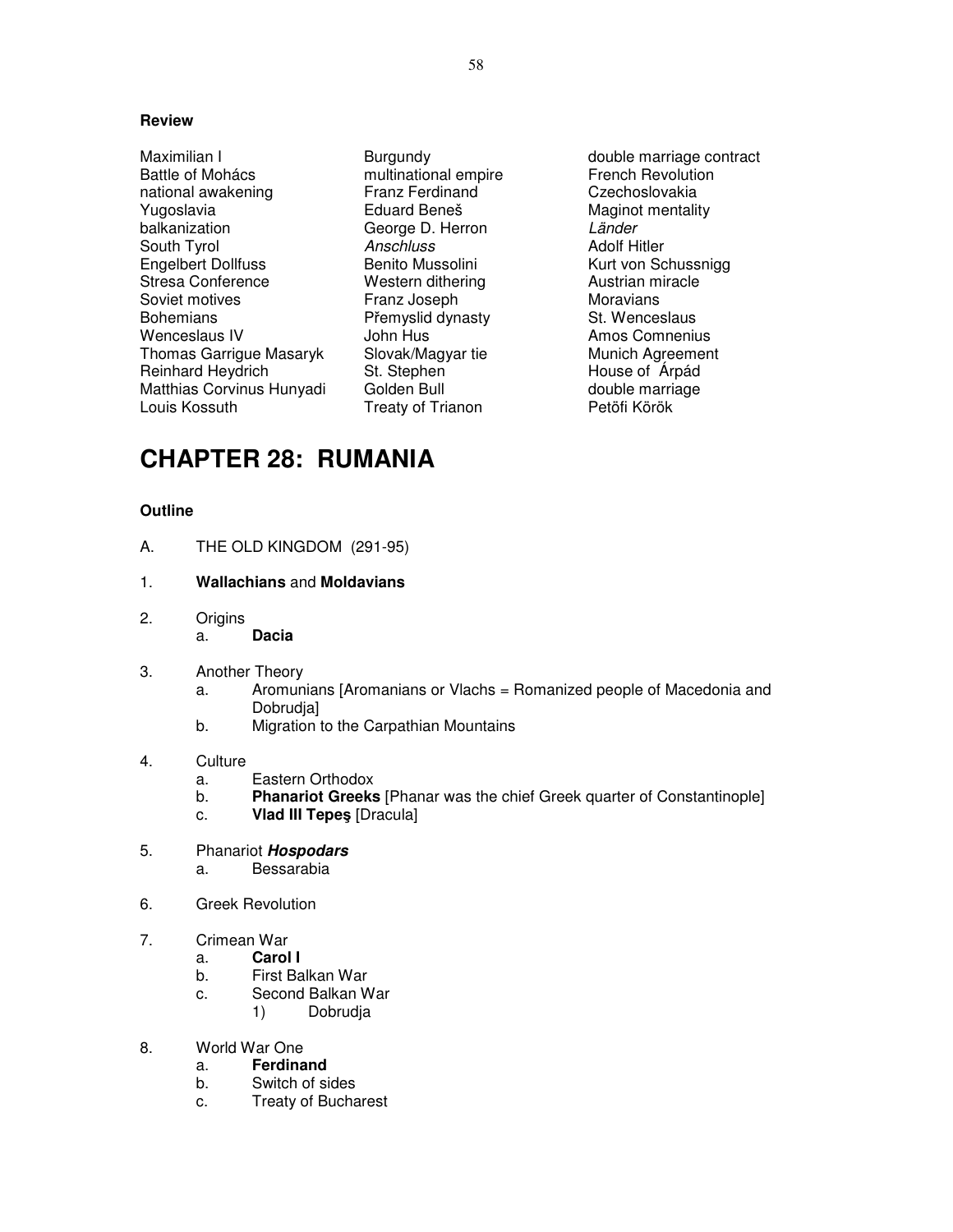- 1) Dobrudja
- d. Brest-Litovsk Treaty
- e. Another attack on the Central Powers
- 9. Biggest War Profiteer
	- a. Territorial enlargement
- 10. Grave Problems
	- a. Corruption in the **Regat** [Old Kingdom as in Regat Germans]
	- b. Feudal disorganization
- B. TRANSYLVANIA [Across the Forest] (295-96)
- 1. Bribes
- 2. Three Historic Races
	- a. Saxons
	- b. Swabians
	- c. Magyars and Széklers
- 3. Modernity
	- a. The three "nations" were more advanced
	- b. Superiority of Braşov, Sibiu, and Cluj
	- c. Grand Duke of Transylvania
- 4. Preservation of Magyar Traditions
- C. STORMY INTERWAR PERIOD (296-97)
- 1. Iron Guard
- 2. Royal family
	- a. Queen Marie
	- b. Prince Carol
	- c. **Michael I** [still alive in 2014: r. 1927-30, 1940-47]
	- d. Dictatorship of Carol II

## 3. **Ion Antonescu**

- a. Michael
- b. Arrest of Antonescu
- c. Shadow monarchy
- D. COMMUNIST RULE (297-99)
- 1. 1907 Peasant Revolt
- 2. Idealists
	- a. **Iron Guard**
	- b. Stalinism
- 3. National Consciousness
	- a. Communist Nationalism directed against minorities
	- b. "Reimbursements" for losses
- 4. Northern Bukovina and Bessarabia
	- a. Moldavians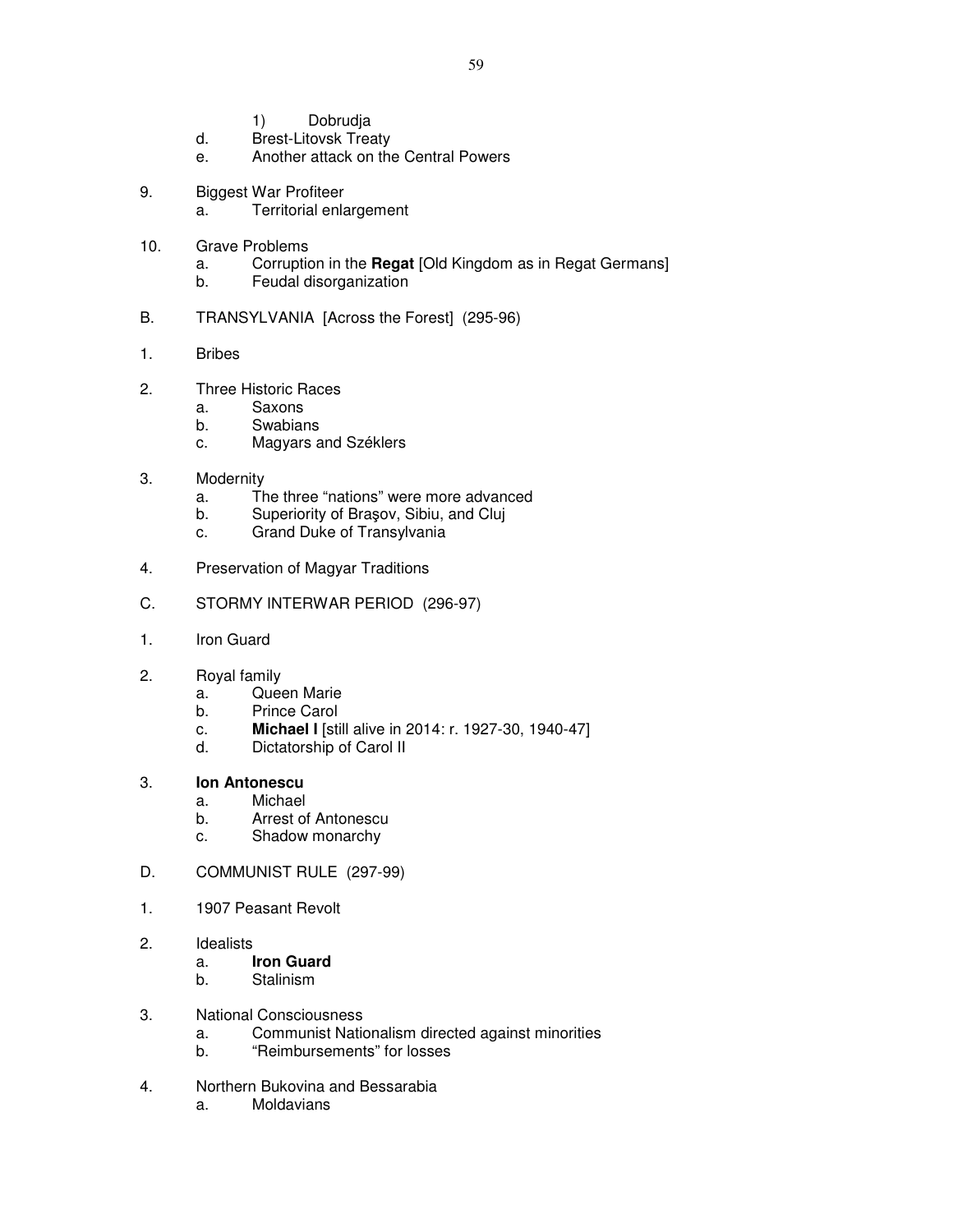- b. Cyrillic writing
- c. Macedonians
- 5. Soviet/Rumanian Tensions
	- a. Bucharest as Little Paris
- 6. Soviet Orbit
	- a. Hopeless geopolitical position of both Romania and Poland [Hungary opened the Iron Curtain by letting vacationers cross into Austria in the summer of 1989; Romania ousted Nicolae and Elena Ceauşescu late in the same year after the fall of the Berlin Wall]

Wallachia Moldavia Dacia Phanariot greeks Ferdinand Regat Regat Michael I **Ion Antonescu Iron Guard** 

## **CHAPTER 29: THE BALKANS**

- A. OVERVIEW (299-301)
- 1. Peninsula
- 2. Ethnic Influences in the Land of the Romans
	- a. Greek influence
	- b. Turkish influence
		- 1) Loss of local nobility
	- c. Slavic influences
	- d. Roman occupation
- 3. Culture
	- a. Nodding
- 4. Turkish Legacy
	- a. Center of ancient high culture of Europe
	- b. Cradle of an exceedingly sophisticated empire
	- c. Cultural activity
	- d. Shrouded in silence for centuries
		- 1) Turkey reduced their inhabitants to poverty and servility
- B. BULGARIA (302-306)
- 1. Language
- 2. Origins
	- a. **Khan Krum** the Terrible
- 3. Christianity
	- a. Slavic language with its Illyrian grammar replaced Turkish-Tartar idiom of nobility
	- b. Khan Boris embraced Christianity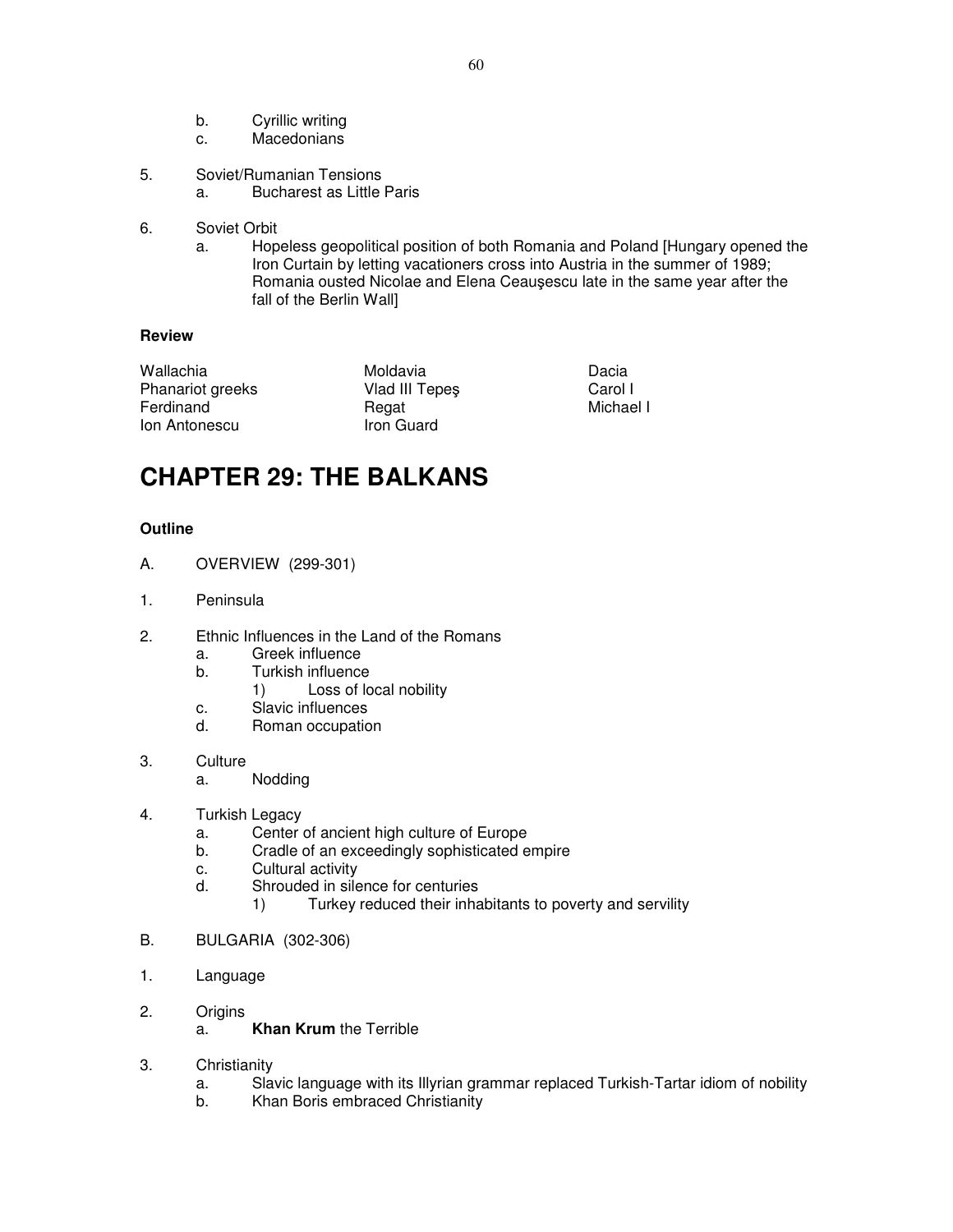- b. **Simeon the Great**: Tsar of the Romans and Bulgars
- c. Asen Dynasty
	- 1) Revival under Peter and (Ivan) Asen
- d. Decadence
- e. **Bogomils**: Christianity undermined by this Manichean sect
	- 1) Marriage opposed as carnality
	- 2) Hostility to sex
	- 3) Homosexuality
	- 4) Patriotism destroyed<br>5) Conversion to Islam
	- Conversion to Islam
- 4. Bulgarian Nationalism
	- a. Hellenization

## 5. **Haydukin Resistance**

- a. NOTE: The term may derive from the Turkish *Haydut* [bandit, Hungarian mercenaries]
- b. Komitadjis [created by Vasil Lenski, a Bulgarian national hero]
- c. Hideous slaughters by the Turks
- d. Liberation
	- 1) **Treaty of San Stefano**
	- 2) **Congress** [and Treaty] **of Berlin**
- e. Eastern Rumelia
- f. Serbian expansionism
- 6. Rulers
	- a. Alexander von Battenberg [another Battenberg changed his name to Mountbatten]
	- b. The Saxe-Coburg Prince Ferdinand
	- c. **First Balkan War**
		- 1) [Disputes broke out over the distribution of the spoils]
	- d. World War One losses
	- e. Tsar Boris III [Ferdinand's son]
	- f. [Simeon I reign briefly as a child, went into exile, returned, and served as prime from 2001-2005 as Simeon Sakskoburggotski]
- 7. World War Two
	- a. Forced into the Axis
	- b. Assassination of Boris in 1943 [it is alleged but not proven that Boris was assassinated by a slow-acting poison of the sort that allegedly killed Ioannis Metaxas in Greece two years earlier; Boris had attempted to block the deportation of Jews at the urging of his friend, the future Pope John XXIII; he was succeeded by six-year-old Simeon]

## c. **Balkan League**

- 1) [Bulgaria attacked Serbia and Greece; the resulting Second Balkan War stripped Bulgaria of most of its gains; Bulgaria lost the support of Russia; the following year, the July Crisis into World War One]
- 8. Oppression of Individualistic Population
	- a. Contrast with more compliant peoples
	- b. Difficulty of breaking this vicious circle
- 9. Pro-Russian Feelings
	- a. [Bulgaria was reluctant to attack Russia during both World Wars]
- 10. Claims on Macedonia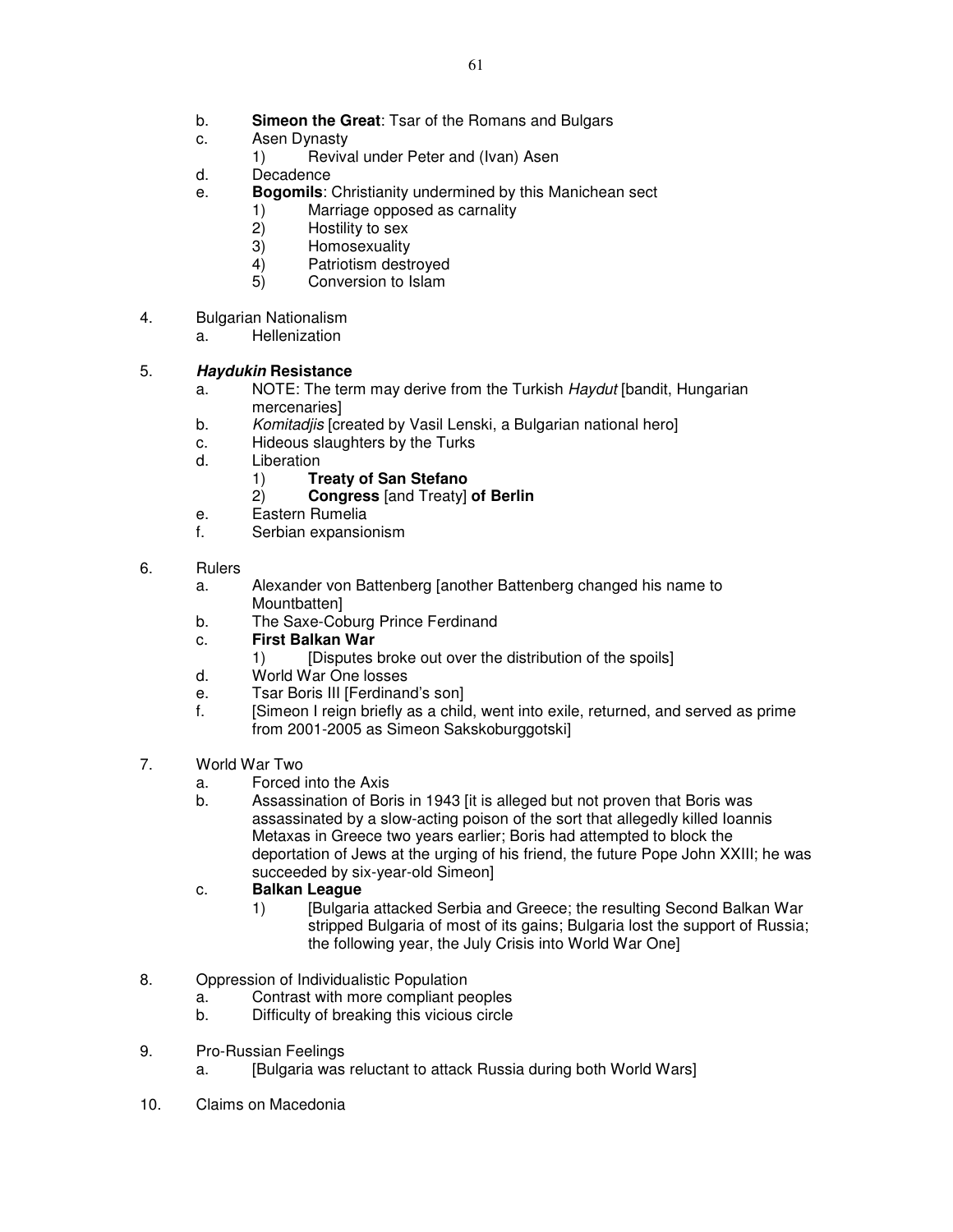- a. Bulgar drive to the Aegean
- 11. Society
	- a. Gardeners
	- b. Prominent communists
	- c. Agriculture
	- d. Pomaks
- C. TURKEY (306-310)
- 1. European Tie
	- a. Cyprus
		- b. Eastern Thrace
		- c. Sultan and Caliph
- 2. Asia Minor
	- a. Hittites
	- b. Greeks
	- c. Romans
	- d. Seljuks destroyed by Mongols
	- e. Osmanli Turks
	- f. Constantinople: 90 year siege
	- g. Its fall, 1453
- 3. Mixing
	- a. Southern European appearance
	- b. Converts to Islam
	- c. **Janissaries**

## 4. Advance and Retreat

- a. **Balkan Wars**
	- 1) European Turkey reduced to Eastern Thrace
- b. Loss of the Levant [Syria, Lebanon, Palestine]
- 5. Transformation after World War One
- 6. Less Tolerant
	- a. Constantinople
	- b. Armenians
	- c. **Young Turks**
	- d. **Slaughter of Armenians**

#### 7. Mustapha Kemal **Atatürk**

- a. Treaties of Sèvres and Lausanne
- b. Swiss civil law
- c. Fez banned
- d. Expulsion of Greeks
- e. Orthodox patriarch
- 8. World War Two Neutrality
- 9. Religion, Politics
	- a. Sunni sect
	- b. Instability
	- c. Army interventions
	- d. Bulent Ecevit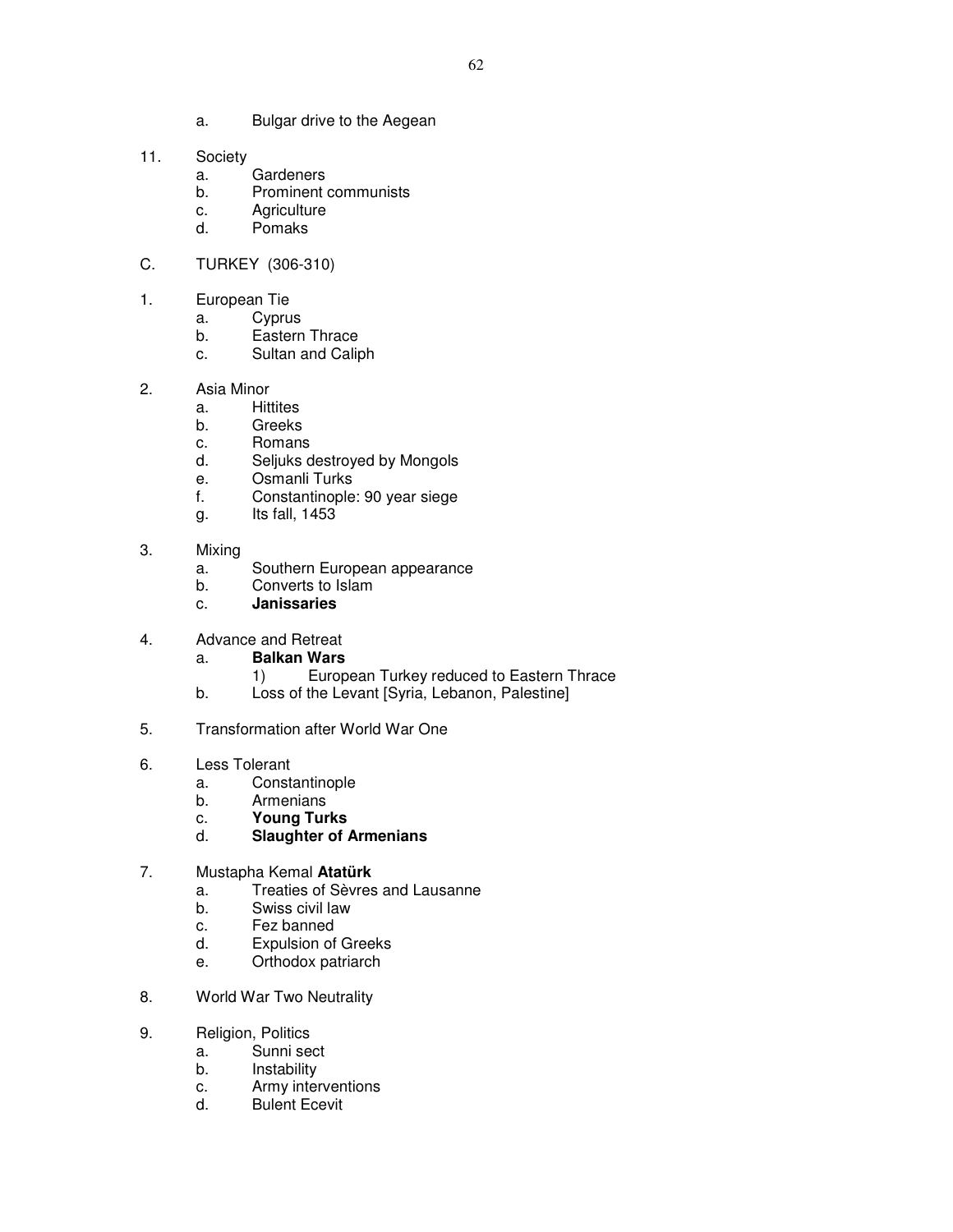- 10. Extremist Groups
	- a. Guest workers
	- b. Remittances
- 11. Basic Problem: Identity
	- a. Turanianism
	- b. Hittite nostalgia
- 'D. GREECE (310-316)
- 1. Cradle of Western Civilization
- 2. Immigration
	- a. Pelasgians [predecessors of the classical Greeks]
	- b. Macedonia
	- c. Rome
- 3. Byzantium
	- a. 1453
	- b. Rayah
	- c. Coat of arms
- 4. 1833 Kingdom
	- a. **Otto of Wittelsbach**
	- b. Linguistic revolution
	- c. Dimotiki [people's language] prevailed
	- d. National gifts
- 5. George I
	- a. Megali Idea
- 6. Expansion
	- a. Constantine I
	- b. Gallipoli
	- c. Allied aggression following defeat at Gallipoli
	- d. **Treaty of Lausanne**
	- e. George II
	- f. Republic
- 7. Restoration
	- a. Monarchists in 1934 thought a restoration was impossible
	- b. Attack by Italy and resistance by **Ioannis Metaxas** 
		- 1) Defeat by Germany
	- c. British mismanagement of Crete
- 8. Resistance
	- b. British liberation of Greece from Red forces
- 9. Another Restoration
	- a. Paul I
	- b. Constantine II
	- c. Inability of Greece to be ruled democratically
- 10. Second Republic
	- a. Rule by the colonels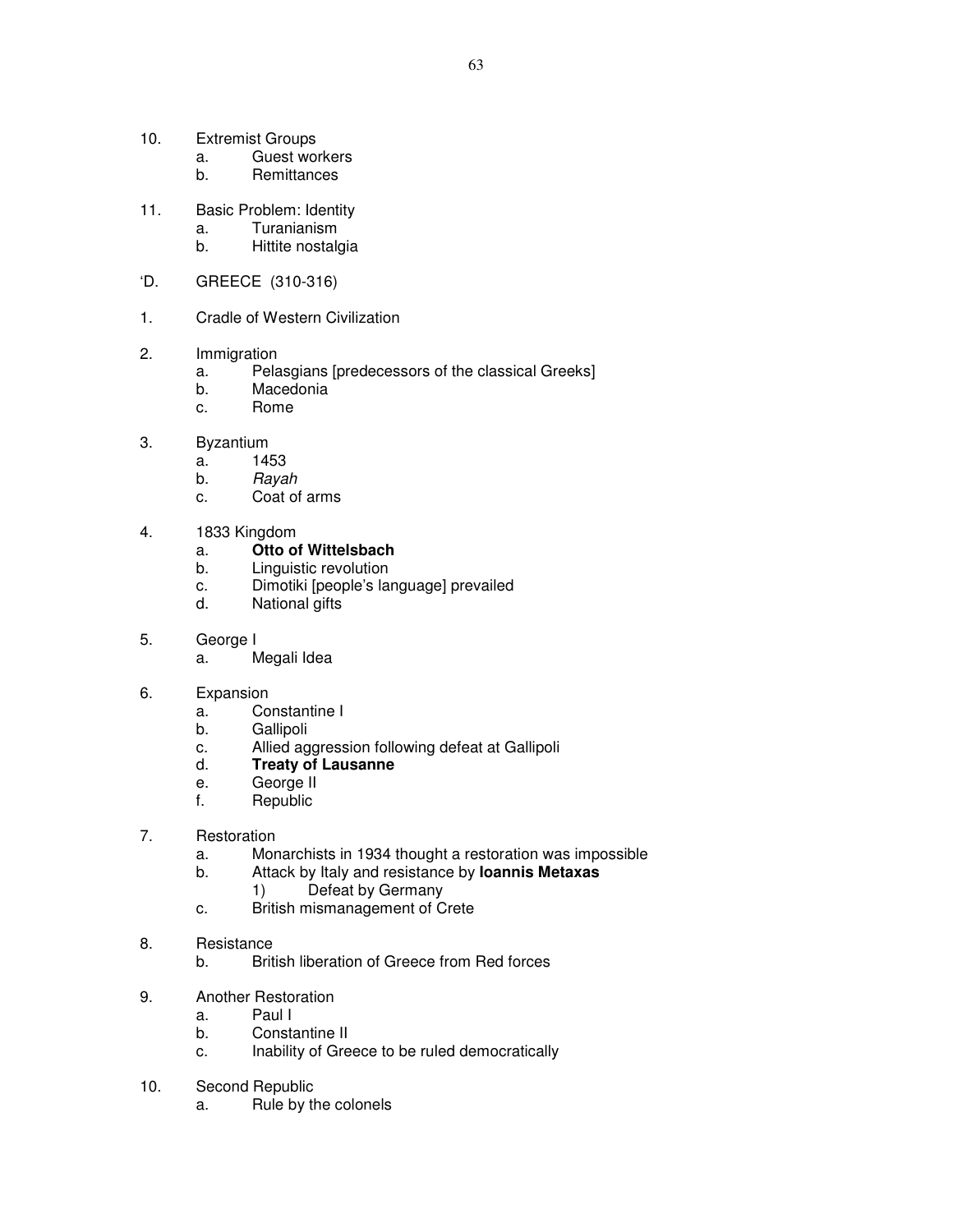- 11. Political Structure
	- a. Impermanence
	- b. Bagehot on the democratic need for stupidity
	- c. Ulysses as archetype
	- d. Fickleness of Greek fidelity
	- e. Intrigues, institutionalized envy
- 12. Comparison of Greeks with Turks in Nikosia, Cyprus
	- a. Greek quarter is prosperous and progressive
	- b. Barbed wire and pillboxes mark off the Turkish quarter
- 13. Europeanization
	- a. Merchant families
	- b. Shipping
- 14. Besetting Vice: Politics a. Need for a strong monarch
- E. **ALBANIA** (316-320)
- 1. Forbidden Country
- 2. Origins
	- a. **Kastriota** (Skanderbeg)
	- b. Turkish reconquest
	- c. Kosovo
	- d. Yugoslavia
- 3. Nationalism
	- a. Tosks, Ghegs
	- b. Tribalization
	- c. **Vendetta**
- 4. First Balkan War
	- a. **Kosovo** [the Field of Blackbirds where the Serbs were defeated in 1389]
- 5. Independent Principality
	- a. Wilhelm
	- b. **Ahmed Zogu** [Zog I]
	- c. **Enver Hoxha**: Maoist dictator of a very closed regime and proponent of the Illyrian descent theory of Albanian origins
- 6. Totalitarian Dictatorship
	- a. All places of worship were closed down
- 7. Foreign Policy
- 8. People
	- a. **Mother Teresa**
	- b. Divisiveness
	- c. Besa
- 9. Ancient Tenor of Life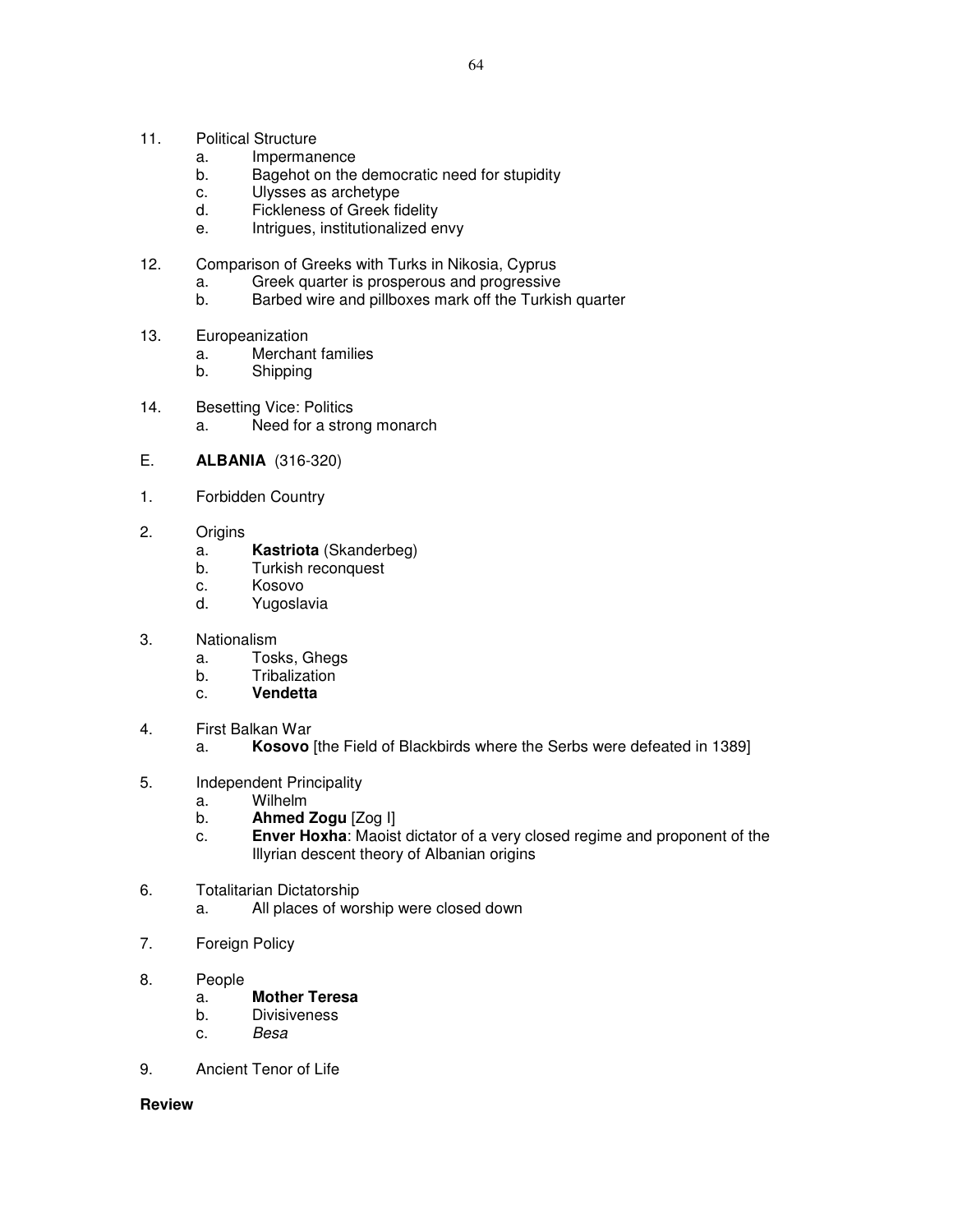Khan Krum Simeon the Great Bogomils Bogomils

Haydukin resistance Treaty of San Stefano<br>
Balkan Wars Congress of Berlin<br>
Balkan Ueague Congress Congress de Congress of Berlin Balkan League Young Turks **Slaughter of Armenians** Atatürk Ottto of Wittelsbach **Treaty of Lausanne Ioannis Metaxas** Kastriota **Kosovo** vendetta **Kosovo Kosovo** Ahmed Zogu **Enver Hoxha** Enver Hoxha Mother Teresa

## **CHAPTER 30: YUGOSLAVIA**

### **Outline**

- A. LAND OF THE SOUTH SLAVS
- 1. Kingdom SHS
- 2. Origins
	- a. Wends and Chorvats
	- b. Slovenes
	- c. Croats
	- d. Serbs
	- e. Montenegrins
	- f. Macedonians: Bulgars
- 3. Cultural Differences
	- a. Distance between Ljuljana (Laibach) and Prizren (Pristina)

#### 4. **Slovenes**

- a. Nongermanized Austrians
- b. Contradictory loyalties

#### 5. **Croats**

- a. Aquileia
- b. Cravate (colored neckscarf)
- 6. Two Musical Traditions
- 7. Dalmatia
	- a. Venice
	- a. Republic of **Ragusa** (Dubrovnik)

## 8. **Montenegro**

### a. **Milovan Djilas**

- 9. Montenegrin Character
	- a. **Vladikas**
	- b. Petrović-Njegoš dynasty
- 10. **Serbia**
	- a. Kosovo Field
- 11. Serb Culture
	- a. Peć Patriarchate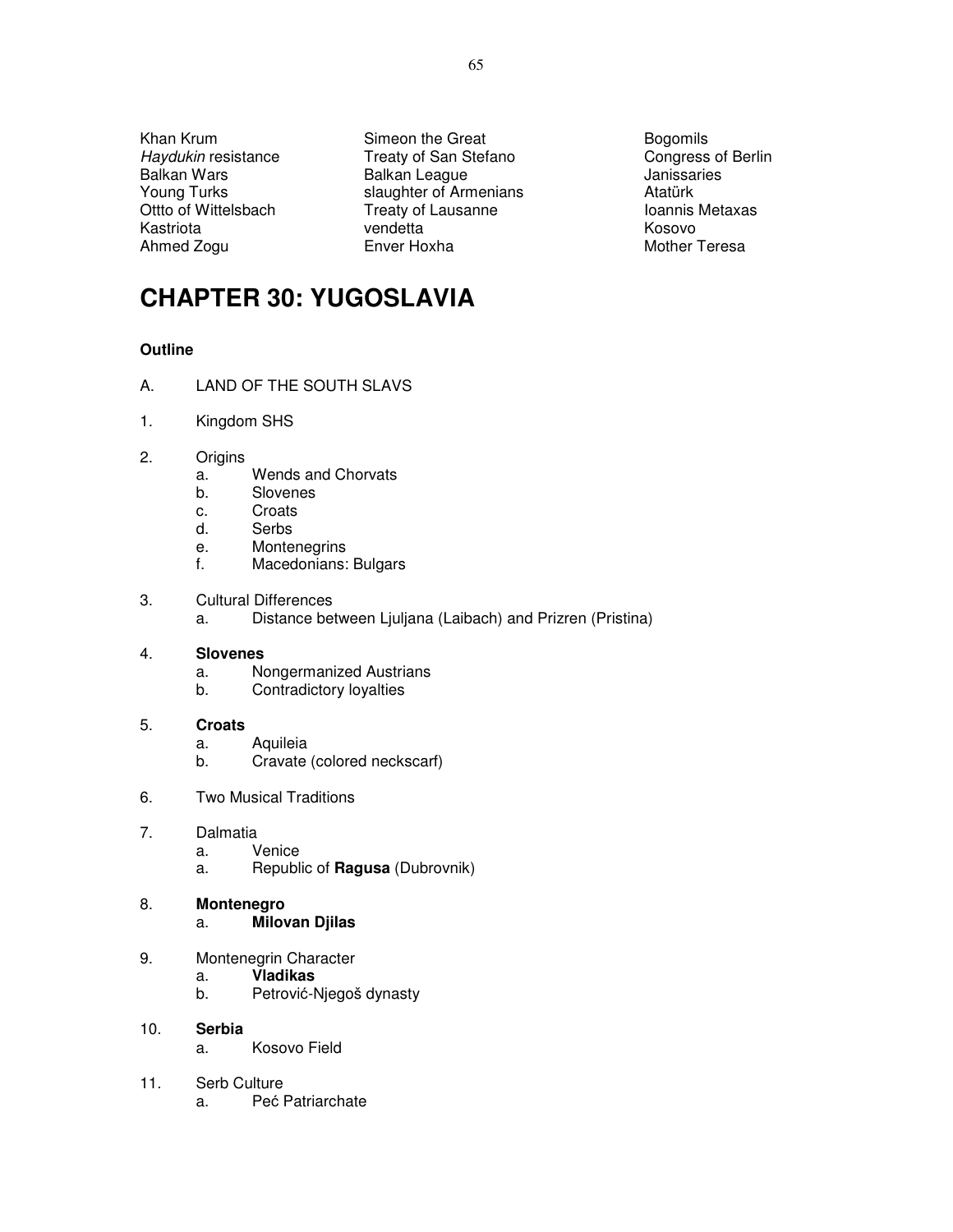- 12. The Arts
	- a. Tamguraški orkestar

#### 13. **Bosnia**

- a. Bogomil nobility
- b. 1908 annexation by Austria-Hungary
- 14. **Macedonians** (Western Bulgars)
	- a. Internal Macedonian Revolutionary Organization (IMRO)
	- b. Serb claim based on the coronation of Stefan Dušan
	- c. Methodical denationalization
		- 1) Adaptation of Bulgar speech to Serb type
- 15. Assassination in Sarajevo
	- a. Black Hand
		- 1) Union or Death
	- b. White Hand
- 16. Austrian Ultimatum
- 17. Austrian Mobilization
	- a. Conspiracy, p. 169
- 18. Monument to the Assassin
- 19. Birth of the New Kingdom
	- a. IMRO
	- b. Serb oppression of the Macedonians
- 20. Persecution of Macedonians a. Kosovo Albanians
- 21. Evolution of **Croatia** 
	- a. Medieval independence followed by Hungarian rule
	- b. Stjepan and Pavle Radić of the Peasant Party<br>1) Assassination by Puniša Račić on the
		- Assassination by Puniša Račić on the floor of parliament
	- c. Royal dictatorship by **Alexander II**
	- c. Abolition of historical regions
	- d. **Ustaša** organized by Ante Pavelić
	- e. Assassination of Alexander II
	- f. Peter II
- 22. Croatian Autonomy
	- a. Independent Croat State
	- b. Massacres
- 23. Massacres
- 24. Croat Opponents of Ustaša
	- a. **Josip Broz Tito**'s Partizani
	- b. Č**etnici** [Chetniks]
- 25. War of All against All
	- a. **Domobranci** Slovenian Home Guard)
	- b. Draža Mihajlović [organizer of the Chetniks]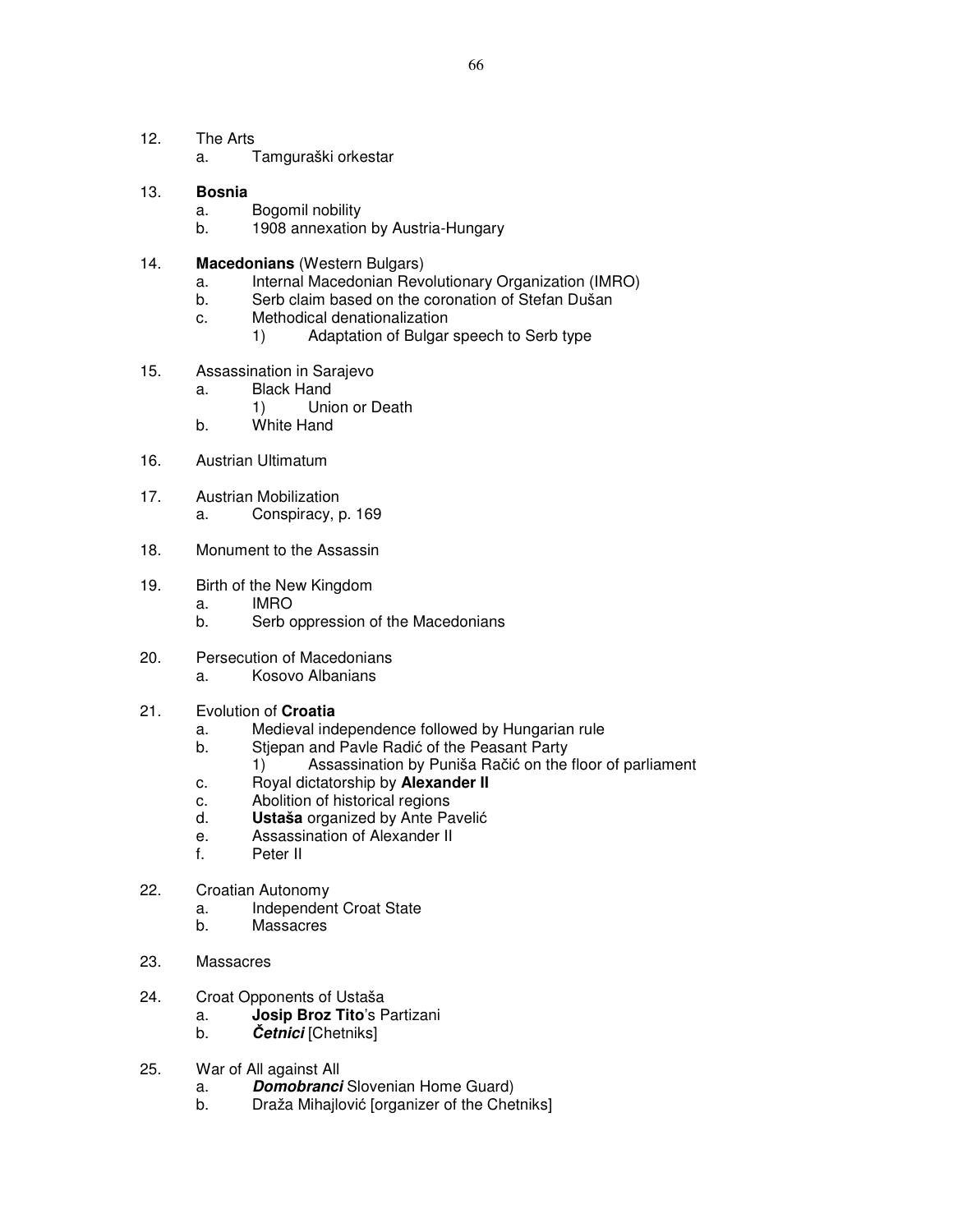- 26. Titoist Victory a. Roundup (part of "Operation Keelhaul"] and massacre of the Domobranci
- 27. Tito's Background
- 28. Tito's Visits to Austria
- 29. Worker Self-Government
	- a. Tension between nationalities
	- b. Criticism of Communism
- 30. Federation a. Disintegration
- 31. Catholic Church a. Censorship
- 32. Future a. Pan-Slavism is dead

Slovenes Croats Croats Croats Ragusa<br>
Montenegro Milovan Diilas Vladikas Montenegro Milovan Djilas<br>Serbia Vladikas Bosnia Serbia Bosnia Macedonia Četnici Domobranci

Ustaša Josip Broz Tito

## **CHAPTER 31: ITALY**

- A. HISTORY AND UNIFICATION OF ITALY
- 1. Ancient Romans
	- a. Etruscans
	- b. Defeat at the **Battle of Teutoburg Forest**, 9 AD
	- c. Cultural consequences of a Roman victory
- 2. Fall of the Roman Empire
	- a. Lost "Progress"
	- b. Idi Amin Dada [who styled himself the Last King of Scotland]
		- 1) Comparison with the regimes of the Kabakas [kings of Buganda]
- 3. Roman Legacy
	- a. Germans, Greeks, and others all left cultural and racial traces
	- b. The Roman **limes** [boundaries, limits]
	- c. Latin words
	- d. Roman letters
	- e. Roman roads
- 4. Divided Italy
	- a. Dante's Tuscan dialect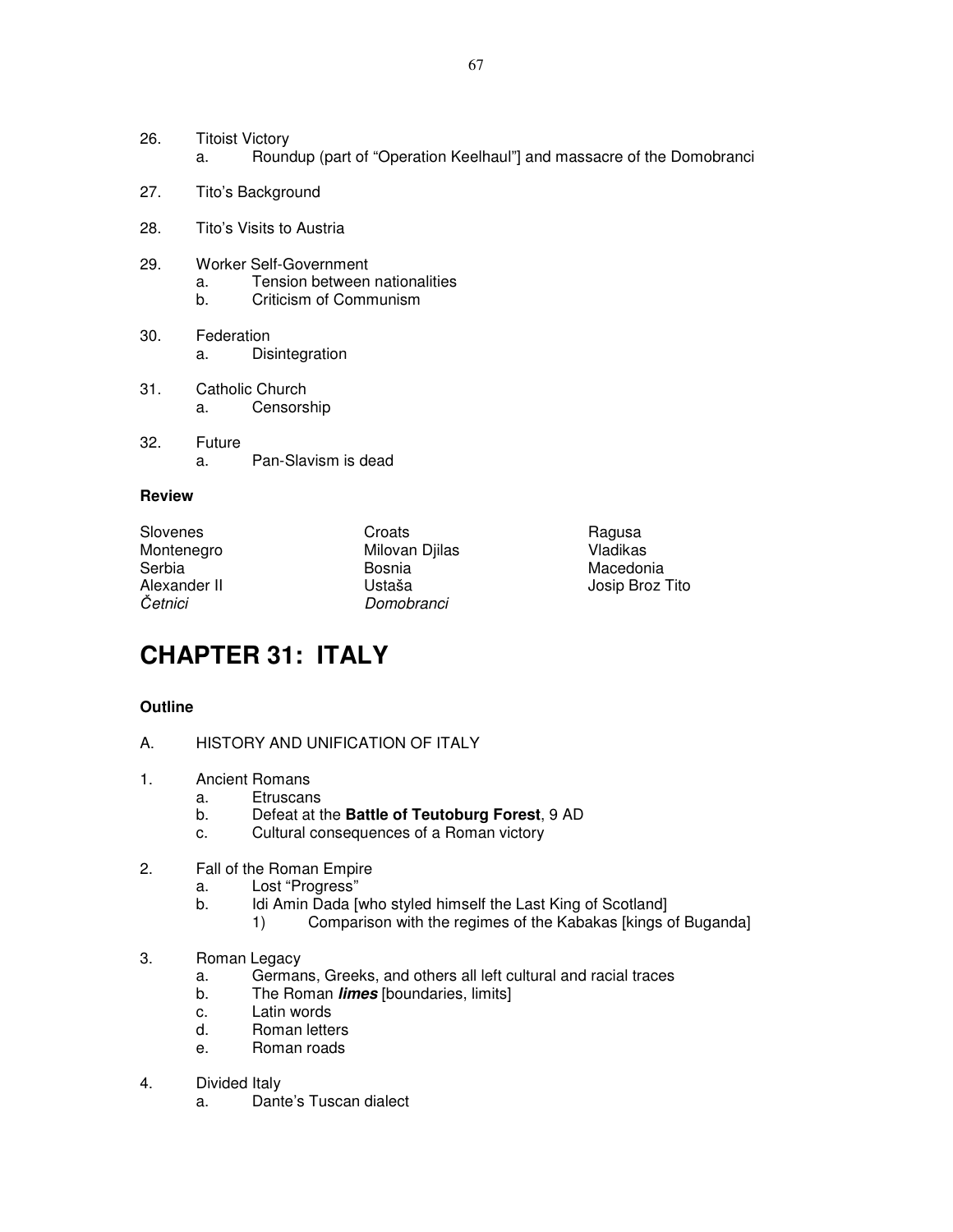- b. Italian **fragmentation** [esp. the north-south divide known as the **Ancona line**]
- c. Decentralized culture
- d. far-flung publishing companies [not centralized as in France]
- e. Multiple Italian courts
- f. Otherwise, Rome would have developed into a gigantic metropolis like London, Paris, Berlin, or Moscow]
	- 1) [Rome had less than 10,000 inhabitants at one point during the Dark Ages]
- 5. Renaissance
	- a. Importation of Greek [Byzantine] ideas from decaying, defeated Constantinople
	- b. **Pitirim Sorokin**: An ideational gave way to an idealistic culture [ours is a late sensate culture Sorokin characterized as chaotic syncretism]
	- c. Humanism
		- 1) Pagan ideas gained ground toward the end
	- d. Martin Luther's reaction
- 6. Renaissance and the Baroque
	- a. They shaped western culture and civilization
	- b. Italian became an international language
	- c. Cultural ascendancy of Protestant countries in the 18C
- 7. Idea of a Unification of Italy
	- a. Napoleon's kingdom of Italy
		- 1) Eugène Beauharnais
	- b. Various states: Venice, Genoa, Papal States, grand duchy of Tuscany
	- c. Austrian acquisitions
	- d. Gioberti's vision
	- e. **Risorgimento**
	- f. Savoy dynasty in Turin
	- g. 1848: Opposition to the papacy and Austria
	- h. Anticlericalism
- 8. Kingdom under the Savoy Dynasty

[beginning with Victor Emmanuel II]

- a. Venice ceded after the German-Prussian War [Prussia did not have the German confederation on its side] even though Austria defeated the Italians
- b. **Italia Irredenta**: the ideology of irredentism eventually drove Italy to break with the Central Powers in 1915
- 9. World War I
	- a. Alliance with the **Central Powers**
		- 1) Hopes of regaining Nice, Savoy, Corsica, and Tunisia
		- 2) The Western Allies would have lost if Italy had not switched
	- b. By switching sides in 1915 [with promises of spoils in the Treaty of London] Italy saved the Allies until the Americans arrived
- 10. Post-War Disappointment
	- a. Attempts to blackmail Austria-Hungary
	- 1) Defeat of Caporetto
	- b. South Tyrol
	- c. Disillusionment: Dalmatia given to Yugoslavia
	- d. German colonies went to Britain, France, and Japan
	- e. Fiume
	- f. Great disappointment
	- g. Cost of one million dead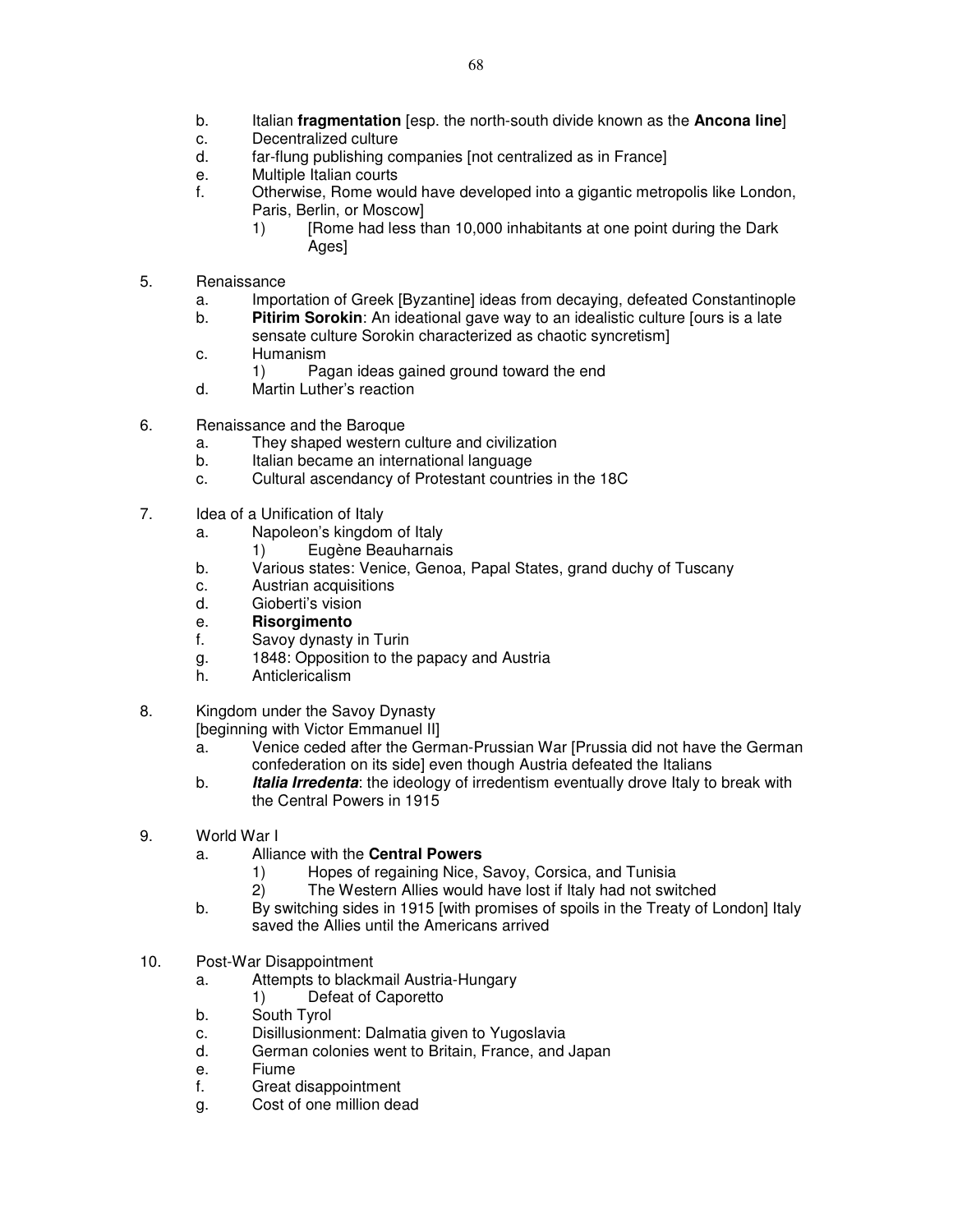- 11. Mounting Social Unrest
	- a. **Benito Mussolini** [named after Benito Juarez by his radical father]
		- 1) Fascism
		- 2) "Progressive" reputation
		- 3) Anarchist Stalin of the Italian Left
- 12. Parental Authority
- 14. Fascism As A Disciplinarian Movement
- 14. Montesquieu
	- a. Republics characterized by virtue, monarchies by clemency

## b. **Leadership principle**

- 15. Takeover
	- a. Matteotti murder
	- b. King's assent to the rise of Fascism
	- c. Vietnam

### 16. **Roman Question** Solved

- a. 1870: Virtual imprisonment of the Pope; excommunication of the King
- b. Masonic character of Italian governments
- c. Peace efforts of Benedict XV hampered by removal of the German and Austrian ambassadors from Rome and lack of access to other diplomats
- d. **Lateran Treaties** of 1929
- 17. Mussolini Turns to Hitler
	- a. Anthony Eden's policies
	- b. His fear of Germany
	- c. Attack on Greece
	- d. Invasion of Russia delayed
- 18. Switching Sides
	- a. Italy became a pawn
	- b. Hitler withheld what Italy desired
	- c. General Badoglio
- 19. Decay of Mussolini's Character and Death
	- a. Repubblica Sociale Italiana
	- b. Capital of Salo
	- c. His lynching
- 20. Accomplishments
	- a. Italy melded into a single nation, an unfinished task
	- b. Fair amount of collective "self-confidence"
- 21. Post-War Clean Up
	- a. Monarchy voted out
	- b. Excommunication of the Savoy Kings
	- c. Bourbonist bands
	- d. Vote of the Austrians in keeping Italy decentralized
- 22. Christian Democracy
	- a. An enlarged church state
	- b. **Anti-clericalism**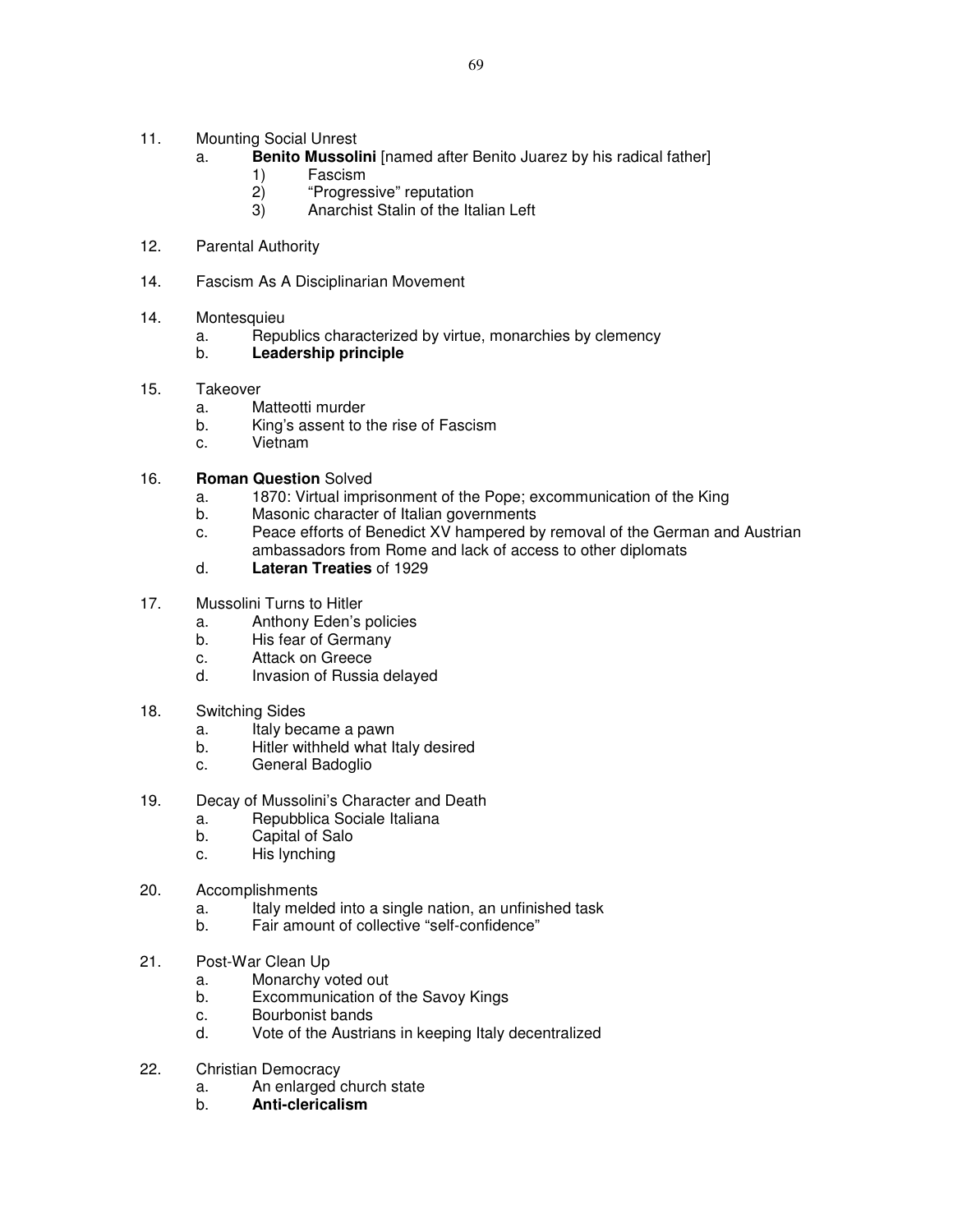#### 23. **Guelphs** and **Ghibellines**

- 24. Communist Party
- 25. A Schizoid People
	- a. Giovanni Guareschi
- 26. Catholic Faith
	- a. Rules on fasting were unknown in Italy
	- b. Sanctity
	- c. Sacco and Vanzetti
	- d. European protests
- 27. Negative Aspects of Character
	- a. Mafia
		- 1) Contrast between the United States and Brazil
		- 2) Difficulty in assimilating to competitive society
- 28. Morals
	- a. Virtuosos at making life pleasurable
	- b. Imagination
	- c. Light-heartedness
- 29. Effects of Modernity
	- a. Local patriotisms but weak civic sense
	- b. Lack of personal ambition
	- c. Joachim Murat's radical agrarian reforms were gradually undone
- 30. Decline in Morals and Rise in Crime
	- a. Inner crisis of the Catholic Church
	- b. Murder of Aldo Moro
- 31. Historic Compromise
	- a. Communists
- 32. Dissolution
	- a. Successful efforts of the trade unions to ruin the 1955-1965 economic boom
	- b. Military dictatorship is not imaginable in Italy
	- c. A great man is not in sight
	- d. Papacy is no longer a real force
	- e. The switches were set wrong long ago

## B. **SAN MARINO**

- 1. One of the Least Known Dwarf States
	- a. Ancient constitution
	- b. Capitani Reggenti

## C. **VATICAN CITY**

- 1. Oldest political and spiritual establishment in Europe
	- a. Tradition that Peter was the first Bishop of Rome
	- b. Papacy
	- c. College of Cardinals
	- d. All Christians share in a "royal priesthood"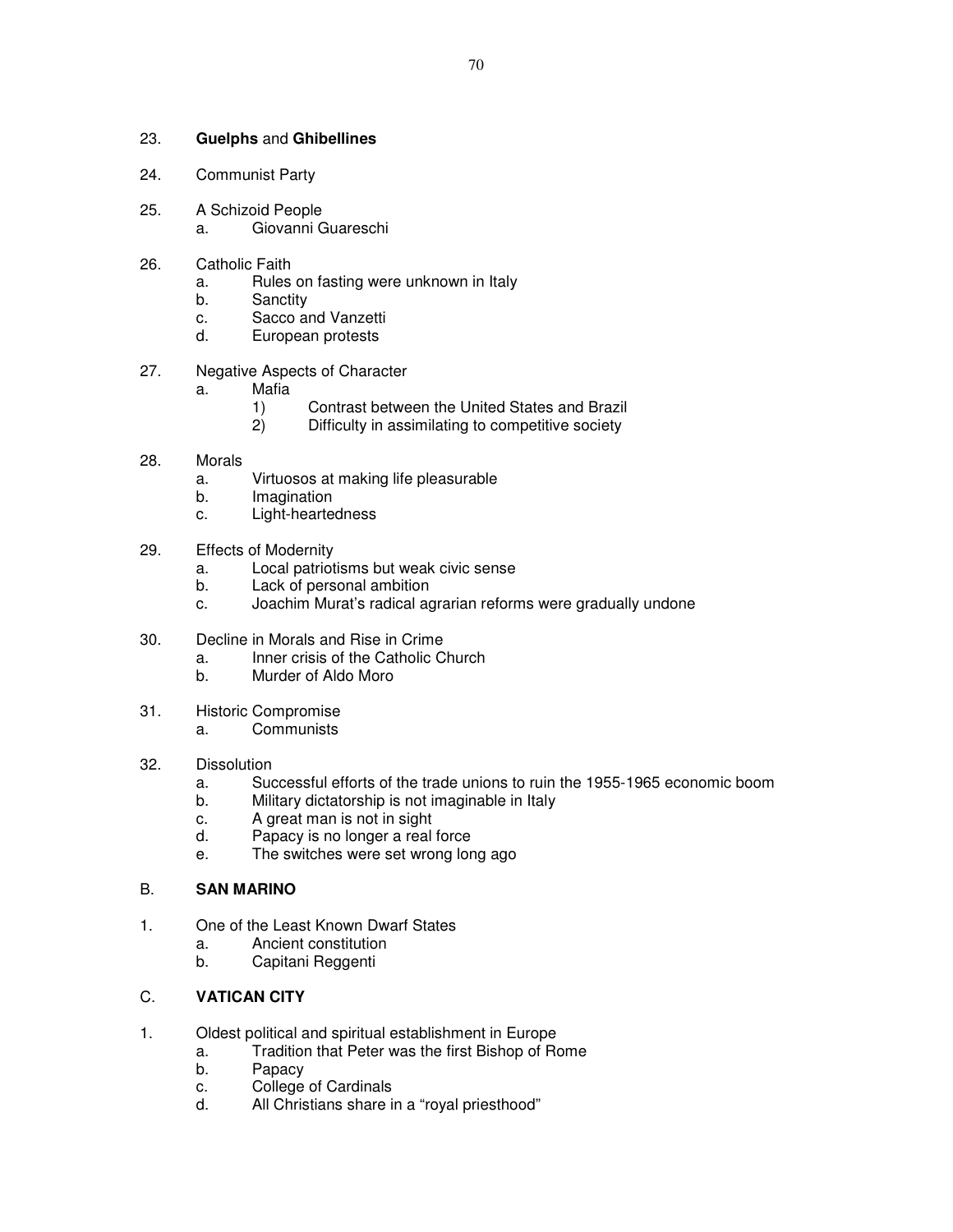- e. Bishops
- 2. Patrimonioum Petri
	- a. Pepin IV
		- b. Babylonian captivity
- 3. Moral Ebb
	- a. Marozia [Saeculum Obscurum]
	- b. Reformation
- 4. Recent Popes
	- a. Pius IX
	- b. Leo XIII
	- c. Pius X
	- d. Benedict XV
	- e. Pius XI
	- f. Pius XII
	- g. John XXIII
- 5. Vatican II
	- a. A pastoral council
		- 1) Periti and a paramagisterium
	- b. Alleged modernism
- 6. Leftism and Neo-Modernism
	- a. Mater et Magistra
		- 1) Limits of **infallibility**
	- b. Misapprehensions
	- c. Threat of Neo-Modernism
- 7. Paul VI's Task
	- a. Jacques Maritain
	- b. Temptation of secular monasticism
	- c. Christ was not the "proletarian son of a poor carpenter"
	- d. Christians from prominent families
- 8. Popular Picture
- 9. Paul VI
	- a. Civil servant
	- b. Reference of John Paul II
- 10. Boccaccio's Tale
	- a. History of the Church is Not a Success Story

Battle of Teutoburger Forest fragmentation **Ancona line**<br>Pitirim Sorokin **Ancona Risorgimento** Hitalia Irreden Central Powers **Benito Mussolini** leadership principle Roman Question **Lateran Treaties anti-clericalism CO** Guelphs and Ghibellines San Marino San Marino Vatican City infallibility

Risorgimento Italia Irredenta

# **CHAPTER 32: MALTA**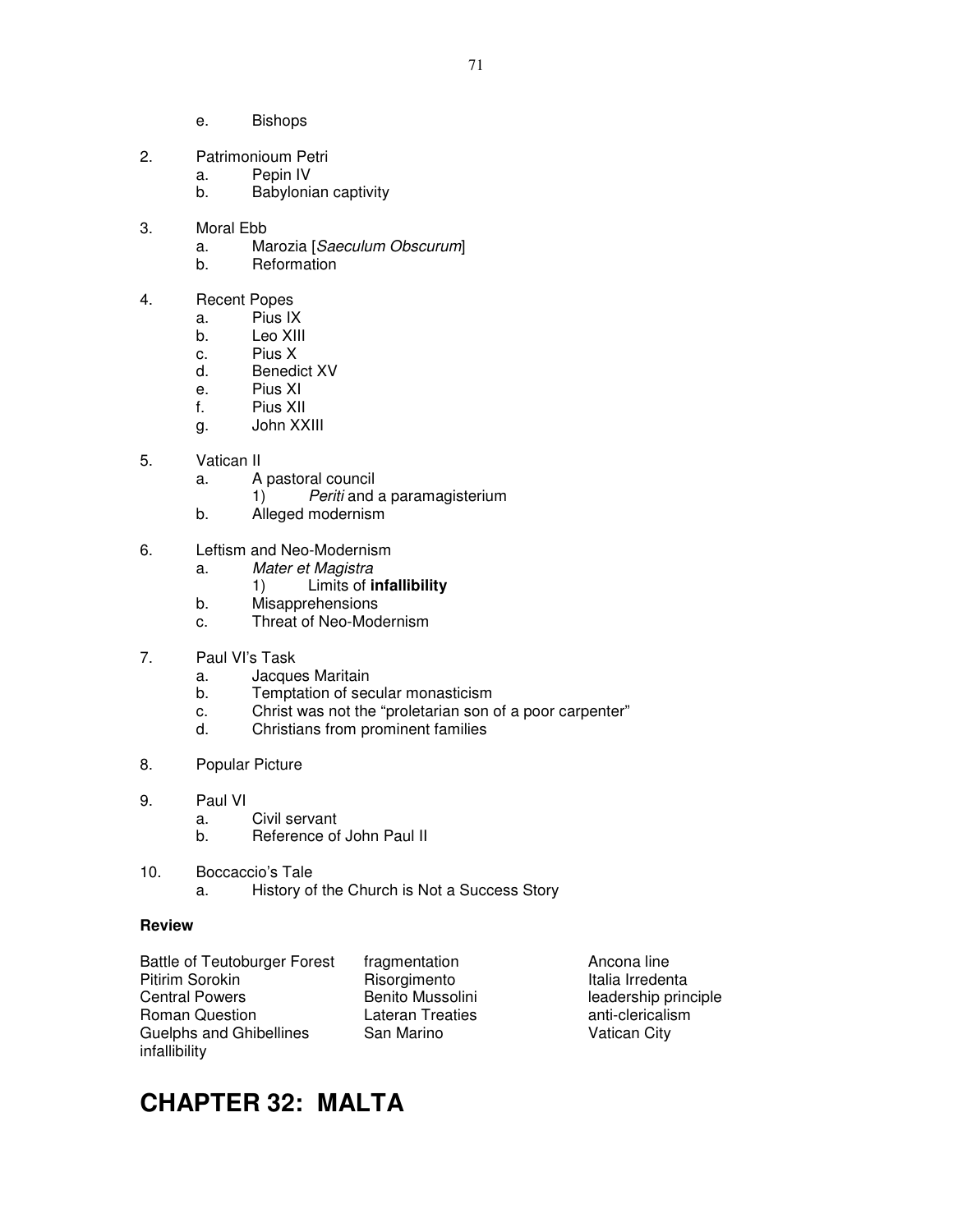### **Outline**

- 1. British Commonwealth
- 2. Checkered History
	- a. Carthaginians
	- b. Romans
	- c. Arabs
	- d. Norman Conquest
	- e. **Knights of St. John** [Knights of Malta]
	- f. Napoleon
	- g. Hospitalers
- 3. People
- 4. Foreign Policy a. George Cross

#### **Review**

Knights of St. John

## **CHAPTER 33: FRANCE**

### **Outline**

### A **FRANCE**

- 1. Two Fatherlands
- 2. Settlers
	- a. Aborigines
	- b. Celts
	- c. Gauls
	- d. Franks
	- e. Words with Germanic roots
- 3. Common French-German History
	- a. **Charlemagne**, first Holy Roman Emperor
	- b. **Treaty of Verdun**
	- c. Germanic Holy Roman Empire
	- d. Louis XIII
		- 1) **Cardinal Richelieu**, chancellor
	- r. Louis XIV
	- f. **Fear of German encirclement**
- 4. Franco-German Relations
	- a. Alsace
	- b. Strasbourg
- 5. Ethnicity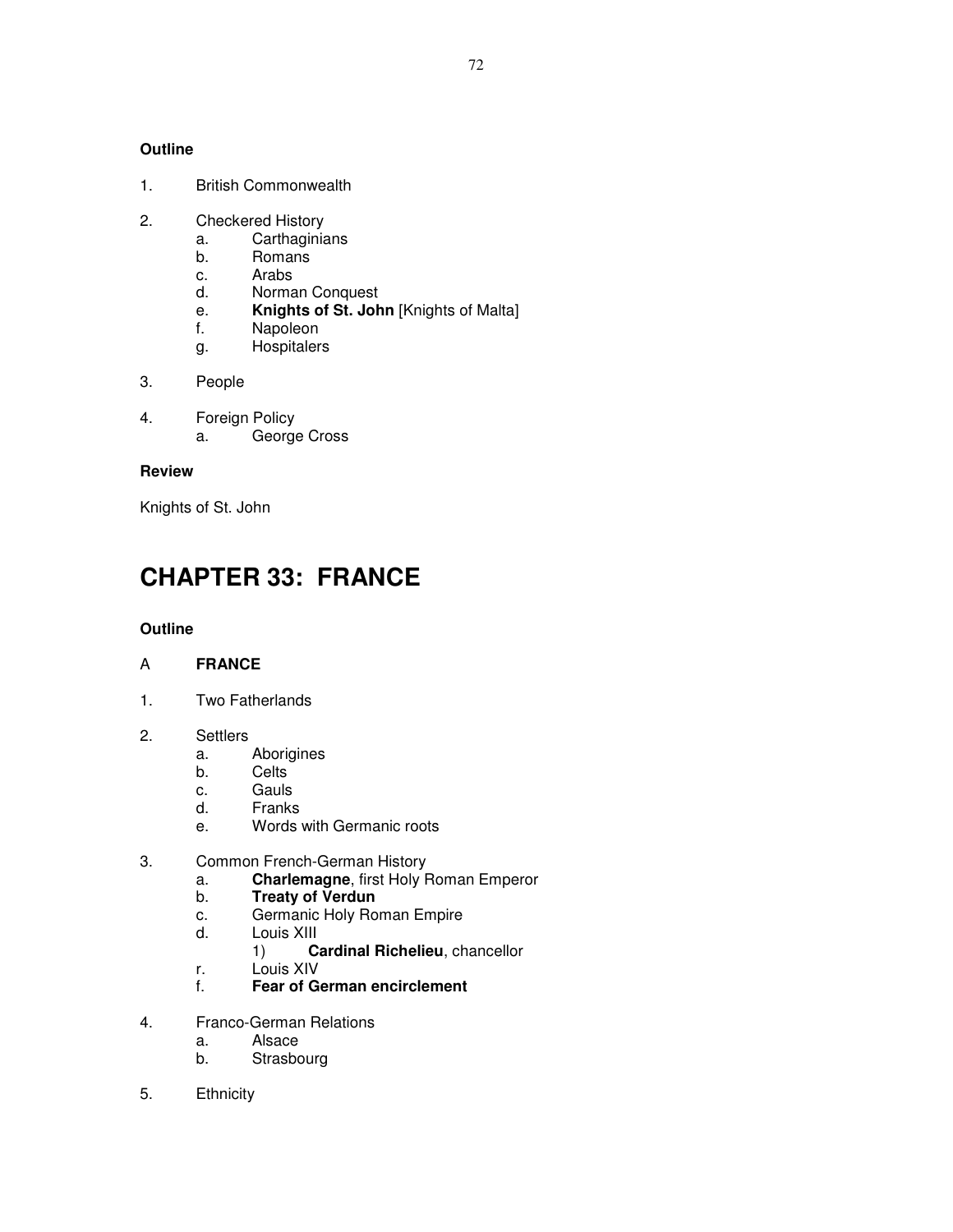- a. Celtic identity
- b. Latin south
- c. Bretons
- d. Calvinists
- e. **Spine of absolute thought**

### 6. **French Character**

- a. Language
- b. Restrained people
- c. Friendship

#### 7. Bipolarities

- a. Toughness
- b. Alcohol
- 8. Franco-German Affinities
- 9. Language
	- a. **French cultural imperialism is linguistic**
	- b. Colonial empire
	- c. Sahara

### 10. **French Revolution**

#### 11. **Caesarism** Fostered **Democratic Nationalism** a. Spread of the tenets of democracy

- 
- 12. Warring Sectors
	- a. **Third Republic**
		- 1) **Comte de Chambord**
- 13. Religious Cleavage
	- a. **Edict of Nantes**
		- b. **Edict of Fontainebleau**
		- c. Jansenism
- 14. Disunity a. Dreyfus Scandal 1) **Alfred Dreyfus**
- 15. Ideological Splintering
- 16. Third Republic Financial Scandals a. **Marshal Philippe Petain**
- 17. Revanchism
	- a. Petain trial

### 18. **Charles De Gaulle**

- a. **Maginot line**
- b. Leadership
- c. Adenauer
- 19. Lack of Continuity
- 20. 1968 Student Rebellion [Soixantes Huitards = '68ers]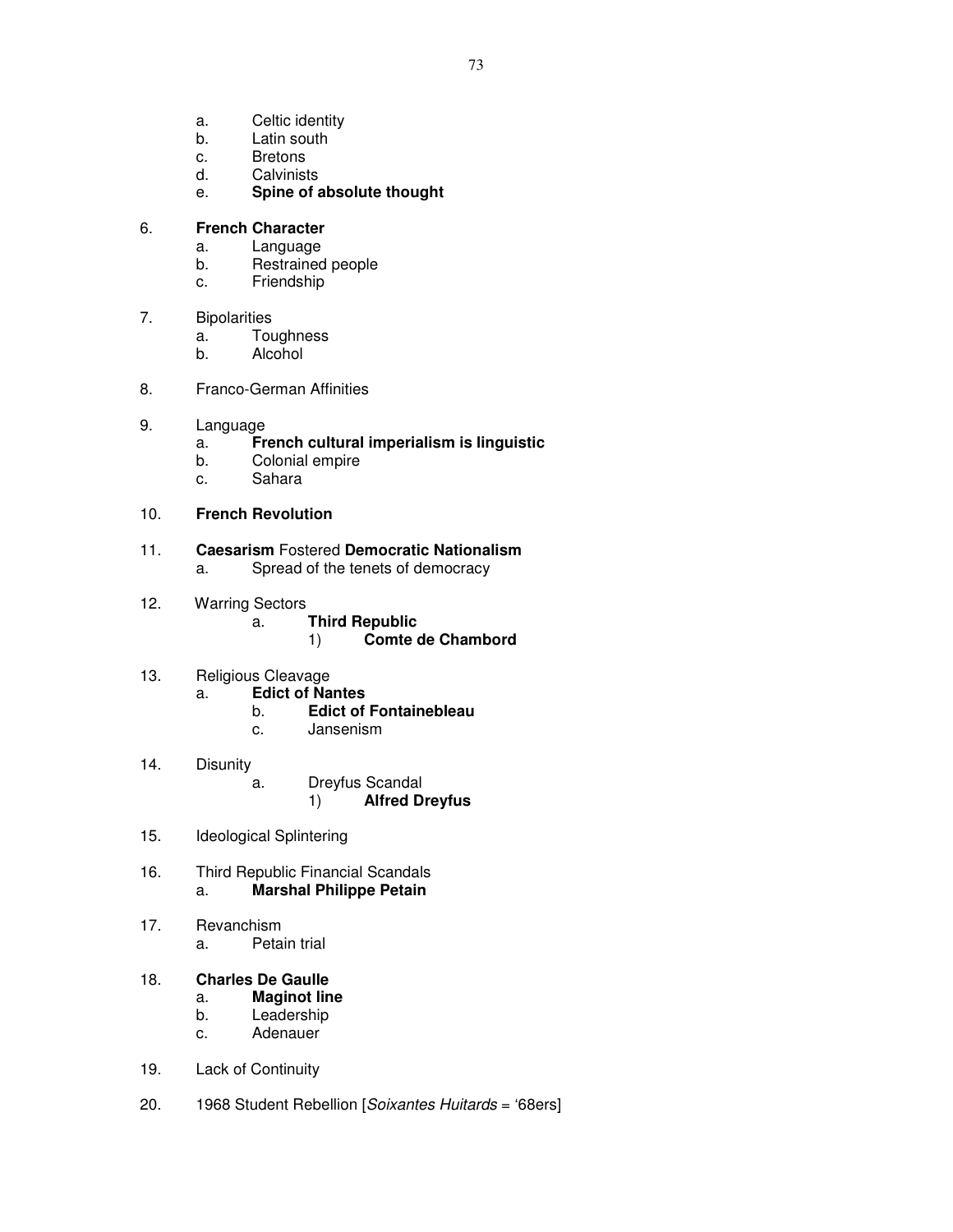- a. The Paras and Gen. Massu
- b. Referendum on regionalization [designed to unmake departments]
- b. De Gaulle's resignation
- 21. Danger of Military Dictatorship
- 22. French Right
	- a. **Algerian War**
	- b. Fellaghas
	- c. Repeated traumas
- 23. De Gaulle's Successors
	- a. **Georges Pompidou**
	- b. **Valéry Giscard d'Estaing**
- 24. **Popular Front** a. Revolutionary tradition
- 25. Opposing Forces
- 26. Future a. Contradictions

### B **THE PRINCIPALITY OF MONACO**

- 1. Three Municipalities a. Customs union with France
- 2. Matignon-Grimaldi Family a. Rainier III

### C **ANDORRA**

1. Catalan a. 1278 Treaty

### 2. Refuge

3. Duty-Free Area a. Sulphur baths

#### **Review**

| Charlemagne                 | Treaty of Verdun                                              | <b>Cardinal Richelieu</b>     |  |
|-----------------------------|---------------------------------------------------------------|-------------------------------|--|
| fear of German encirclement | spine of absolute thought (tierischer Ernst)                  |                               |  |
| French character            | French cultural imperialism is linguistic                     |                               |  |
| <b>French Revolution</b>    | Caesarism and democratic nationalism origin of Third Republic |                               |  |
| Comte de Chambord           | Edict of Nantes (1598)                                        | Edict of Fontainebleau (1685) |  |
| Alfred Dreyfus              | Marshal Philippe Pétain                                       | Maginot line                  |  |
| Charles de Gaulle           | Algerian war 1968 student rebellion (soixantes huitards)      |                               |  |
| Georges Pompidou            | Valéry Giscard d'Estaing                                      | <b>Popular Front</b>          |  |
|                             |                                                               |                               |  |

## **CHAPTER 34: SPAIN**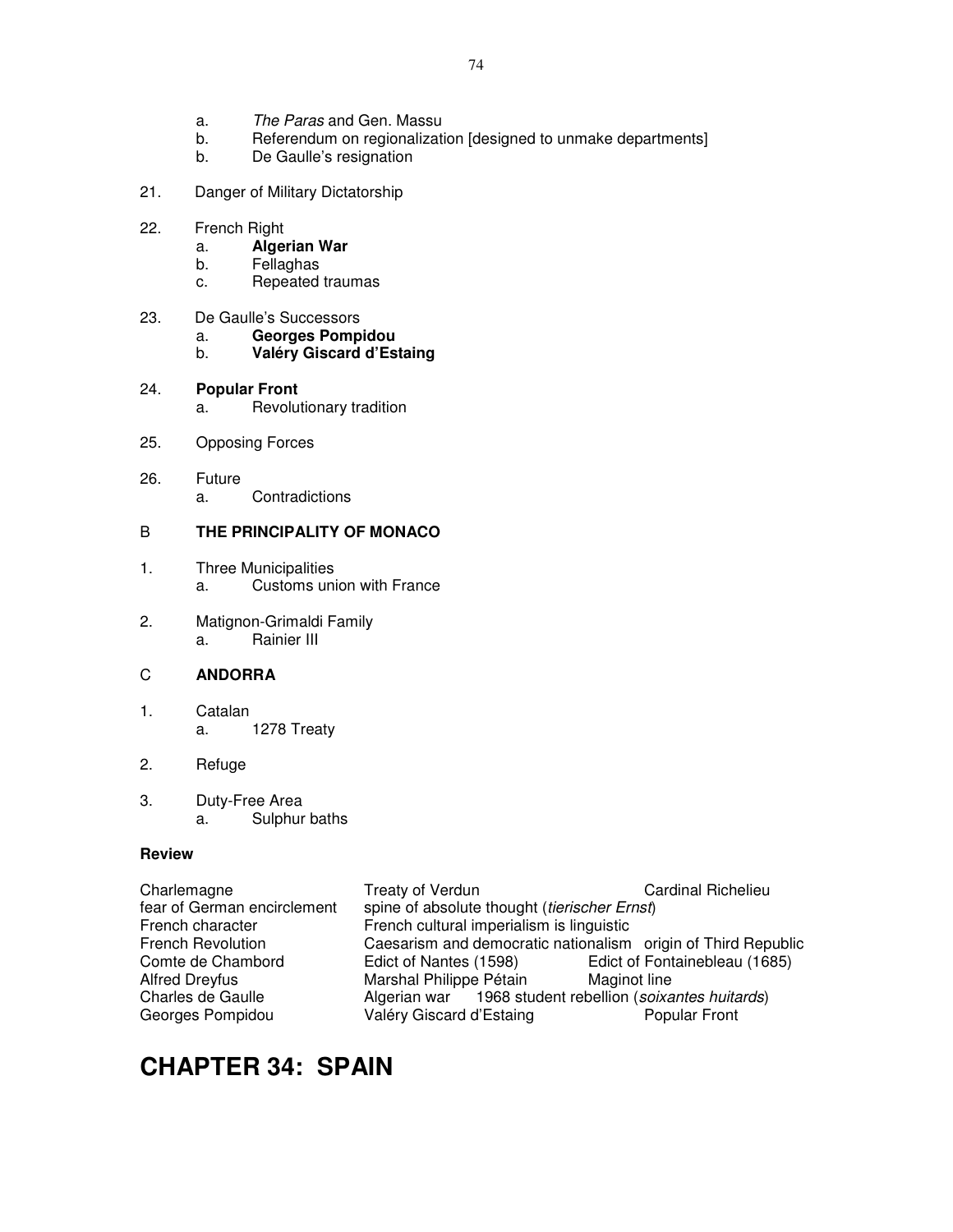75

### **Outline**

- A. IBERIA (367-81)
- 1. Iberians
	- a. Celts
	- b. Carthaginians
	- c. Roman impact
	- d. Germanic tribes
		- 1) Vandals (Andalusia) and Visigoths (Catalonia)
		- 2) Suevi
	- e. Arabs<br>f. **Charle**
	- f. **Charles Martel**
- 2. Reconquista
	- a. Cave of Cavadonga
	- b. Moorish civilization
	- c. Byzantine influence
	- d. Transmission of the classics
- 3. Reasons for Arabic Cultural Decline
	- a. **Fatalism** (kismet)
	- b. Star performance of Arabic culture
- 4. Reconquista and 1492
	- a. Jews
	- b. Moriscos
- 5. Absence of serfdom
	- a. New settlers
	- b. Spanish American oligarchy
- 6. Habsburgs, Bourbons
	- a. Peninsular War against Napoleon

### 7. **Liberales** vs. **Carlists**

- a. Salic Law
- b. First Carlist War
- 8. George Ticknor
- 9. **Isabella II** 
	- a. First Republic
	- b. Third Carlist War
- 10. **Miguel Primo de Rivera**
	- a. Republic
- 11. Second Republic a. Collapse
- 12. Chaos
	- a. Attempted coup by Sanjurjo
	- b. **Francisco Franco**
- 13. War of Extermination against the Church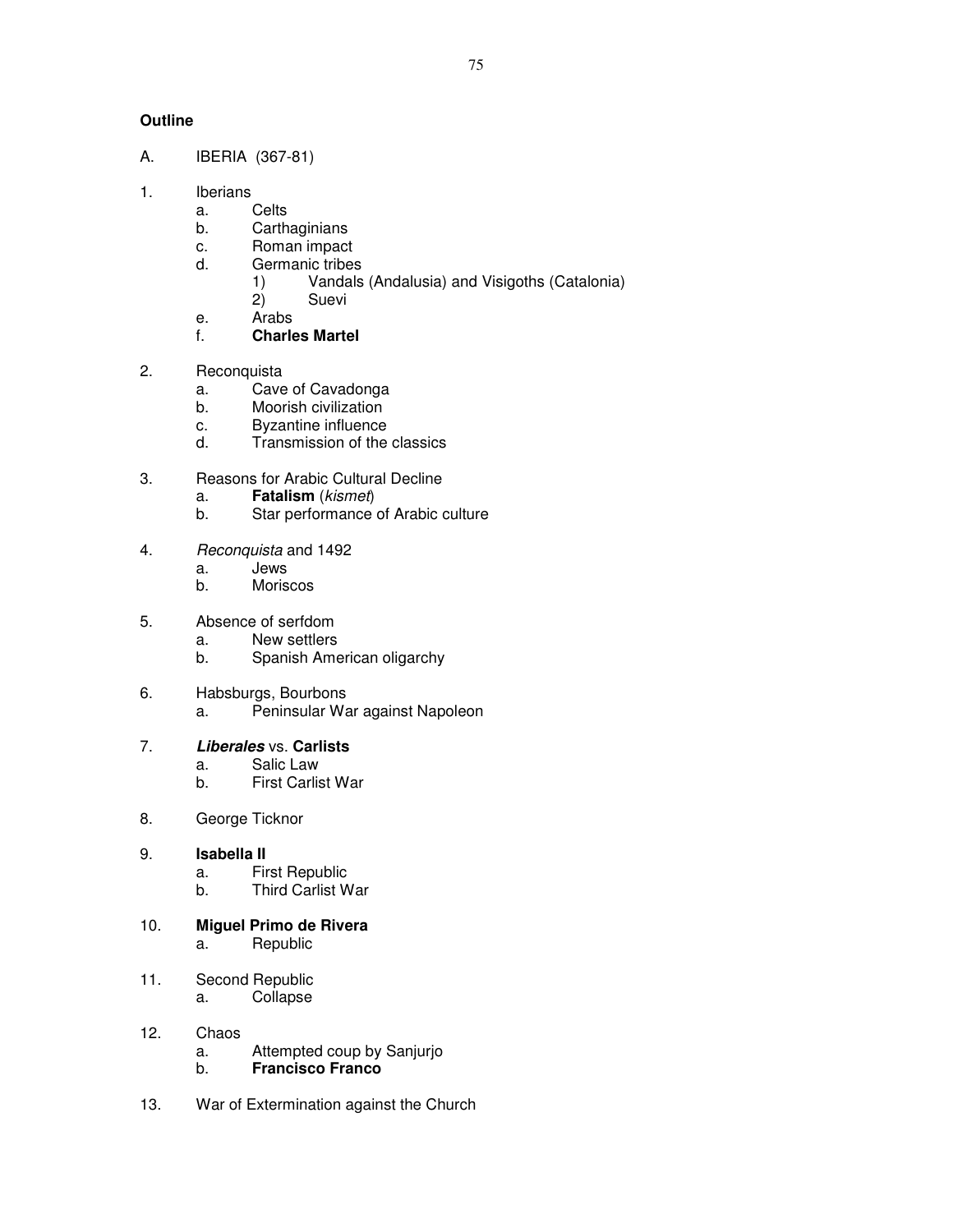- a. Ghoulish horrors [cf. the noyades of revolutionary France]
- 14. Butcheries a. Communist secret police
- 15. Nationalists
- 16. Falange
- 17. JONS
	- a. Traditionalist
	- b. Franco
- 18. Senseless executions a. Assassnation of the poet **Federico García Lorca**
- 19. Crusading spirit in the West a. Black Legend
- 20. Invitation to Jews a. **Lex Primo**
- 21. Blockade of Spain a. Retarded economic recovery
	- b. Statism
- 22. **Opus Dei** a. Reforms
	- b. Taxation
- 23. Franco a. Accomplishments
- 24. Juan Carlos a. Planting a monarchy
- 25. Monarchy and Religion a. Emphasis on religious unity
- 26. Disunity
	- a. Regional differences
	- b. Castile
	- c. Andalusia
	- d. **Catalonia** [Catalunya]

### 27. **Basques**

- a. **Fueros**
- b. Navarra
- c. Republican leanings
- d. Basque nationalism
- e. Guernica

### 28. **Galicia**

- a. Regional autonomy<br>b. Representation
- **Representation**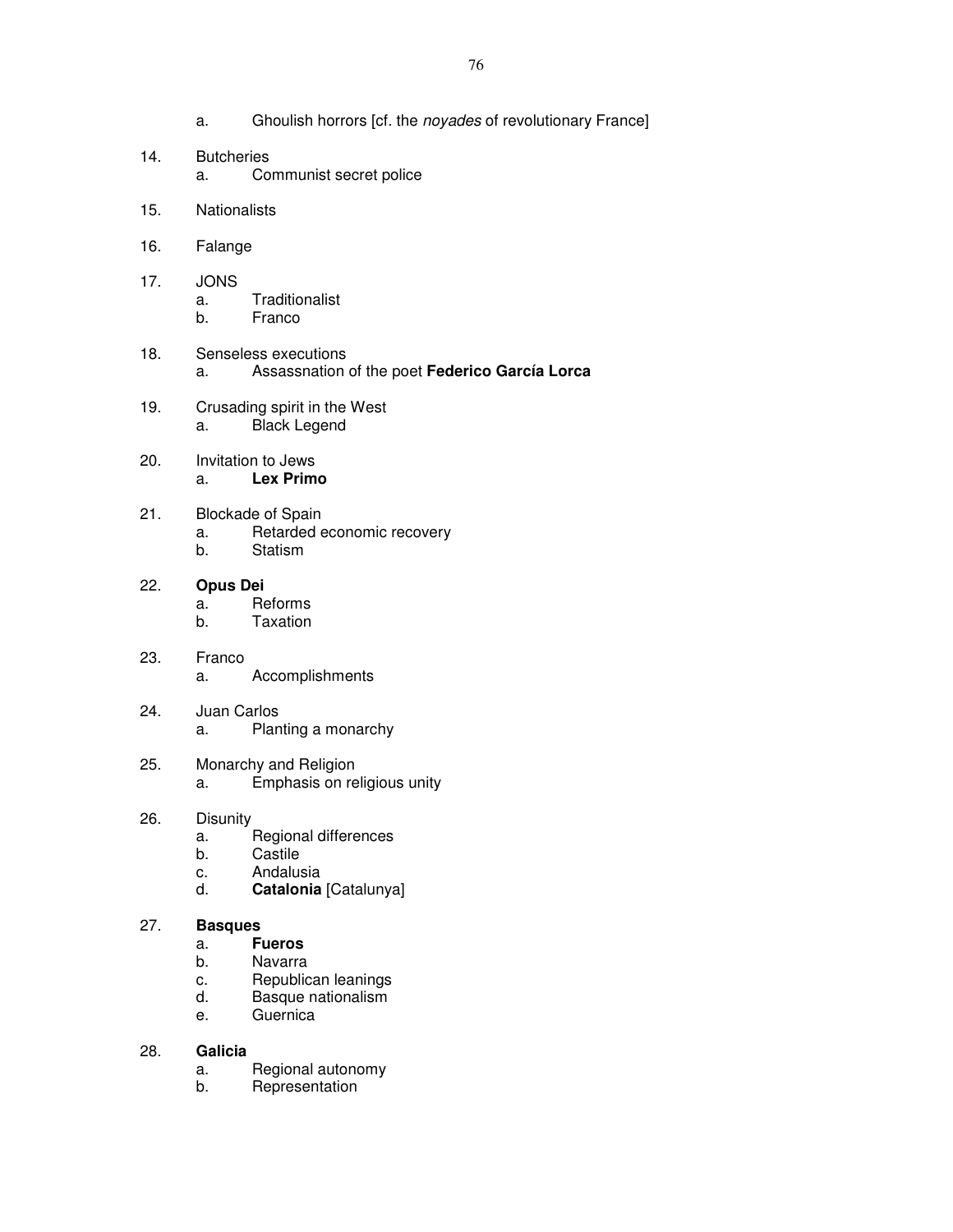- 29. Century of Instability
- 30. No Taste for Parliamentarism
- 31. Old vs. New Spain a. Art
	- b. Spanish Irrealism
- 32. Spanish Proverb

### **Review**

Catalonia **Basques** Galicia

Charlrs Martel **Charlists** Carlists Carlists Isabella II Miguel Primo de Rivera Francisco Franco<br>
Federico García Lorca Lex Primo de Rivera Opus Dei Federico García Lorca Lex Primo de Corto de Corto de Corto Dous I<br>Catalonia Catalonia Basques de Corto de Corto de Corto de Corto de Corto de Corto de Corto de Corto de Corto d

# **CHAPTER 35: PORTUGAL**

### **Outline**

- A. OPEN BALCONY OVER THE INFINITE
- 1. Spanish Rule
- 2. Origins
	- a. **Reconquista**: Reconquest of Iberia from the Moors
	- b. North-South antagonism: Porto
- 3. Overseas Conquests
	- a. Tangier: Algarve beyond the sea
	- b. Macau
	- c. Japan
	- d. **Treaty of Tordesillas**
	- e. Lagos, Nigeria
	- f. Abyssinia
	- g. India
	- h. Indonesia
	- i. Ceylon
	- j. Malaysia
	- k. Macau
	- l. Japan
		- 1) Yokohama
- 4. Global Achievement
	- a. Courage and gentleness
	- b. Goa, Diu, Daman [still culturally Portuguese]
- 5. Portuguese Soldiers
- 6. Three Catastrophes
	- a. Battle of Alcazarquivir
		- 1) Sebastianismo [cf. sightings of Prince Dmitry and a false Dmitry in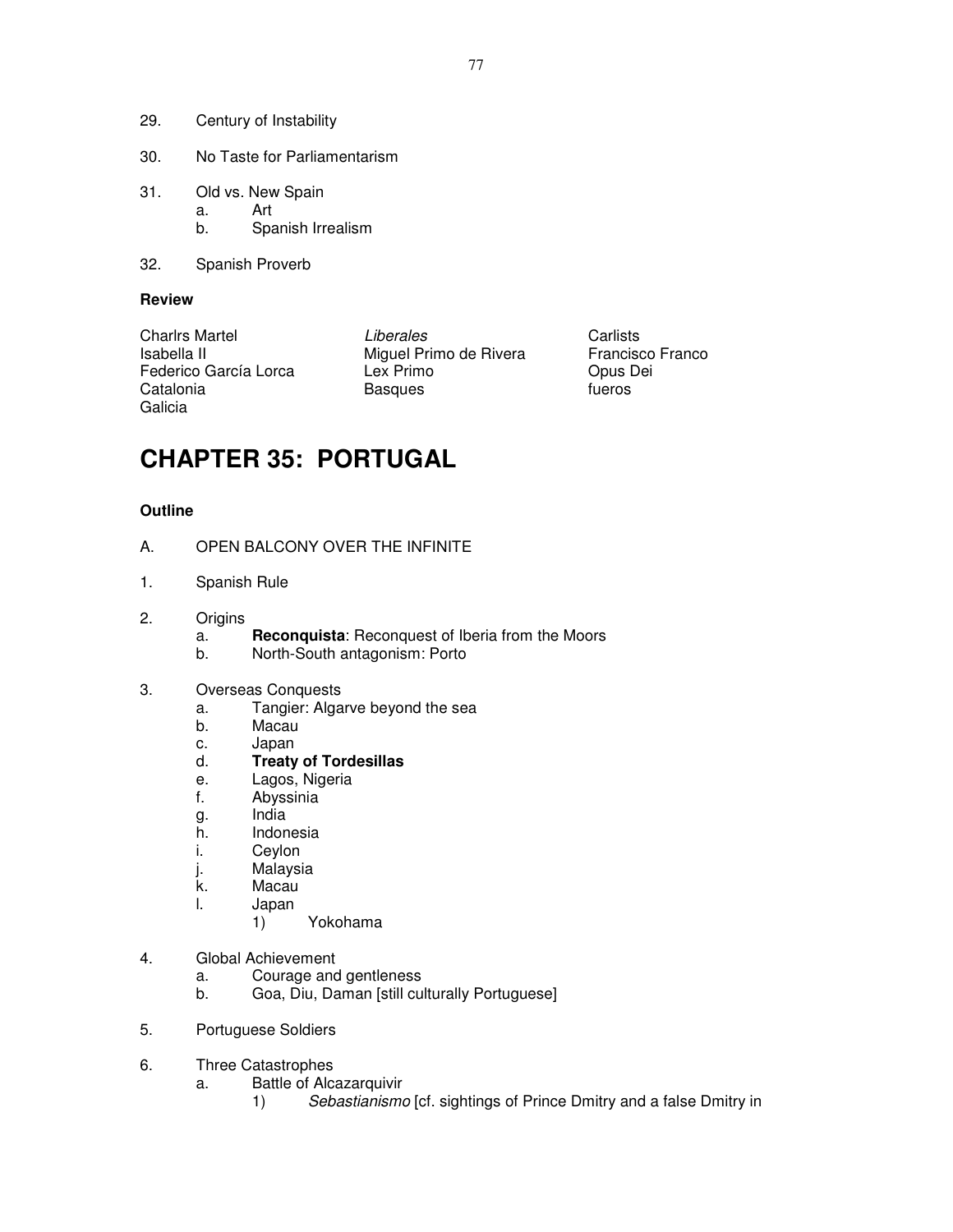- Russia]
- b. Philip II
- c. Dutch conquests
- d. Joao IV
- 7. Enlightenment
	- a. Lisbon earthquake [which figures in Voltaire's Candide]
	- b. Pedro
	- c. Miguel<br>d. Port W
	- Port Wine
	- e. Britain
		- 1) Dependency and the decline of the overseas empire
- 8. End of the Monarchy
	- a. Illiterate population manipulated by leftist, anticlerical, anti-traditional intelligentsia
- 9. Republic a. WWI
- 10. Turmoil
	- a. 1926 coup
	- b. **Antonio Salazar**
- 11. Salazar
- 12. Marcelino a. Angola
- 13. Ferment
	- a. University Marxisms
	- b. Revolution in the **officers' corps**
- 14. General Spínola a. North African terrorists
- 15. Abortive Communist Coup, 1975 a. Mario Soares
- 16. Effects of the Coup
- 17. Two Portugals a. South 1) Algarve b. North
- 18. Parties
- 19. Catholic Church
- 20. The People a. Fados

#### **Review**

officers' corps

Reconquista Treaty of Tordesillas Antonio Salazar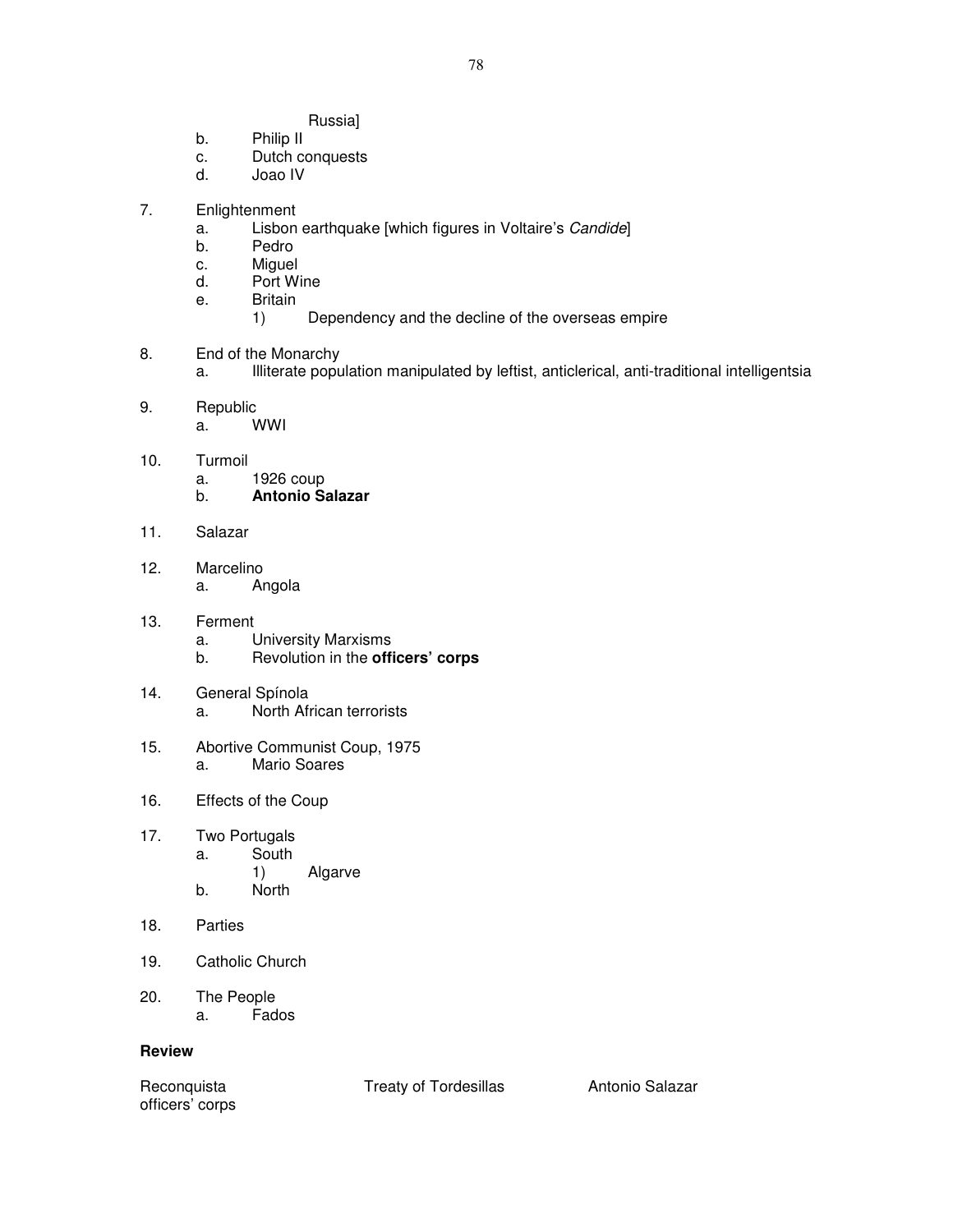## **PART III: AMERICA, EUROPE, AND THE CONTINUING WAR**

### **I**

### **Outline**

- 1. Confusion
- 2. End of Splendid Isolation
- 3. Shortcomings Concerning the **Teaching of European History**
	- a. Truncated Europe
	- b. Egocentrism
- 4. **Gustave Le Bon**: Nations Are Ruled by Their Characters a. Failure
- 5. **Extraordinary Persons** a. Mediocrity
- 6. Maturation

### **II**

- 1. Younger Generation
- 2. Meteoric Descent of Europe after WWI
- 3. American Share a. Wilson's error
- 4. Democracy Leads to Tyranny
- 5. 5. Europe's Moral Guilt a. **Envy**
- 6. Lack of Legitimacy a. Ferrero
- 7. Author's Purpose

#### 8. Leftist Insane Asylum

- a. **Low birth rates**
- b. Abortion
- 9. Global Institutions a. World Council of Churches [a Soviet front organization]
- 10. United Nations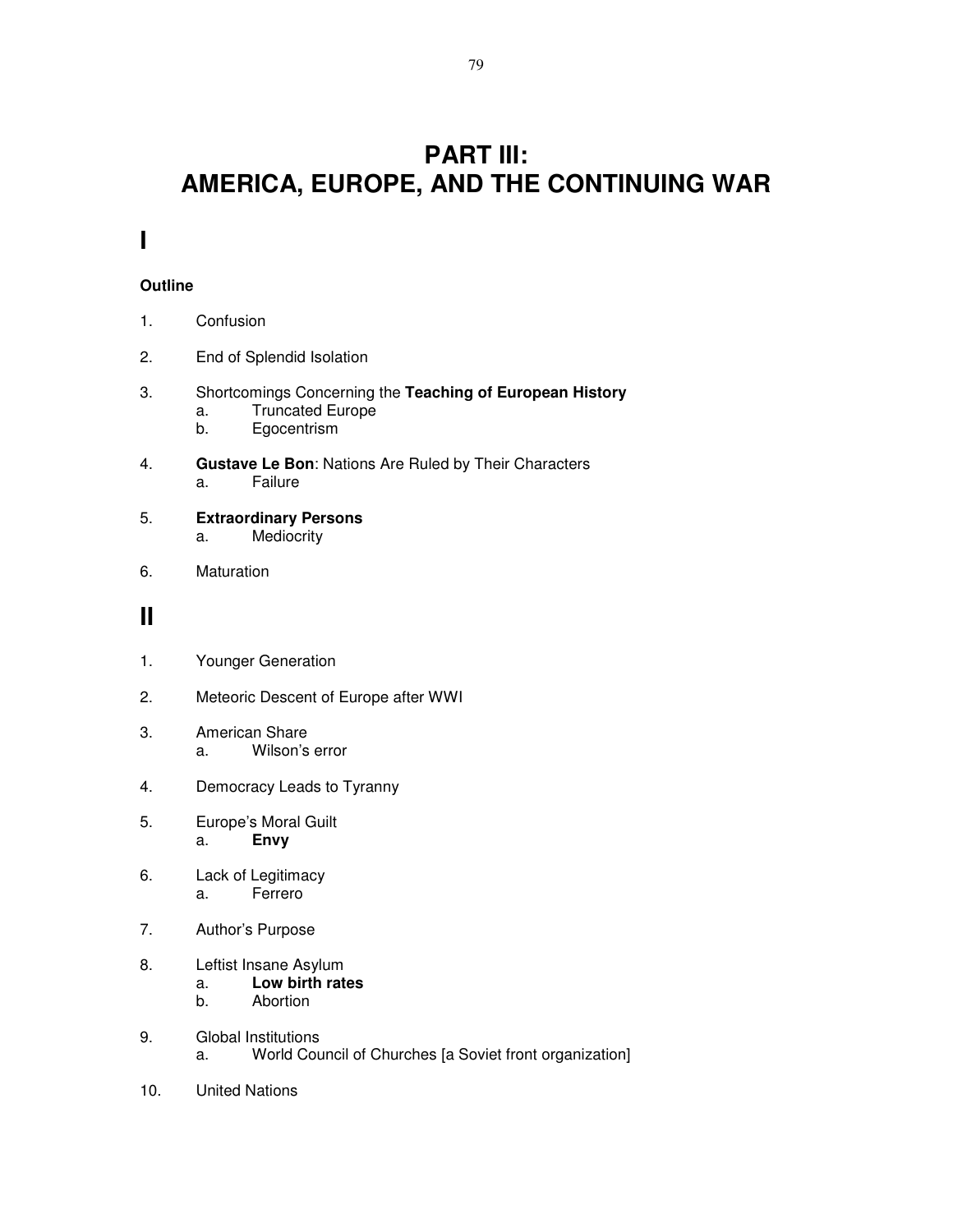- 11. USSR as the Joint Crime of Europe and America a. Leftist **political pilgrims**
- 12. Consequences of the French Revolution a. Merezhkovski
- 13. Harry Truman

### **III**

- 1. Need for a Christian Perspective
- 2. Need for American Leadership a. Marshall Plan
- 3. American Paralysis a. Rousseau vs. Calvin
- 4. Conspiracy Mindedness
- 5. 5. American Anti-Intellectualism
	- a. Revivalist sects
	- b. Intellectual of the first order
	- c. Obligation to govern
- 6. Need for Scienda

### **III**

- 1. Need for a Christian Perspective
- 2. Need for American Leadership a. Marshall plan
- 3. American Paralysis a. The two Johns of Geneva: **Rousseau vs. Calvin**
- 4. Conspiracy Mindedness

### 5. **American Anti-Intellectualism**

- a. Revivalist sects
- b. Intellectual of the first order
- c. Obligation to govern
- 6. Need for **Scienda**
	- a. Need for minimal government of the highest quality
	- b. Andrew Jackson
	- c. Permanent rotation in office
- 7. American Love of the Successful Amateur
	- a. Amateurs/Dilettantes
		- 1) Expertise
		- 2) William Buckley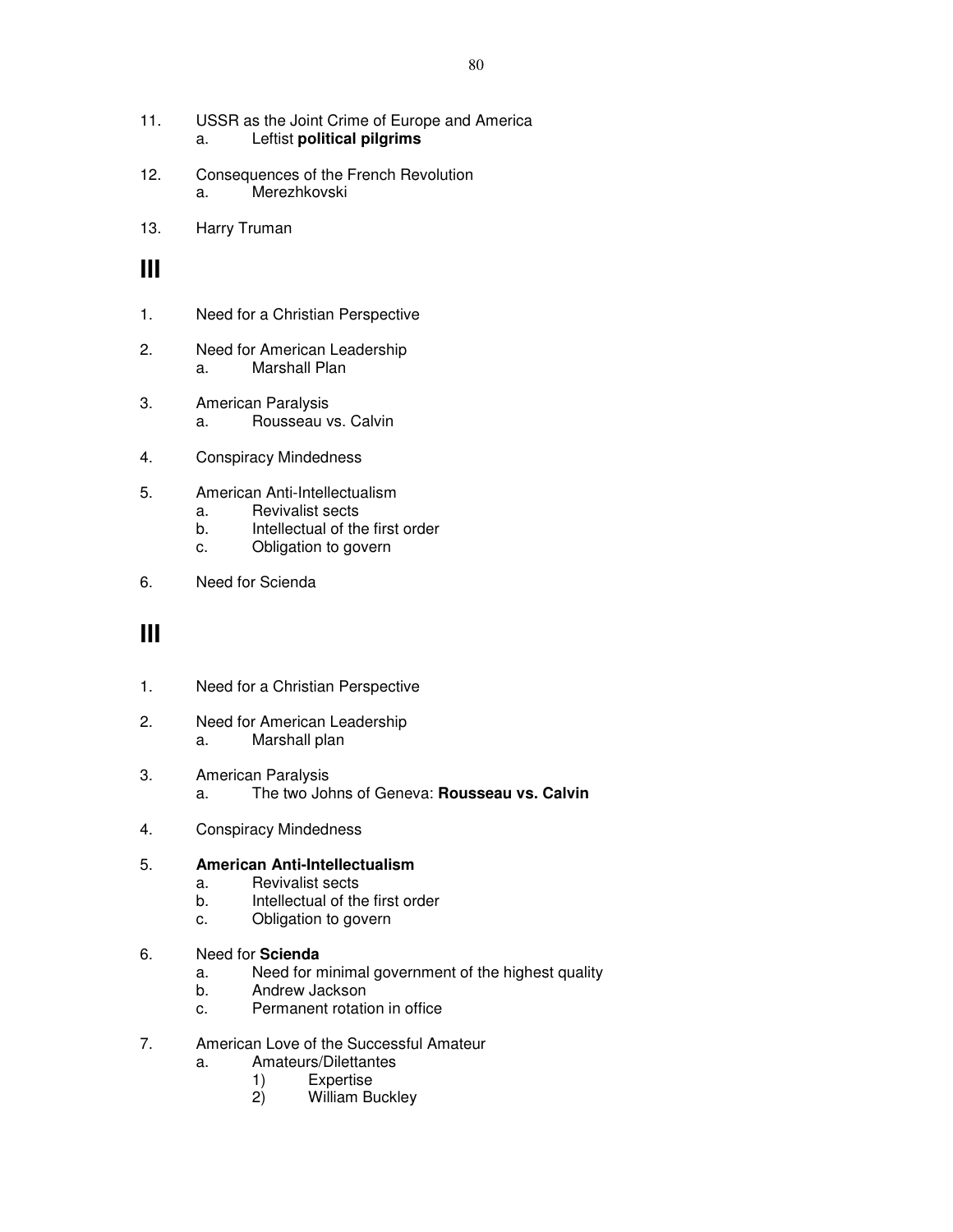- b. Second rate intellectuals dominate public opinion
- 8. **Helmut Schelsky**: Domination by intellectuals

### **IV**

- 1. Increasing Gap between **Scita** and **Scienda**
- 2. Two False Consolations
	- a. Evaluating experts
	- b. Physical appearance
- 3. WWIII

## **V**

- 1. Distrust for power
- 2. Result: Lack of power
- 3. Modern corruption

### 4. **Religion of Democracy**

- 5. Recruitment of others as self-justification
	- a. Leftist self-congratulation<br>b. Khmer Rouge
	- Khmer Rouge

# **VI**

- 1. West's Failure to Take the Offensive a. **Trickery**
	-
	- 1) Lusitania<br>2) Japanese 2) Japanese Embargo
- 2. Weakness of Democracy
	- a. Metternich to Ticknor
	- b. Acheson on the Constitution
- 3. Cold War
	- a. Ideal: constitutional state
	- b. Populism
	- c. **Need for national creed**
	- d. An ideology, a utopia

### **VII**

- 1. Conservative dislike for utopias
	- a. Edenism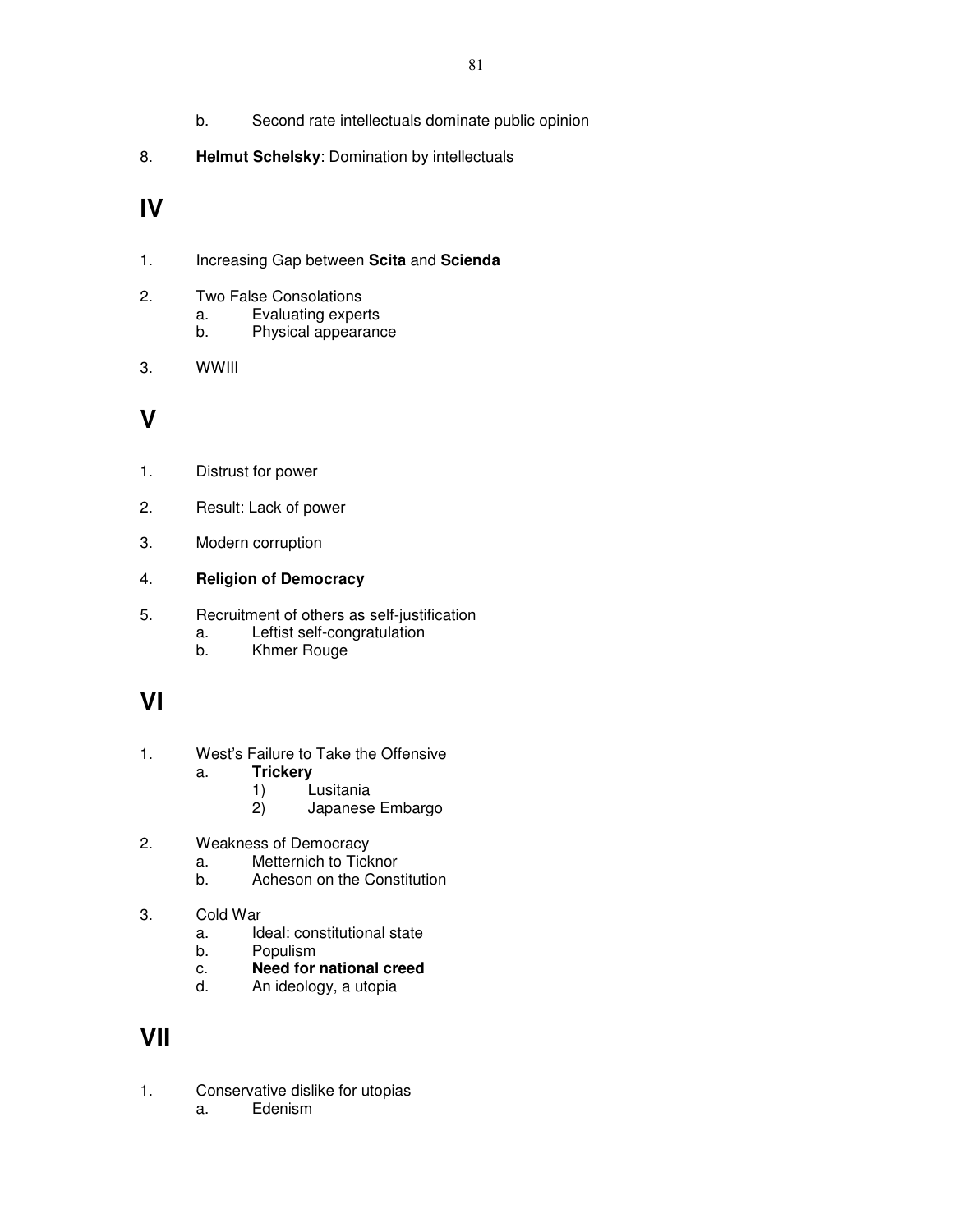- 2. Leftist Character of Religious Utopias
- 3. Man the Visionary a. Lack of satisfaction
- 4. Realistic vs. Unrealistic Utopias
	- a. Thomas More
	- b. Plato
- 5. Man the Time-binder
- 6. Progress of Rosenstock-Huessy's Cross of Reality

## **VIII**

- 1. Ideology
	- a. **Destutt de Tracy**
	- b. Napoleon
	- c. Marx
	- d. Lenin
- 2. English Use of Ideology a. **Weltanschauung**
- 3. Ideology in the Modern Sense
- 4. English Hostility to Ideological Systems a. Compromise
- 5. Change in Protestantism
- 6. Aversion to Ideology a. Anglo-Saxon team spirit
- 7. Divisiveness a. **Harold Laski**: civil society
- 8. Existentialist View of Ideology a. Søren Kierkegaard
- 9. Pragmatic Epimethean Attitude a. G. W. F. Hegel
- 10. Man is Promethean
	- a. Agnostic attitude
	- b. **Oliver Wendell Holmes, Jr**.: The sacredness of human life is a piece of folklore 1) Loathing of Oswald Spengler

### **IX**

1. Mirage of Relativism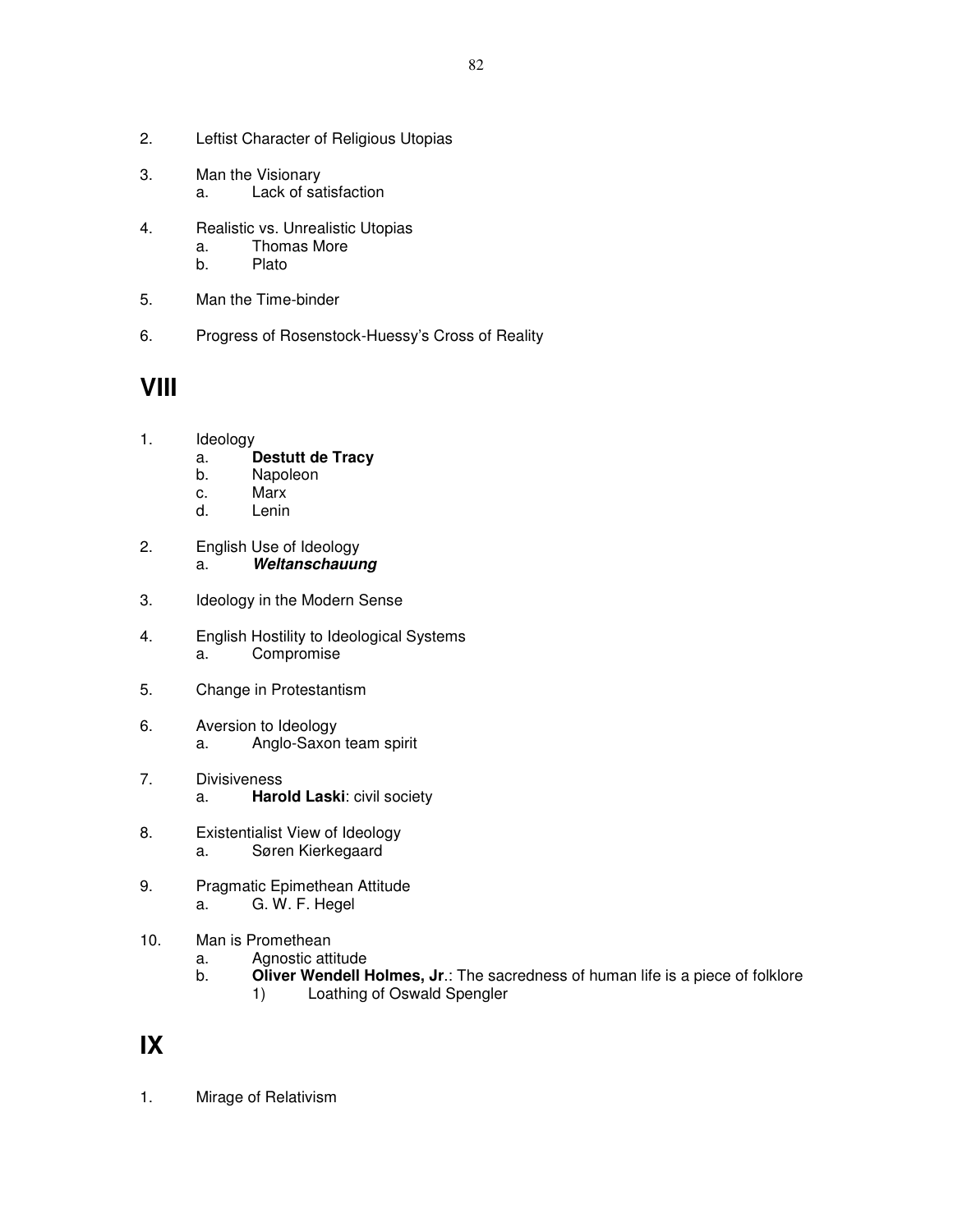- 2. Social Order Vests on Ideology
	- a. **Friedrich A. Hayek**: Every social order rests on ideology
	- b. Debunking of Hans Kelsen
- 3. Personal Outopos
	- a. Need for a coherent set of beliefs
	- b. Inconstancy
	- c. Perfidious Albion
- 4. Democracy is an Ideology
- 5. Inescapable Concept
- 6. Positive vs. Negative Utopias/Ideologies a. Reject identitarianism

# **X**

- 1. Portuguese Army Revolt a. Marxism
- 2. Ideological Vacuum
- 3. European Intellectualist Tradition
- 4. Marxism
	- a. Need for an Alternative
	- b. Conservative Division War Ideology

## **XI**

- 1. American Ideological Unity
	- a. Vietnam: Betrayal of the fighting men and allies
- 2. Need for an Idea
	- a. Conservatives
	- b. Criticisms of the Left
	- c. **Whittaker Chambers**: "The Right has no program for one reason it will not face historical reality"
- 3. Leadership by Americans with Wide Horizons
- 4. What Sort of Ideology Is Needed?
- 5. Swaddling Clothes of Liberal Democracy

### **XII**

1. Return to Religion